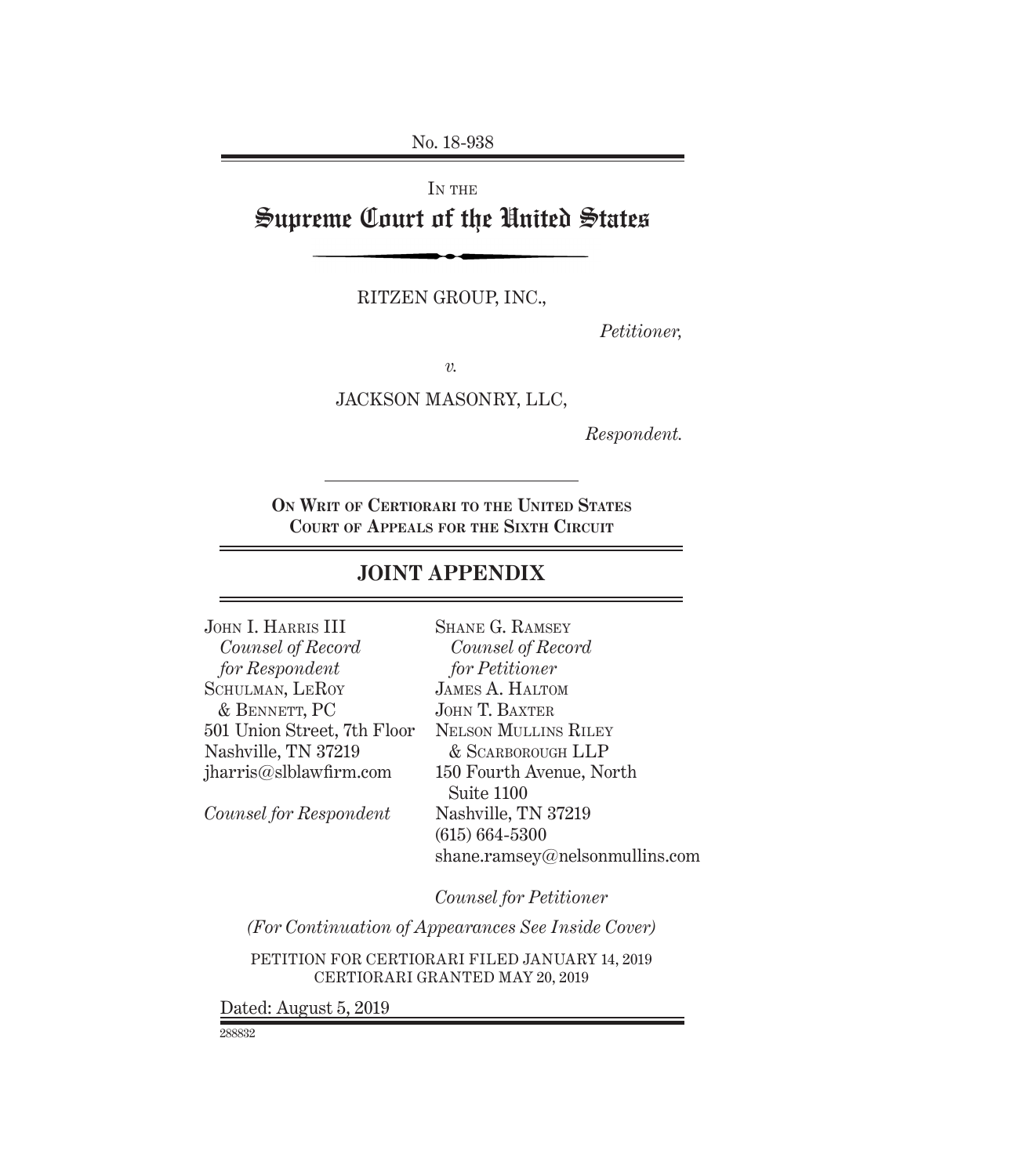GRIFFIN S. DUNHAM Henry E. ("Ned") Hildebrand, IV Dunham Hildebrand, PLLC 2416 21st Avenue South, Suite 303 Nashville, TN 37212 (615) 933-5850

*Counsel for Respondent*

James K. Lehman A. MATTISON BOGAN WILLIAM C. WOOD, JR. Nelson Mullins Riley & Scarborough LLP Meridian 1320 Main Street, 17th Floor Columbia, SC 29201 (803) 799-2000

G. Eric Brunstad, Jr. Dechert, LLP 90 State House Square Hartford, CT 06103 (860) 524-3999

*Counsel for Petitioner*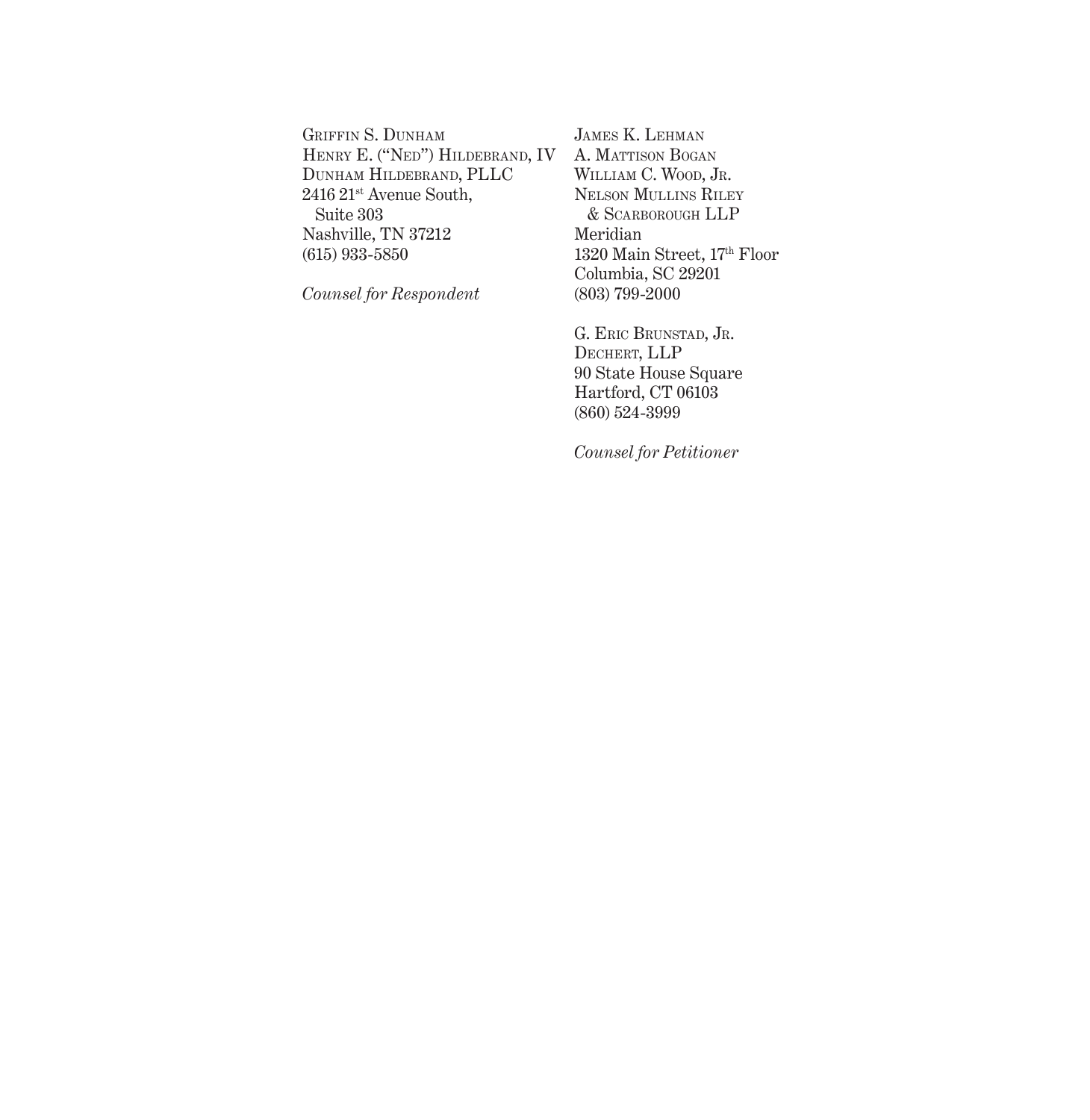# **TABLE OF APPENDICES**

*Page*

| APPENDIX A - RELEVANT DOCKET |  |
|------------------------------|--|
|                              |  |

APPENDIX B — TRANSCRIPT OF THE UNITED STATES BANKRUPTCY COURT FOR THE MIDDLE DISTRICT OF TENNESSEE, FILED OCTOBER 26, 2016 . . . . 14a

*i*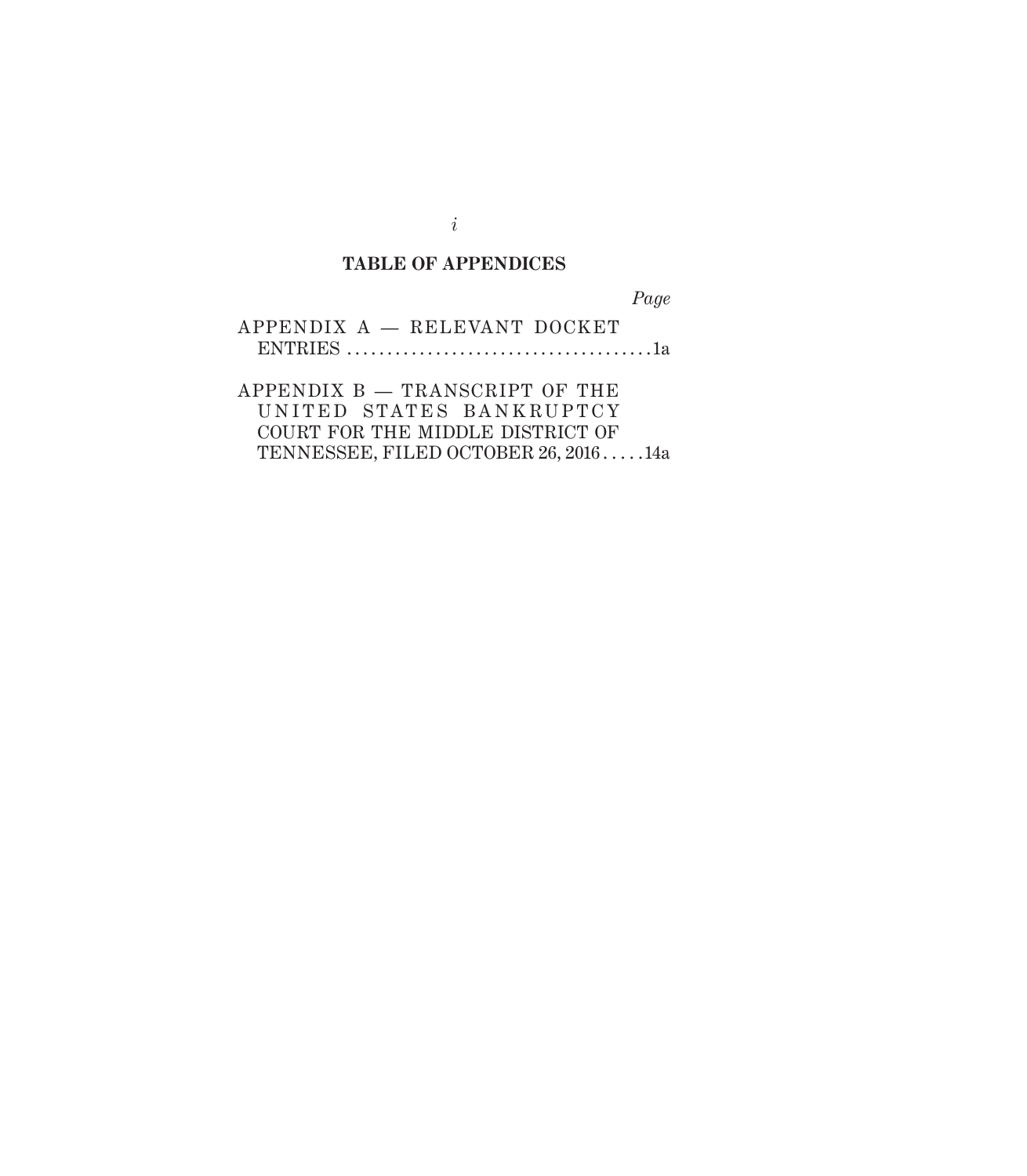# *Appendix A* **APPENDIX A — RELEVANT DOCKET ENTRIES**

# **U.S. BANKRUPTCY COURT MIDDLE DISTRICT OF TENNESSEE (NASHVILLE) BANKRUPTCY PETITION #: 3:16-BK-02065**

#### **Date Filed # Docket Text**

03/24/2016 1 (4 pgs) 11 Voluntary Petition Non-*Jackson Masonry, LLC* Chapter Individual. Fee Amount is \$1717.00. (DUNHAM, GRIFFIN) (Entered: 03/24/2016)

\*\*\*

04/14/2016 57 (52 pgs; 9 docs) Motion for Relief from Stay Fee Amount is \$176.00 (Attachments: # 1 Exhibit A - Docket # 2 Exhibit B - Order for Sanctions # 3 Exhibit C - Response for March 24th hearing # 4 Exhibit D - Release of Deed of Trust  $# 5$  Exhibit E - Partial Release of Lien # 6 Exhibit F - Partial Release of Lien # 7 Exhibit G - Agreement for Easement # 8 Exhibit H - Quitclaim Deed) Certificate of Service Mailed on 04/14/2016. Filed on the behalf of: Creditor Ritzen Group, Inc.. (HALTOM, JAMES) (Entered: 04/14/2016)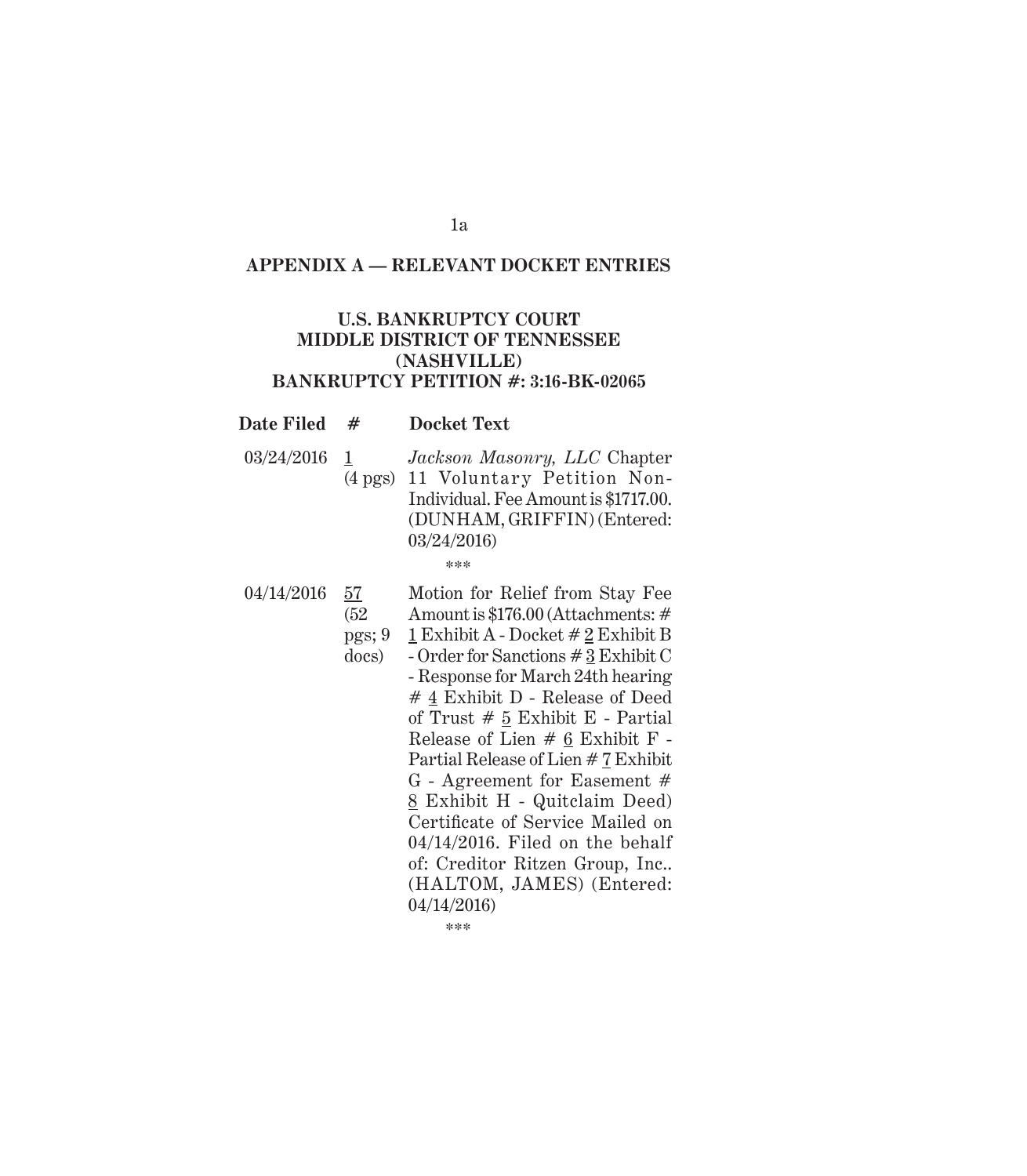#### 05/25/2016 101 (11 pgs) *Debtor's* Opposition to (Related Document(s): 57) *Ritzen Group, Inc's Motion for Relief from the Automatic Stay* Filed on the behalf of: Debtor Jackson Masonry, LLC  $(RE: related document(s)57).$ (DUNHAM, GRIFFIN) (Entered: 05/25/2016)

\*\*\*

06/10/2016 118

(6 pgs) Authority - *Objection to Informal Debtor's* Motion and Notice for *Proof of Claim Filed by Ritzen Group, Inc. - Note: This is a claim objection filed pursuant to Federal Rule of Bankruptcy Procedure 3007 and Local Rules of Bankruptcy Procedures 9013- 1 and 3007-1*. If timely response hearing will be held on 7/26/2016 at 09:00 AM at Courtroom 2, 2nd Floor Customs House, 701 Broadway, Nashville, TN 37203. Responses due by 7/11/2016. Filed on the behalf of: Debtor Jackson Masonry, LLC. (DUNHAM, GRIFFIN) (Entered: 06/10/2016)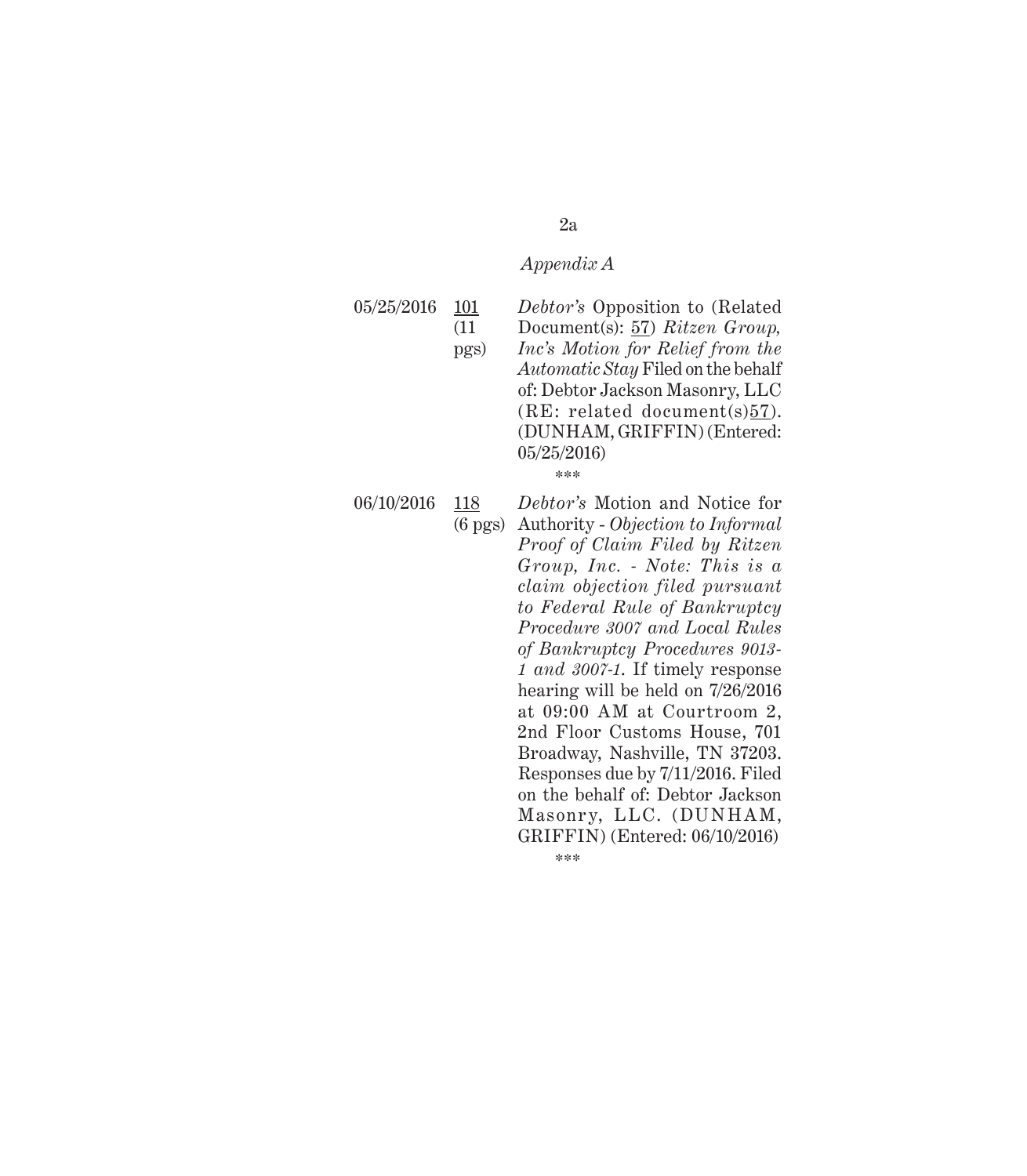06/16/2016 133 (2 pgs) From Stay (Related Doc  $# 57$ ) Order Denying Motion For Relief *(or Modify) as to Ritzen Group Inc.* BY THE COURT: Judge Keith M. Lundin (rww) (Entered: 06/16/2016)

\*\*\*

- 08/31/2016 233 (9 pgs) *Proof of Claim* Filed on the behalf Response to *Debtor's Objection to*  of: Creditor Ritzen Group, Inc.. (HALTOM, JAMES) (Entered: 08/31/2016) \*\*\*
- 09/13/2016 245 (4 pgs) Adversary case 3:16-ap-90263. Complaint by Jackson Masonry, LLC against Ritzen Group, Inc.. Fee Amount is \$350.00. Adversary Fee Will be Paid In Full Electronically at the Time of Filing. Jackson Masonry, LLC. Nature of Suit: (14 (Recovery of money/property - other)) (DUNHAM, GRIFFIN) (Entered: 09/13/2016)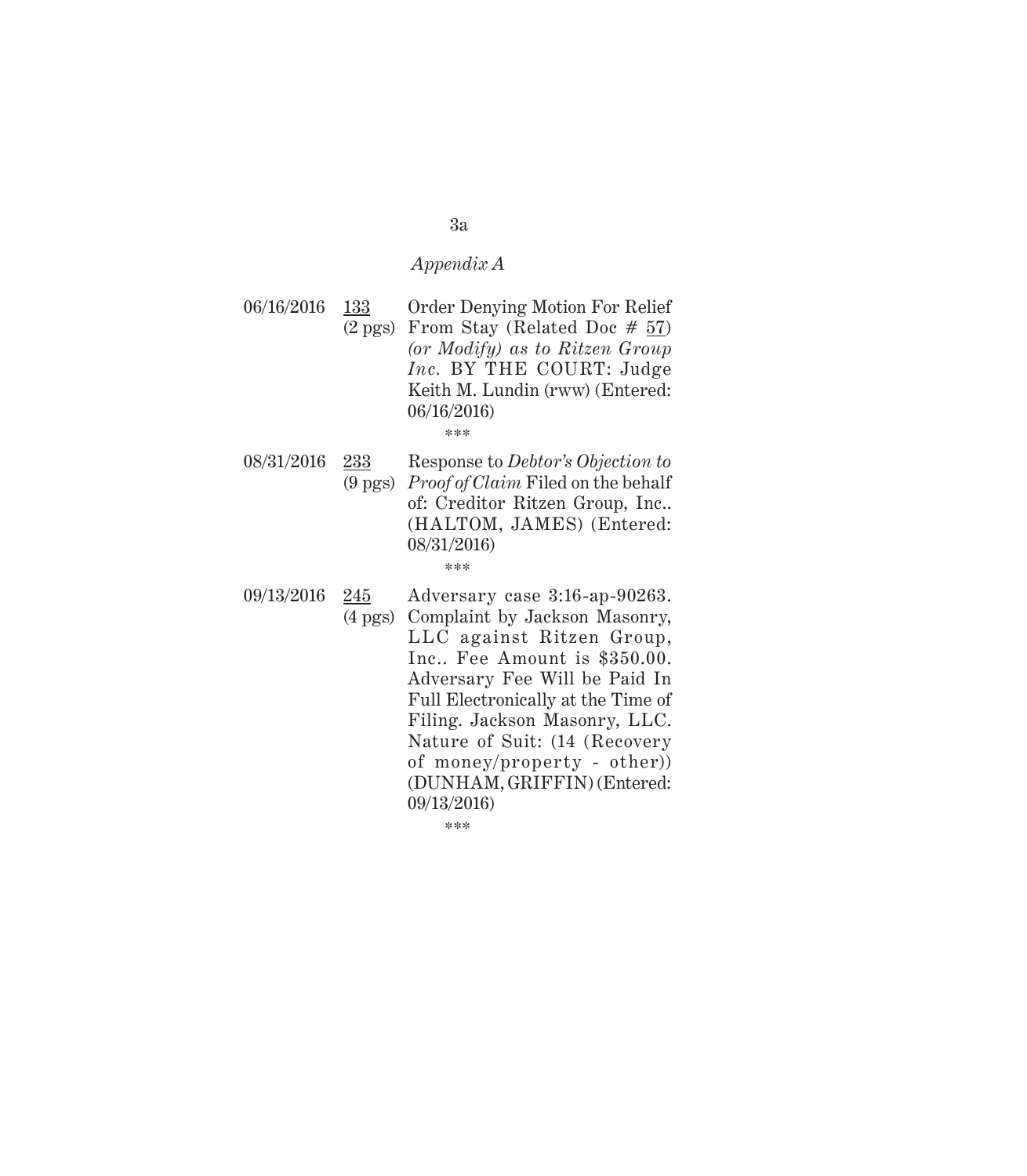09/20/2016 252 (49 pgs; 15 docs) Adversary case 3:16-ap-90270. Complaint by Ritzen Group, Inc. against Jackson Masonry, LLC. Fee Amount is \$350.00. Adversary Fee Will be Paid In Full Electronically at the Time of Filing. Ritzen Group, Inc.. (Attachments:  $# 1$  Exhibit A - Contract  $# 2$ Exhibit B - Zoning Ordinance # 3 Exhibit C - September 8, 2014 letter # 4 Exhibit D - October 7, 2014 letter # 5 Exhibit E-1 - Acknowledgments # 6 Exhibit E-2 - November 10, 2014 letter # 7 Exhibit F - November 19, 2014 letter # 8 Exhibit G - December 2, 2014 letter # 9 Exhibit H-1 - December 4, 2014 letter # 10 Exhibit H-2 - December 4, 2014 letter # 11 Exhibit I-1 - December 12, 2014 letter # 12 Exhibit I-2 - December 12, 2014 letter # 13 Exhibit J-1 - December 15, 2014 email # 14 Exhibit J-2 - December 17, 2014 letter) Nature of Suit: (11 (Recovery of money/property - 542 turnover of property), 21 (Validity, priority or extent of lien or other interest in property)) (HALTOM, JAMES) (Entered: 09/20/2016)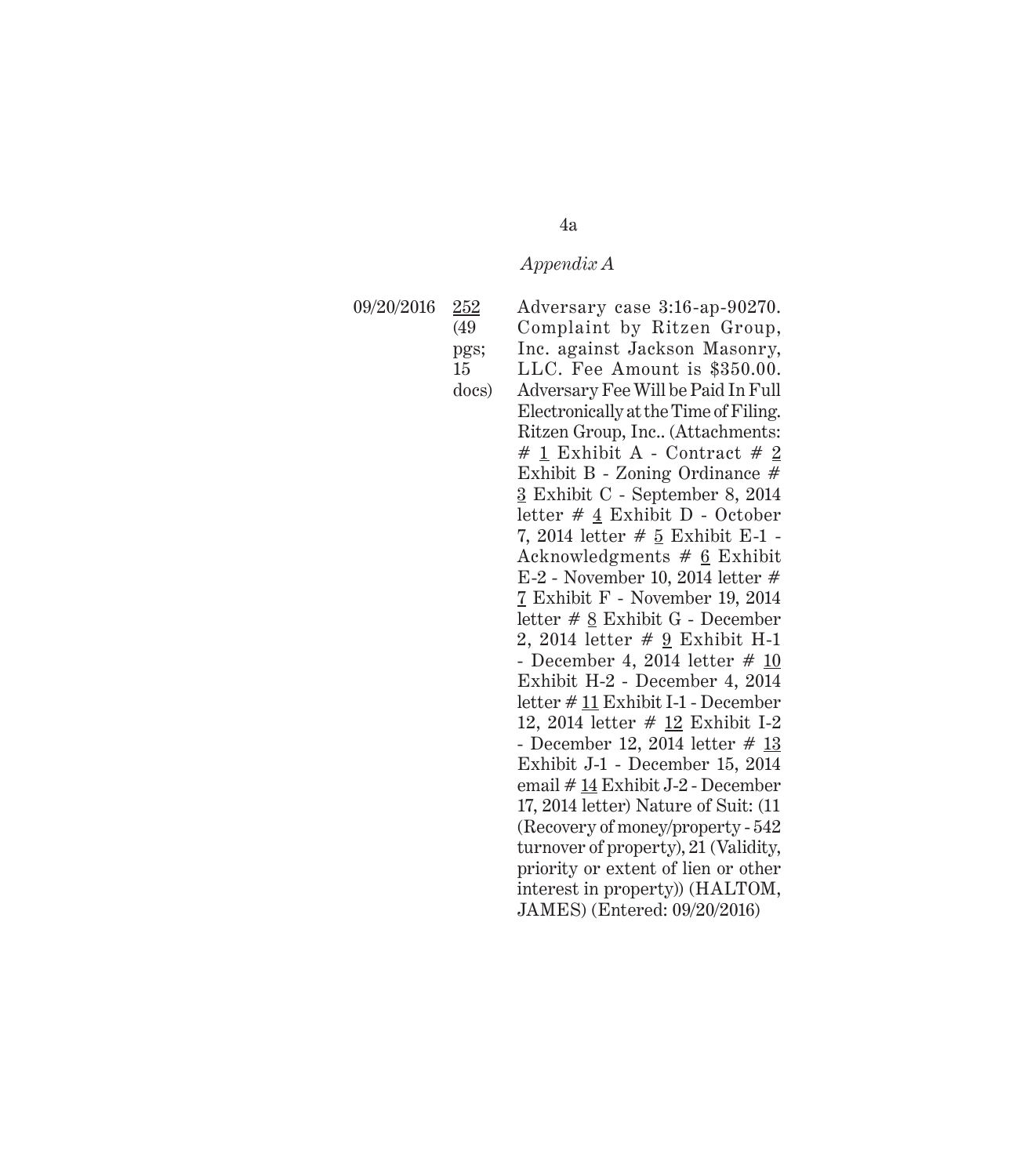\*\*\*

- 01/13/2017 375 (3 pgs) *Ritzen Group Inc in Part and*  Order To Disallow Claim(s) *of Granting Judgment in Favor*   $of$  Jackson Masonry LLC -*Disallowing Court Claims* # 16,17 (RE: Related Doc#: 118, 187, 189, , 224, 225 , 226 , 235, 236, 239, 240, 241, 243, 258, 268, 269, 270, 271, 272, 279, 281, 305, 307, 312, 314, 317, 318, 325, 326, 329, 330, 331, 332, 344, 346, 352, 358, 361, ). Signed on 1/13/2017. (sdt) (Entered: 01/13/2017)
	- \*\*\*
- 03/01/2017 388 (25 pgs) *Jackson Masonry's* Chapter 11 Plan of Reorganization Filed on the behalf of: Debtor Jackson Masonry, LLC. (DUNHAM, GRIFFIN) (Entered: 03/01/2017) 03/01/2017 389 (39 pgs) Disclosure Statement to *Accompany Chapter 11 Plan of Reorganization* Filed on the behalf
	- of: Debtor Jackson Masonry, LLC. (DUNHAM, GRIFFIN) (Entered: 03/01/2017)

\*\*\*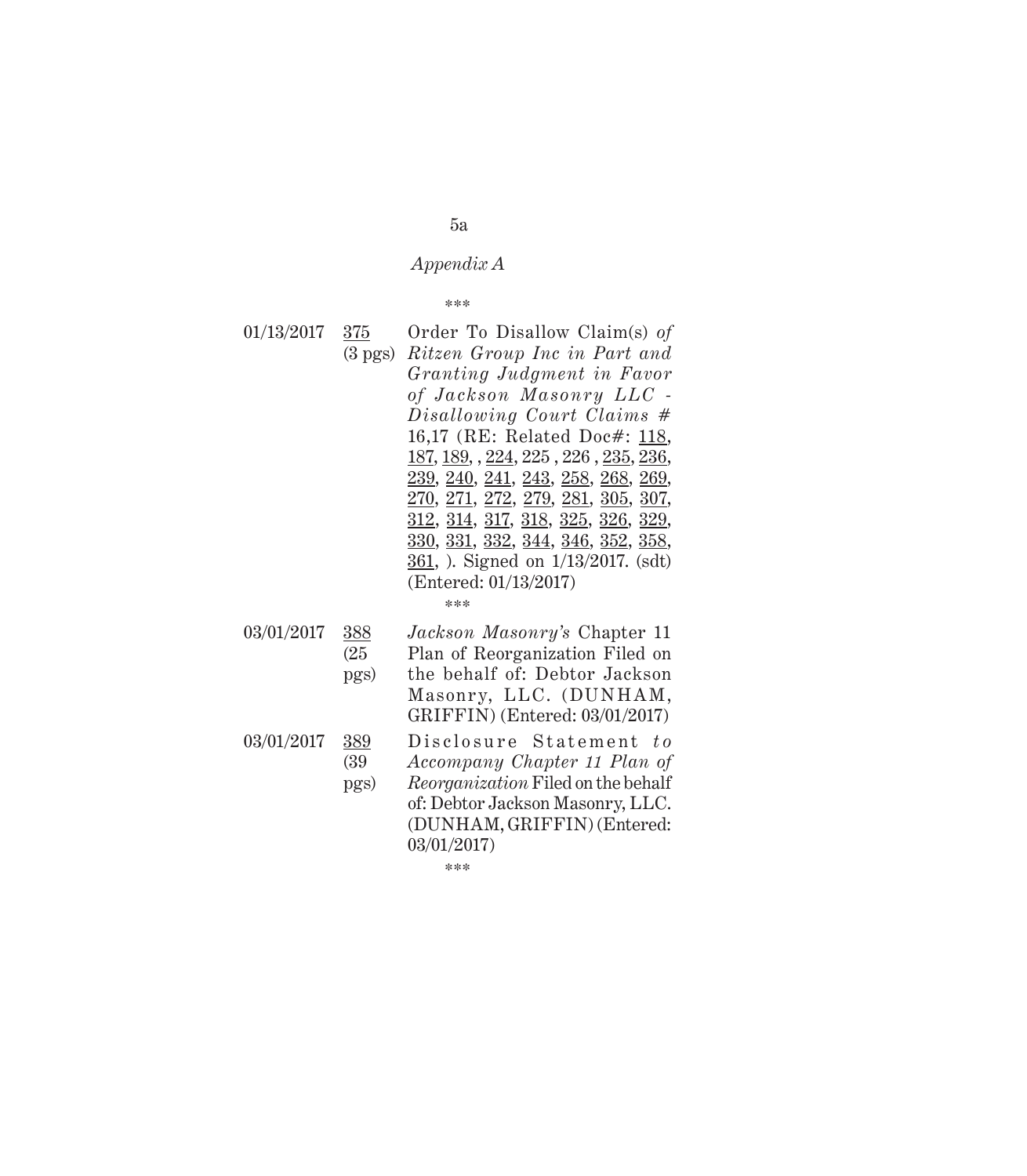04/17/2017 412 (3 pgs) Motion *(Expedited) to Satisfy Agreed* Order Resolving *Pre-Petition Claim of Ritzen*   $Group$  Inc (Related Doc *#118,375,388,389,392,398,404,405, 407)* (Related Doc # 395) BY THE COURT: Judge Charles M. Walker (sdt) (Entered: 04/17/2017)

04/17/2017 413 (4 pgs) *(Joint) Dispensing with Damages Agreed* Order Granting Motion *Hearing and Granting Other Relief Related to Consolidated Matters Between Debtor and Ritzen Group Inc (Related Doc* # 375) (Related Doc # 409) BY THE COURT: Judge Charles M. Walker (sdt) (Entered: 04/17/2017) \*\*\*

04/20/2017 422 (3 pgs) 11 Plan of Reorganization Order Confirming Chapter *an d Ap p r o v in g Di scl os ure Statement Accompanying Plan of Reorganization* (RE: Related Doc#: 388, 389, 390, 392, 405, 414, 415, 416). Signed on 4/20/2017. (rmw) (Entered: 04/20/2017)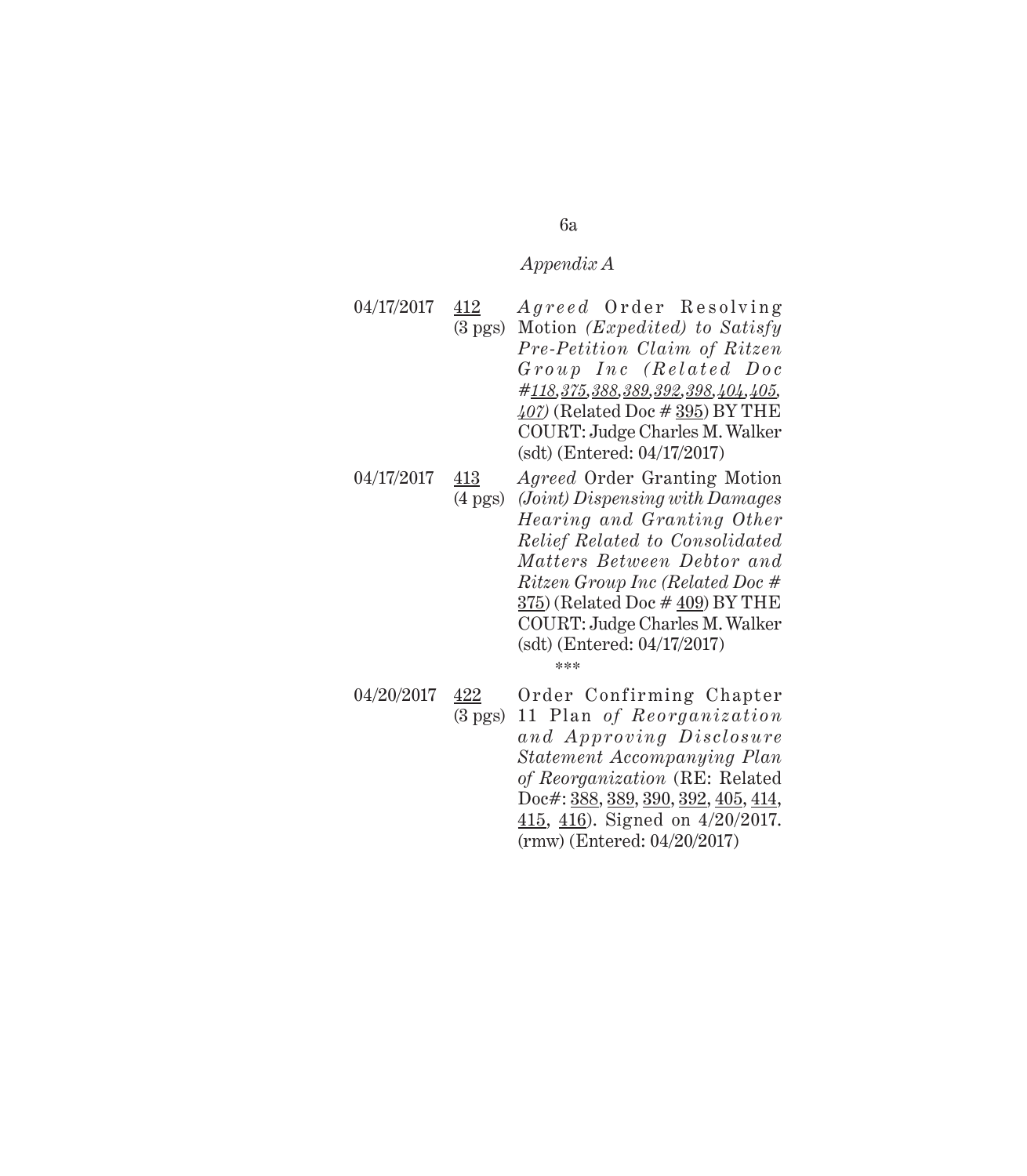04/21/2017 423 (13 pgs) Order *Bench Decision* (RE: Related Doc#: 224, 358, 361, 364, 365, 401, 402, 403). Signed on 4/21/2017. (bmp) (Entered: 04/21/2017) \*\*\*

09/17/2018 466 (40 *Debtor's* Motion and Notice to Sell Property Free and Clear

- pgs; 4 docs) of Liens under Section 363(f) - Property description: 1200 49th Avenue North, Nashville, TN 37209 Fee Amount is \$181.00. If timely response hearing will be held on 10/16/2018 at 09:00 AM at Courtroom 2, 2nd Floor Customs House, 701 Broadway, Nashville, TN 37203. Responses due by 10/9/2018. (Attachments: # 1 Exhibit Order Staying Execution and Establishing Supersedeas Bond  $\#\underline{2}$  Exhibit Order Compelling Release of Lien Lis Pendens # 3 Exhibit Purchase and Sale Agreement) Filed on the behalf of: Debtor Jackson Masonry, LLC. (HILDEBRAND IV, HENRY) (Entered: 09/17/2018)
	- \*\*\*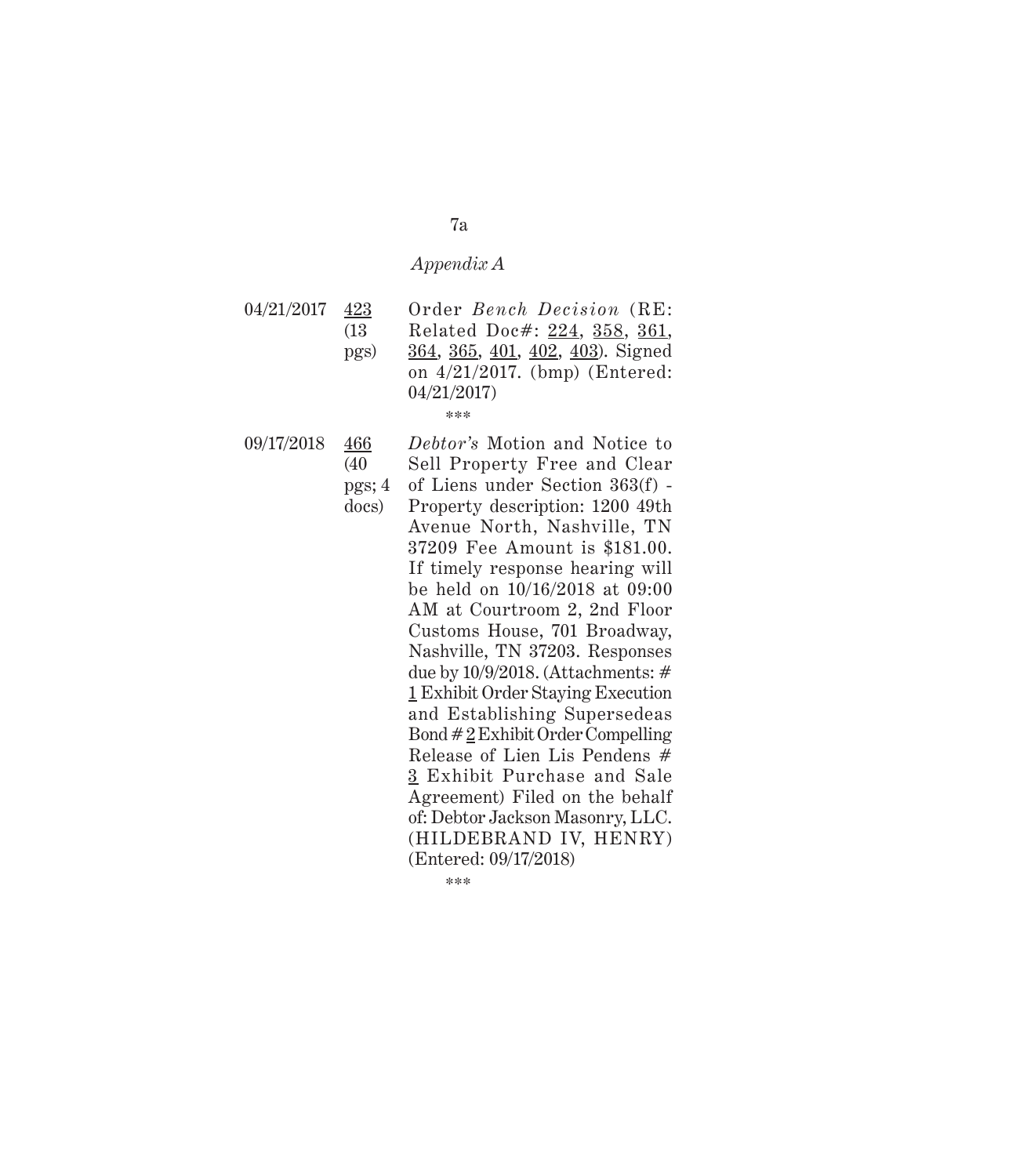10/16/2018 474

(4 pgs) *Conditional* Objection to (466 *Reservation of Rights and* Motion to Sell Property Free and Clear of Liens Under Section 363(f) - BK Motion, 472 Order to Continue Hearing) Certificate of Service mailed on 10/16/2018. Hearing will be held on 10/23/2018 at 09:00 AM at Courtroom 2, 2nd Floor Customs House, 701 Broadway, Nashville, TN 37203. Filed on the behalf of: Creditor Ritzen Group, Inc. (RE: related document(s)466, 472). (RAMSEY, SHANE) (Entered: 10/16/2018)

\*\*\*

11/05/2018 479 (7 pgs) Motion to Sell Property Free and *Agreed* Order Granting *Debtor's* Clear of Liens under Section 363 (f)*Claims, and Encumbrances located at 1200 49th Avenue North, Nashville, Tennessee 37209* (RE: Ref Doc  $\#466$ ) (Related Doc  $\#474$ ), BY THE COURT: Judge Charles M. Walker (bmp) (Entered: 11/05/2018)

\*\*\*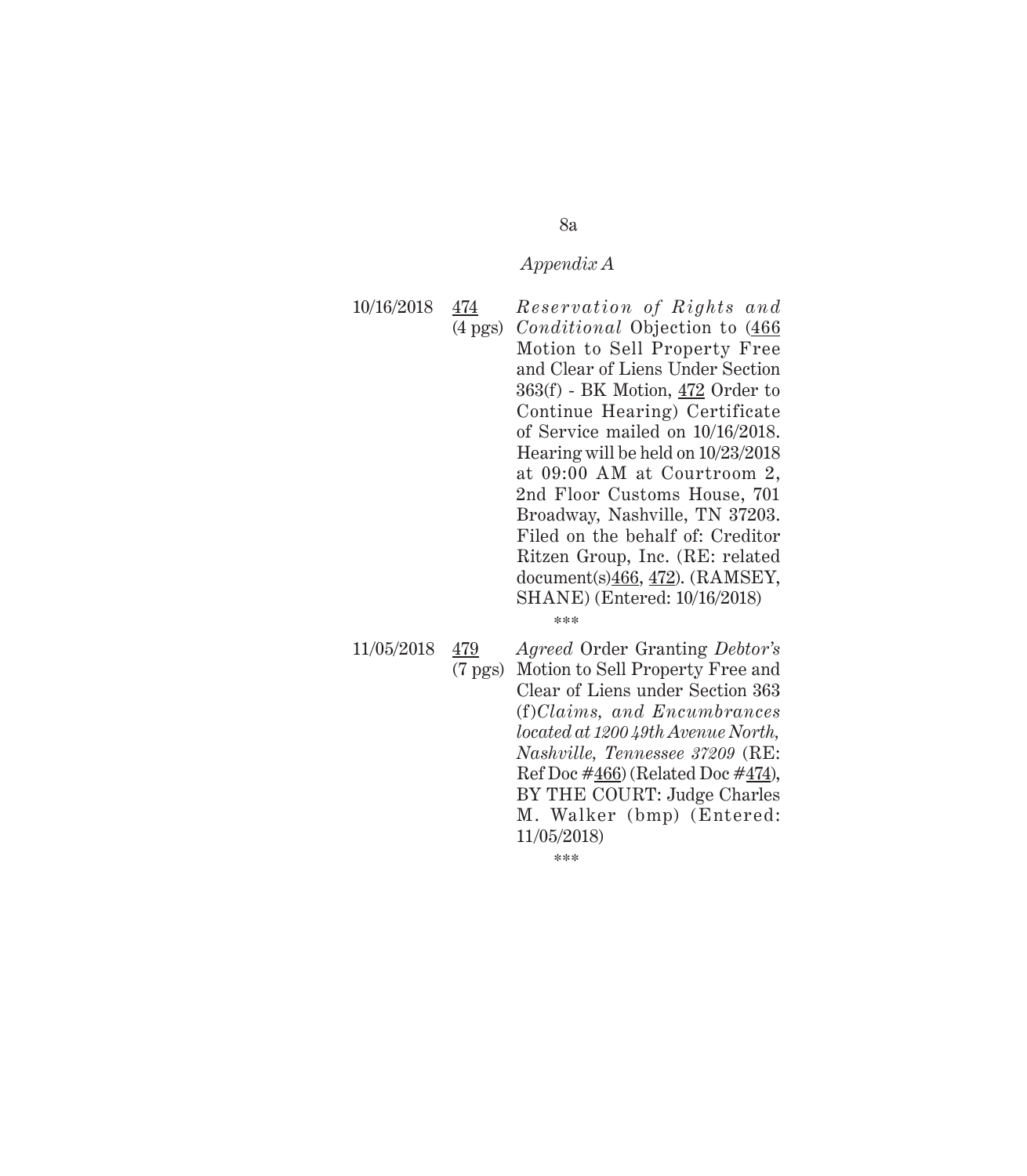04/01/2019 484 (2 pgs) *Claim Reserve of \$400,000.00*  $A\,greed$  Order  $Estability$ (RE: Related Doc#: 479). Signed on 4/1/2019. (bmp) (Entered: 04/01/2019)

\*\*\*\*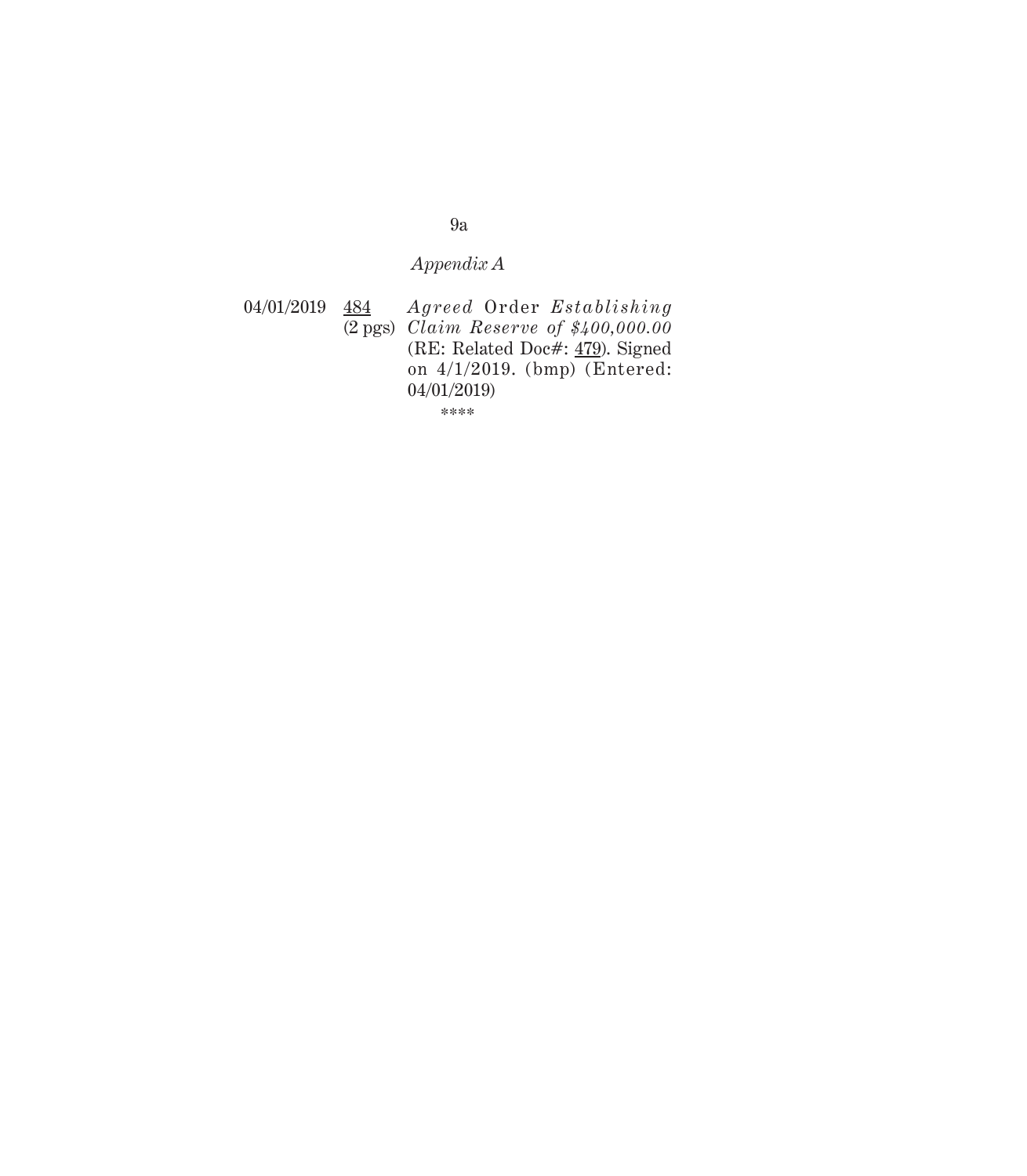# *Appendix A*

# **U.S. DISTRICT COURT MIDDLE DISTRICT OF TENNESSEE (NASHVILLE) CIVIL DOCKET FOR CASE #: 3:17-CV-00806**

# **Date Filed # Docket Text**

\*\*\*

- 07/20/2017 11 Appellant's BRIEF by Ritzen Group, Inc.. (Attachments: # 1 Attachment Unreported Decisions)(Baxter, John) (Entered: 07/20/2017)
- 07/20/2017 12 APPENDIX filed by Ritzen Group, Inc. re 11 Appellant's Brief. (Attachments: # 1 Attachment Appendix Volume II, # 2 Attachment Appendix Volume III, # 3 Attachment Appendix Volume IV, # 4 Attachment Appendix Volume V, # 5 Attachment Appendix Volume VI) (Baxter, John) (Entered: 07/20/2017)

- 09/05/2017 15 Appellee's BRIEF by Jackson Masonry, LLC. Appellant Reply Brief due by 9/20/2017. (Hildebrand, Henry) (Entered: 09/05/2017)
- 09/05/2017 16 APPENDIX filed by Jackson Masonry, LLC re 15 Appellee's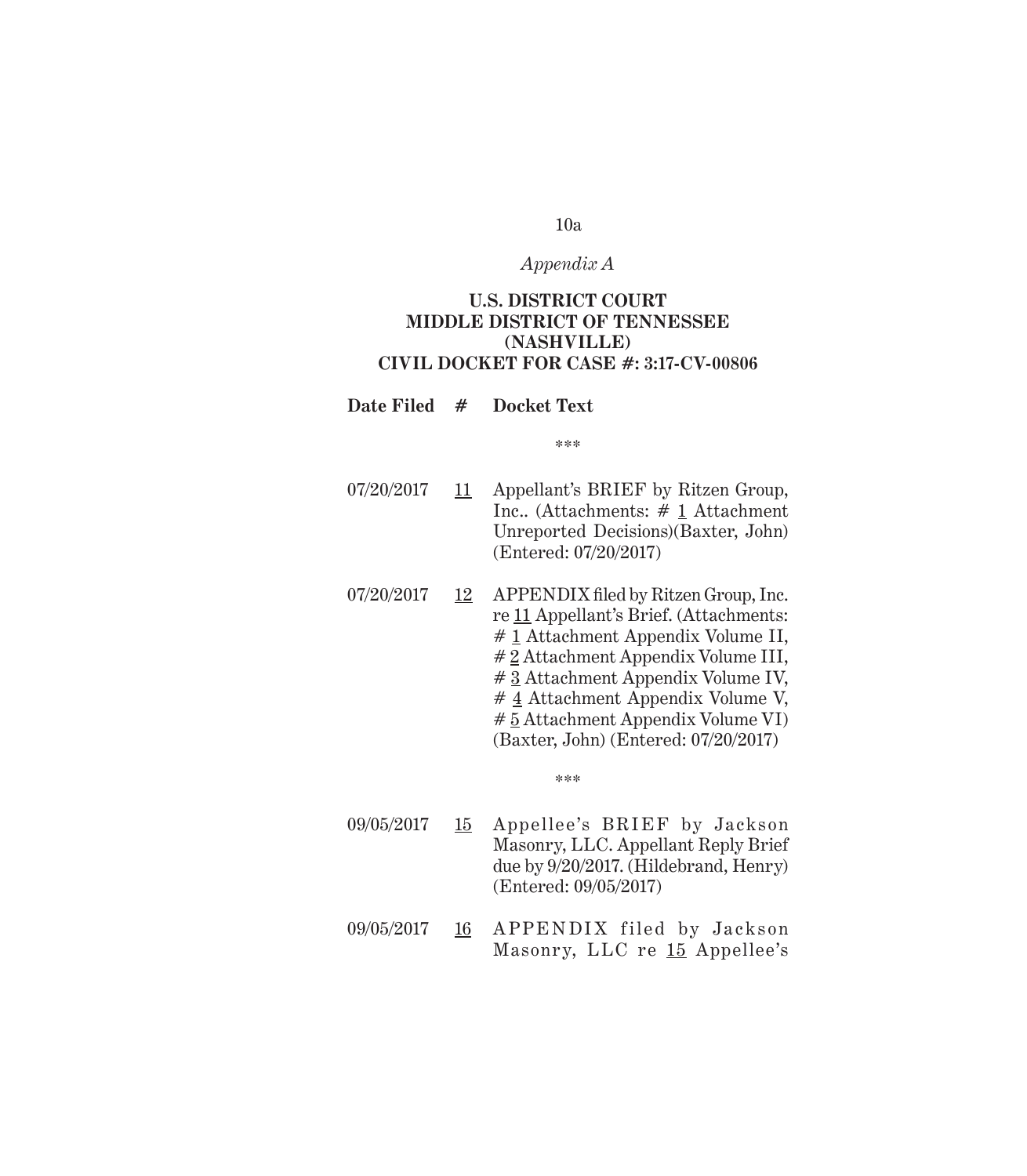# *Appendix A*

Brief. (Attachments: # 1 Attachment Appendix to Appellee's Brief) (Hildebrand, Henry) (Entered: 09/05/2017)

- 09/20/2017 17 Appellant's REPLY BRIEF by Ritzen Group, Inc.. (Attachments: # 1 Attachment Unreported and Out of State Cases)(Ramsey, Shane) (Entered: 09/20/2017)
- 01/25/2018 18 MEMORA NDUM OPINION OF THE COURT. Signed by District Judge Aleta A. Trauger on 1/25/18. **(DOCKET TEXT SUMMARY ONLY-ATTORNEYS MUST OPEN THE PDF AND READ THE ORDER.)**(am) (Entered: 01/25/2018)

\*\*\*\*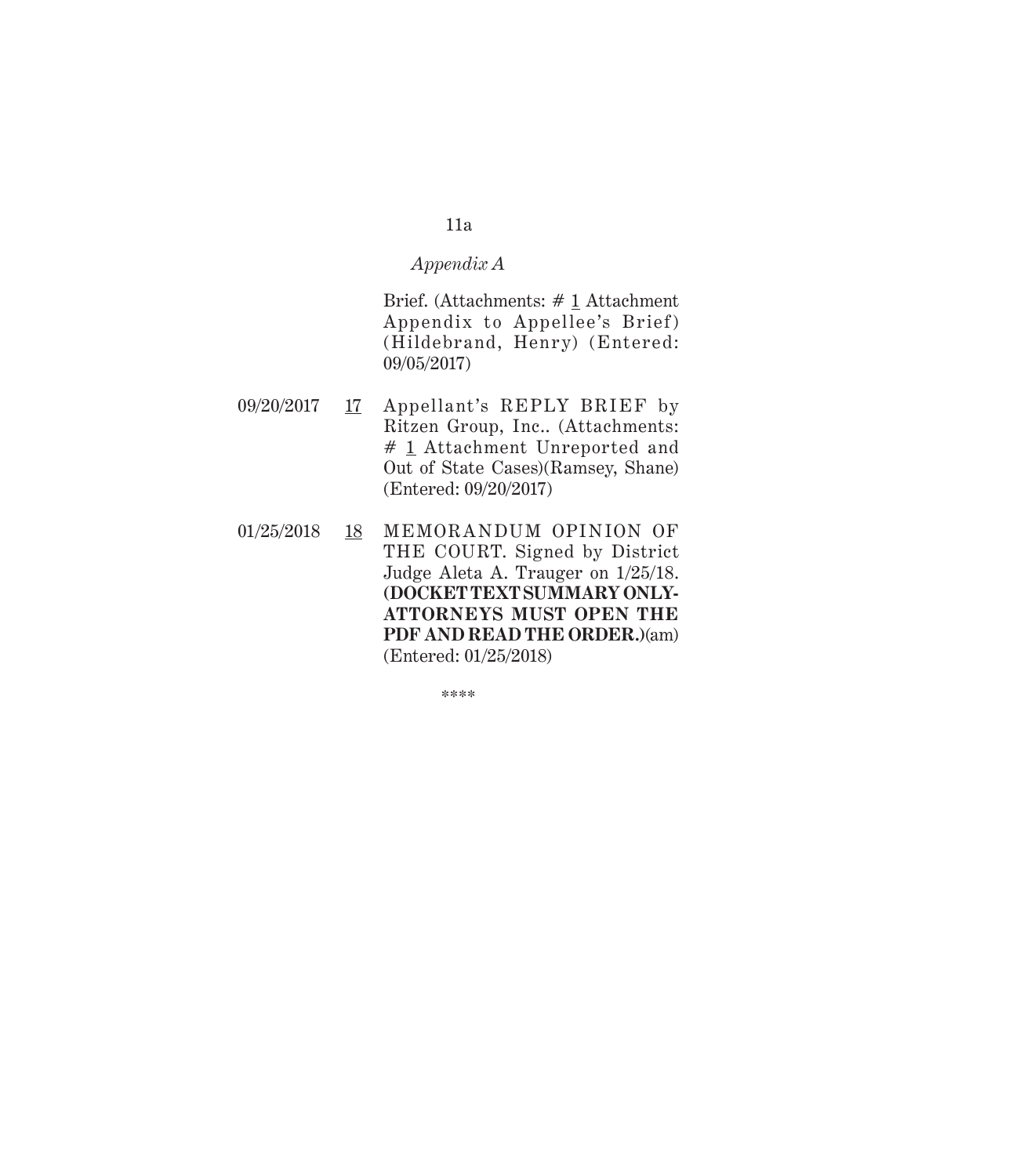# *Appendix A*

# **GENERAL DOCKET UNITED STATES COURT OF APPEALS FOR THE SIXTH CIRCUIT COURT OF APPEALS DOCKET #'S: 18-5157 AND 18-5161 DISTRICT COURT CASE #'S: 3:17-CV-00806 AND 3:17-CV-00807**

# **Date Filed # Docket Text**

- 04/25/2018 16 APPELLANT BRIEF filed by Mr. Shane Gibson Ramsey for Ritzen Group, Incorporated. Certificate of Service:04/25/2018. Argument Request: requested. [18-5157] (SGR) [Entered: 04/25/2018 09:47 PM]
- 05/25/2018 17 APPELLEE BRIEF filed by Mr. Henry E. Hildebrand, IV for Jackson Masonry, LLC. Certificate of Service:05/25/2018. Argument Request: not requested. [18-5157] (HEH) [Entered: 05/25/2018 03:46 PM]
- 06/08/2018 18 REPLY BRIEF filed by Attorney Mr. Shane Gibson Ramsey for Appellant Ritzen Group, Incorporated. Certificate of Service:06/08/2018. [18-5157] (SGR) [Entered: 06/08/2018 04:55 PM]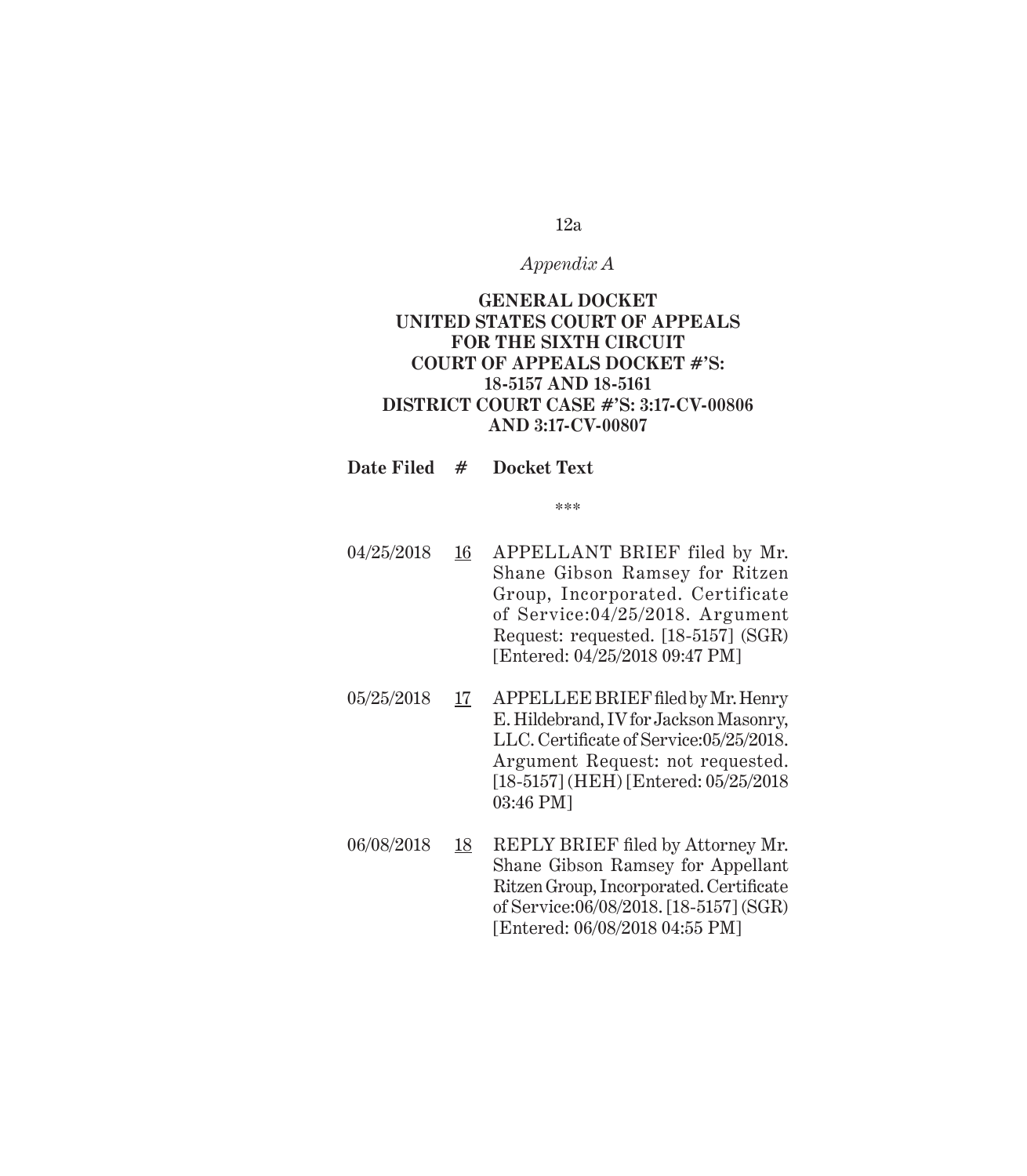# *Appendix A*

\*\*\*

10/16/2018 26 OPINION and JUDGMENT filed : AFFIRMED. Decision for publication. Jeffrey S. Sutton, David W. McKeague, and Amul R. Thapar (AUTHORING), Circuit Judges. [18-5157, 18-5161] (CL) [Entered: 10/16/2018 11:23 AM]

\*\*\*\*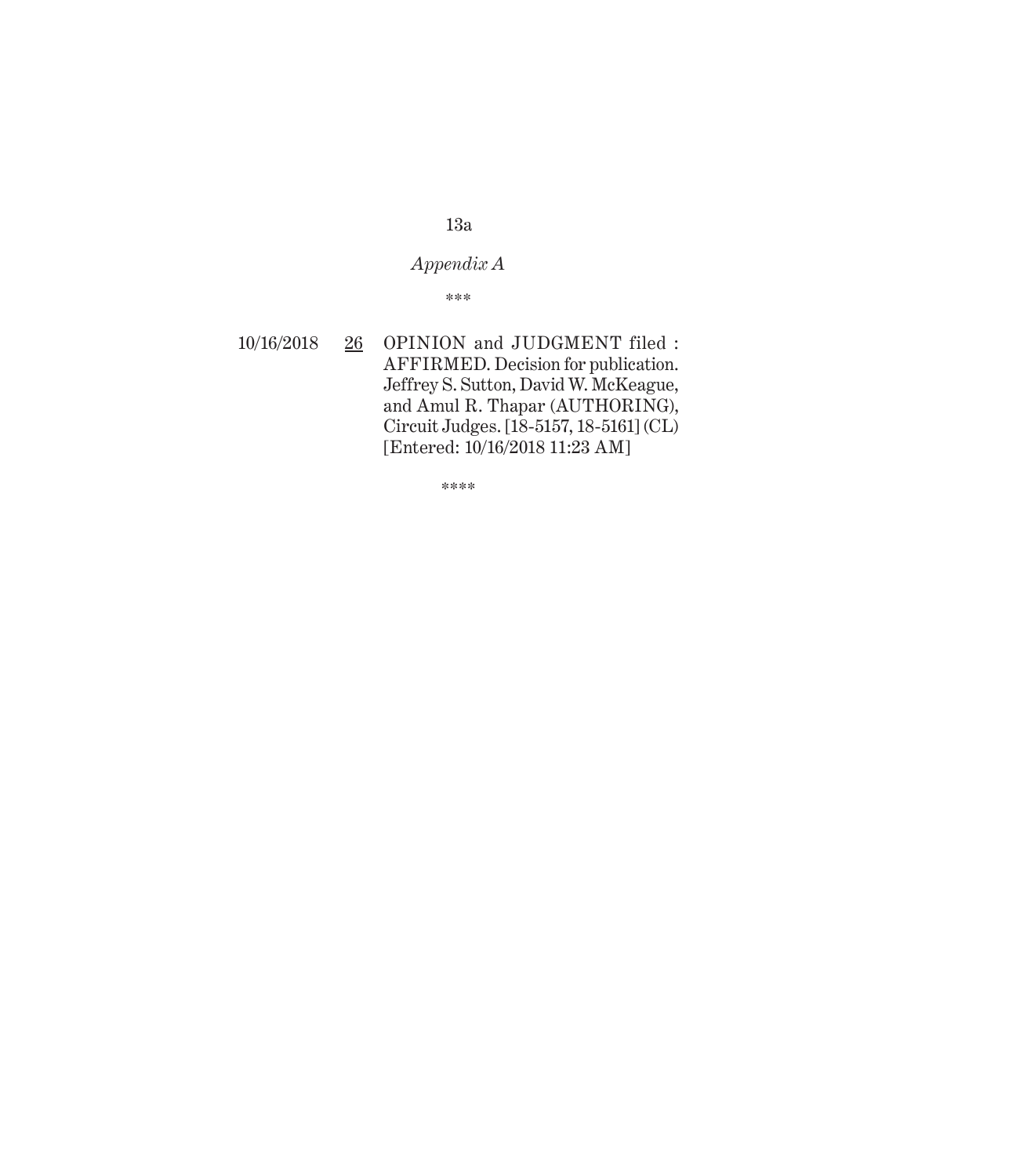# *Appendix B* **APPENDIX B — TRANSCRIPT OF THE UNITED STATES BANKRUPTCY COURT FOR THE MIDDLE DISTRICT OF TENNESSEE, FILED OCTOBER 26, 2016**

U. S. BANKRUPTCY COURT MIDDLE DISTRICT OF TENNESSEE (Nashville) Bankruptcy Petition #: 3:16-bk-02065

# **TRANSCRIPT OF PROCEEDINGS June 14, 2016 Before The Honorable Keith Lundin, Bankruptcy Judge**

[3]CLERK: Next case is 16-02065, Jackson Masonry, LLC.

THE COURT: Can we have the Jackson Masonry people please? Appearances please.

MR. HALTOM: Good Morning, Your Honor. James Haltom for Ritzen Group, Inc. And, if it will please the Court, I have Amelia Lance with me this morning who is a summer clerk with us, (inaudible) at Vanderbilt, who will be clerking with the Eastern District of New York following our clerkship. So, I just wanted to introduce her to the Court.

THE COURT: My condolences. Who are you going to work for in New York?

MR. LANCE: Judge Raymond Reary (phonetic).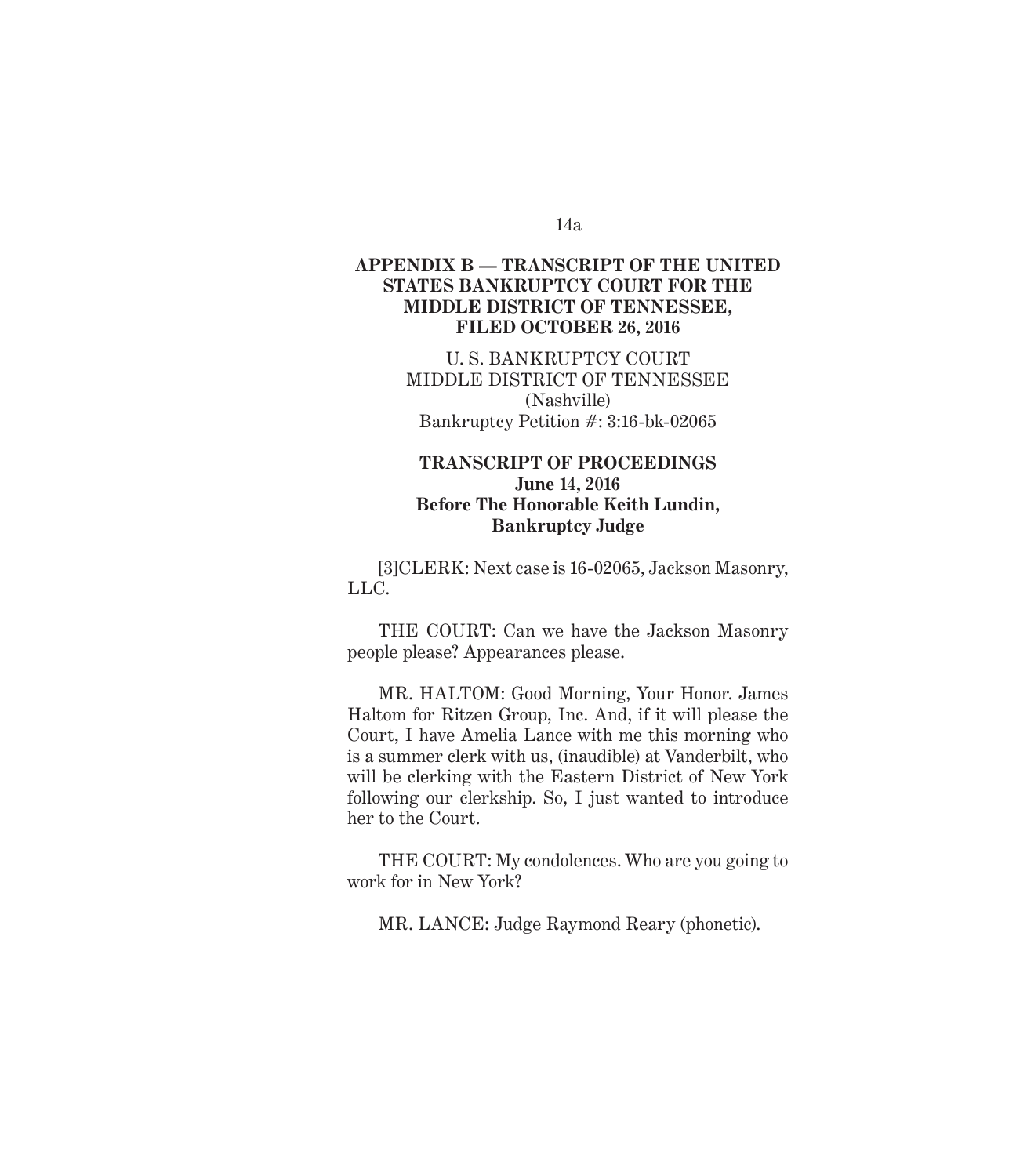# *Appendix B*

#### THE COURT: I hope you survive New York.

MR. DUNHAM: Good Morning, Your Honor. Griffin Dunham, Counsel for Jackson Masonry. Before we get started I just want to make sure that the IT people supply the connection necessary for the -

THE COURT: Go for it.

CLERK: I'll get them.

THE COURT: I've read every piece of paper I can get my hands on.

MR. HALTOM: Thank you, Your Honor. Before putting on proof there are a few comments I'd like to [4] make. First, a lot of papers have been filed and I think today I'm going to be able to demonstrate that, one, the Debtor is not insolvent; two, that the schedules are materially inaccurate and the Debtor entered into a series of very questionable transactions immediately before filing Bankruptcy, including transferring more than \$100,000 to insiders; and three, that the actions pending before the state court, that the Debtor filed specifically to avoid trial, to avoid an evidentiary hearing, and to avoid sanctions filed by the state court.

The Debtor has asked that the Court take judicial notice of the schedules and filings in this case -

THE COURT: Let's stop right there for a second because what works best for me is if you tell me right now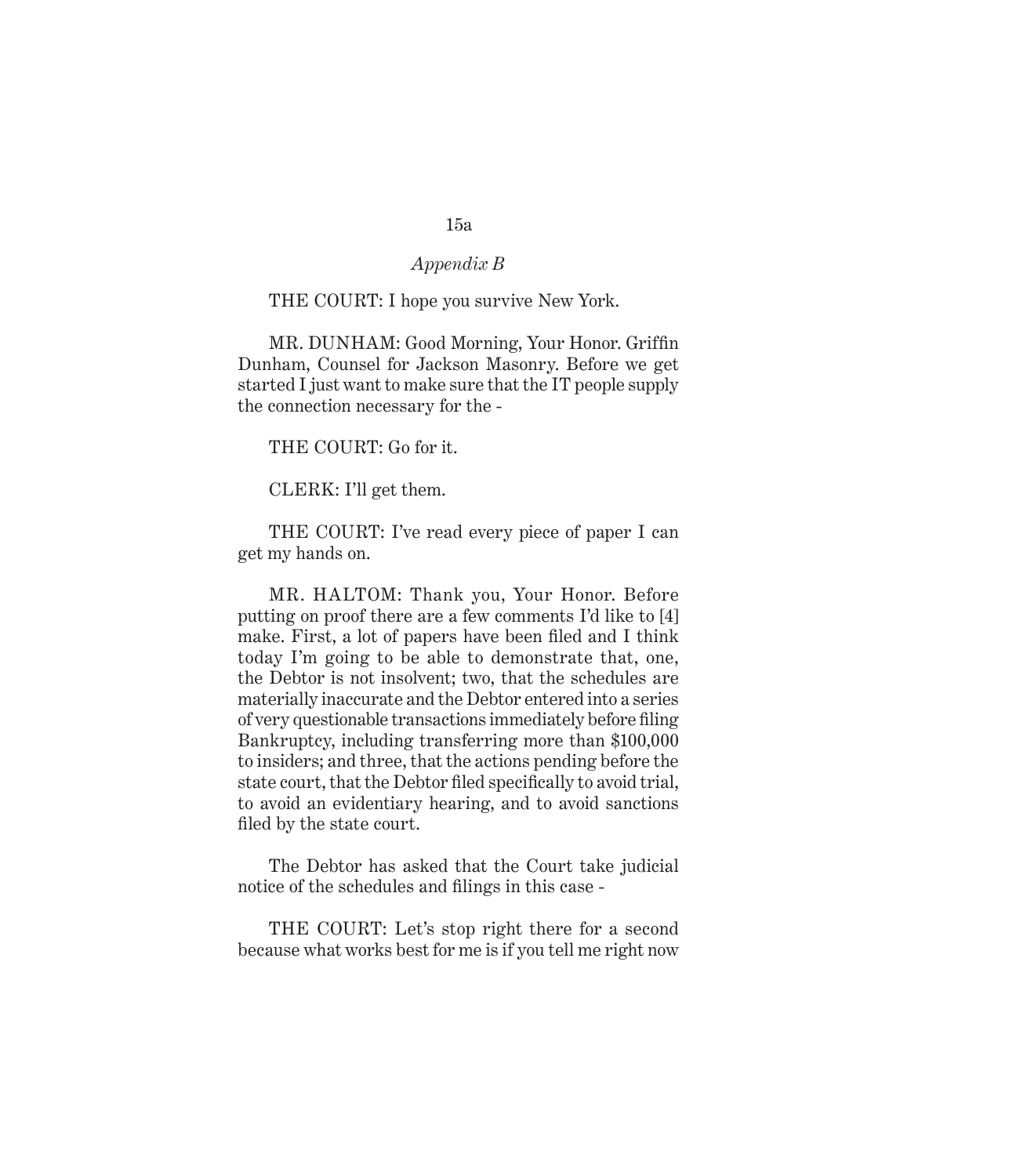# *Appendix B*

what evidence you are admitting by agreement, tell me what the stipulations are, tell me which exhibits you are admitting without dispute, and that will shorten all this immensely. So, tell me, please.

MR. HALTOM: Sure. Yes, Your Honor, I think we can admit the contract between the parties, which is Exhibit 2, filed by Ritzen.

THE COURT: Okay, I have it right here. I've read it.

MR. HALTOM: Exhibit 1 is the state court docket, which the Court can take judicial notice of.

[5]THE COURT: Doesn't work. The state court docket has to be presented here if you want me to look at it, and I know that it is an exhibit and I have seen it here, but you don't want to rely on that. It's numbered as Exhibit 1; is that right?

MR. HALTOM: Yes, Your Honor.

THE COURT: Okay, so Exhibit 1 is being admitted by agreement; is that right? It was Exhibit A to your Motion to Modify.

MR. HALTOM: Yes, Your Honor. Motion (inaudible) stay.

THE COURT: So, we're going to admit that by agreement. Okay, that's one and two.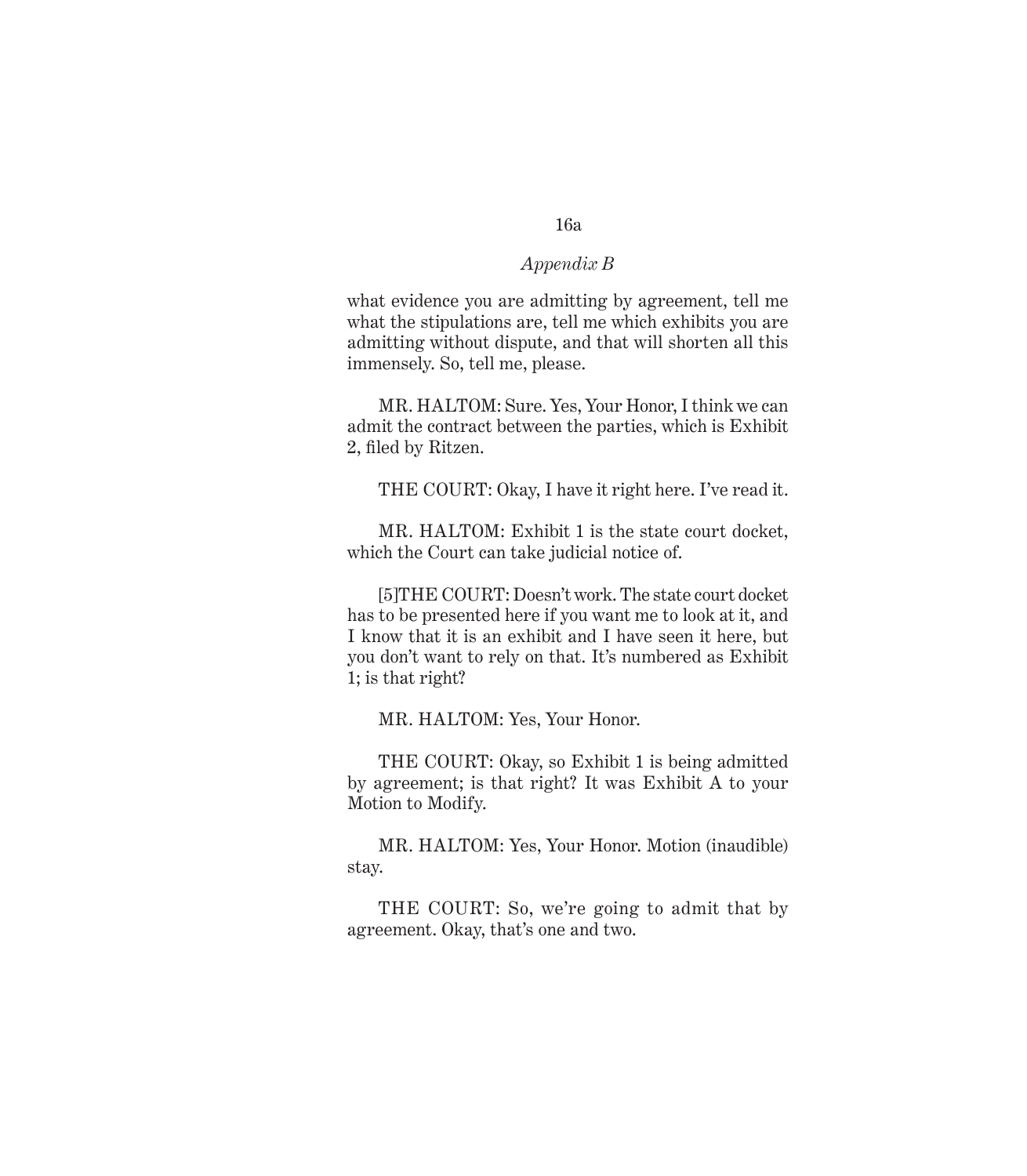# *Appendix B*

(Exhibit 1 and 2 admitted)

MR. HALTOM: These are not quite in order by I'll try and keep them in order.

THE COURT: Doesn't matter.

MR. HALTOM: Exhibit 3 is the transcript from the Meeting of Creditors. I think the Court will take judicial notice of that transcript.

THE COURT: Actually, I don't take judicial transcript -

MR. DUNHAM: Your Honor, I think we can expedite this process. I'll tell you right now (inaudible). Let's go ahead and just get them all in.

[6]THE COURT: So they're numbered what through what?

MR. DUNHAM: One through 18.

THE COURT: One through 18. So, is it correct that by agreement the parties are stipulating admissibility of exhibits, pre-filed Exhibits one through 18? Is that correct?

MR. HALTOM: Yes, Your Honor.

THE COURT: Madam Clerk, do you have those?

CLERK: Yes, sir.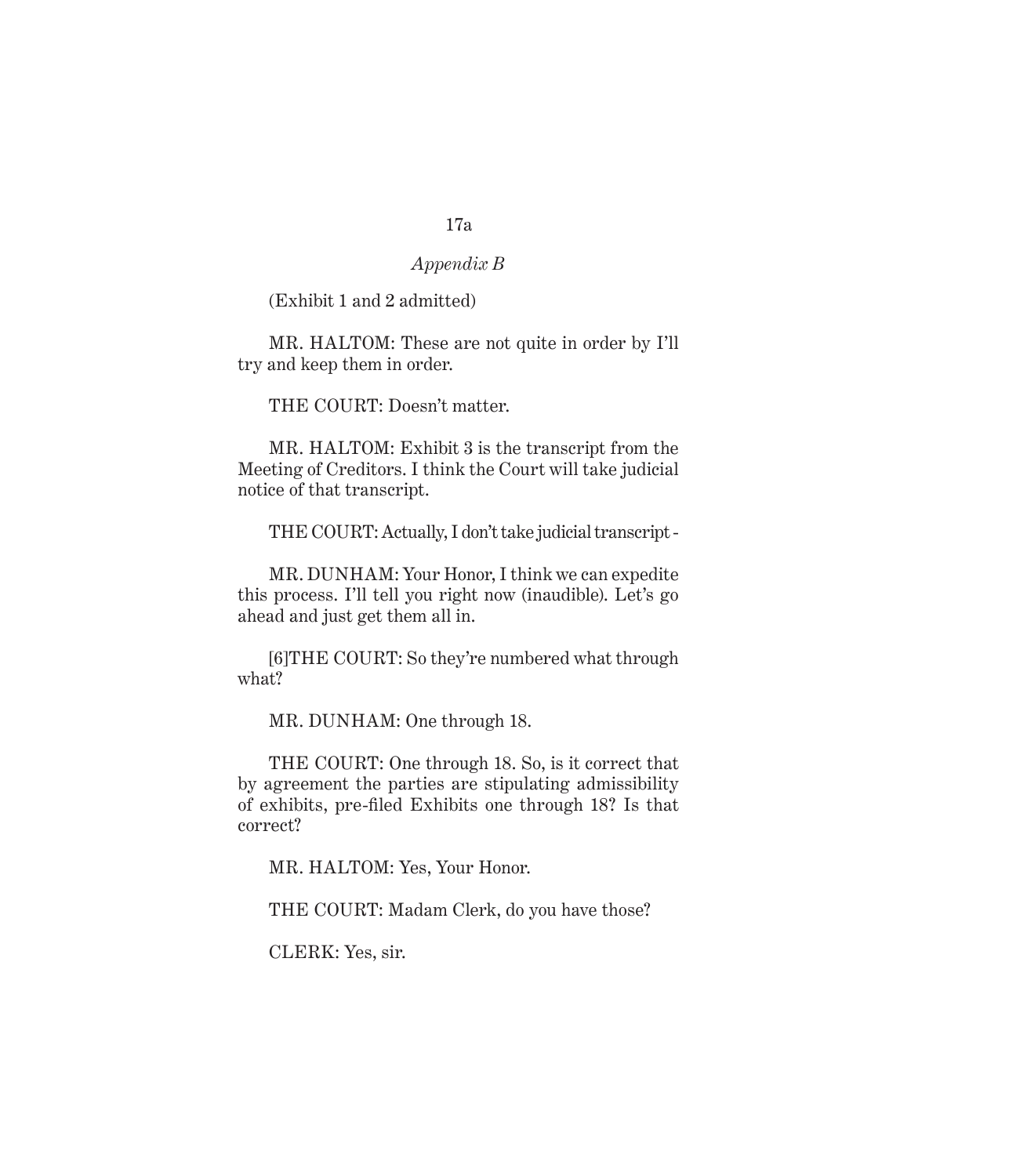# *Appendix B*

# THE COURT: And those numbers match yours?

CLERK: Yes, sir.

THE COURT: All right, you all wait for just a minute. I'm going to make sure that I've looked at one through 18. In order to do that I have to go online, so this takes just a second but it saves us a lot of time.

All right, what about A through I that have also been pre-filed? It looks like they are duplicates of some but not all. Is here a stipulation with respect to any or all of A through I?

MR. HALTOM: Yes, Your Honor. And I can make it quick to just go through these, one by one, real fast. One is, or A rather, is the company profile, which is [7]a narrative that the Debtor's Counsel filed relating to why they filed Bankruptcy. I think that is hearsay; it is just a narrative -

THE COURT: I only need to know the ones that you're in agreement for admitting. Because, if you're not in agreement, then the other side will offer them at some point or not, and I'll deal with it then.

MR. HALTOM: The motion that we filed as B is part of the docket. I'll stipulate to that.

THE COURT: B is in.

MR. HALTOM: As to the Complaint filed in state court, we'll consent to that.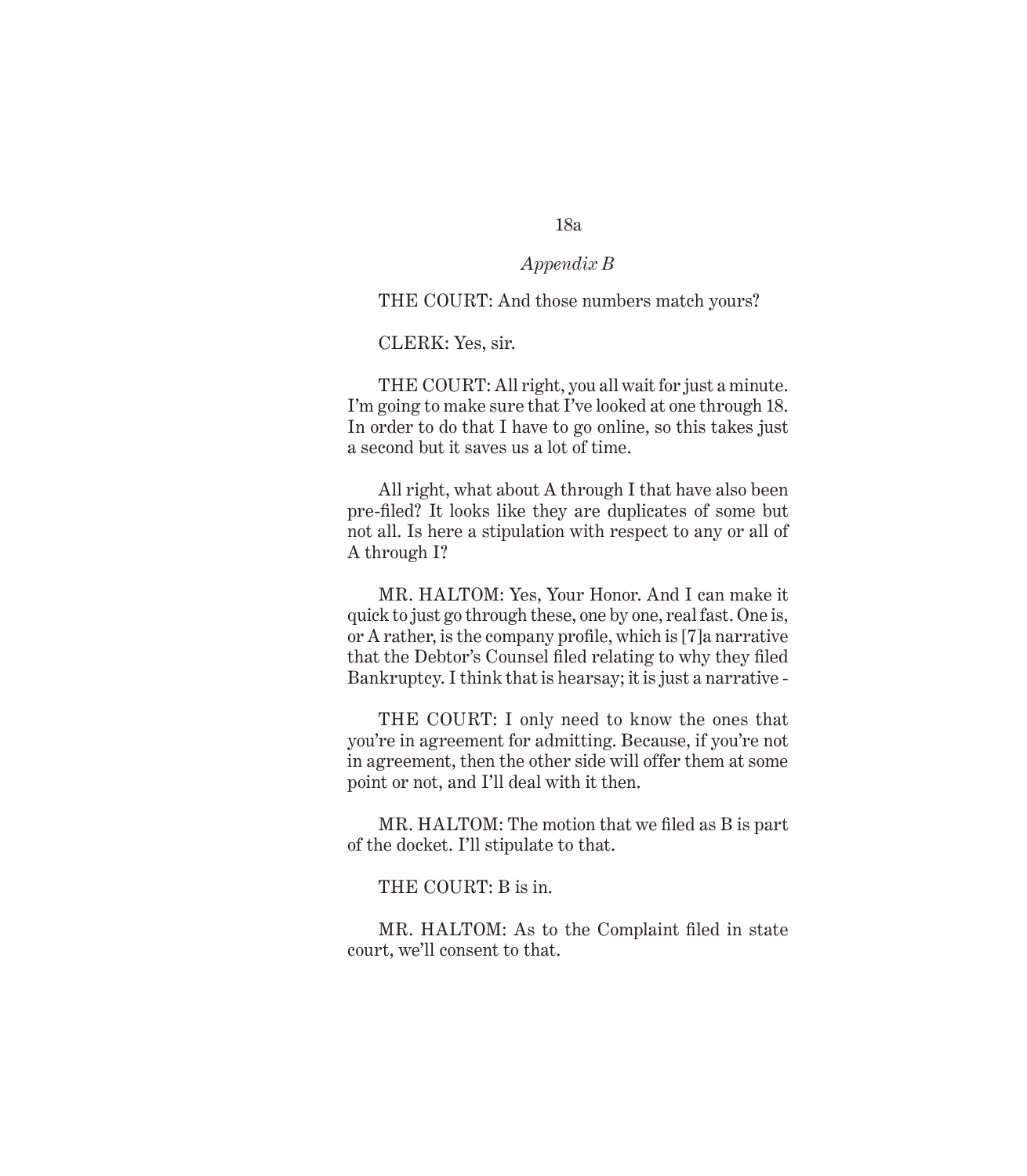# *Appendix B*

#### THE COURT: The Ritzen Complaint is F?

MR. HALTOM: Right, Your Honor.

THE COURT: All right, so B and F are in by stipulation.

MR. HALTOM: Ritzen's response to request for admissions is a statement of the party, so G.

THE COURT: G is in by admission by agreement.

MR. HALTOM: H is a (inaudible) form. (Inaudible).

THE COURT: So H is in by agreement?

MR. HALTOM: Yes, Your Honor. And I think that is it. I is an objection they filed prior to the [8]informal claim filed by (inaudible). And we have a response to that but it may not be appropriate for today.

THE COURT: It's not admitted by agreement then?

MR. HALTOM: I mean it's on the docket. I don't - It is (inaudible) of record, Your Honor. We'll take judicial notice or we'll admit that it's part of the docket that's been filed. Correct, Your Honor.

THE COURT: You should see some of the things that are on the Bankruptcy Court's docket. As you know, the admissibility and being on the docket are two different things. So, the issue is whether I is admitted by agreement or not.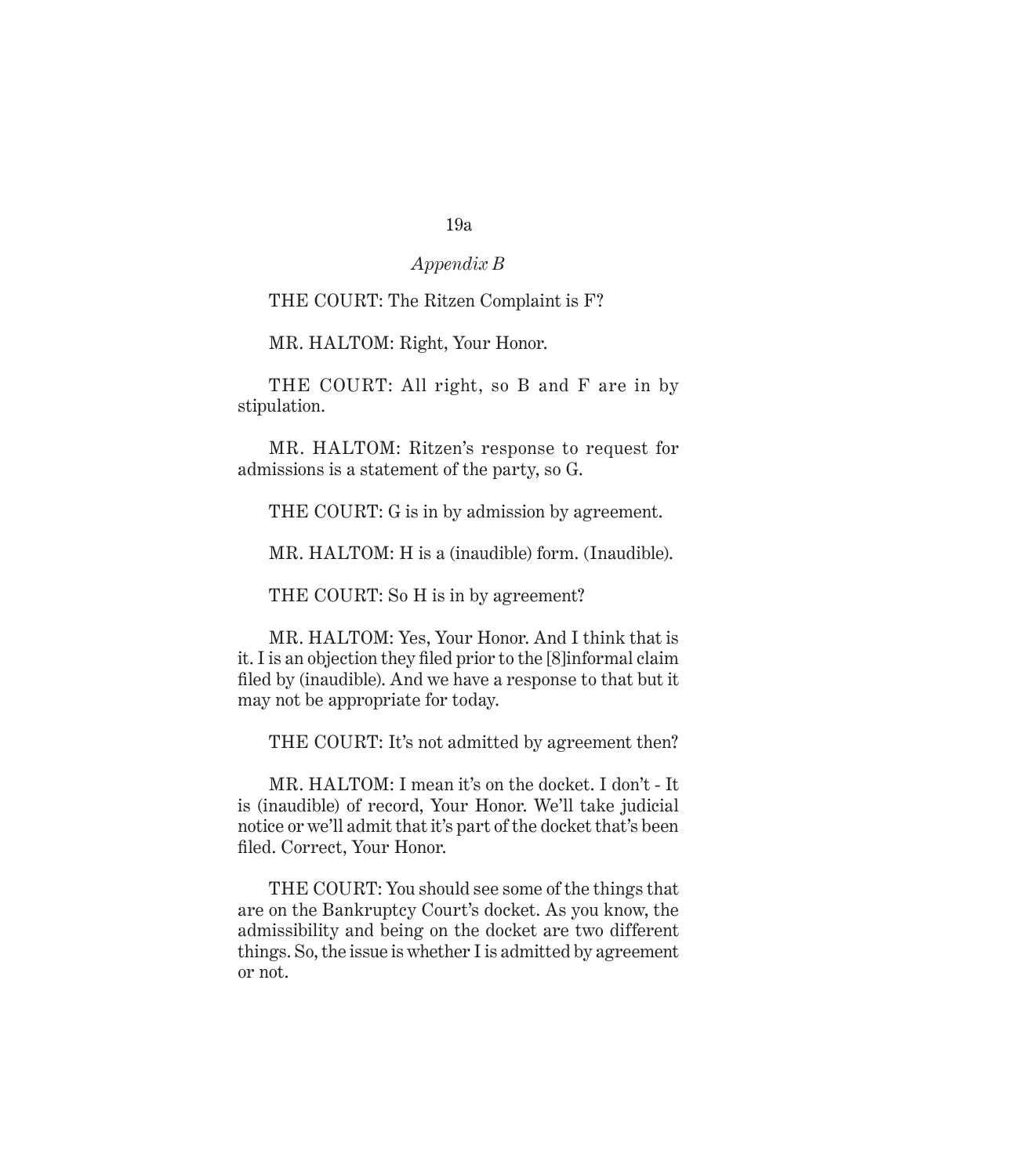# *Appendix B*

MR. HALTOM: As far as the facts that are contained in there, no, Your Honor.

THE COURT: So, you have an objection to the content of the document. The fact that it was filed is not one that you can dispute.

MR. HALTOM: Correct, Your Honor.

THE COURT: And so it's not admitted for its content.

MR. HALTOM: Correct.

THE COURT: So, the documents that are admitted for their content are one through 18, B, F, G, and H. Did I get that right?

[9]MR. HALTOM: I believe so, Your Honor.

THE COURT: Okay, that's great progress. Thank you. Now, if you all will wait just a minute, I have looked at everything except one of these and I need to look at one of these documents. Just a second. And now I have.

All right, thank you all for bearing with me. There were a couple of exhibits that you just admitted by stipulation that I hadn't read yet. Now I have. So you can assume that I'm generally familiar with all the exhibits.

Also, by way of stipulation, any other evidence that you're going to stipulate at this time?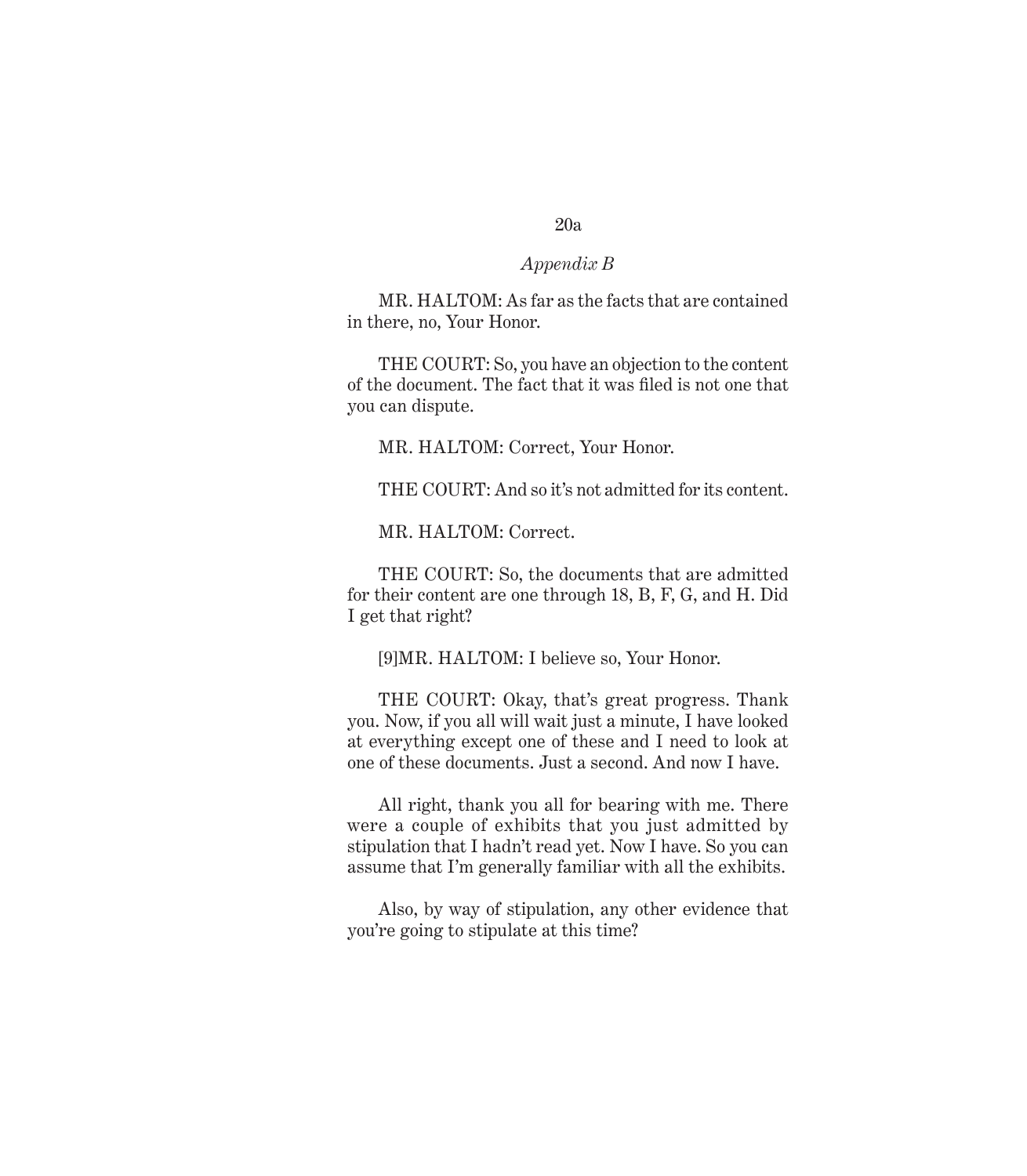MR. HALTOM: The parties have filed a stipulation of facts, which is Docket No. 117. And if it will please the Court I can quickly go through those facts or -

THE COURT: You don't need to. I'm going to read them but I've got to go to the docket to do that.

(Pause)

THE COURT: Good to go. Thank you.

MR. DUNHAM: Your Honor, I knew I spoke a little bit too soon on Exhibit 4. We can just read (inaudible). But I don't have any objection. I think we're all aware that the depositions of parties are admissible for any purpose. The only issue I have with Exhibit No. 4 is that it's a transcript and there's no objection to the [10]contents of the transcript but there are a lot of exhibits that are referenced and I don't believe the exhibits are a part of this transcript. So, the only limitation I would request is that, to the extent there is a question about the exhibits, the contents, of the exhibits, if that is not admitted, if there's not a stipulation as to the admissibility of exhibits and the (inaudible) on those exhibits.

TH8 COURT: This is the deposition in August of 2015; is that the one you're talking about?

MR. DUNHAM: That's correct.

THE COURT: I didn't find the exhibits. I read this deposition but there are no exhibits. And so the issue is -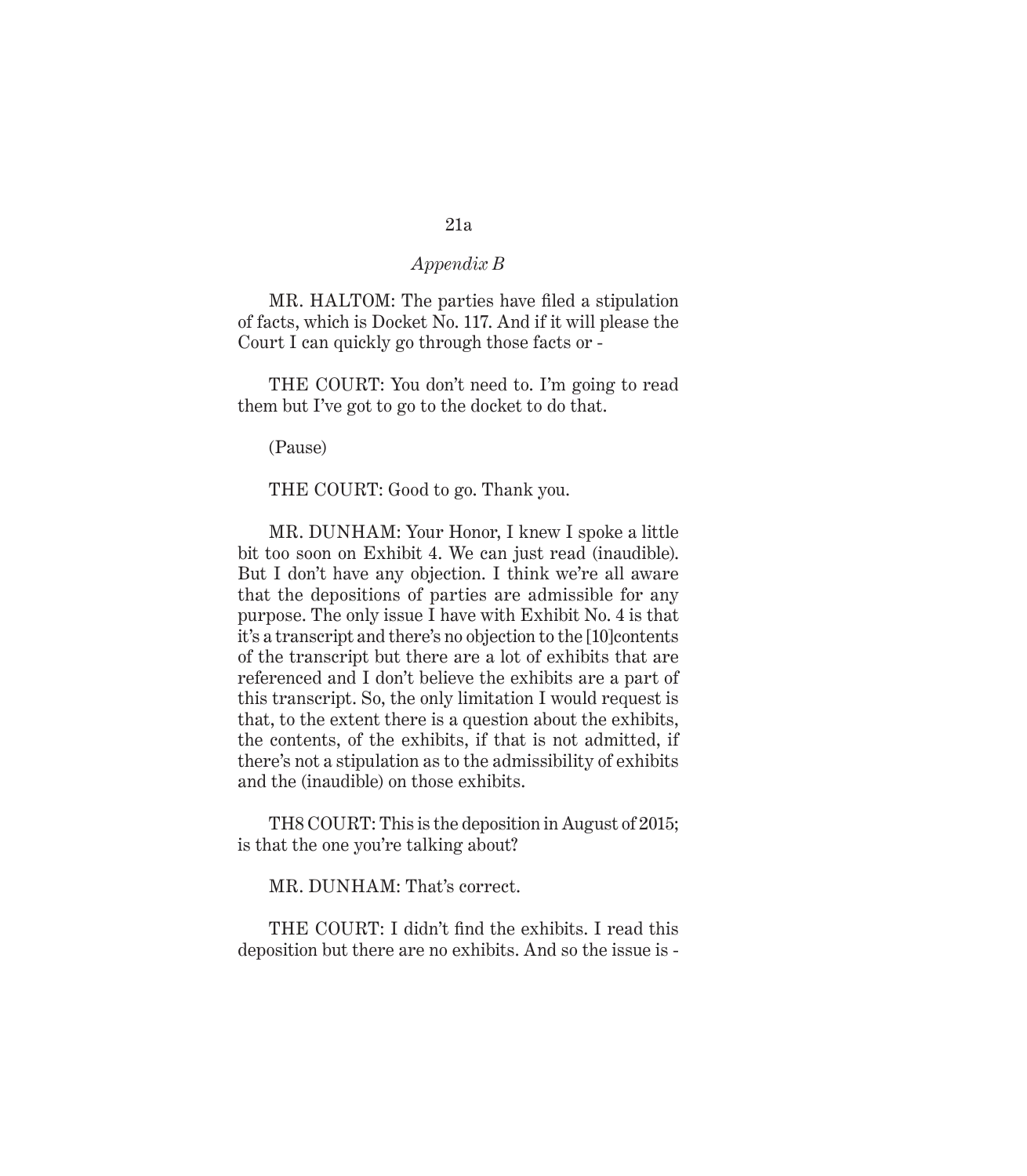# *Appendix B*

MR. DUNHAM: (Inaudible) we have an exhibit that purports to be a transcript but it's really not because there aren't any exhibits that are contained. And so we don't have an objection really to the words that are spoken but the transcript (inaudible).

THE COURT: So, are they going to be added to this today?

MR. DUNHAM: No.

TH8 COURT: They're not. They're just not here. So we have an incomplete transcript is what we're going to call it, a transcript that does not have [11]the exhibits attached to it.

MR. HALTOM: Yes, Your Honor (inaudible) for rebuttal, if necessary.

THE COURT: Let's go ahead.

MR. HALTOM: All right, Your Honor. Related to the contract and the stipulation of facts that you just reviewed, I'd like to offer statements proffered into evidence that if Mr. Ritzen is called to testify he will testify that the contract required him to rezone -

THE COURT: What are you doing right now, Mr. Haltom? I'm not sure.

MR. HALTOM: Are you ready for proof?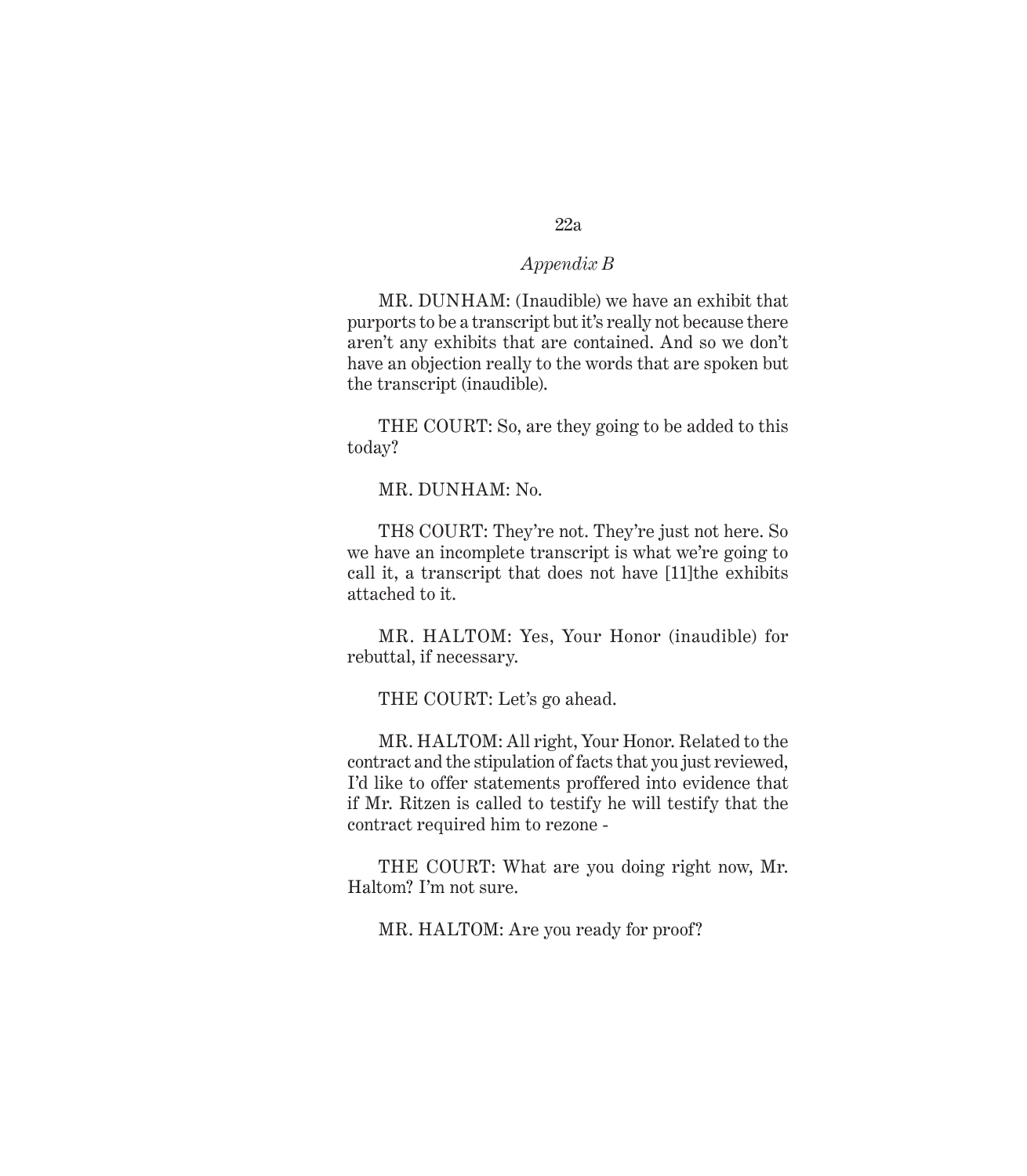THE COURT: Absolutely. I've been taking proof for the last 30 or 40 minutes now. And when they get computers in New York they'll do that up there also.

Anything else that you want to admit at this point before I hear the rest of the testimony?

MR. HALTOM: Fair enough. There's nothing else, I believe, that's stipulated to.

THE COURT: That's a great start. Call your first witness.

MR. HALTOM: All right, Mr. Ritzen.

(Witness sworn)

CLERK: State your name for the record, please.

[12]THE WITNESS: George Ritzen.

THEREUPON came

# GEORGE RITZEN

Who, having been first duly sworn according to law, testified as follows: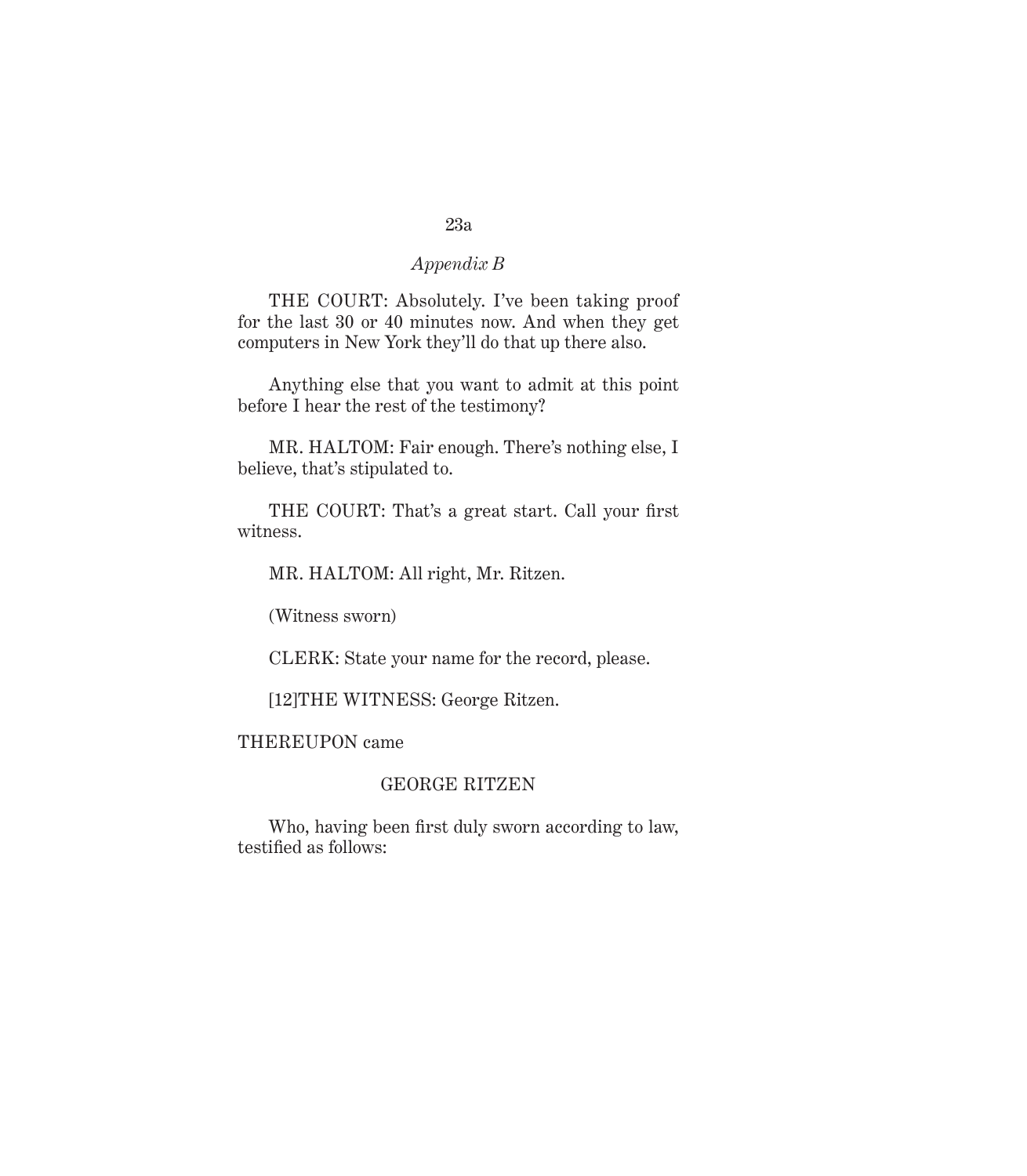# *Appendix B*

### **DIRECT EXAMINATION**

# BY MR. HALTOM:

Q Mr. Ritzen, did you review the Statement of Facts that was filed in this matter, related to the contractor (inaudible) by the parties?

A Yes, sir.

Q And in that contract it was stipulated that the terms were incorporated, and one of those terms requires property to be rezoned. Can you tell us whether or not you completed that action and what (inaudible) and what you spent to make that happen?

A When we put the property under contract it was zoned IR, Industrial Restricted. For our purposes of developing it and highest and best use, we went through the SP Rezoning process for a specific plan, which is intensive from a time and financial standpoint. You, basically, create a plan for the property that is specific to that piece of property. It took, I believe, about nine months. I don't remember the specific timing but it is - the approval was in March of 2014. And the expenses associated with [13]due diligence or - I'm sorry, can you please repeat the question?

Q Sure. In March of 2014 the property was rezoned into a residential zoning?

A Yes, sir. It was rezoned for SP.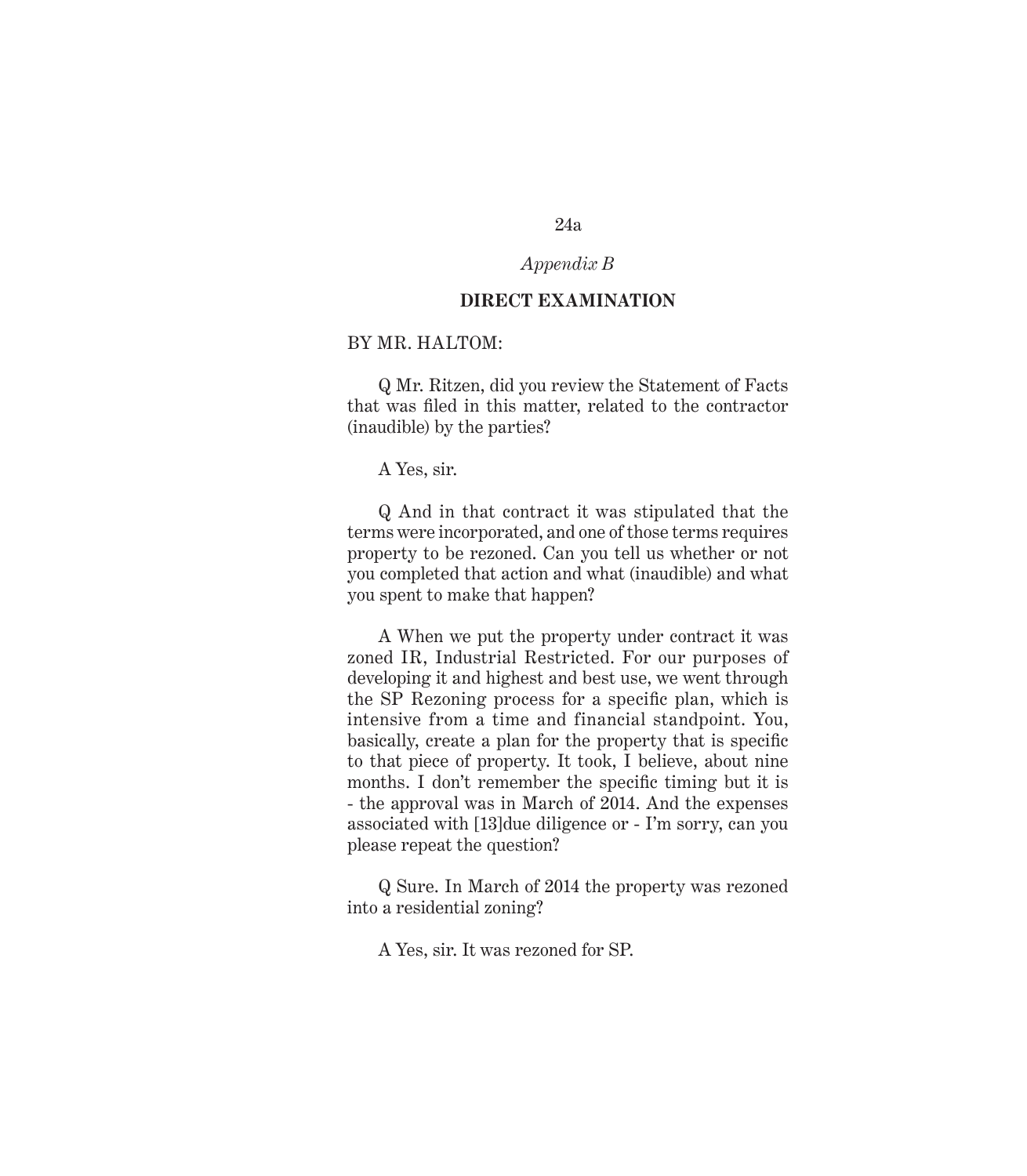Q And after that occurred did the contract have any specifications regarding due diligence that you still could perform?

A Yes. That is when the due diligence period commenced is the day after the rezoning occurred.

Q And how long was that due diligence period?

A It was six months, with the option to extend, two options to extend, 30 days each.

Q Did you extend those two options, did you extend the due diligence period?

A Yes, sir.

Q And did the parties ever set a closing date?

A December 15 was the closing date.

Q And related to the December 15 closing date, were you prepared to close?

A Absolutely.

Q And what prevented the closing of this contract for real property?

[14]A We didn't have all the closing documents we needed from the seller.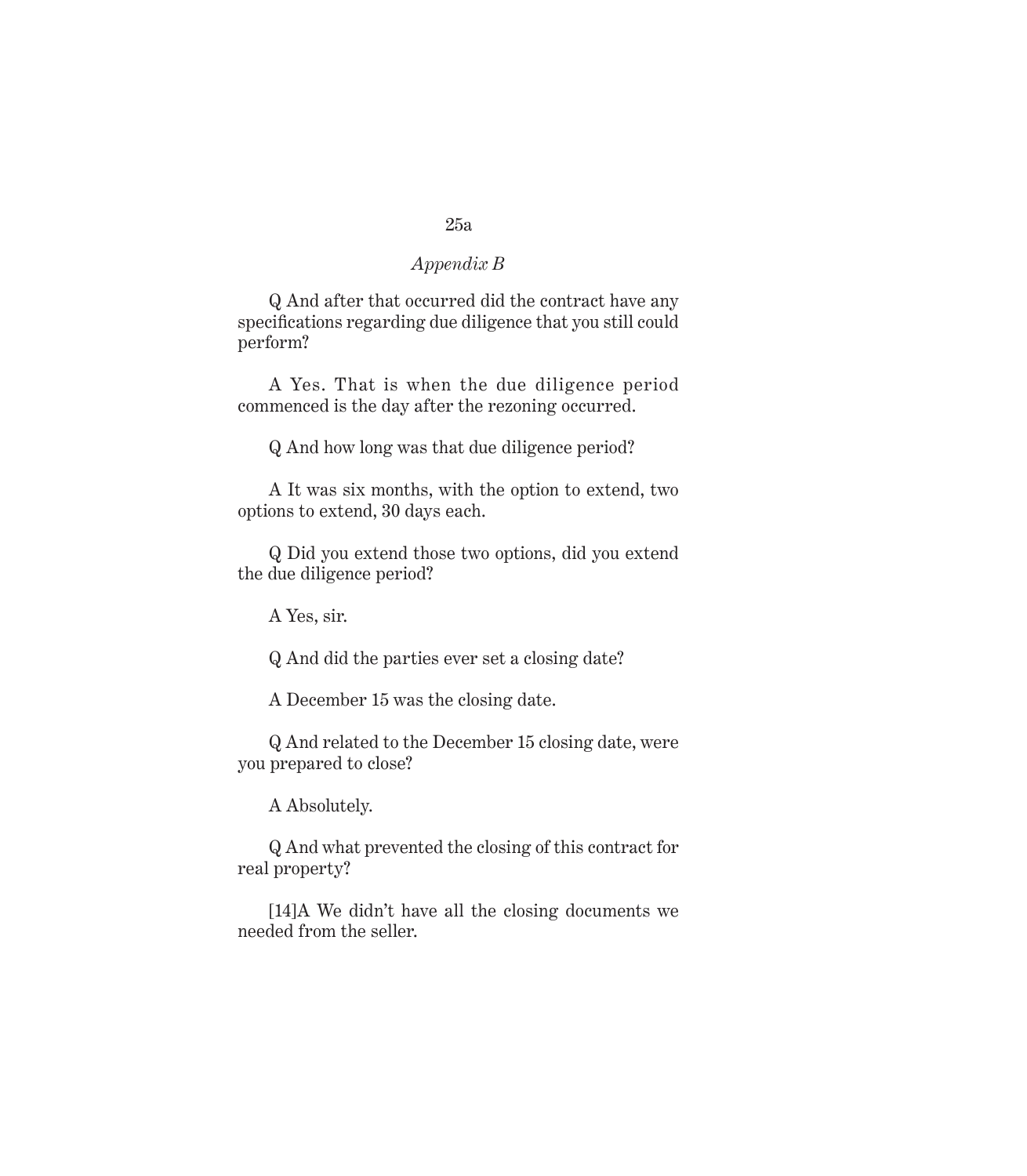Q And if the seller had provided all those closing documents -

MR. DUNHAM: Your Honor, I'm going to object to leading the witness.

THE COURT: All right, your response to the objection, Mr. Haltom?

MR. HALTOM: I can rephrase, Your Honor.

THE COURT: Okay, I'll allow you to rephrase. I will sustain the objection now that it's been made. I'm pretty liberal about leading questions until somebody raises it. Now that it's been raised, please proceed by Direct Examination.

MR. HALTOM: Yes, Your Honor.

BY MR. HALTOM:

Q What, if anything, prevented the closing on December 15?

A Lack of closing documents. The documents that we did receive were either incomplete, inaccurate, some of which had direct conflicts with the existing conditions of the property, and conflicted with the contract terms.

We provided a letter to the seller of documentation that we had available funds ready to close. However, it appeared that the title attorney or whoever was [15]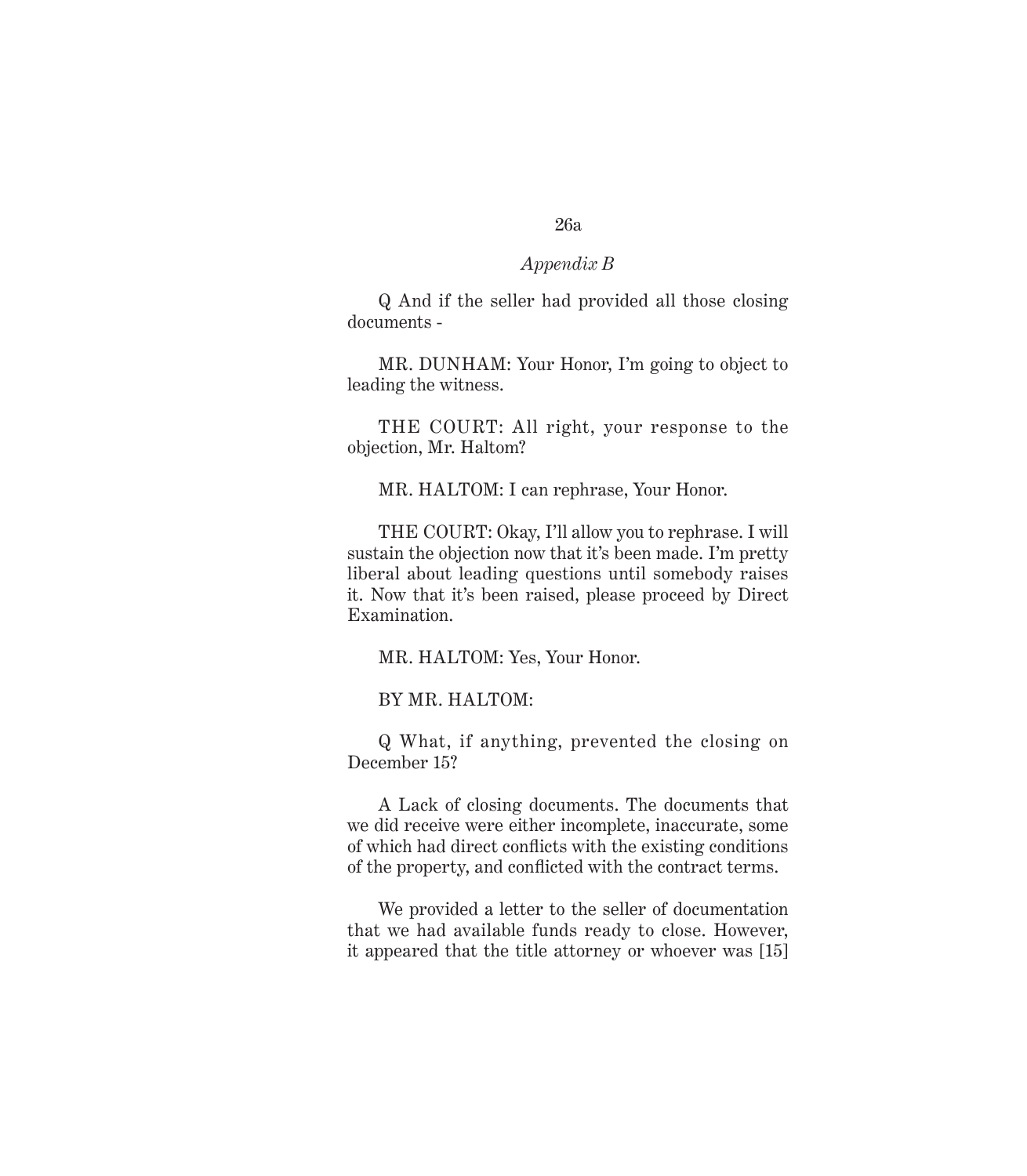handling the title issue and the actual closing was supposed to be working for both sides and working towards a closing; however, they were resistant to providing documents in a timely manner or documents that were sufficient to actually close the transaction.

Q Do you have an opinion of why the seller was not cooperating?

MR. DUNHAM: Objection, speculation.

THE COURT: Response to the objection.

MR. HALTOM: I'll remove the last comment and just ask him why he thinks it didn't close.

THE COURT: I'll let you ask that question. The other one would be him trying to tell me what someone else was doing. He may have some personal knowledge of that if they said something to him along those lines but I don't have that personal knowledge yet. So, I'll sustain the objection.

BY MR. HALTOM:

Q Tell us, based on your knowledge, why you couldn't close on December 15.

A The closing didn't occur because we didn't have the documents needed from the seller in order to do it. The motivation, I believe, was based on -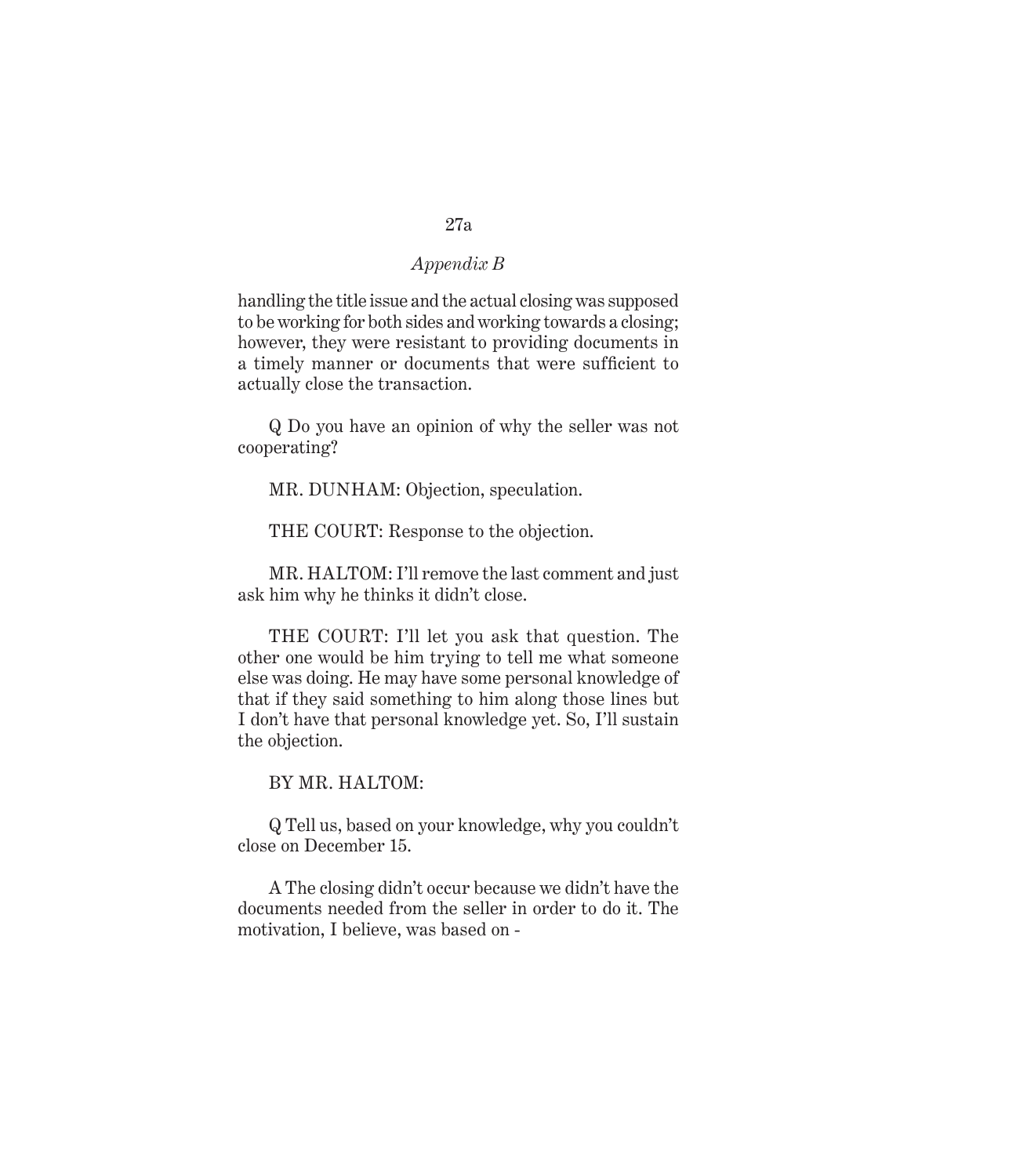# *Appendix B*

### MR. DUNHAM: Objection, speculation.

THE COURT: Response to the objection.

[16]MR. HALTOM: I think I've laid the foundation that he has the knowledge.

THE COURT: For now there is no foundation for the motivation of somebody that's not here. So I'll sustain the objection. Go ahead.

# BY MR. HALTOM:

Q Based on the facts that you know, what was the (inaudible) of this property in your contract?

A I know that the seller was approached by multiple people that made offers to the seller in no less than \$400,000 more than our contract was, the agreed upon selling price. So, the seller had minimum 400,000 reasons to not close with us and sell the property to another person.

Q So, after the closing did not occur, what happened in the immediate following days?

A We reached out to the seller and said, "If you provide the documents we need we can move forward with this." But not providing the documents does not alleviate their responsibility to do so and to close the property in accordance with the contract. So, we ended up filing a lawsuit December 23, a *lien lis* pendens and seeking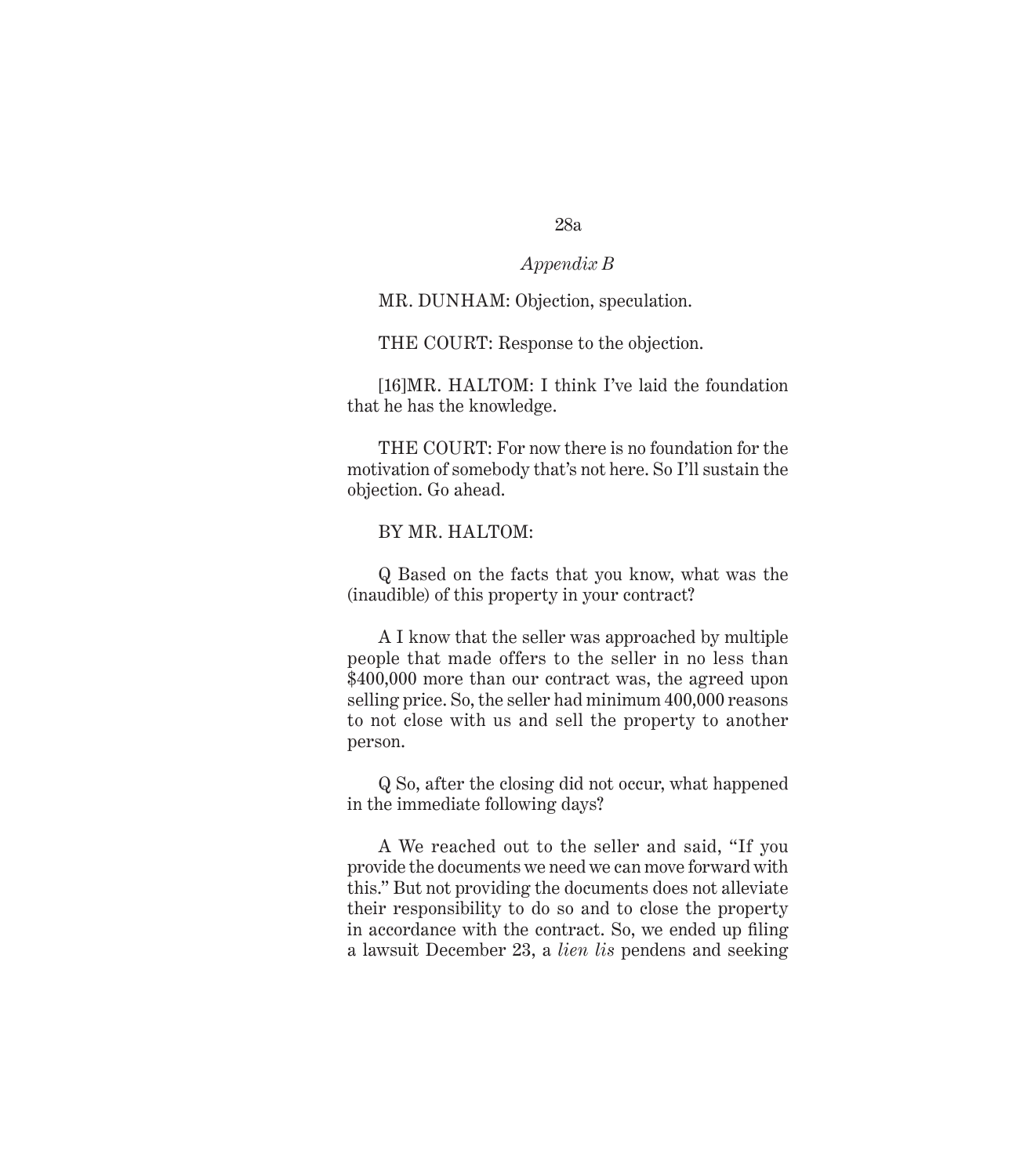specific performance from the seller to force the closing of the contract.

Q And related to that lawsuit, do you know when it was set for trial?

[17]A Originally, August or September.

MR. HALTOM: If it will please the Court, it's been admitted into evidence, the state court docket, with the dates and the Court can see that by agreed order this case was originally scheduled for trial in August of 2015, and that Exhibit 1 was pulled up with that agreed order on April 24, 2015.

THE COURT: Go ahead with your examination here, Counsel, if you have questions for the witness.

THE WITNESS: That was the first court date or trial scheduled. It was rescheduled a second time and then a third time to April 5 or 6, I believe, of this year.

BY MR. HALTOM:

Q And with respect to that trial were you ready to proceed with the trial as scheduled?

A Absolutely.

MR. HALTOM: Your Honor, with respect to Mr. Ritzen, that is all that he's prepared to testify to.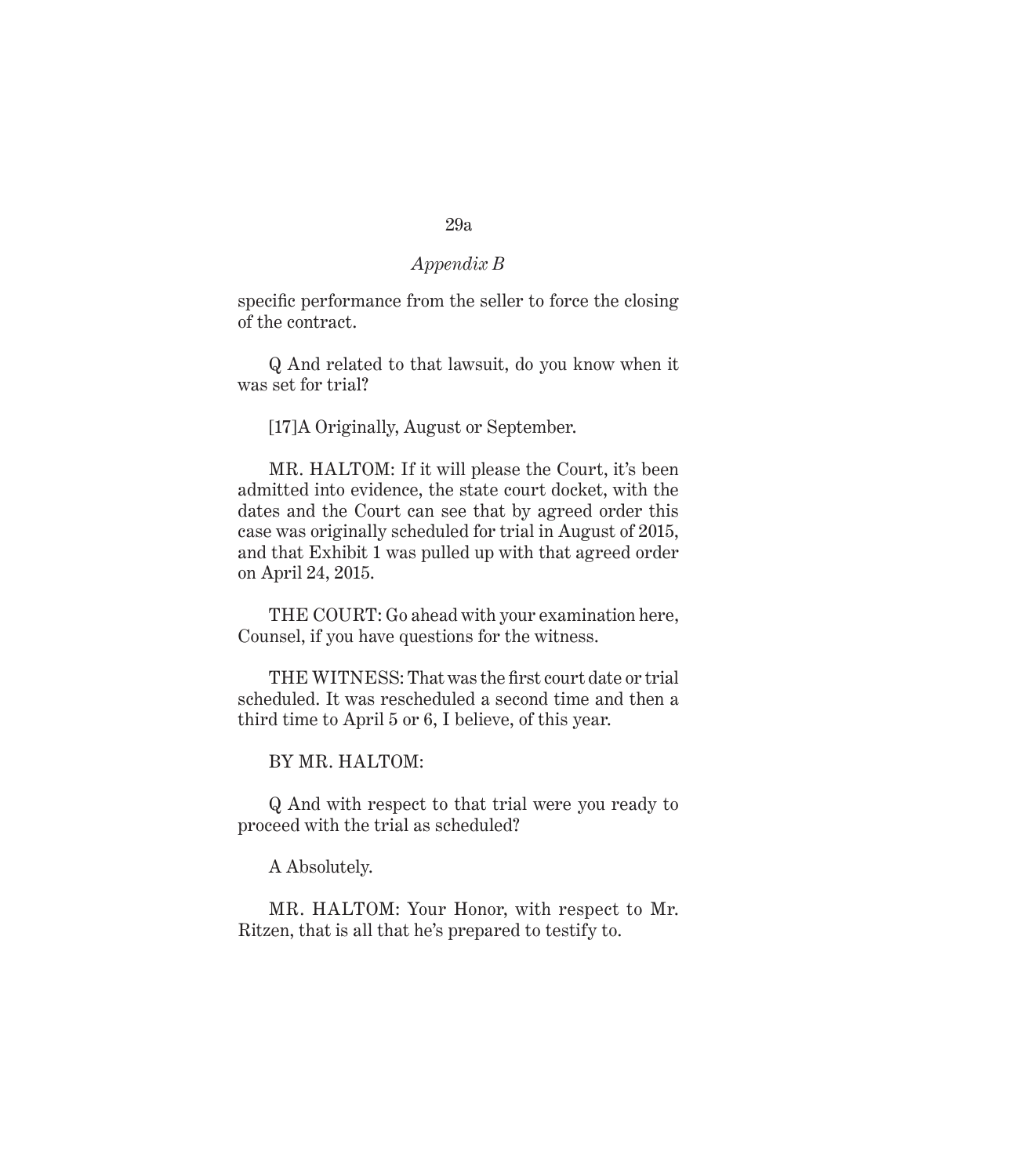# *Appendix B*

# THE COURT: Cross- examine.

# **CROSS-EXAMINATION**

# BY MR. DUNHAM:

Q Good Morning, Mr. Ritzen. My name is Griffin Dunham. I don't think we've had the pleasure to meet [18]yet except for just being in the courtroom. I know that there was a previous Counsel that represented you (inaudible). There's a direct examination question that asked you about the costs in order to rezone the property. We're talking about the property on 49<sup>th</sup> Avenue, correct?

A Yes, 1200 49th Avenue North.

Q And how much did it cost to have that rezoned?

A I think we've spent in excess of \$100,000 during the due diligence and rezoning process, that's plus time. That's not inclusive of time.

Q Of the \$100,000, break that down. How much of it was attorney fees? How much of it was expert? How much of it was to go through Zoning?

A Off the top of my head, I'd only be able to give you ranges. Attorneys would be minimal. The majority of it would be civil and design expense.

Q Did you have to hire a planner or -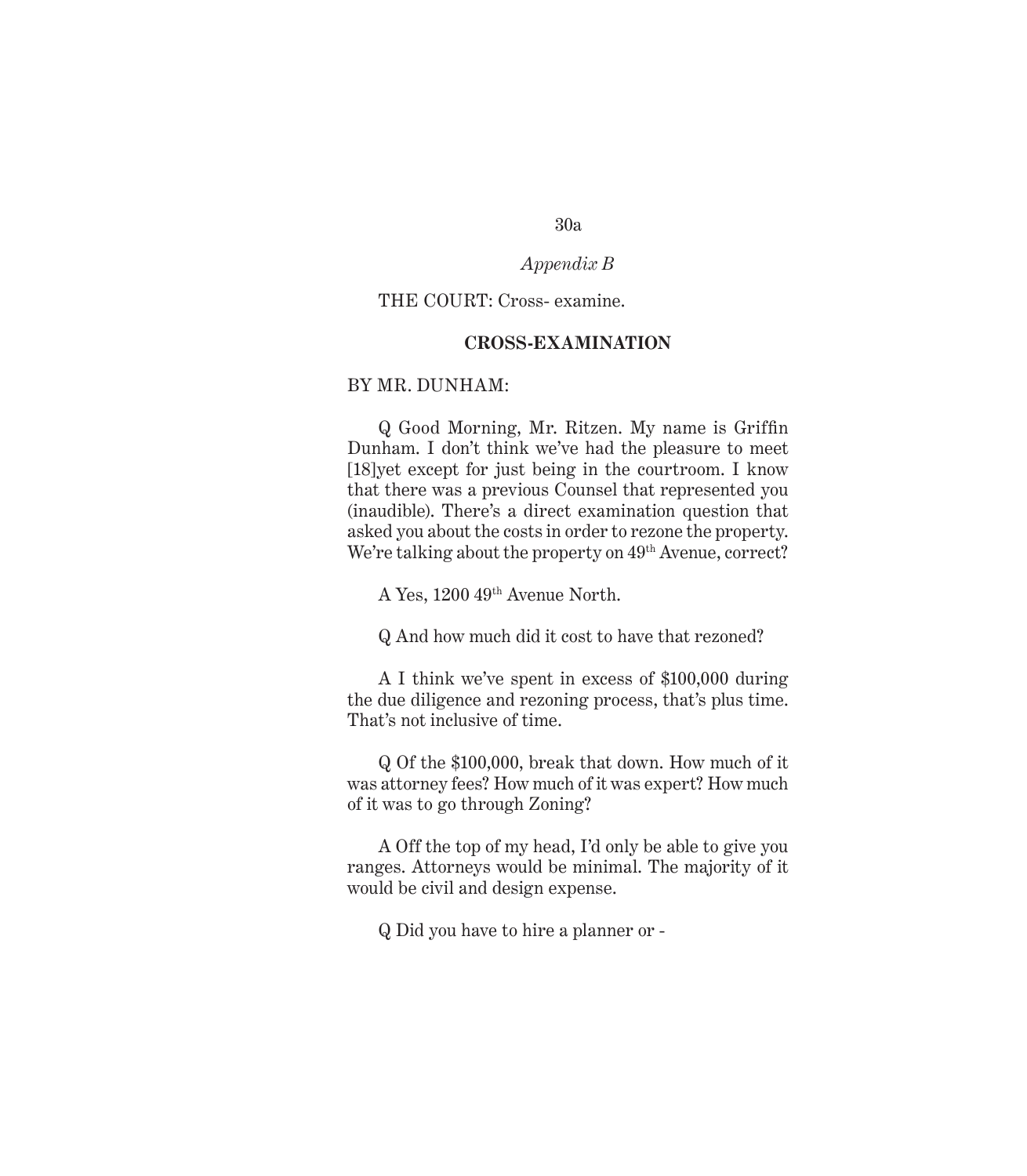# *Appendix B*

# A A civil engineer, environmental surveyor.

Q Now, in the state court lawsuit you had mentioned that you're seeking specific performance, right?

A Yes.

Q I believe that's what you testified to. When I say specific performance, what I'm referring to is you're trying to ask for the state court to issue an order [19]that compels Jackson Masonry to close on the purchase agreement that was executed between the parties. Correct?

A If that's what you're asking then yes.

Q In other words, the Ritzen Group, you wanted title to the property?

A Yes, we wanted to buy the property in accordance with the terms of the contract.

Q And if you don't get the property then the alternative is to get some sort of damages that put you in the same position that you would have been in, had the contract been performed?

MR. HALTOM: Your Honor, I'm going to object to the state court's remedy to the deed. The lawsuit speaks for itself in terms of the relief sought. And I think the legal argument that somehow damages would be appropriate versus specific performance is inappropriate at this stage.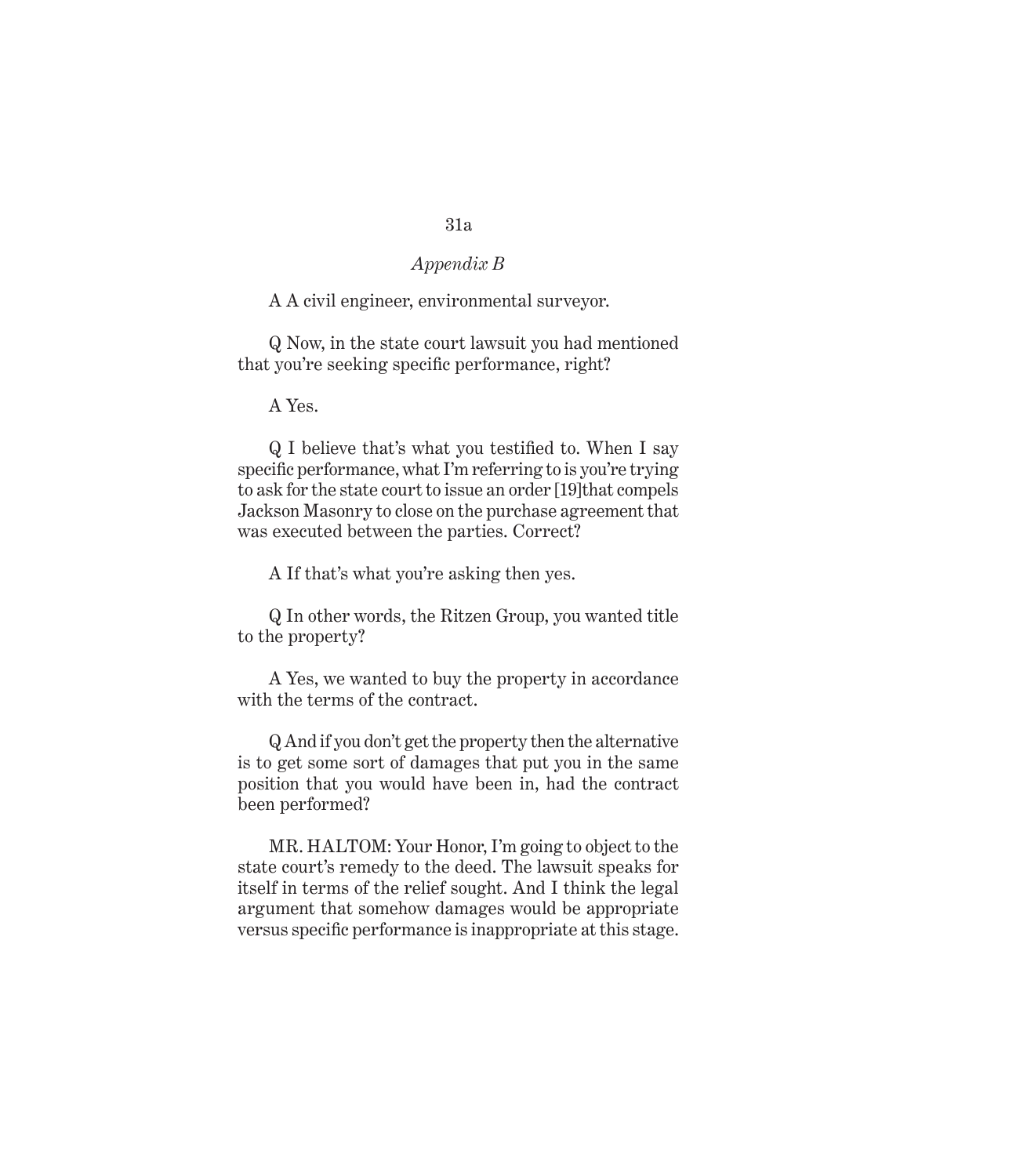# *Appendix B*

#### THE COURT: Your response to the objection.

MR. DUNHAM: Your Honor, I think that the goal here is to figure out what relief that Ritzen Group is seeking in this case. It's our position that the state (inaudible) performance, and our position is what else? If the state court can't provide that, is there an alternative remedy, alternative relief that Ritzen will be seeking?

THE COURT: You can ask those [20]questions. There's a fine line here between what do they want and what's a legal conclusion. So, you can ask him about what he wants and I'm happy to hear what he wants. The legal stuff about whether that is relief that is available and where it's available, that's up to me. I can do that. Go ahead.

MR. DUNHAM: Yes, Your Honor.

BY MR. DUNHAM:

Q If you're not able to get title to the property then you want to be compensated through money damages; is that right?

A If we're unable to buy the property then I don't know exactly what we would be seeking as the alternative solution. My understanding is that everything is detailed in the lawsuit.

Q And that lawsuit that's pending in state court, that is a bench trial and not a jury trial, right?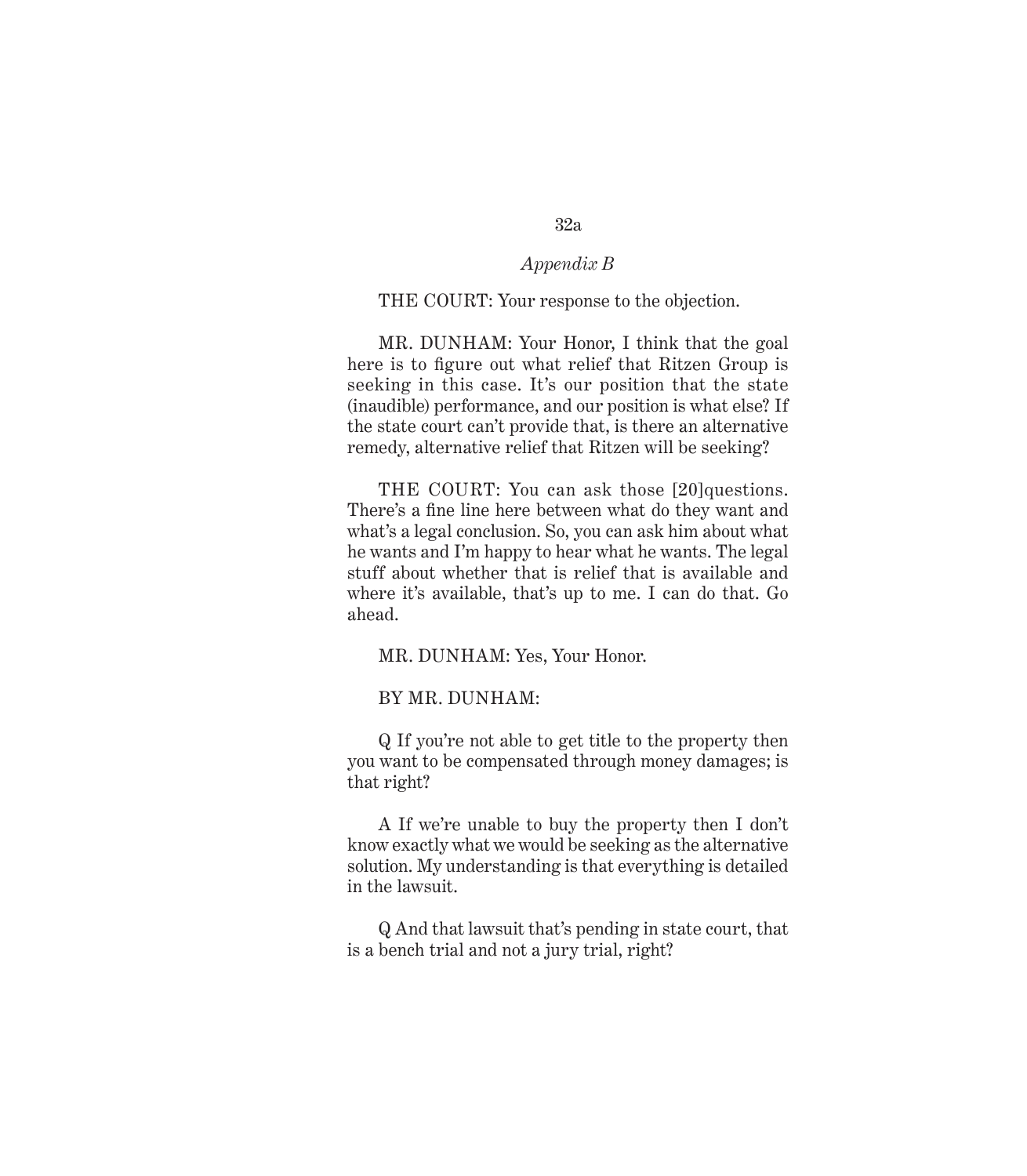A I believe so.

Q You had testified they didn't have all the closing documents; is that right?

A We did not receive all the closing documents from the seller.

Q All right, so which closing documents did you not receive?

MR. HALTOM: Your Honor, may I object [21]for a brief moment on this? We're not trying what occurred on December 15, 2014; we're having a motion for relief of stay. And in the interest of moving this report in an expedited manner, I don't think that this line of questioning is appropriate as relates to stay relief and whether or not the Debtor filed a stay in order to avoid a state court litigation. These issues need to be resolved before the trier of fact, and that is whether this court, through an AG action or a state court.

THE COURT: Your response to the objection?

MR. DUNHAM: My response is two-fold maybe three-fold. First of all, it was asked on direct examination, why wasn't there a closing? The response was because we didn't get on the docket. (Inaudible). The second issue is they're trying to a stay relief for cause. And one of the considerations for cause is whether or not there is going to be some likelihood of prevailing on the merits. So, there is some requirement to get into the merits about who is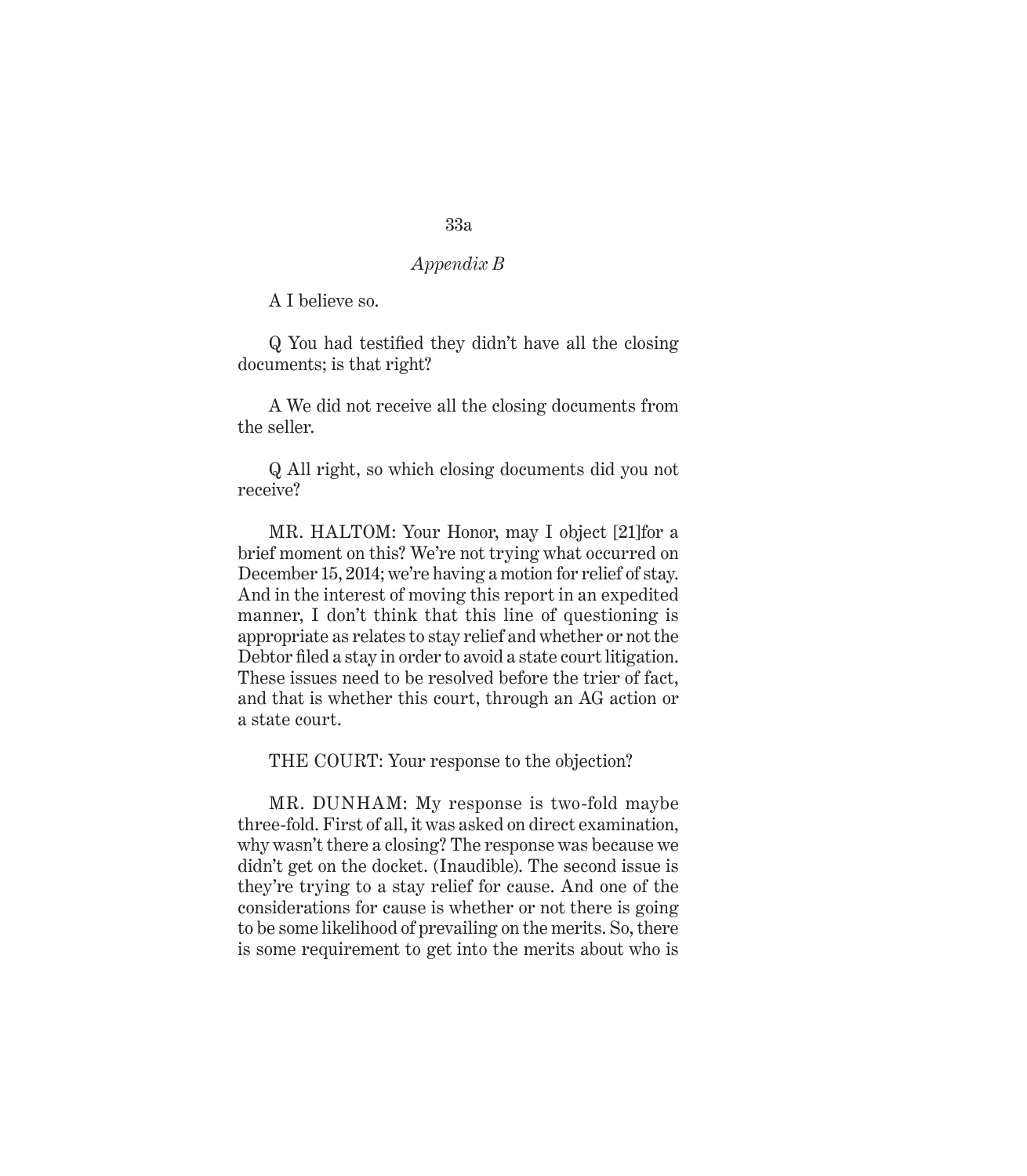responsible for the transaction on closing. And there is a three-fold part and that three-fold part is that when (inaudible) look at the 20-plus pages of briefing that's been filed, then it's important for the Court not to just be able to have the written papers that have been filed but to get a flavor or context with that (inaudible).

They put Mr. Ritzen on the stand and I'd like to test his knowledge about why the transaction didn't close.

THE COURT: I'm going to overrule the objection because of the first two points. This was a subject of direct examination and, secondly, it does bear on whether there is cause (inaudible). Having said that, I do not have to try the implied state court specific performance acts. Everybody understands that. I have to make an assessment of the reasons that you're (inaudible) aware of.

So, police each other on how deeply we go into this but we're not too deeply into it yet. So, for those reasons go ahead. Ask the question again.

#### BY MR. DUNHAM:

Q You testified that you didn't receive all the closing documents. My question is which documents didn't you receive?

A Per the contract I believe there's 10 documents required to be provided from the seller. May I take a look at the exhibit and I can go through each one with you?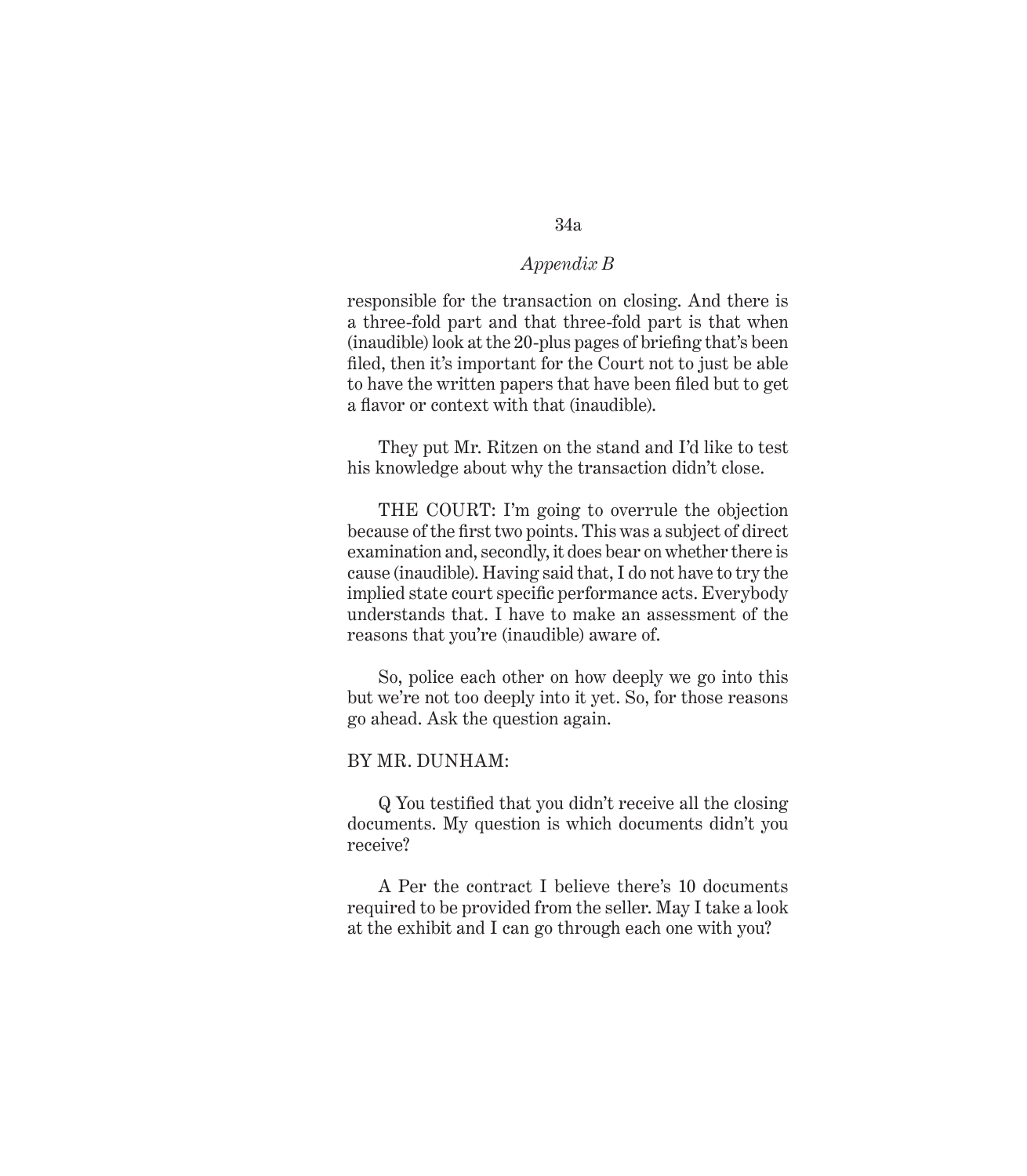# *Appendix B*

Q And which exhibit are you referring to?

A The contract.

Q Off the top of your head right now you don't know what those are? You just want to go over [23] the contract  $to$ -

A To refresh my memory.

MR. HALTOM: I can hook up if that would be easier, Your Honor.

THE COURT: We're talking about Exhibit 2?

THE WITNESS: Yes, Your Honor.

THE COURT: The Court has access to that. you can put it right up on the screen.

MR. HALTOM: I lost it, Your Honor. Here it is.

BY MR. DONHAM:

Q The document that Mr. Ritzen has requested to refresh his recollection, I believe there are 10 documents that were already to be provided and I'll let him go through the list and tell us which ones were not provided.

A Okay, (inaudible) the general warranty deed that was provided was inaccurate. It was effectively a quitclaim deed, based on the language and restrictions that were on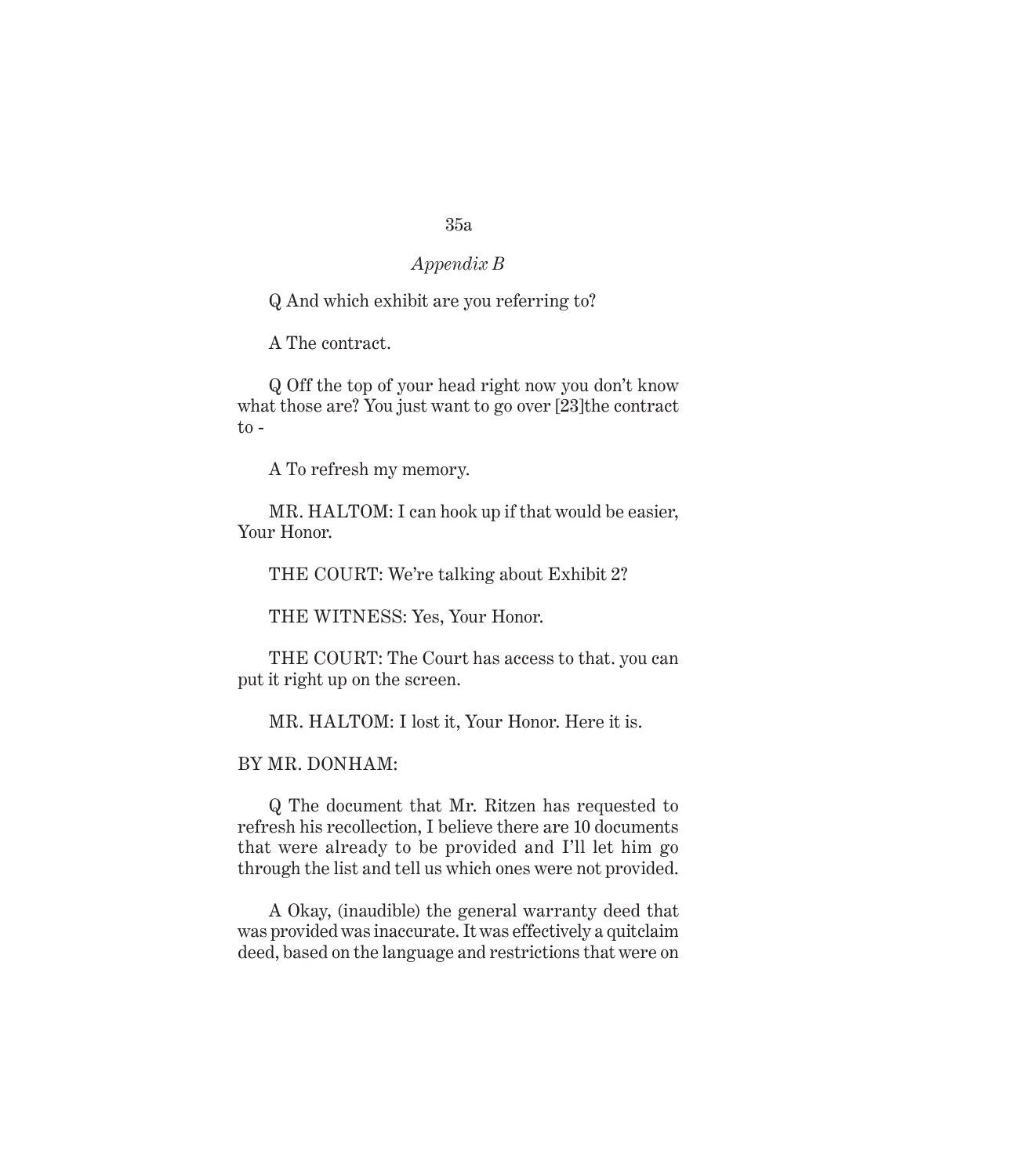# *Appendix B*

there. So that was never - a general warranty deed that was in line with the terms of the contract and industry standards was never provided by the seller.

Q Now, the closing was December 15, correct?

A Yes.

[24]Q And the scheduled closing time was 3:00; is that right?

A That was the time that the seller's attorney dictated.

Q And on December 15, when was the decision made that you weren't going to close?

A It was never made. We were always willing and able to close.

Q You didn't show up on December 15 to close, right?

A I was in my office. I didn't have to physically be at any particular place in order to close the transaction.

Q Was there going to be like a (inaudible) closing or were you just going to sign documents and that would be the closing on the buyer's side?

A Signing documents and wiring funds can happen from anywhere.

Q Did you sign any documents on December 15 related to closing?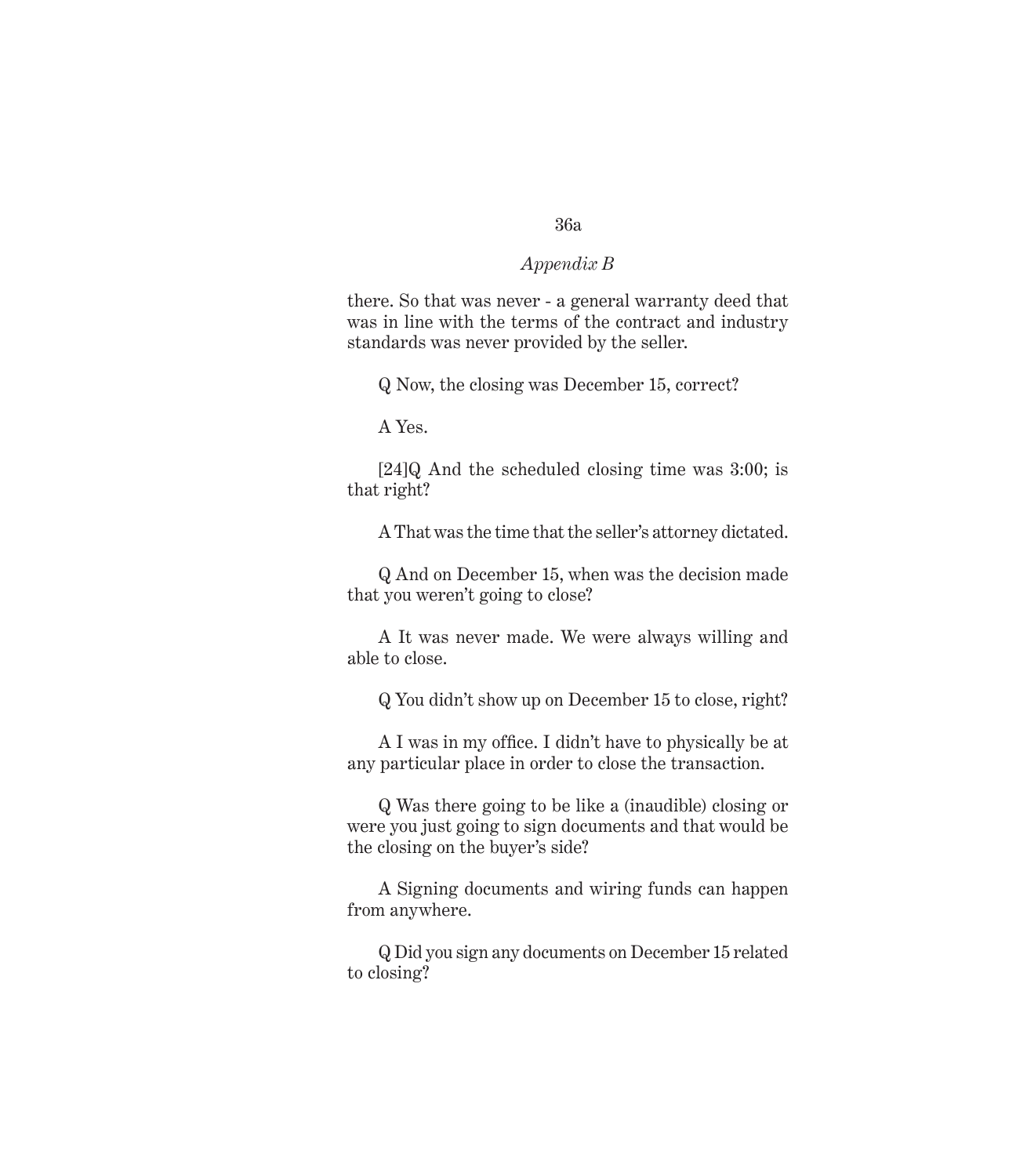A We didn't have documents that were ready to be signed, so no.

Q When you say they weren't ready to be signed -

A They were inaccurate, incomplete, or [25]in conflict with the terms of the contract.

Q Do you recall that the seller, that Jackson Masonry had drafted documents ready for signature on the 15th purported to remedy the issue that you discussed in the letter that was mentioned on Direct Examination?

A I'm sorry, can you restate that question?

Q Sure. There was testimony about a letter that was written by your Counsel to Jackson Masonry's Counsel prior to closing. I believe the date on that was December 12th.

MR. HALTOM: Objection. That has not bee offered in proof.

THE COURT: Response to the objection.

MR. DUNHAM: I thought he had testified that there was a letter. So I'm asking for his testimony.

# BY MR. DUNHAM:

Q You had testified that a letter was sent; is that your testimony?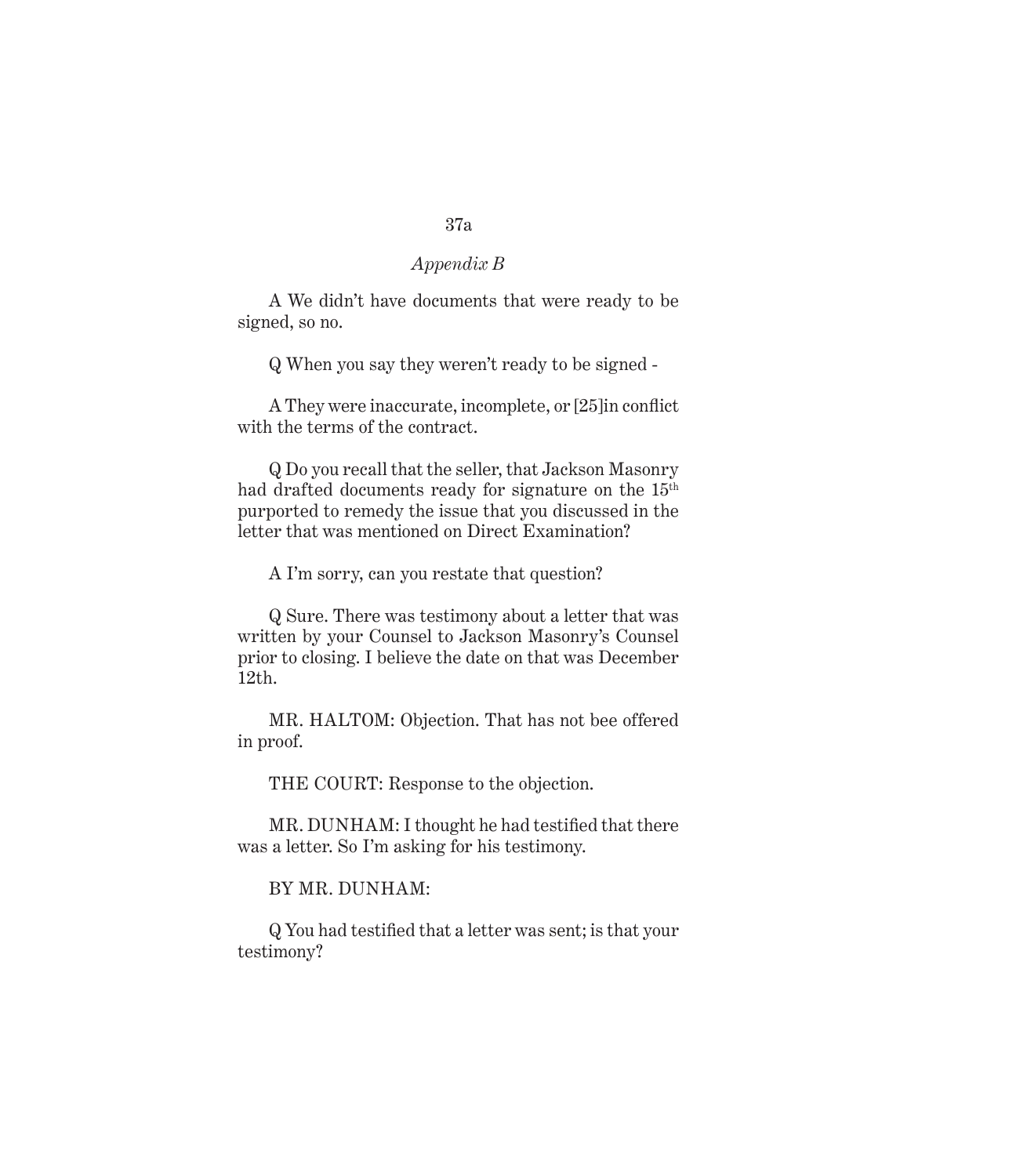A Earlier when Mr. Haltom was examining me, yes, I did mention a letter. I'm not sure what letter you're talking about, though, right now.

Q Perhaps it was marked for identification purposes as Exhibit B and you mentioned this letter was sent and would you agree that that letter that was sent, that you earlier were testifying about, it purported to point out [26] some deficiencies that would prohibit the closing.

MR. HALTOM: Your Honor, I object to the admissibility of this letter. It's hearsay. It's a letter from an attorney. Its contents are not reliable. It attempts to prove hearsay facts. He's trying to (inaudible) a letter from a different attorney to a different attorney.

THE COURT: I'm going to stop you because it hasn't been offered in evidence. Hang onto your objection until somebody offers something you can object to. Go ahead.

### BY MR. DUNHAM:

Q The question was the letter that you're referring to, was that a letter that was written about December 12 that purported to point out deficiencies that would prevent the closing to occur on December 15?

A No.

Q What was that letter that you were referring to?

A The letter I said when Mr. Haltom was examining me, asking me questions, was a proof of funds letter.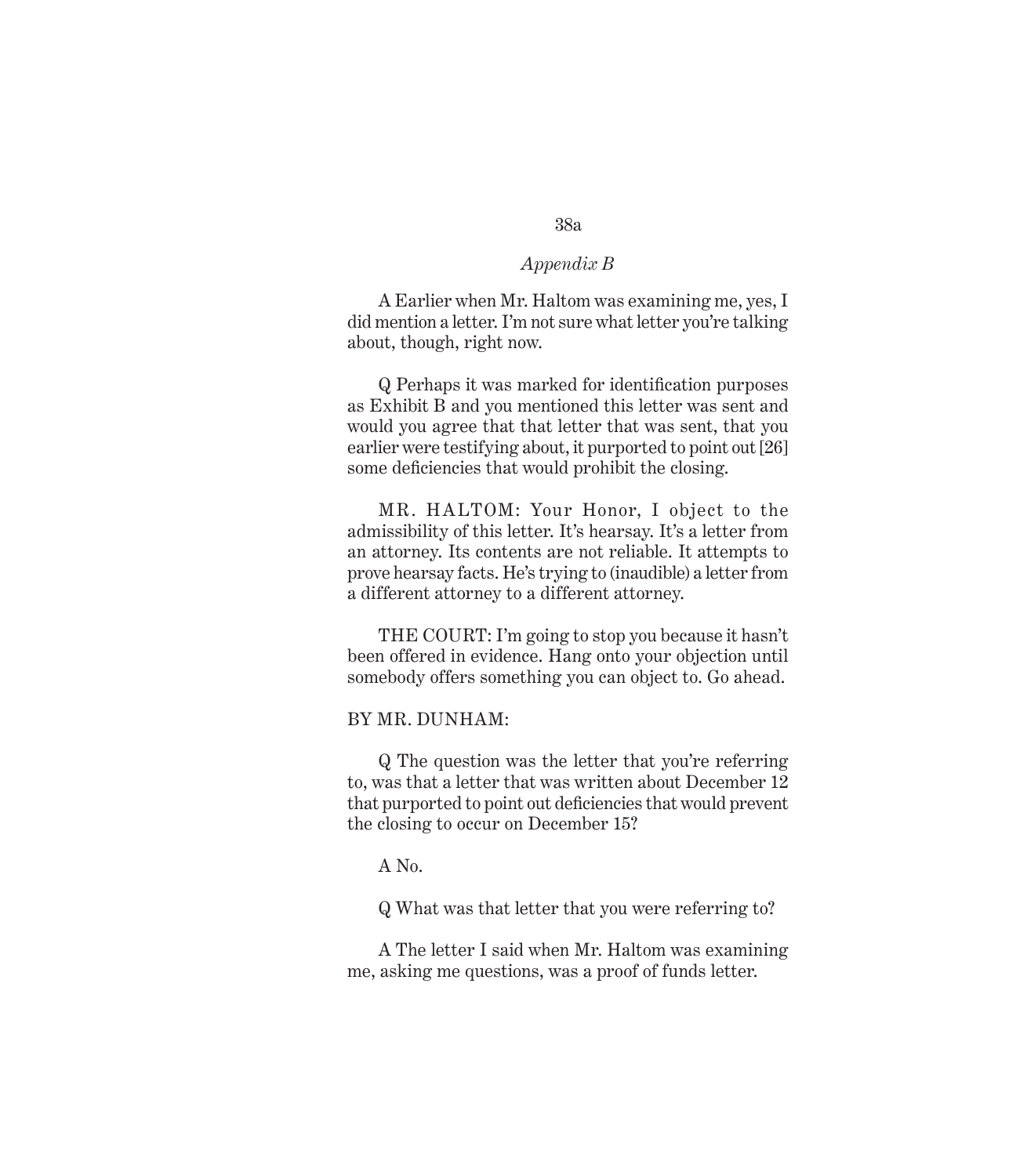# *Appendix B*

Q What's a proof of funds letter that you're referring to?

A D or A?

Q The one that's in question here. Who was it from and who was it to?

[27]A It was to - I think it was addressed to Jackson's counsel at the time, I believe, but I'm not 100 percent sure on that. But it was stating that funds were available for closing.

Q Do you ever recall there being a letter that you had seen from or on the behalf of Ritzen Group to Jackson Masonry that pointed out reasons that there couldn't be a closing on December 15th?

A There were several letters between my attorney and Jackson's attorney.

Q Do you recall one that was sent on the Friday before the scheduled December 15 closing?

A If this is the one they're talking about I can review it.

Q No, I'm just wondering. I'm not trying to trick you. I'm just trying to get an idea of what documents you saw that pointed out deficiencies.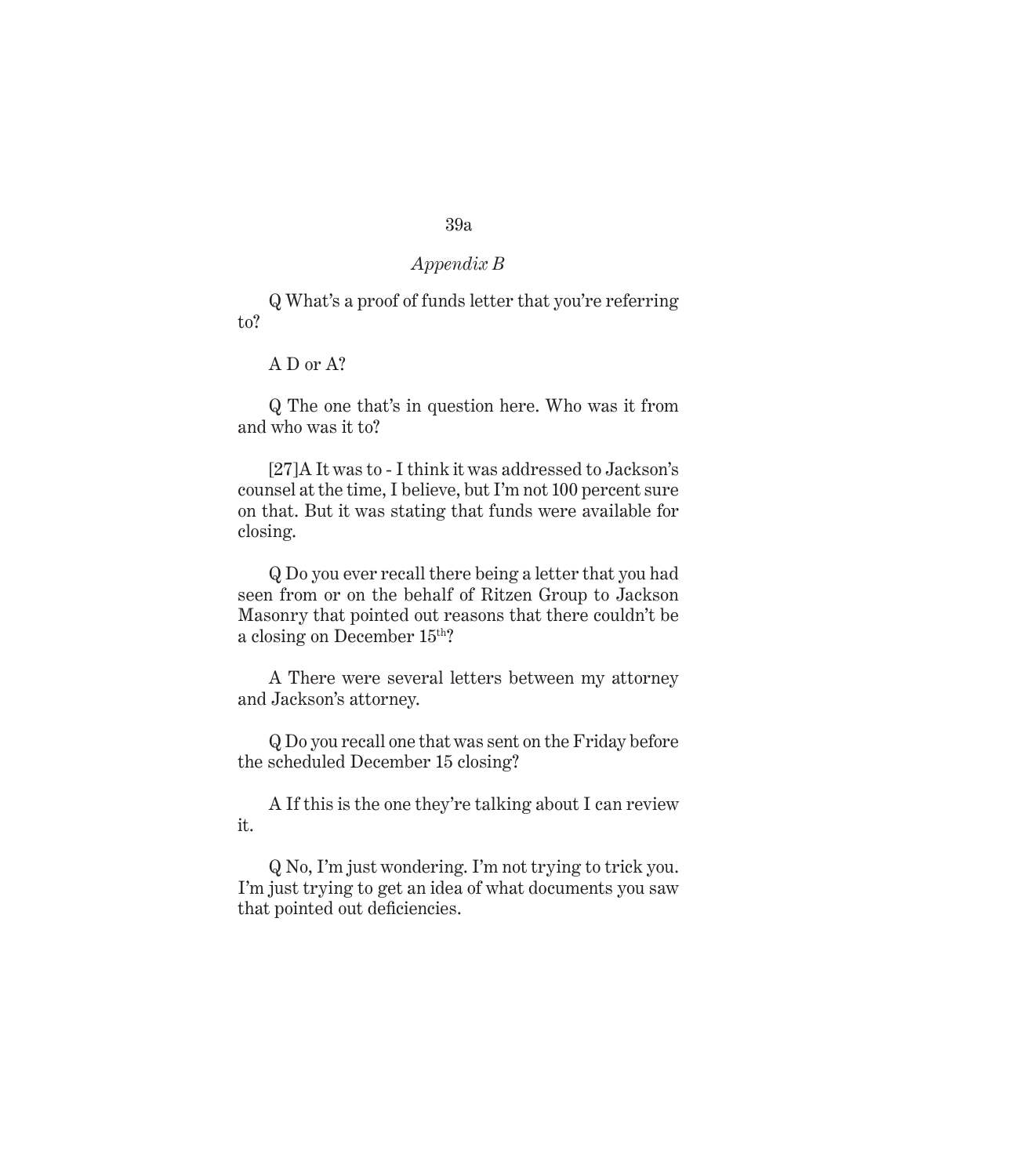A The documents that I saw that point out the deficiencies were the documents themselves. I saw deficiencies in some of them.

Q If that's the case then I actually can save us some time. Go back and let's go over the contract again.

A If it's relevant, I'm not the only one that found deficiencies in them. I think some of them [28]Mr. Jackson even acknowledged in his deposition.

Q Back on Exhibit No. 7, I'm sorry, Exhibit No. 2 here. The questions we're asking about whether the documents were inaccurate or incomplete or not provided, your testimony, I believe, was that there was (inaudible) with Section 7B; is that correct?

A Did I ask to see the contract, yes; that's correct, I asked to see it.

Q So, here's my question. It says that at closing seller shall do the following. You testified that on December  $15<sup>th</sup>$ - that was the closing date, correct?

A Yes.

Q You would agree that the seller was going to be closing at 3:00; is that correct?

A No, I said that the seller's counsel established 3:00 as the closing time.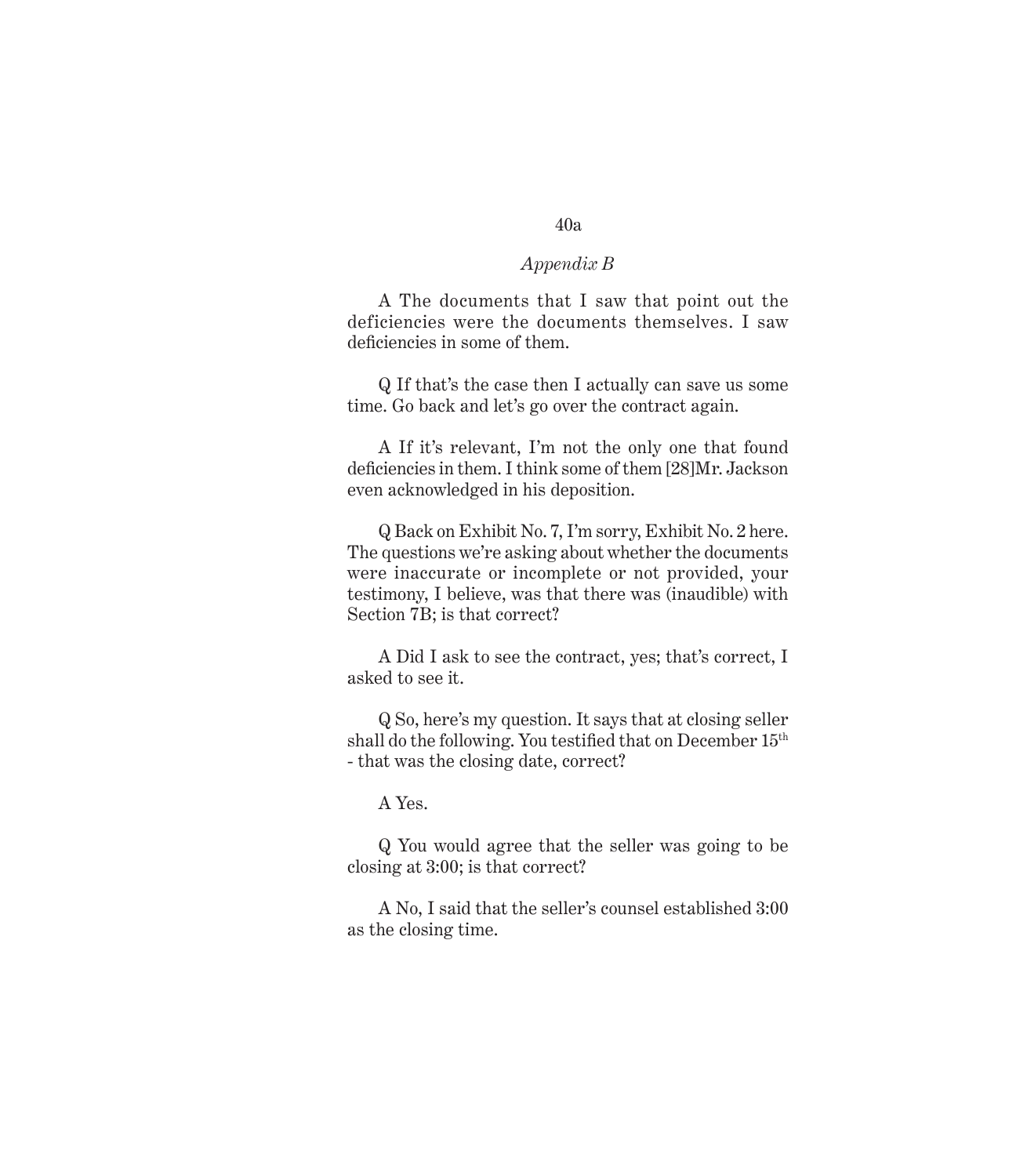Q And what information do you have to believe that deficiencies with the warranty deed weren't corrected by 3:00 on Monday, December 15?

A They were never provided to us. Their - seller's counsel refused to make some corrections, and Mr. Jackson's, Mrs. Jackson's, and Mr. Joe Schrott's (phonetic) deposition, their testimony, if that's the correct word, during their depositions that the documents were not ready.

Q I'll let you review here. I'm going [29]to go through here and you can see two, three, four, five, six, seven, eight, nine, all the way up to 10. Is that the same response? Is it your position that the documents one through 10, that either all or a portion of them were inaccurate or not provided prior to 3: 00 on December 15?

A It's a very broad question. All or some of them, yes, there were deficiencies in the documents that prevented closing.

Q Okay, then I do need to get into just a few more questions about that. Beside No. 1 you said there was an issue with the warranty deed and you said (inaudible) quitclaim deed. How about No. 2, (inaudible)?

A The title policy that was issued by seller's counsel's firm was different than the title policy that they had previously issued us. So, that required a review of all of the, I think it was exclusions or restrictions. I think it's typically Exhibit B on a title policy. So, that was different than what had originally been provided to us.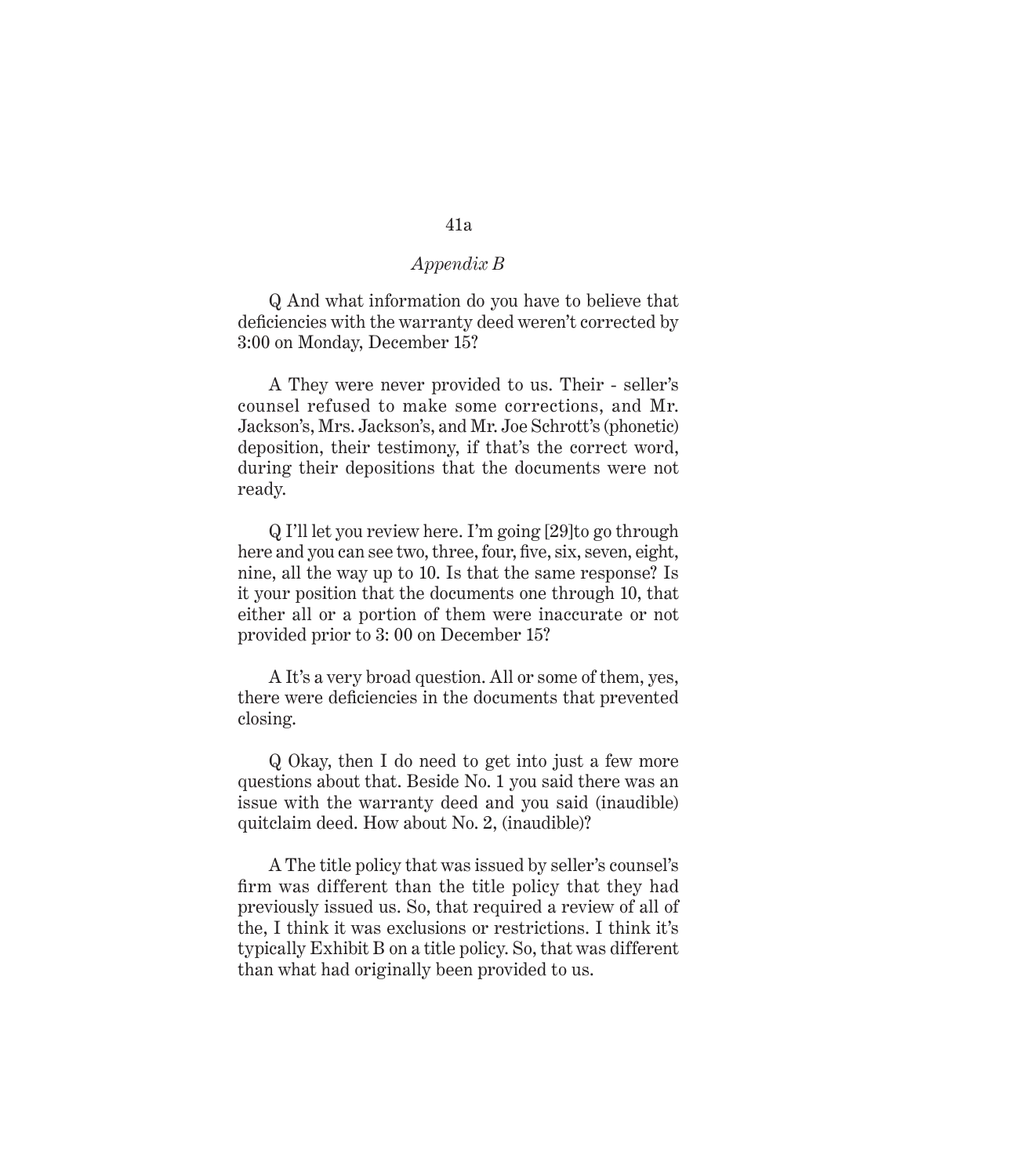# *Appendix B*

Q Was different as of -

A It had increased exclusions in the title insurance coverage that had never been provided to us before.

Q And do you know if that document was corrected by 3:00 on December 15?

A It was not corrected by, to my knowledge.

[30]Q And how about No. 3, do you know if the documents there were not -

A The lien waiver I don't believe that we received.

Q How about No. 4, the purchase certificate.

A I believe that was provided.

Q And the certifications in No. 5, the (inaudible) in the flood plains.

A I'm sorry, let me correct myself. On No. 4, I do not know if that was provided. No. 5, the FEMA Certificate was provided.

Q It's true that you don't know what documents the sellers had at 3:00 on December 15<sup>th</sup>?

A I only know what documents the seller provided to us in order for closing. How would I know what documents they generated in their office if they don't provide them to us.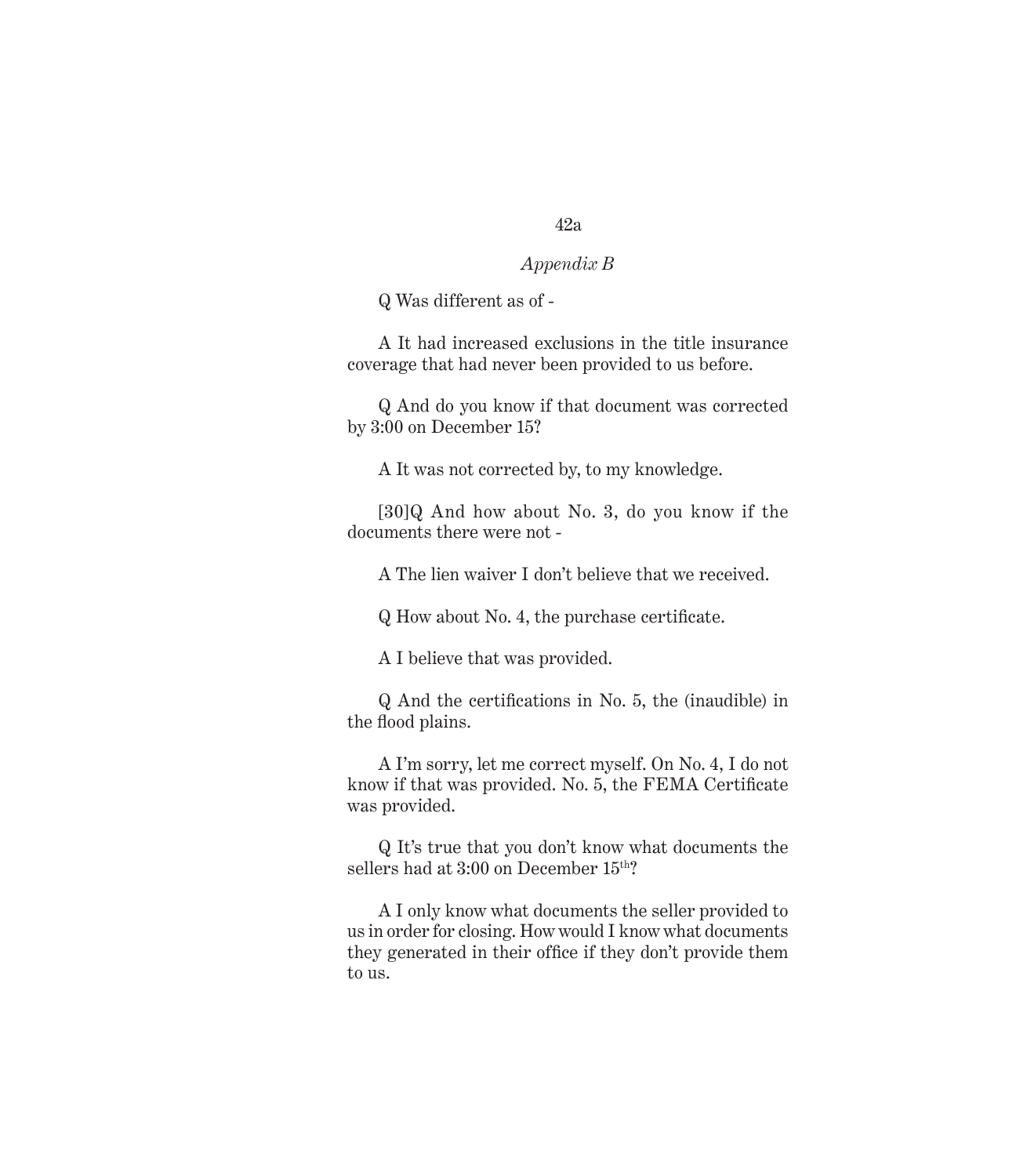Q So, my question is, there was a closing scheduled for 3:00 on Monday and it's true that the seller could have shown up for closing at 3:00 December 15 with the documents that were satisfactory to the buyer; is that correct?

A I know for a fact they didn't so I mean –

Q When you say you know for a fact, is [31]that based on -

A Their testimony during depositions.

Q Your basis for belief that they weren't prepared to close -

A It went from a belief to factual knowledge.

Q And was that Mr. Jackson who testified?

A Uh-huh. It was also Mrs. Jackson's testimony and Mr. Joe Schrott's testimony.

Q Who was (inaudible) going to use to finance the purchase of the property?

A We were going to end up partnering and we weren't going to have a traditional lender.

Q And who is the partner you were going to be with?

A The principal's name is Austin Pennington.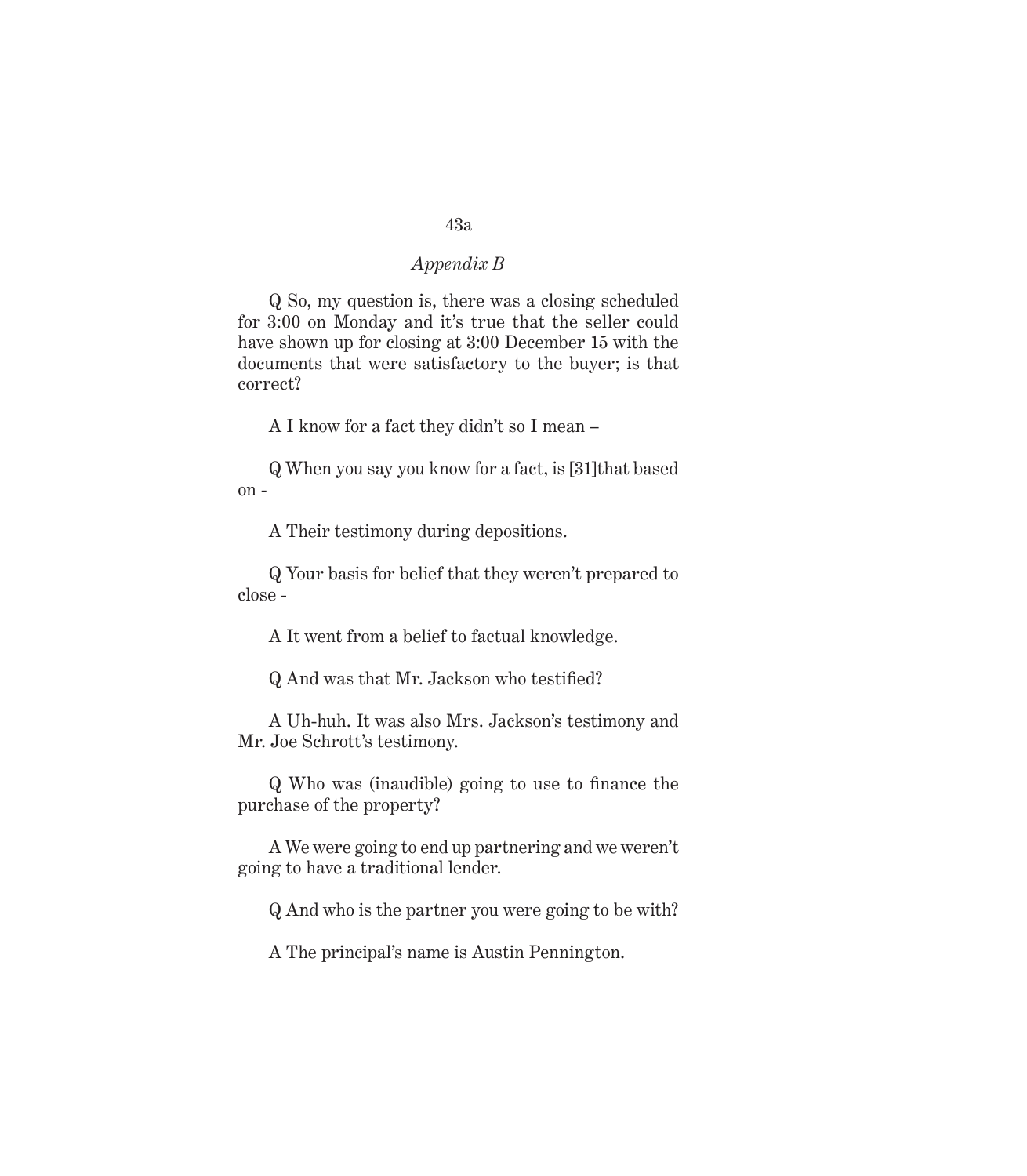# *Appendix B*

Q Austin who?

A Pennington.

Q And what company is that?

A I don't recall the name of the LLC - Amber Lane Development, LLC, I believe, was the entity.

Q And was - explain to me the financing situation as to how you were going to get the funds to close on the real estate.

[32]A The funds were going to be wired; that's the letter that I was speaking about earlier.

Q (Inaudible). So, who is the bank in here? Where was the money coming from? Was it partially coming from Ritzen or partially coming from the LLC you referred to?

A The funds were coming from Wilson County Bank, I believe. It's Amber Lane's account, Austin's account.

Q And there was no more due diligence that had to take place in order for the monies to be wired on Monday?

A Just closing documents.

Q And were there anymore steps that Wilson County Bank needed to go through in order to get you the wire?

A No. These were not bank funds. These were individual funds.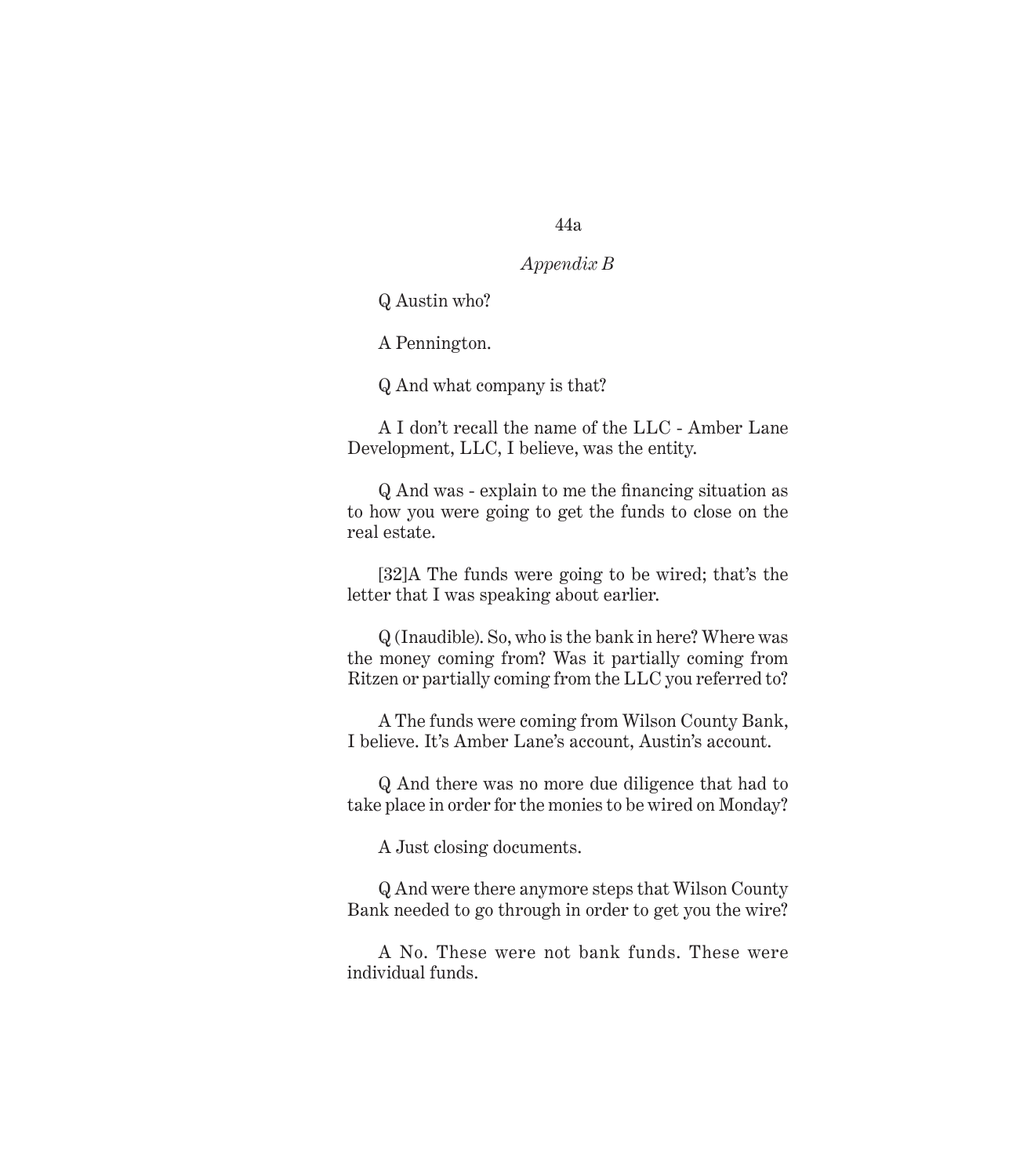# *Appendix B*

Q And the individual funds came from who?

A Amber Lane Development LLC.

Q Amber Lane was putting up the money for you to be able to purchase the property.

A Yes.

Q And had Amber Lane gotten into a position that they were prepared to wire the funds on December 15<sup>th</sup>?

[33]A Absolutely.

Q Was there anymore due diligence on their part that was required?

A The only thing they needed were the closing documents. The only thing we needed was closing documents.

Q And when you say closing documents, which documents are you referring to? The same one through 10?

A All the documents contemplated in the contract that would be required to memorialize the transfer of the property in accordance with the terms of the contract.

Q And the documents that were provided, explain to me how Thrive was in play here.

A Thrive doesn't come into play yet.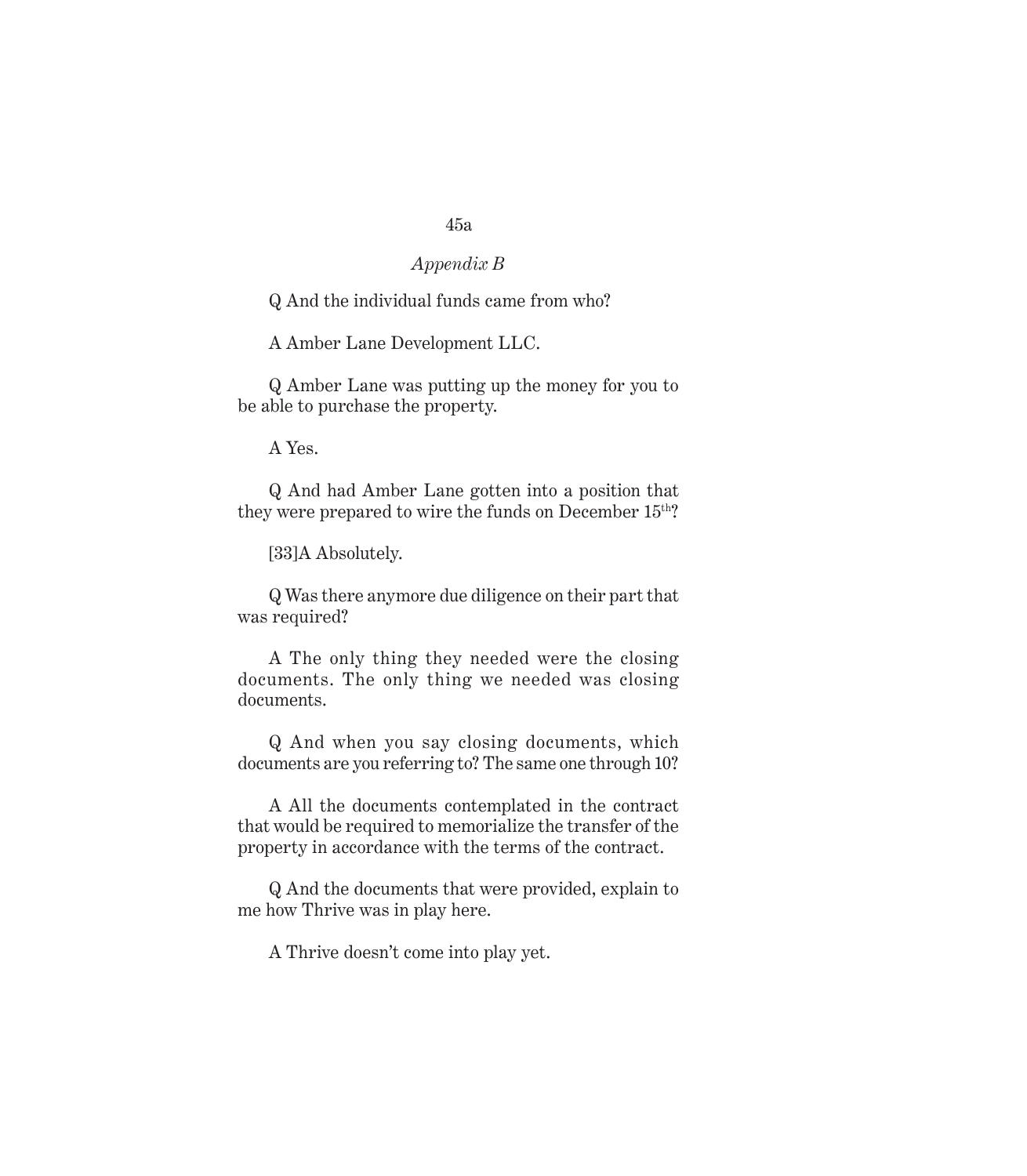# *Appendix B*

Q Is Thrive (inaudible) property?

A That was one option.

Q And just for your understanding of what a few of these documents are here, an email from ACS to Ritzen Group. This is actually an email from ACS to you. Do you recall seeing this email before? This is Exhibit D.

A It is an exhibit.

Q Have you seen this email before?

A Yes.

Q And this email, would you agree that it's between a gentleman named Jim Loosher (phonetic) who is an [34] associate partner in Alternative Cash Solutions? Was ACS, were they going to be providing any funding in this deal?

A They were a potential lender.

Q So, as of Monday December 8, you were still considering Alternative Cash Solutions as a potential lender?

A As of Monday, December 8, the day before, the day after, the week before, the week after, I was considering many options.

Q Explain this email to me that Mr. Lusher - is that how you pronounce it?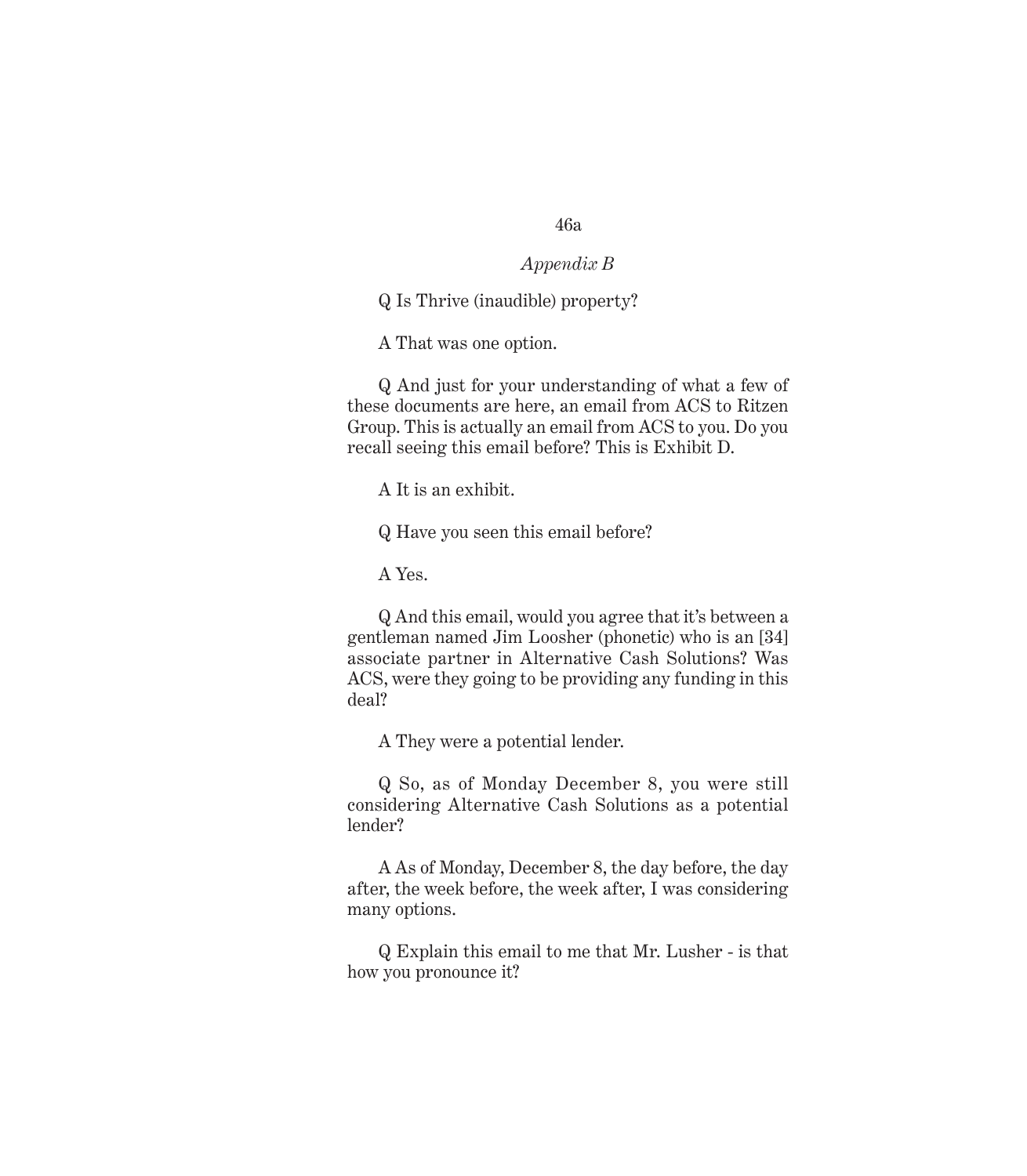# *Appendix B*

A Sure.

Q He's on his way to meet with the lender and hopes to have some feedback today. When he refers to feedback, what is he referring to, do you know?

A You'd have to ask him.

Q When he refers to the feedback, is it still a process where they're conducting due diligence to figure out if they're going to lend you the money to enable you to buy the property?

A Can you please repeat the question?

Q Sure. Is this still a due diligence type of situation here where ACS is trying to figure out if they're going to lend you the money to close on the real estate?

[35]MR. HALTOM: Object to relevancy. The witness has testified that on the day of closing he had cash funds available to close. Asking about other people he potentially has thought about getting funds from, I'm not is relevant for today's purposes because he's already clearly testified that the closing date was already agreed to and cash funds were available.

THE COURT: Response.

MR. DUNHAM: Response is that the week before this email goes to show that Ritzen Group was still heading into the process of trying to secure lending. Jackson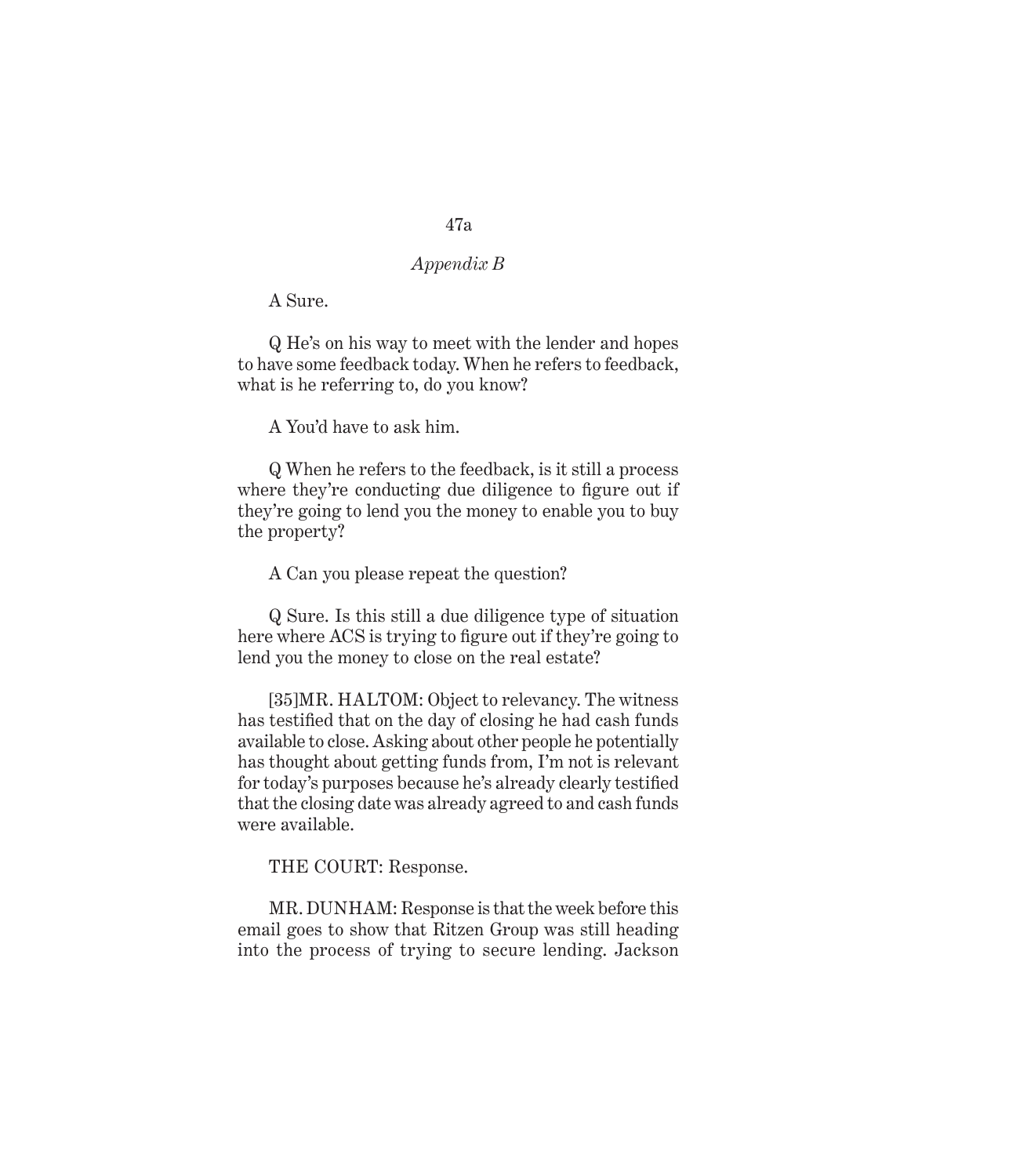Masonry's position is that they didn't have the (inaudible) available and that is the reason closing didn't occur. So, this email is going to show that seven days prior to closing there still was no pinned down financing available to the Ritzen Group.

THE COURT: I'm going to overrule the objection but I don't want that to be misconstrued as an invitation to try at break if this issue, and this is one of the issues in the lawsuit that we're all aware of. Now you have gone too far so ask your question again.

MR. DUNHAM: I will wrap this up, Your Honor.

#### BY MR. DUNHAM:

Q So, ACS was still being considered as [36]a possible lender a week before December 15, correct?

A It was an option. I didn't put much faith in it. ACS was referred to us by a mutual acquaintance and they said, hey, these guys do financing and have connections with lenders. So, I said, "Sure, we'll meet with them and if they can do something, great. But I don't have a relationship with them prior to this; I don't have any sort of track record with them prior to this. So I didn't put much faith in it.

Q So when did you actually get the commitment from the - what was the lender's name again that you had ready to go?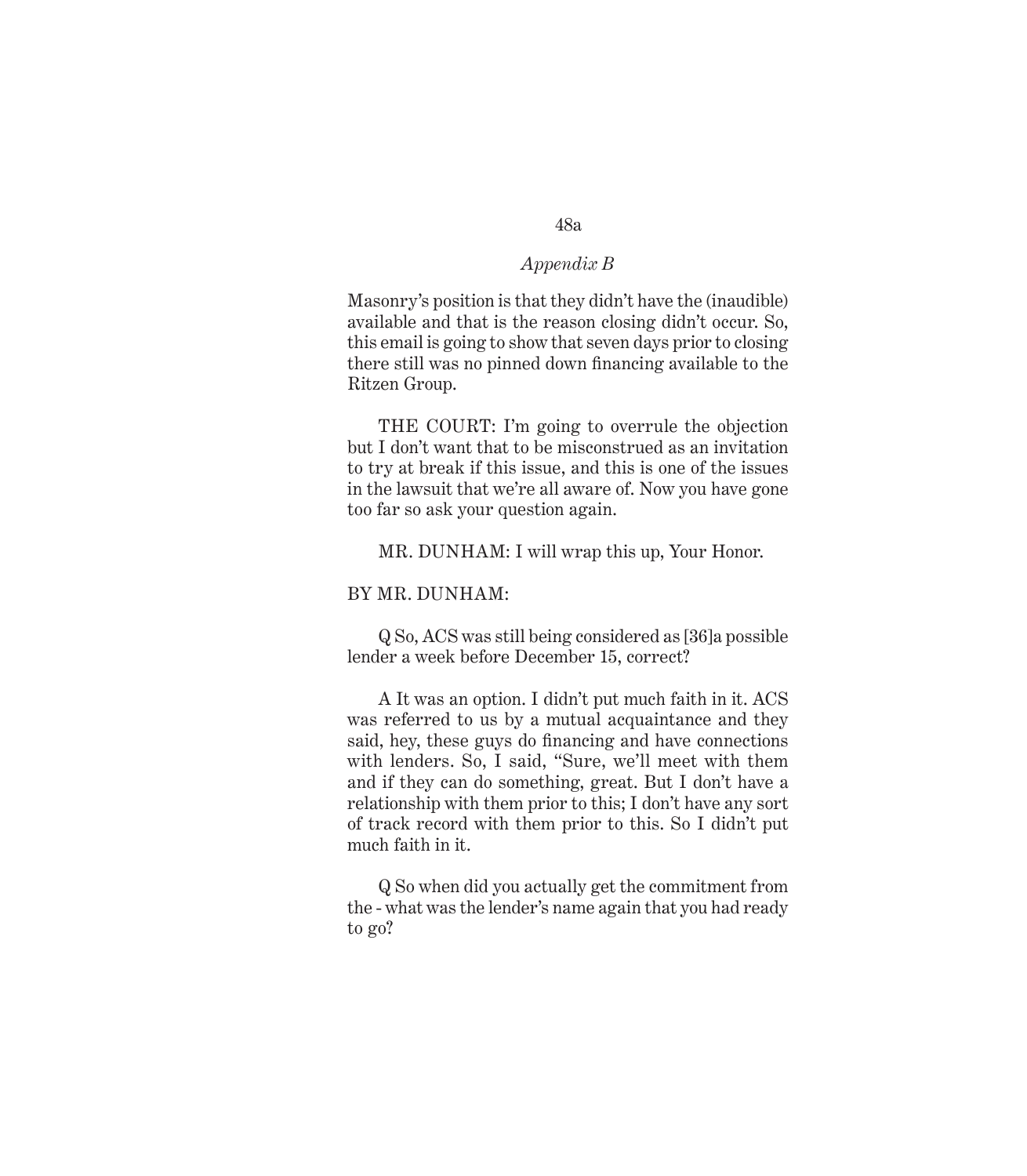# *Appendix B*

A There wasn't a lender. We established that there were private funds available, an account ready to go.

Q I'm sorry, private funds. What was the name of that LLC again?

A Amber Lane Development.

Q At what point did Amber Lane commit to providing the purchase price?

A What do you mean by "commit"?

Q What was the date when they said, "We will pay the purchase price. "

A I don't remember a specific date.

Q Was it between December 8 and [37]December 15?

A It could have been earlier.

Q Is it fair to say that as of December 8 you didn't have lending from any party, whether it's private funds or from a traditional bank, in order to pay the purchase price for the 49th Avenue property?

A No.

Q As of December 8, who was ready to wire funds on that date?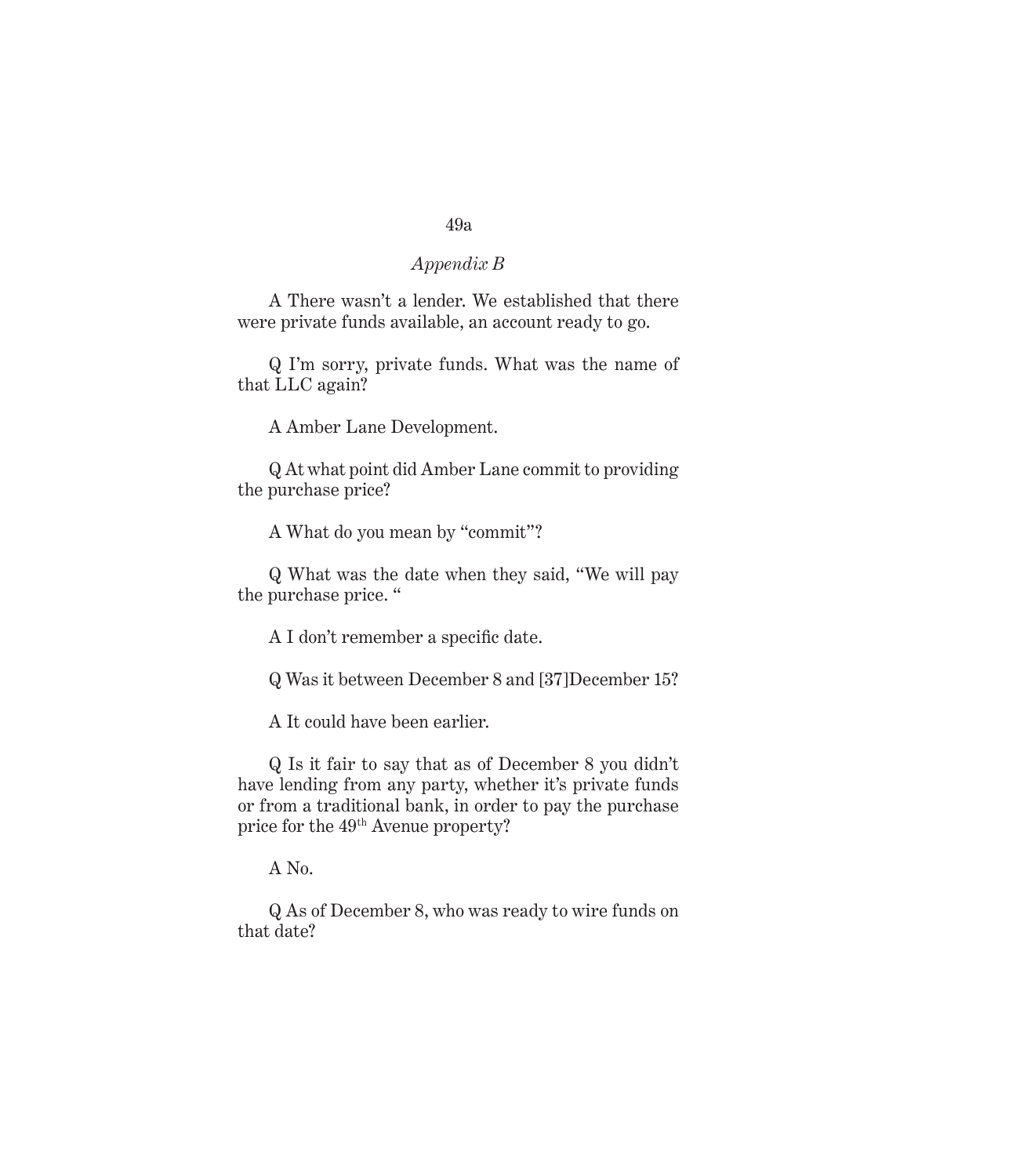# *Appendix B*

A Austin.

Q Through the LLC?

A I can only assure it would have been through Amber Lane Development. The actually LLC wasn't the concern; the funds available was the concern.

Q Was that an oral commitment or a written commitment?

A It was an oral commitment. I've known Austin for 20 years.

Q This Exhibit D here, I'm going down now to December 8 at 1:04, this is where you're asking Mr. Lusher, "What is the status of receiving a financing proposal (inaudible)." Do you admit that you wrote that email?

A Yes, it's from me to Jim.

Q If you had secured funding through Amber Lane and you have this 20 plus year relationship with Mr. [38] Austin, then why are you still searching for loans through ACS?

A Because I always want some sort of backup plan.

Q And so you (inaudible) you had all the documents that were going to show the terms of the potential financing between Ritzen Group and ACS?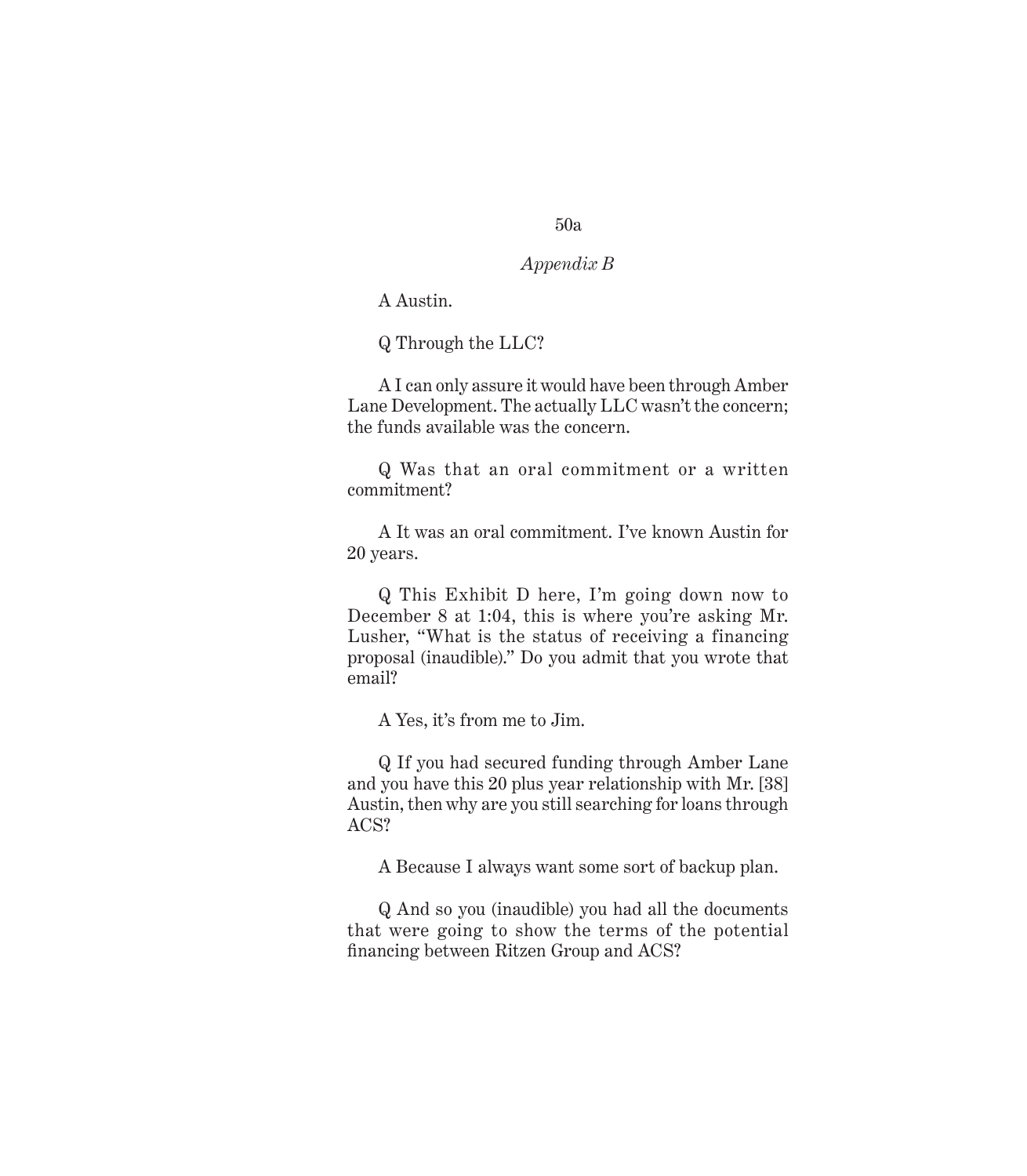# *Appendix B*

A They eventually provided a term sheet.

Q Did you fill out an application?

A I'm sure I did. I had to provide financial information to them.

Q Do you recall when you provided that financial information to them?

A No, not off the top of my head.

Q Before December 8 or after?

A Before.

Q And there were other banks -

MR. DUNHAM: First of all, to complete the record and establish that (inaudible) between Mr. Ritzen and Mr. Lusher, I'd like to enter Exhibit D into evidence.

THE COURT: Any objection to the admissibility of D?

MR. HALTOM: Other than relevancy, no.

THE COURT: I'll overrule the relevancy objection and I'll admit it as Exhibit D.

[39](Exhibit D admitted)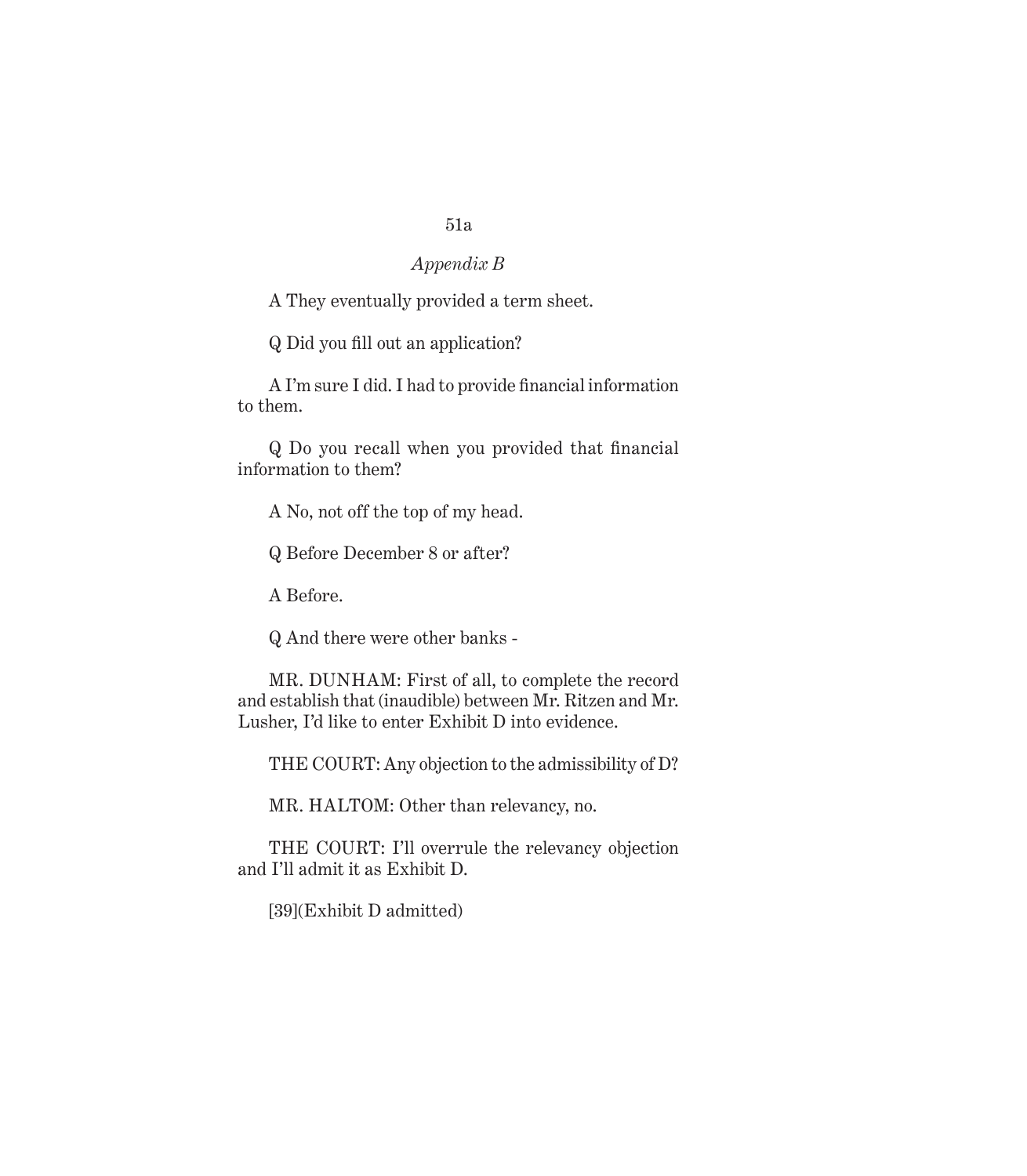# *Appendix B*

### BY MR. DUNHAM:

Q The Bank of Nashville was also a potential lender; is that correct?

A Yes.

Q And you agree that the Bank of Nashville never committed to funding the purchase price of the property, correct?

A No.

Q That's incorrect?

A I wouldn't agree with the statement that you made.

Q And why do you disagree with it?

A Because it's inaccurate.

Q And why is it inaccurate?

A It's not true. I don't know how else to say that.

Q Is it your position that Bank of Nashville was willing to fund the purchase price?

A It's my position that the Bank of Nashville had offered terms for financing, yes. Two different scenarios.

Q And when was that offer received?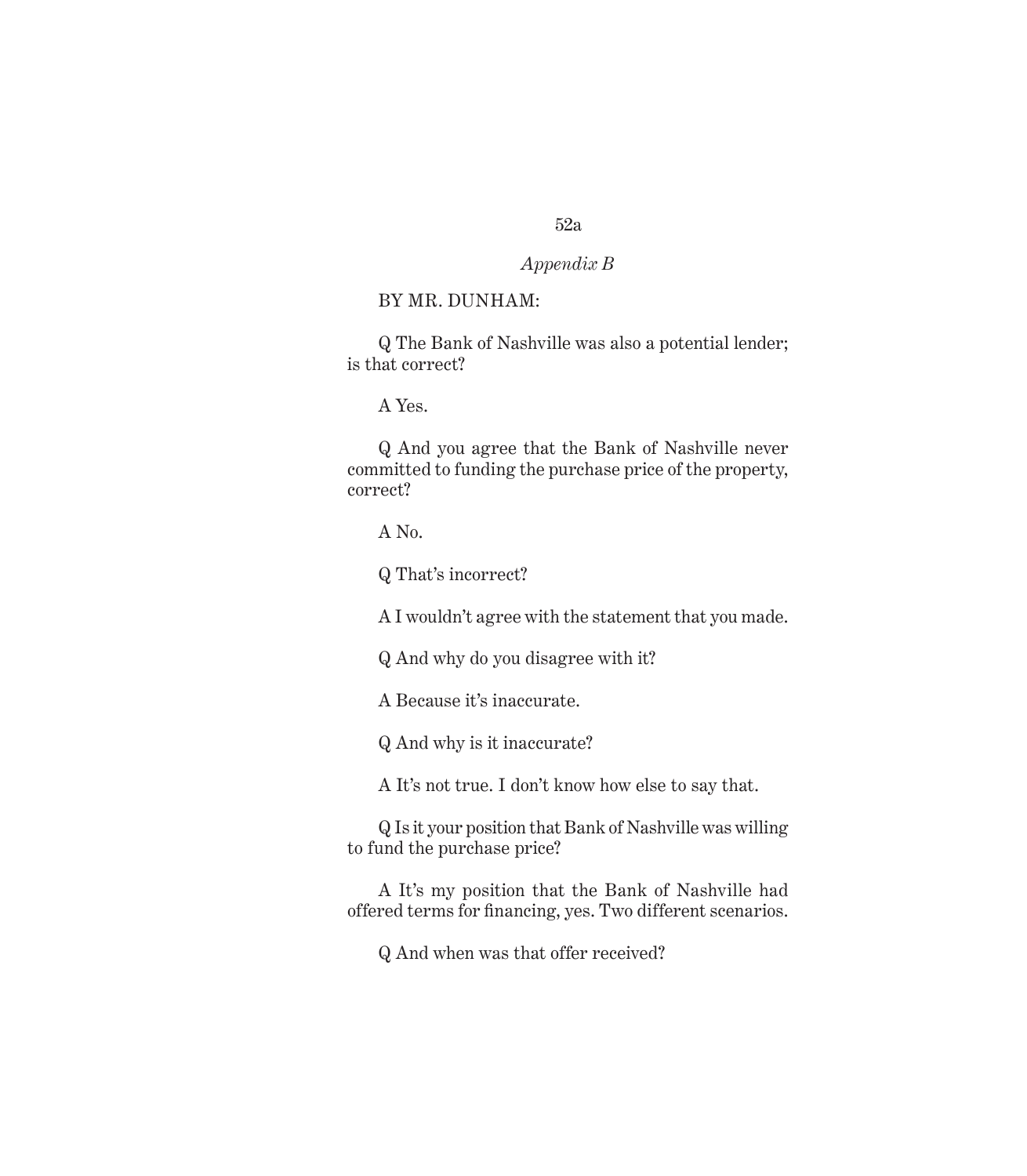A I don't remember the specific date. I got them in person actually out touring the [40]neighborhood surrounding the property.

Q When did you apply for funding through the Bank of Nashville?

A I don't remember the specific date. Well in advance of December 15th.

Q So, I now pull up Exhibit E. This appears to be an email from you, Mr. Ritzen, to Chris (inaudible), do you remember those emails?

A Yes.

Q Now, as of December 12 at about (inaudible) time, it appears there were still concerns at Bank of Nashville, correct?

A Concerns, I was working through some concerns with Bank or Nashville and juggling a difficult seller.

Q So what were the concerns with Bank of Nashville?

A The difficult seller.

Q Is Bank of Nashville evolving as a potential lender at this point?

A Correct.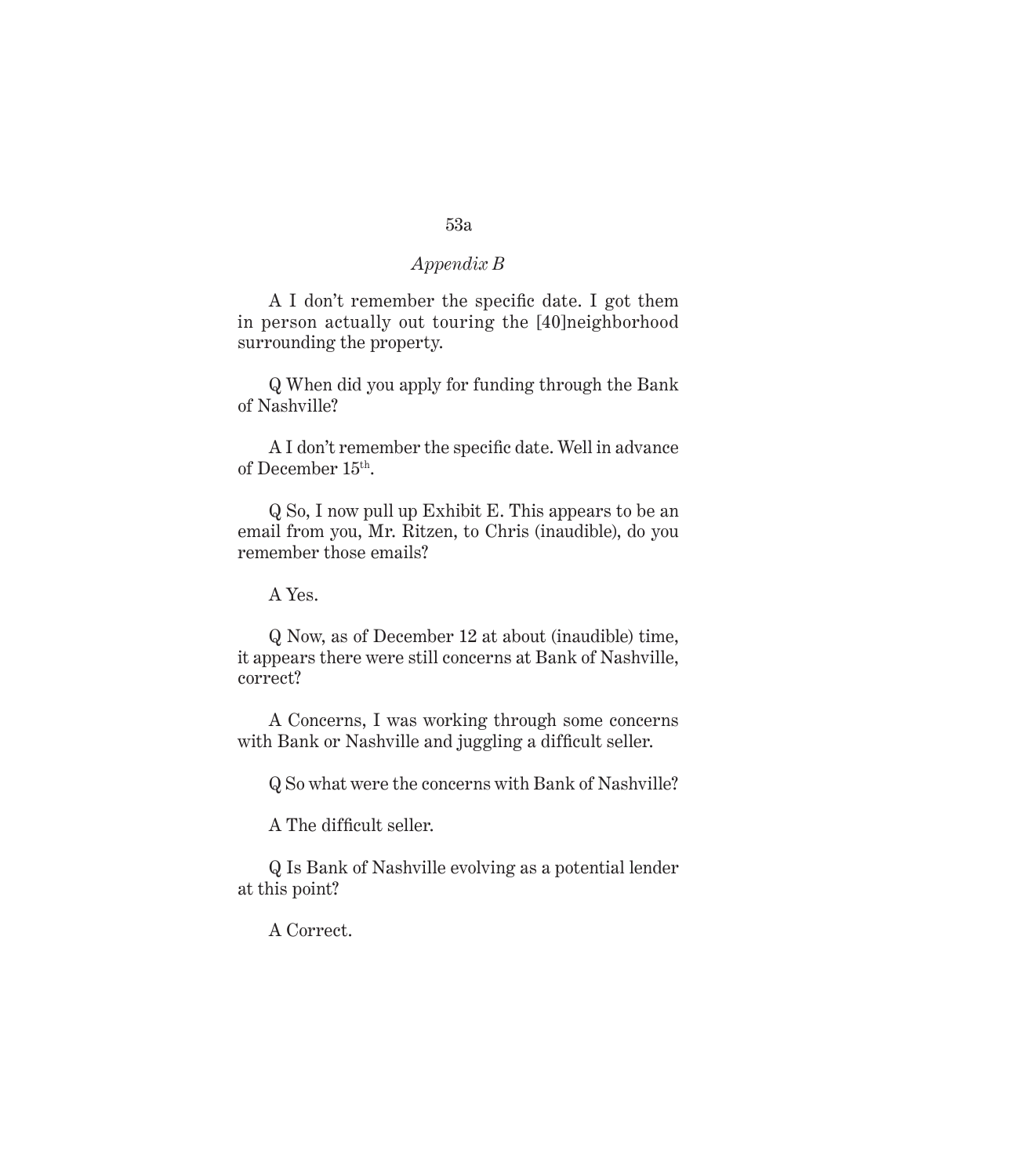Q So, as of December 8 you were still looking into ACS as a possible lender, and as of December 12 Bank of Nashville was a potential lender, and also, you had Amber Lane Properties, which was still (inaudible) [41] the purchase price. Is that correct as of December 12?

A Yes. I was seeking multiple financing methods to figure out - what it ultimately boils down to is each scenario would have led down a different development path.

Q For Bank of Nashville, though, they were going to require financial documents from a company called Provide Homes (phonetic); is that correct?

A If you have their term sheet and can refresh my memory then -

Q (Inaudible) in your email, please make sure (inaudible) Homes Financial, Bank of Nashville and ACS as soon as it is available. That seems to lead me to believe that it had not yet been furnished as of 11:48 a.m. on December 12.

A I take that line as it was very important for Thrive Homes to submit that financial information.

Q And, to your knowledge, that had not been done at the time you wrote the email?

A I don't know if it had been or not by that time but I knew that in that scenario Thrive Homes was going to be buying lots and they would be constructing the homes,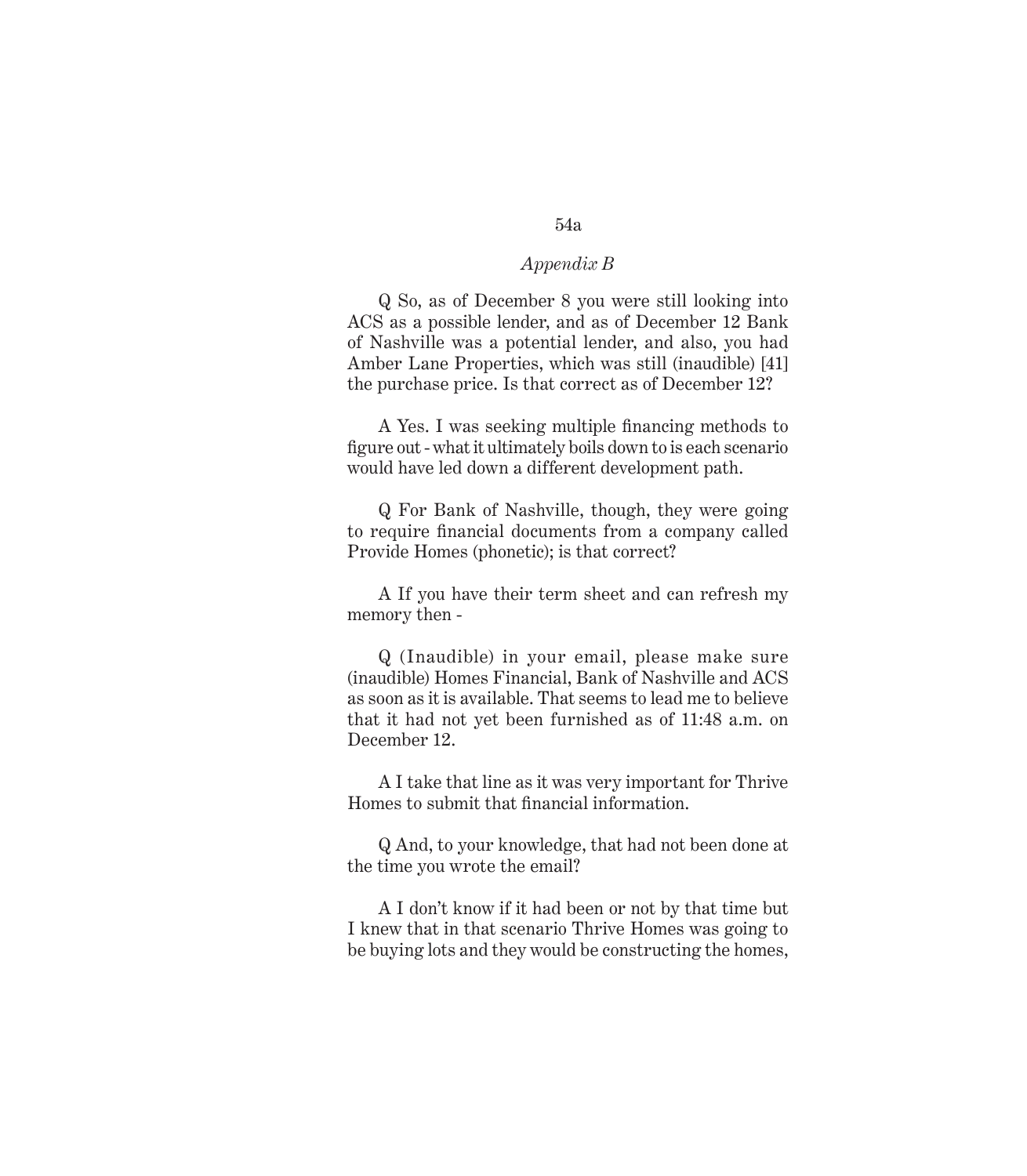doing the vertical construction, and that any lender, regardless of the situation, is going to want to know that the company that is going to be building the homes is [42]actually a reputable, financially viable construction company.

Q It is true that on December 12 at 11:48 that conditions of Bank of Nashville and ACS closing on any funding, one of the conditions was financial information from Thrive Homes? Is that true?

A Yes. The same way that one of the conditions would have been my own personal financial information.

Q And you had supplied all that information already?

A Yes, I know when I supplied something to them.

MR. DUNHAM: Your Honor, no more questions of this witness.

THE COURT: Redirect?

MR. HALTOM: Yes, Your Honor.

# **REDIRECT EXAMINATION**

BY MR. HALTOM:

Q Will you please tell the Court what you meant by "a difficult seller"?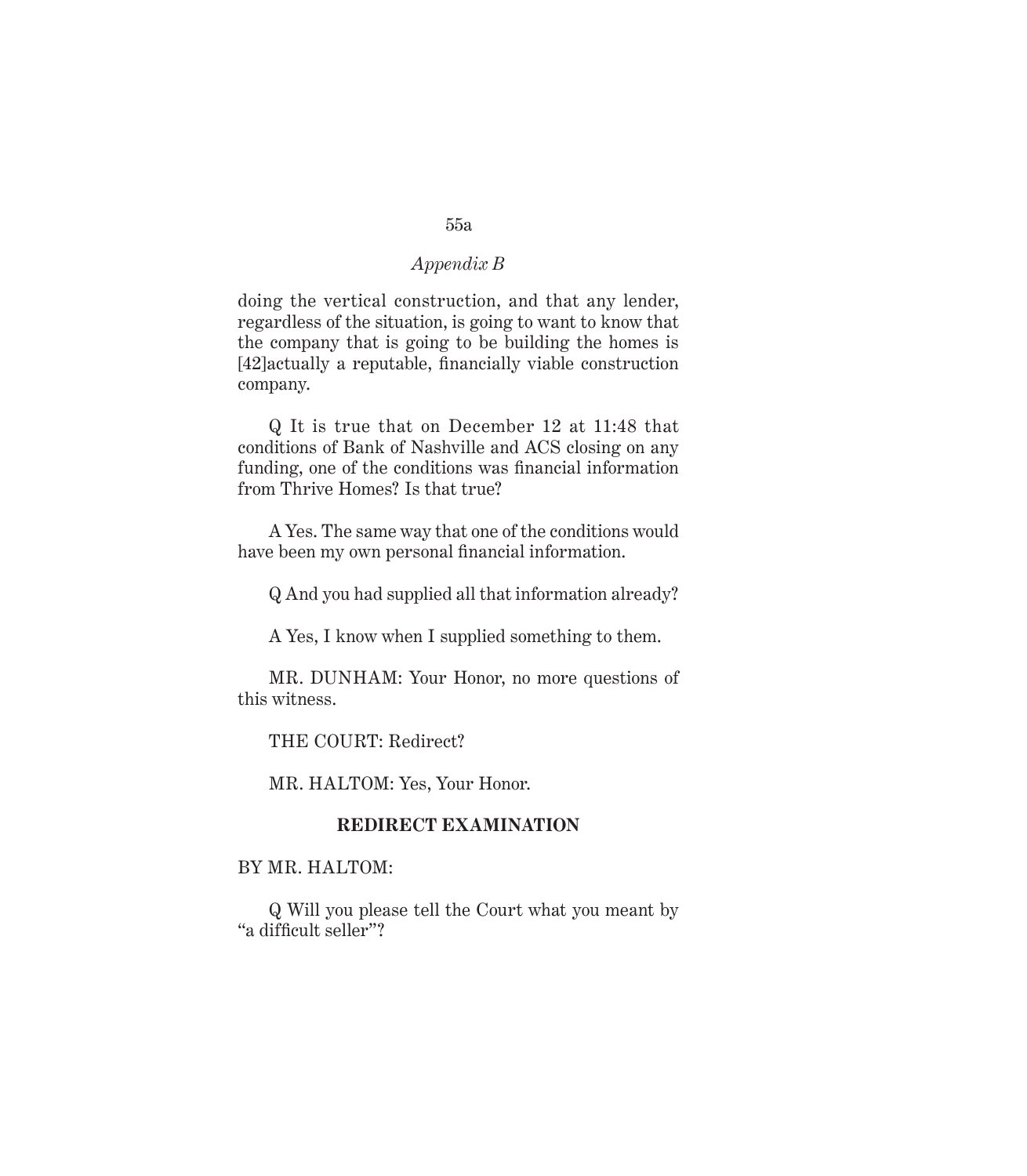A A seller that all signs point to as intentionally delaying or not providing documents in order to avoid closing.

Q And can you explain what (inaudible) [43]to avoid closing?

A There was a long letter campaign, I think starting in November, from the seller's counsel at the time. At certain points they refused to close; they refused to acknowledge the extension options contemplated in the contract; they attempted to, at one point, attempted to keep me from coming on the property for purposes of doing a Phase II environmental study. The refusal to provide the documents, refusal to correct documents, almost to the point - I don't think combative would be the right word but uncooperative would be a polite way of saying it.

Q When was the first time you saw closing documents for this transaction?

A The first documents we saw, not all of them, because the first time we received documents I think we only received three or four out of all the documents that they needed, none of which were sufficient, but I would say maybe a week before.

Q In terms of having funds - is there a reason why you were still dealing with financing up to that point?

A Just. to make sure that there's every sort of option we have. There's a long-standing relationship with some of the lenders we were working with. And -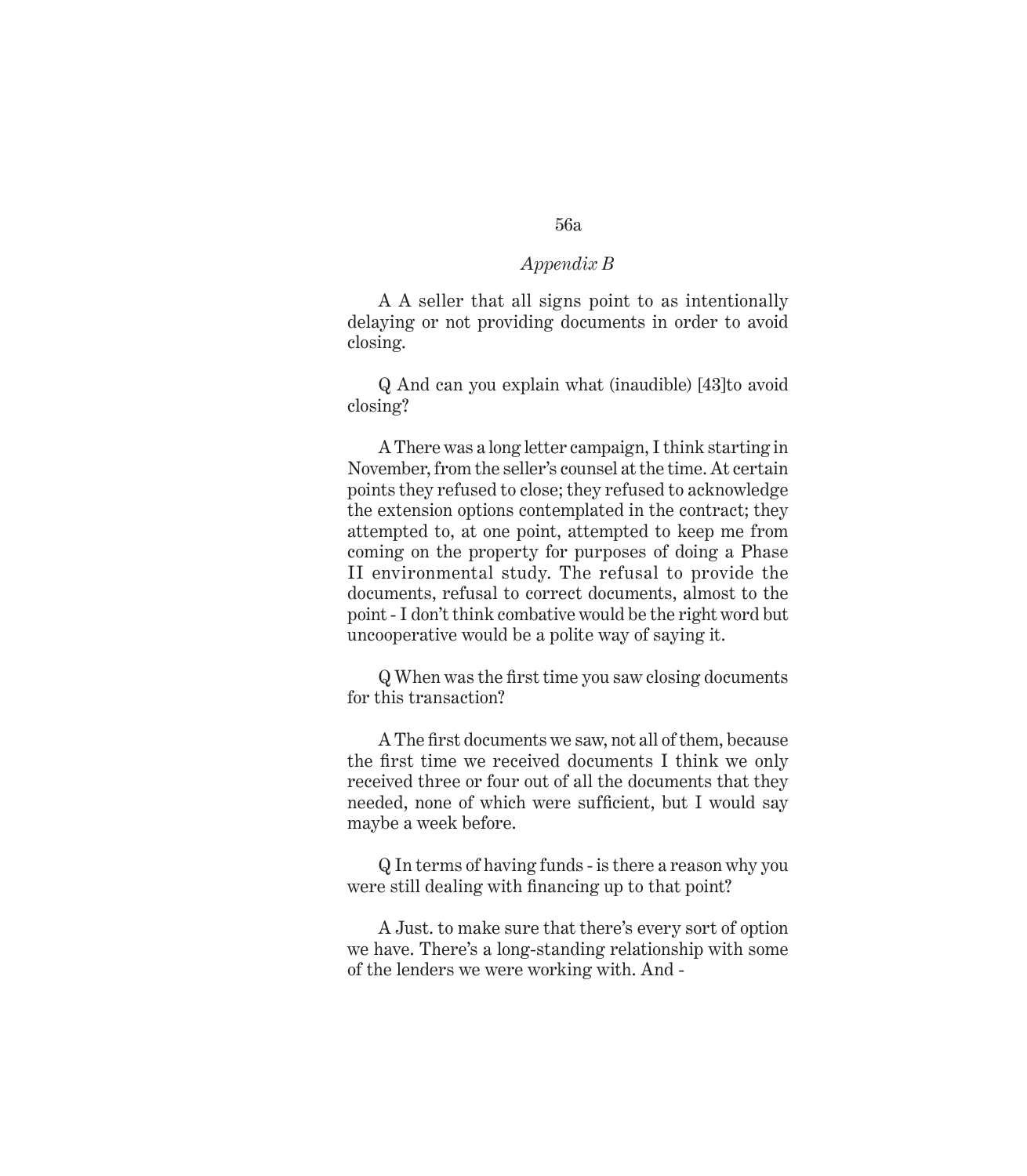Q Let me ask it another way. Was there [44]a reason why the financing had not been finalized then?

A Once we started to have push back from the seller, I feel I'm obligated to tell potential lenders this is what we're doing, this is the reason we have our relationships with the lenders that we do is because we play our cards face up with them and make sure that they're not going to be blind-sided by anything.

Q So, the seller's efforts to prevent closing, which is preventing you from finalizing your funds?

A Absolutely. Finalizing funds from a traditional lender.

Q But on the day of closing you had cash available to close this transaction?

A Absolutely.

Q With no financing involved?

A Absolutely.

Q And did you, in terms of the documents, (inaudible) showed you the contract, were the (inaudible) certificates provided?

A No.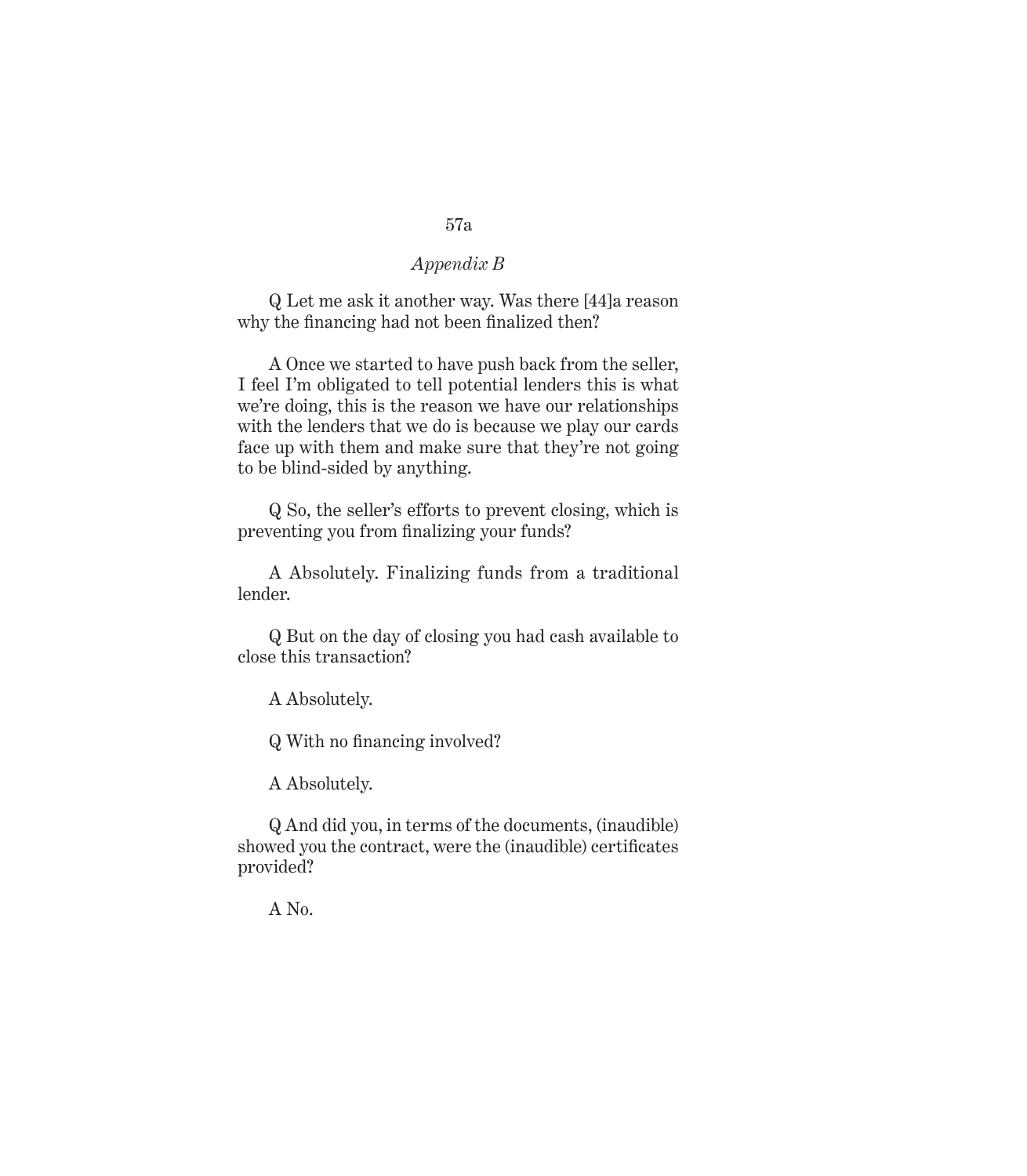# Q Were signed documents indicating that the corporation had approved the transaction of this closing (inaudible).

A No.

Q So, in addition to the warranty [45]deed, which you previously mentioned, and new title exclusion policy issues, there were also missing (inaudible) certificates and missing authority documents?

A There were certain documents that had direct and obvious conflicts with them, statements that were untrue.

Q And at the day of closing did you ask the seller to produce those documents?

A I believe we asked them the day before, the day of and the day after.

Q And for purposes of this litigation, did you retain an expert who was going to testify in state court about those documents?

A Yes.

Q Are you aware whether the seller disclosed an expert in the state court litigation?

A I'm not aware of any expert on the seller's behalf.

Q So, do you think that if this matter proceeds to trial in a state court that you will be successful?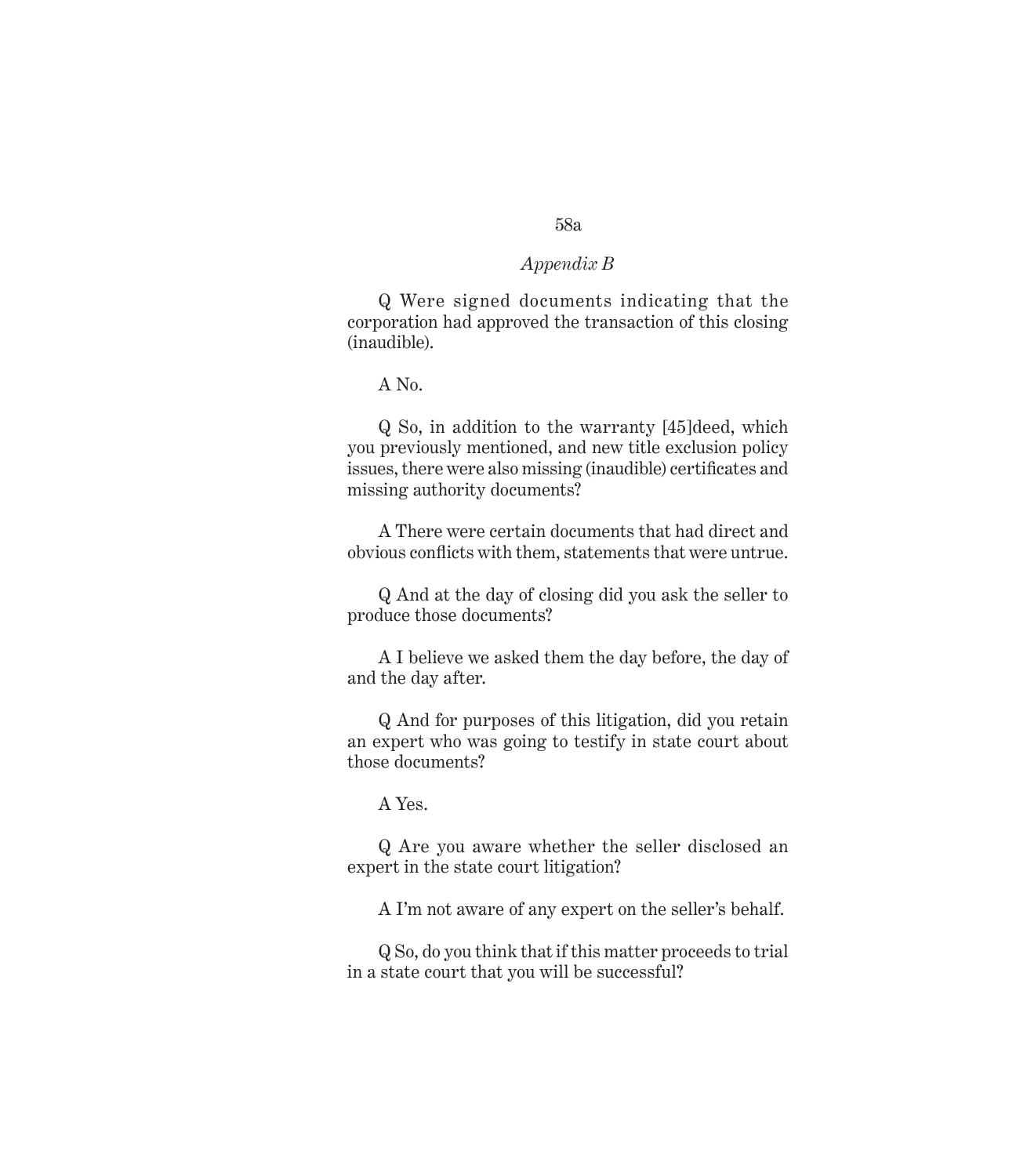MR. DUNHAM: Objection, Your Honor, that's speculation and he's also now leading the witness. And number three (inaudible).

THE COURT: Your response to [46]the objection, Mr. Haltom.

MR. HALTOM: (Inaudible).

TH E COURT: I won't rule on the objection. Go ahead.

#### BY MR. HALTOM:

Q Tell me what you believe will occur if this goes to trial.

A I believe we'll win. We established the seller, Jackson Masonry, in leading up to I guess a couple months ago, whenever, prior to Bankruptcy leading up in preparation for (inaudible) filed four motions to compel. You know, one round of sanctions has been granted. We were seeking another round of sanctions and all signs pointed to them trying to delay by any means necessary in order to avoid a trial. And whereas we were pushing for a trial as quickly as possible in order to resolve this issue.

MR. HALTOM: I have no further questions, Your Honor.

THE COURT: Recross?

MR. DUNHAM: Just very brief, Your Honor.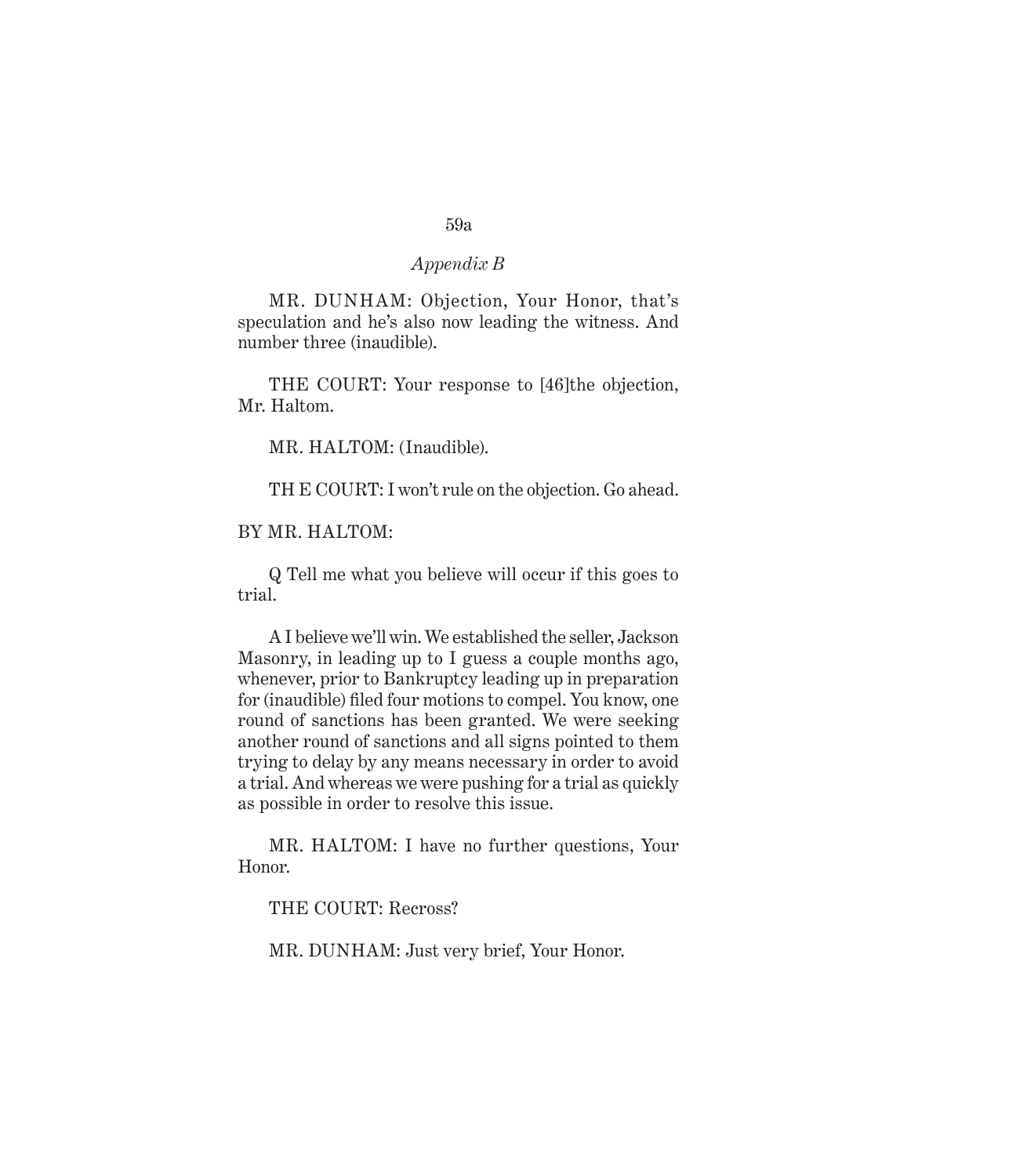# *Appendix B*

#### **RECROSS-EXAMINATION**

# BY MR. DUNHAM:

Q Mr. Ritzen, the motion for sanctions you're talking about, does that mean that the attorney was (inaudible).

[47]A Which sanctions are you talking about?

Q The sanctions motions. Is it your contention that Jackson Masonry filed for Bankruptcy because there was a sanctions hearing that was set to be heard on Friday; is that right?

A I'm sorry, which question are you asking me right now?

Q Let's ask the questions in a little bit more chronological manner. It's true that you (inaudible) Jackson Masonry filed for Bankruptcy to avoid a motion for sanctions that was on the docket for Friday (inaudible)?

A I believe they filed Bankruptcy to avoid the entire trial. I think it was a very convenient timing that they happened to do it 15 minutes before that particular motion, I think the fourth motion to compel and the second round of sanctions.

Q There was an evidentiary hearing, correct? There was an evidentiary hearing but the motion to compel was just for the production of more documents to prepare for trial; is that correct?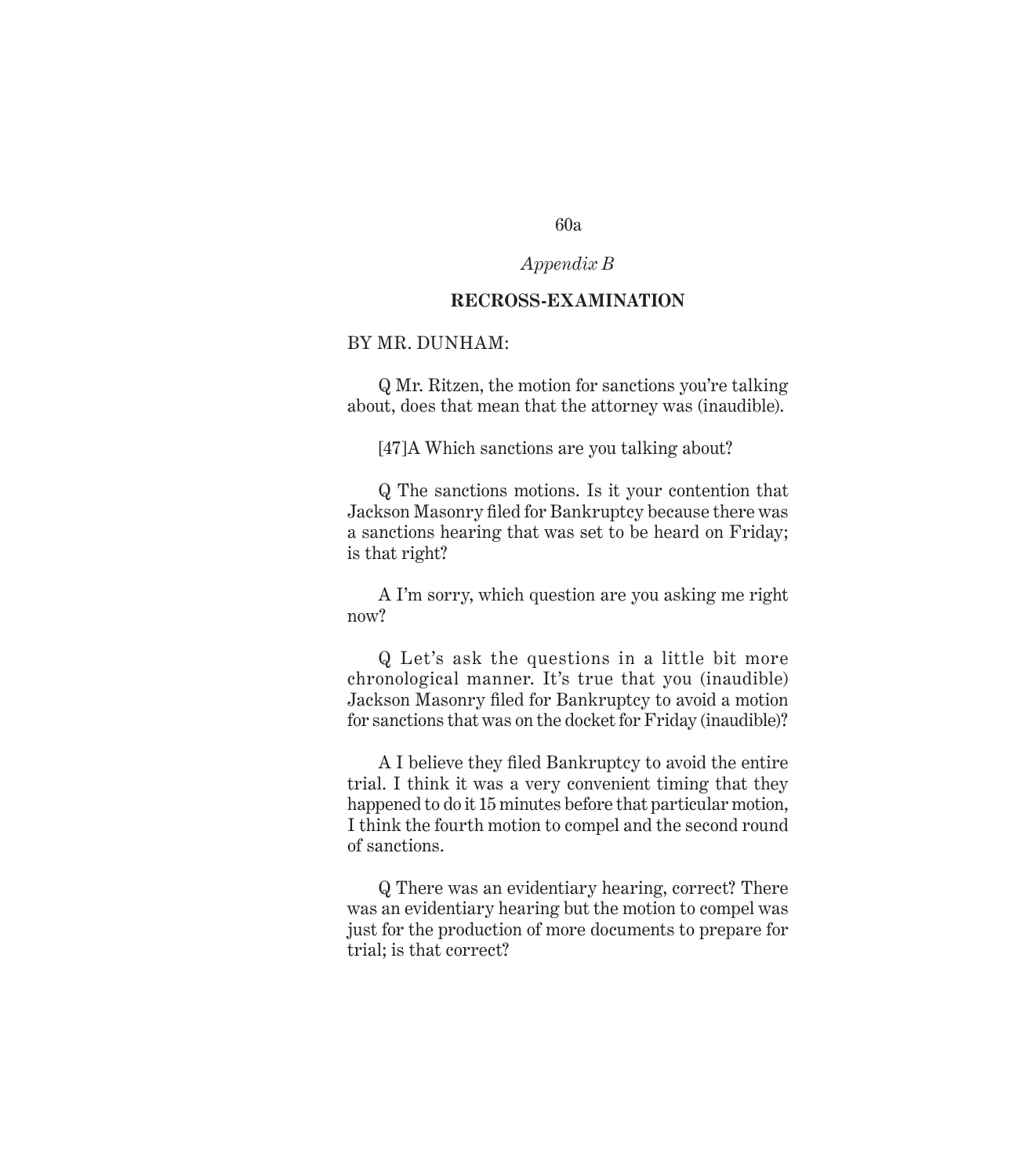A I think you may be asking questions a little beyond my legal expertise but the fourth motion to compel and what was filed explains exactly what its intent was.

Q I want to dig down a little bit [48]because it's actually important (inaudible) your papers. The motion to compel related to documents that claim to be subject to (inaudible). Is that correct?

A The documents, the motion to compel had to do with documents that were redacted, that the seller took one stance of the - took conflicting stances at different times during the trial in regards to what role Mr. Keen Bartley or Bartley Keen, what his role was and who he was working for. And so I believe the fourth motion also dealt with them producing the documents that had been redacted, based on their own testimony of him being the title attorney. They were supposed to be representing both sides and I believe it also had to do with subpoenaing him for deposition.

Q You would agree then that the motion to compel and the motion for sanctions was because Jackson Masonry had asserted that certain information and documents were subject to attorney/client privilege and Ritzen disagreed with that?

A No. The motion to compel was because at one time Jackson Masonry said that the documents were attorney/ client privilege and another time they said they weren't attorney/client privilege because he was the title attorney. And they flip-flopped back and forth. And so I believe that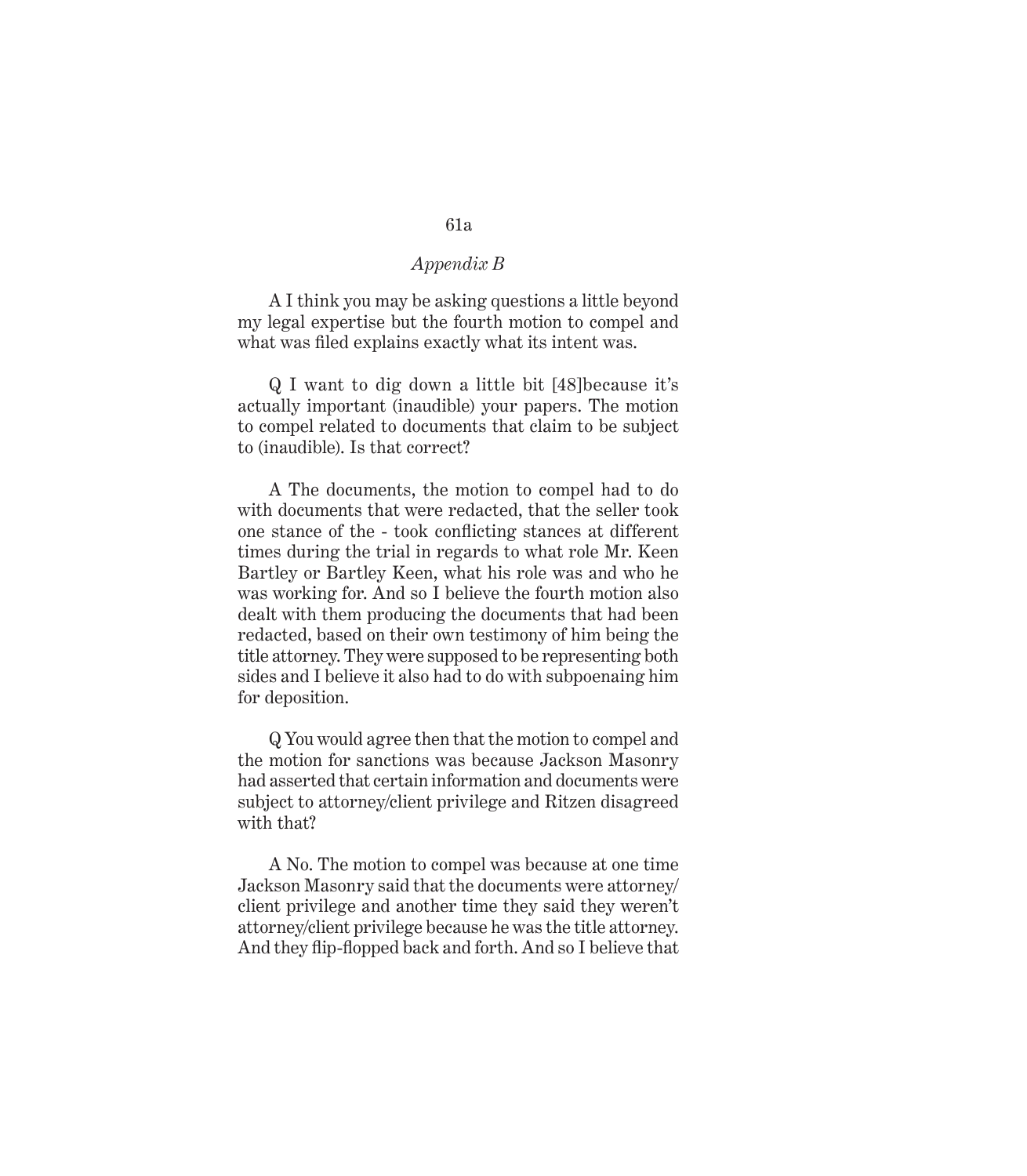the purpose of the motion to compel was to [49]clarify and the fact that Bartley Keen, Keen Bartley was the title attorney and then we come to find out that he was the title attorney that was supposed to be representing both sides towards closing and at some point he was solely representing Jackson's interests.

Q And the sanction motion was you were trying to get sanctions because you believed sanctions were appropriate because Jackson Masonry's attorneys produced documents that they claimed were subject to attorney/client privilege; is that correct?

A Because they finally provided documents that should have been provided no less than six months prior to that. And then when they finally did provide them, some of them were redacted.

Q You don't dispute that the reason those documents weren't produced is because there was a claim of attorney/ client privilege. I'm not asking you to agree with it, I'm just saying that that's the reason why they weren't produced.

MR. HALTOM: Your Honor, I'm going to object. He's asking the witness to opine about those legal opinions which were included in pleadings in the state court action. He's already testified to the facts that he's aware of but a lot of questions are legal opinions of what counsel may or may not have included in pleadings. It's [50]not appropriate.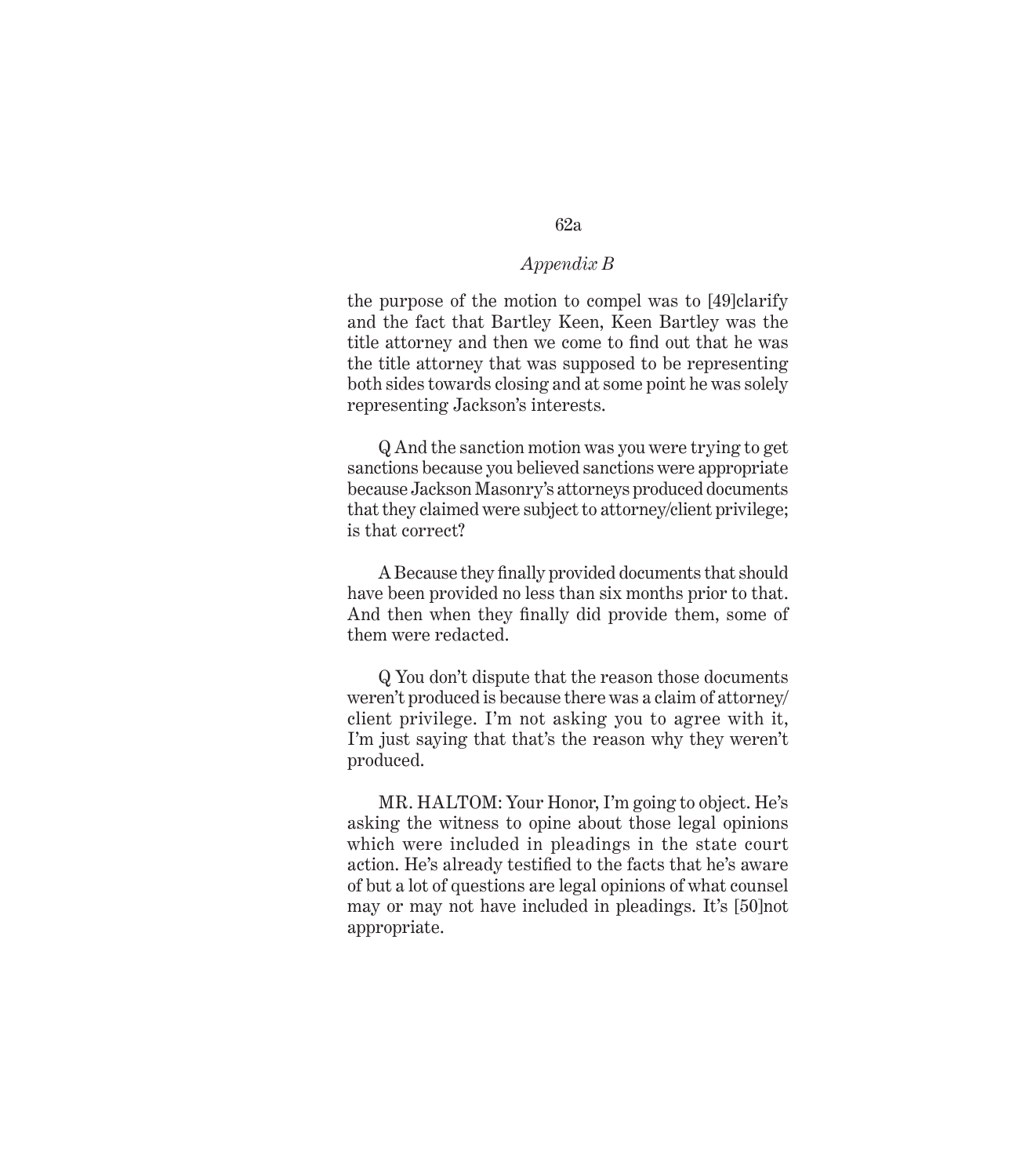# *Appendix B*

# THE COURT: Response to the objection.

MR. DUNHAM: Your Honor (inaudible).

THE COURT: I won't rule on the objection and the witness doesn't have to answer. So, go ahead.

#### BY MR. DUNHAM:

Q The last question is that Ritzen Group filed a motion for summary judgment that was heard approximately a month before the hearing on the motion to compel? Do you recall that in 2016 the Ritzen Group filed a motion -

A I don't remember the specific dates of the motion for summary judgment but yes, it was done; the motion for summary judgment was heard.

Q (Inaudible) before the Bankruptcy?

A Whatever the dates in here are.

Q What was the hearing date on that motion for summary judgment? The parties stipulated that in 2016 there was a hearing on the Ritzen motion for a summary judgment, would you agree with that?

A Yes.

Q And Jackson Masonry did not file for Bankruptcy before the summary judgment hearing, correct?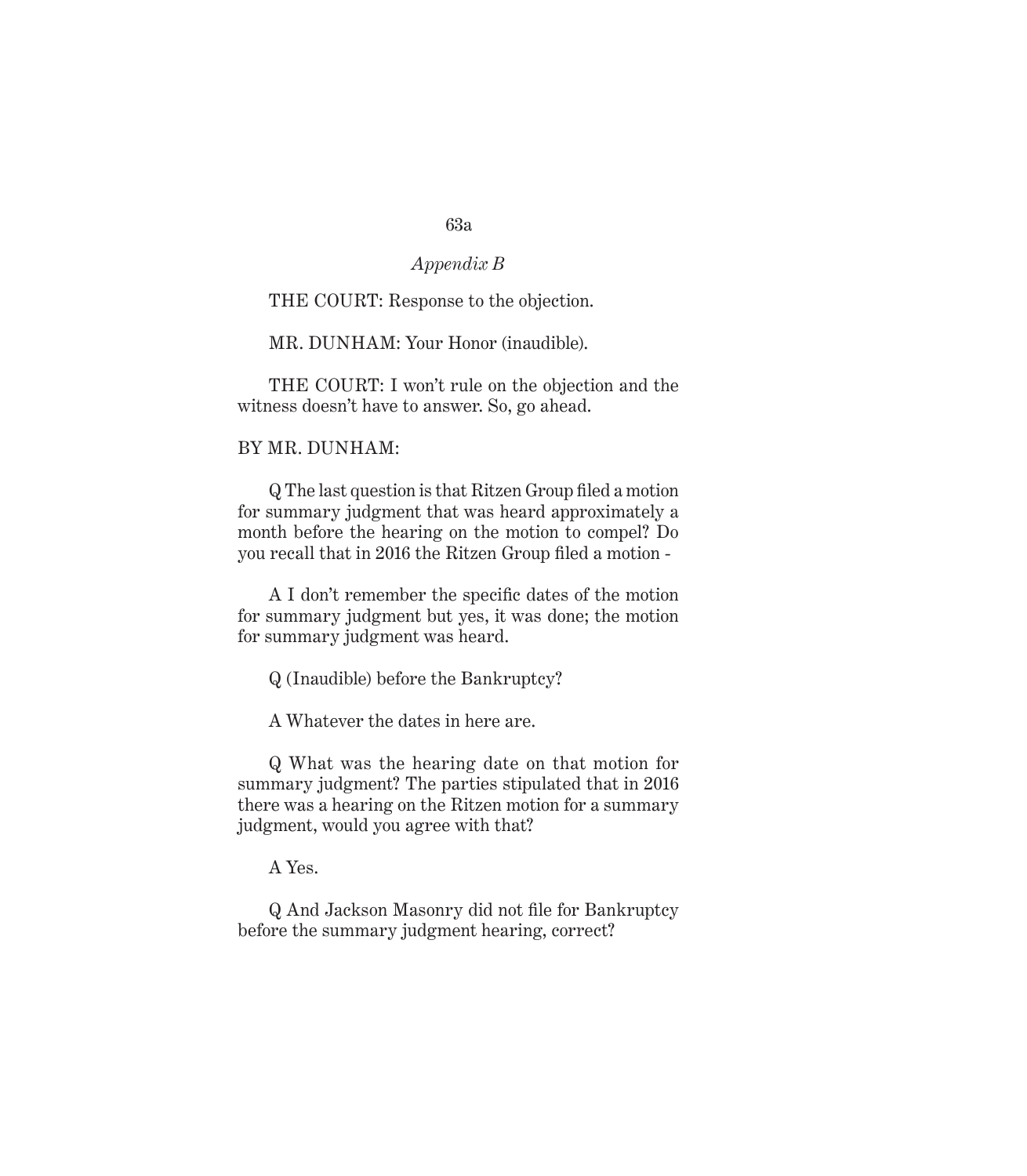# *Appendix B*

A Yes.

MR. DUNHAM: Nothing further, Your Honor.

[51]THE COURT: You can step down. Thank you. Call your next witness.

MR. HALTOM: Your Honor, I'd like to talk about the schedule that had been filed.

THE COURT: I'll let you call your next witness. If you've got one, call him.

MR. HALTOM: Sure. Mr. Jackson, please.

(Witness sworn)

CLERK: Please be seated and state your full name for the record.

MR. JACKSON: Roger Suitor Jackson.

THEREUPON came

# ROGER S. JACKSON

Who, having been first duly sworn according to law, testified as follows: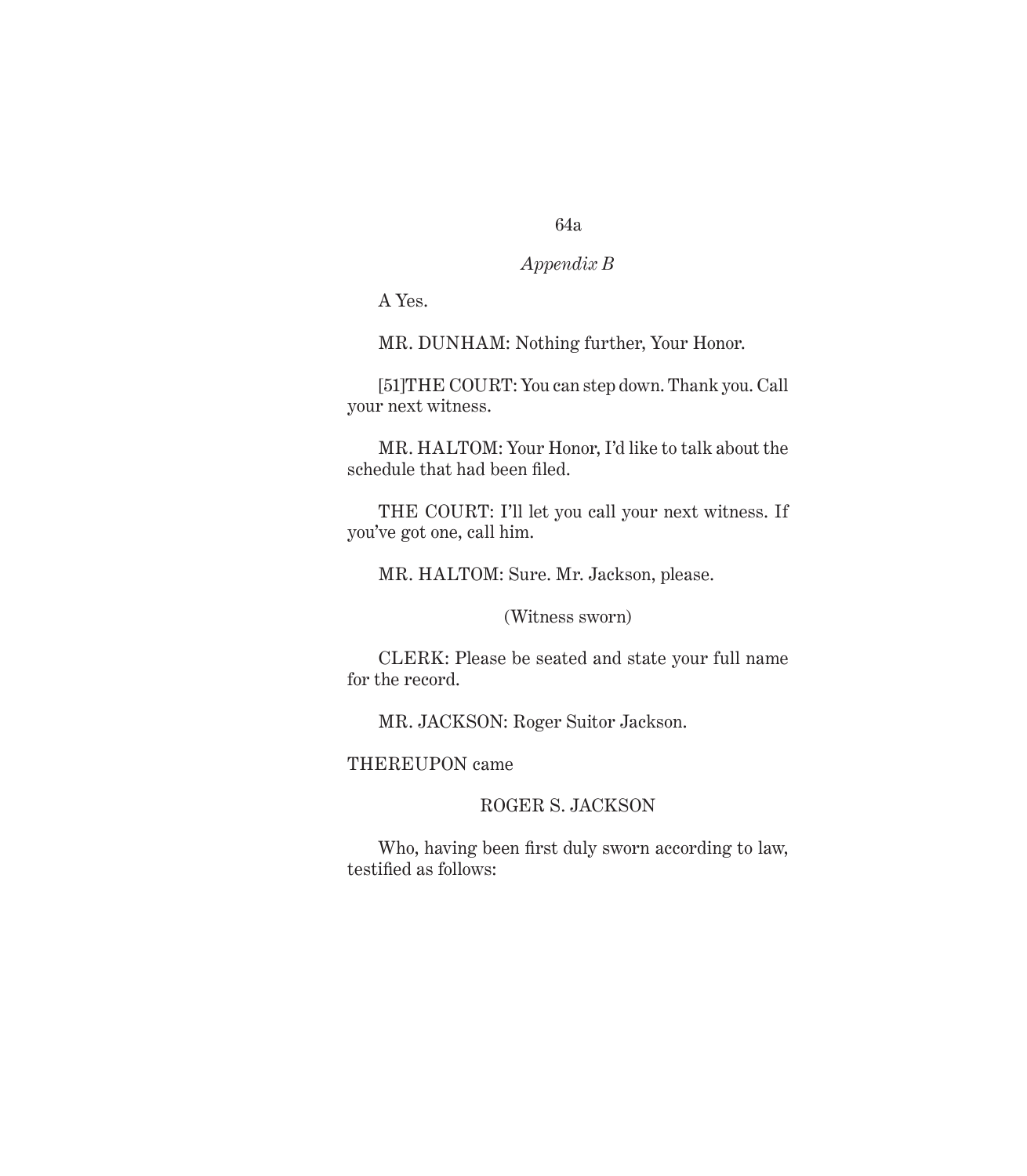# *Appendix B*

### **CROSS-EXAMINATION**

# BY MR. HALTOM:

Q Mr. Jackson, did you review the Bankruptcy Schedules that were filed in this action on behalf of Jackson Masonry, LLC?

A Yes, sir.

Q And are they accurate and true, to the best of your knowledge?

A Yes.

Q All right, I'd like to direct [52]your attention to what is on the screen, which is a summary of assets and liabilities of nine individuals. It's already been stipulated that this is admitted. Is it accurate that on (inaudible) Wednesday that the assets of the company are \$2,544,000?

A Yes.

Q And do you know whether that includes the equity in the property that is the subject of this dispute?

A Off the book equity?

Q Yes, off the book equity.

A No, sir.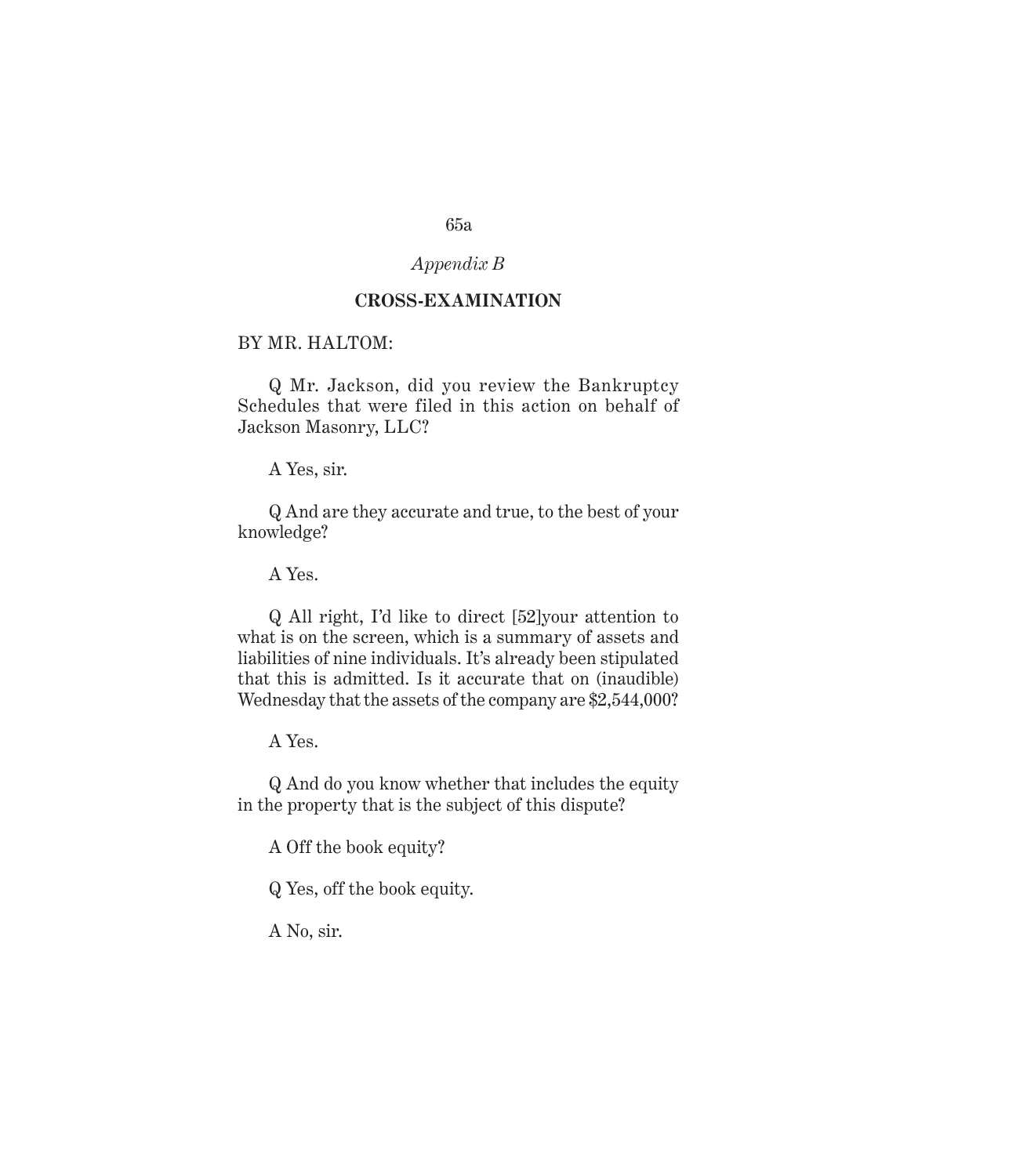# *Appendix B*

Q And at the bottom of that, is it accurate that the liabilities of the company are \$1,545,000?

A Yes.

Q So, is it correct that the liabilities of this company do not exceed its assets?

A Yes.

Q And that the company has at least \$1 million of net worth?

A I don't think that's right.

Q Please explain how it's not correct.

A Well, on our in-house statement, our book value doesn't show that much. That would have to include the off the book equity.

Q But this statement says the company [53]has \$1 million more of assets than liabilities, correct?

A Yes.

Q And that does not include equity in the property that's the subject of this dispute, correct?

A It depends what equity are you speaking of, the appraised value equity versus book equity?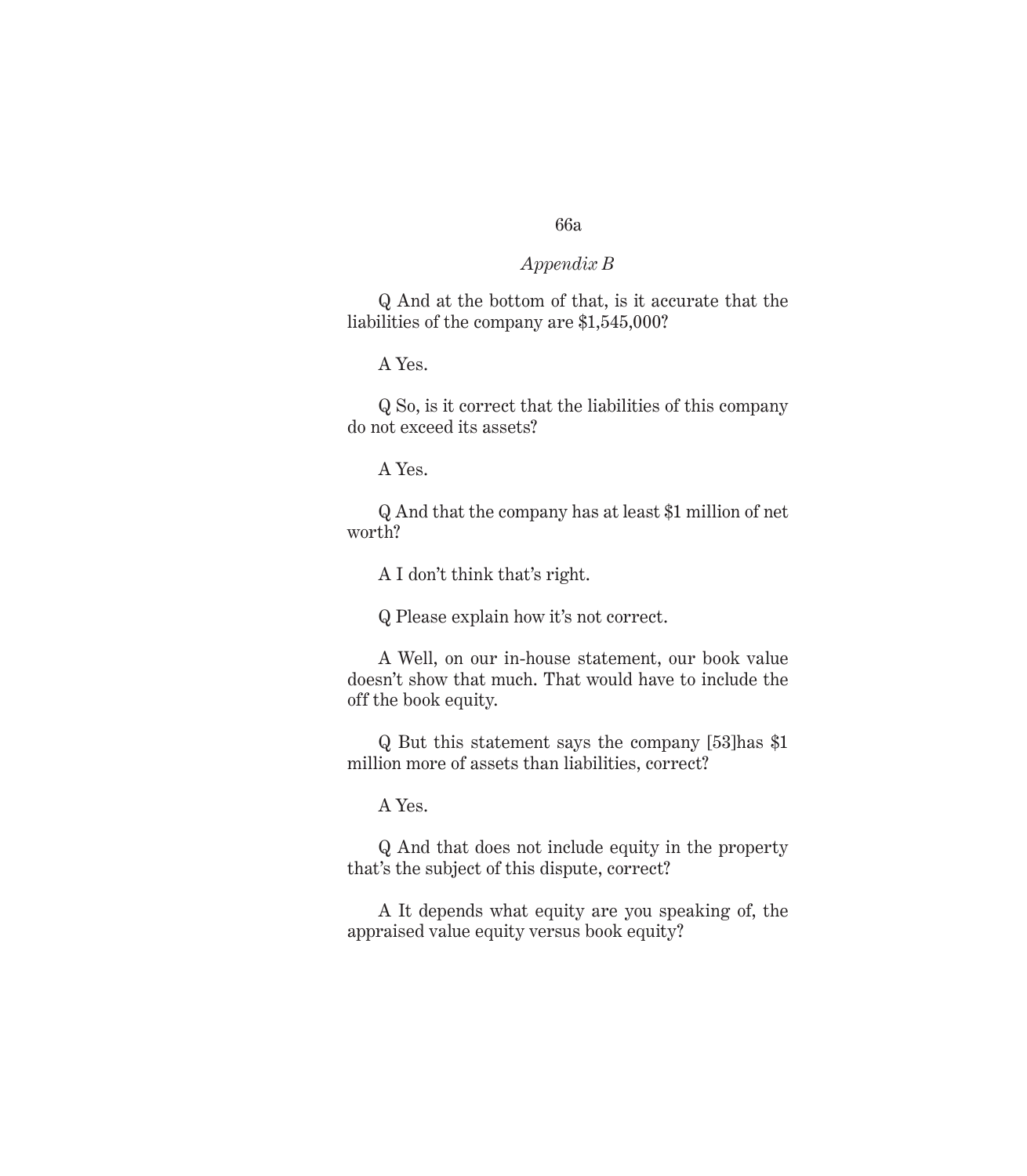Q Let's break that down. This document indicates the company has \$1 million more in assets than liabilities, correct:?

A Yes.

Q It's already been admitted in evidence. I'm going to go to Exhibit 9, which is docketed at No. 76, Page 5. This is a statement about the amount that you included in your schedules related to the property. And you listed 1200 4<sup>th</sup> Avenue North at \$600,000; is that correct?

A Is that the value or the appraised?

Q I'm asking did you indicate in this Bankruptcy pleading that you value the property at \$600,000?

A Yes.

Q And within the last two years, do you have an appraisal of this property of \$1.2 million?

A Yes, sir.

Q And did you enter into a contract with (inaudible) to sell the property for \$1.5 million?

A Yes, sir.

[54]Q And did another company offer to buy the property for \$1,950?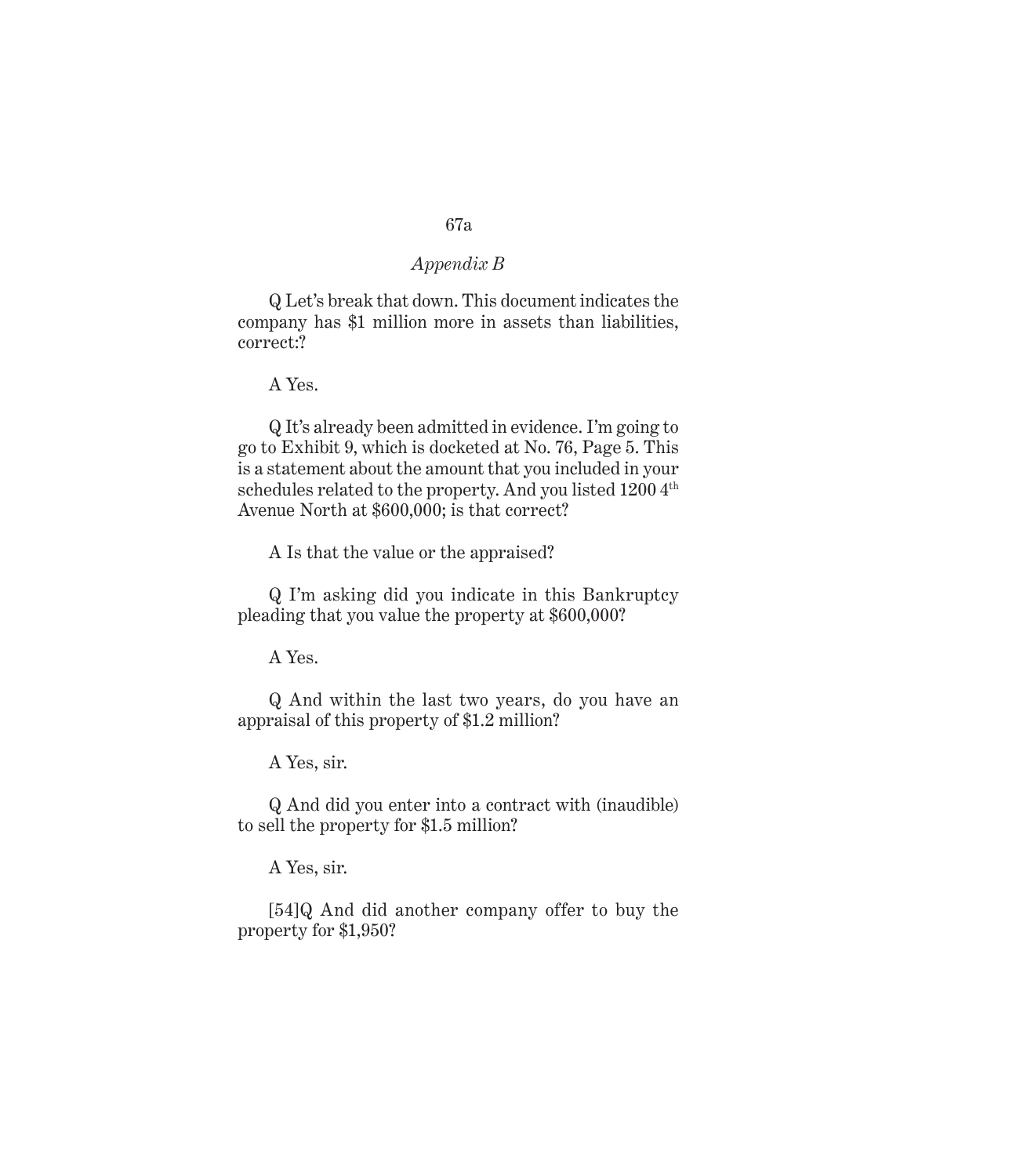# *Appendix B*

A Yes, sir.

Q So, if you subtract the \$600,000 that is listed in the schedule at the low end, there's at least \$600,000 equity in this property; is that correct?

A Yes.

Q And that with Ritzen there's \$900,000 equity in this property; is that correct?

A Yes.

Q And that would be \$1.95 million offer and there's \$1.3 million equity in this property?

A Yes.

Q And so, if you add that to the \$1 million of net worth that this company currently has, it has at least \$1.6 million of assets over liabilities; is that correct?

A If my math is right.

Q And the high end has \$2.3 million of assets over liabilities; is that correct?

A Yes.

Q With respect to when you filed Bankruptcy, weren't you paying your employees on time when you filed Bankruptcy?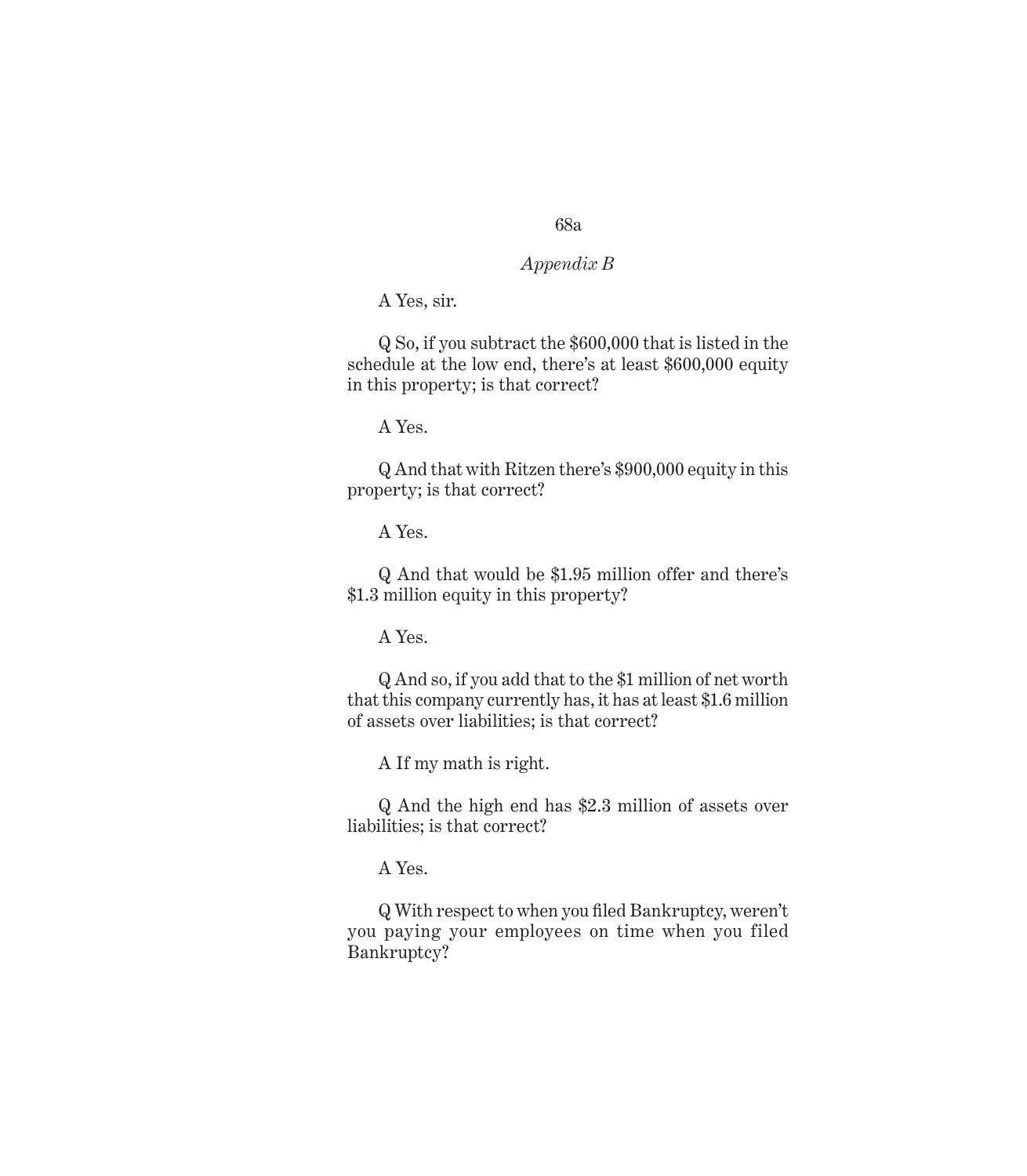# *Appendix B*

A Yes.

Q Were you paying your unsecured [55]creditors, your normal bills, on time when you filed Bankruptcy?

A I was filing them industry standard time.

Q So, you were paying them on time within industry standards?

A Yes.

Q Were there any bills you were deficient in, that were not being paid on time?

A No.

Q So, when you filed Bankruptcy all your payroll, bills and other expenses were getting paid within industry standards?

A Yes.

Q So, you had more assets than liabilities; is that correct?

A Yes.

Q And you were paying your debts on time when you filed Bankruptcy; is that correct?

A Yes.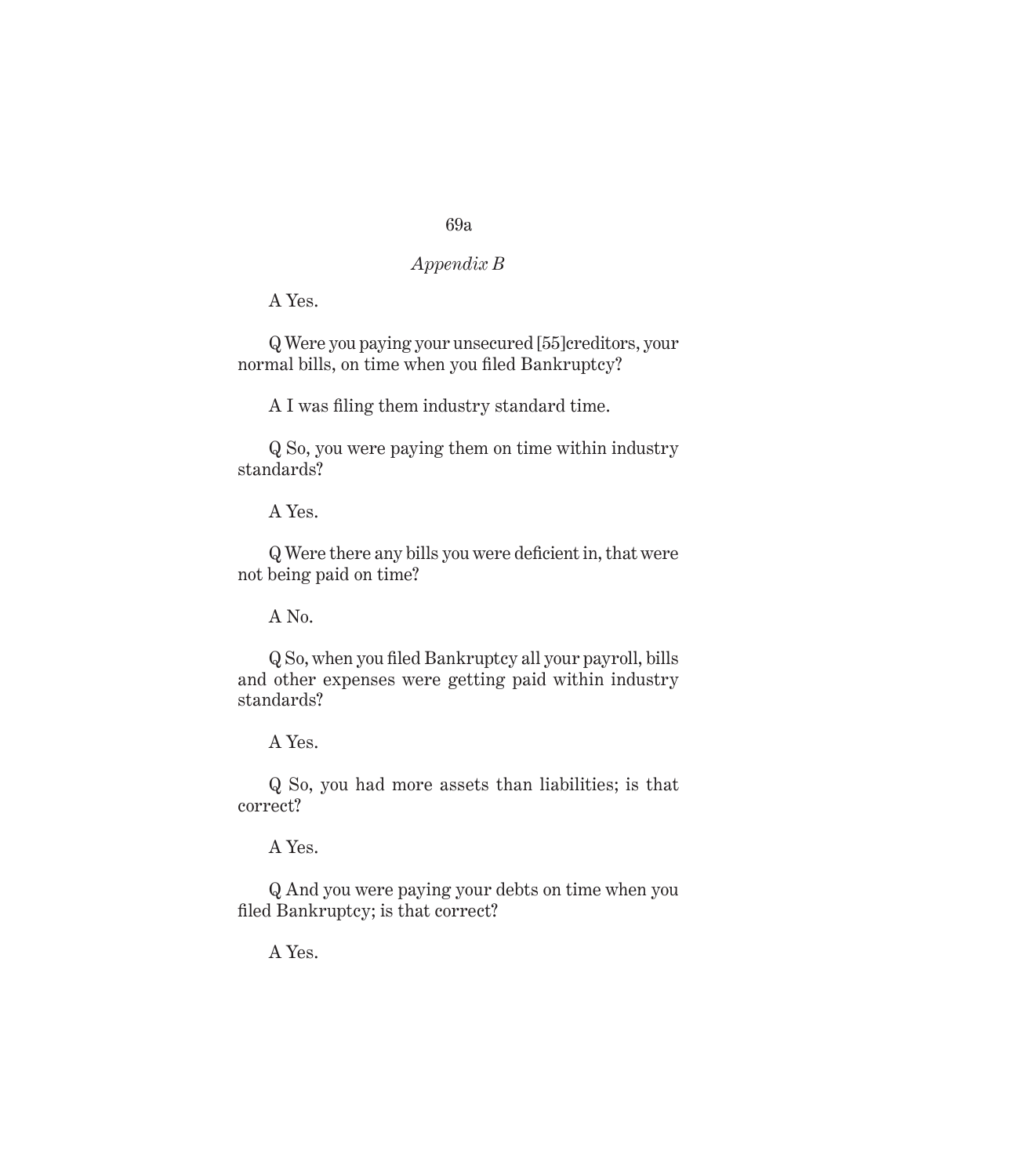#### *Appendix B*

MR. HALTOM: I'd like to move to what's been marked as Exhibit 8. This is Docket No. 74, Debtor's State of Financial Affairs.

THE COURT: Mr. Jackson, let me know when you've reviewed this - how old is this document?

THE WITNESS: I think this document [56]was revised, wasn't it? I think this document got revised. This was the initial filing document.

MR. HALTOM: I'll represent to the Court that this document has not been revised. It's been stipulated into evidence.

#### BY MR. HALTOM:

Q Mr. Jackson, did you indicate that as of the filing date that your gross revenues were \$749,000 in this document?

A Yes.

Q And that for 2015 that your gross revenues were \$755,000?

A Yes.

Q And that's not correct, is it?

A No, sir.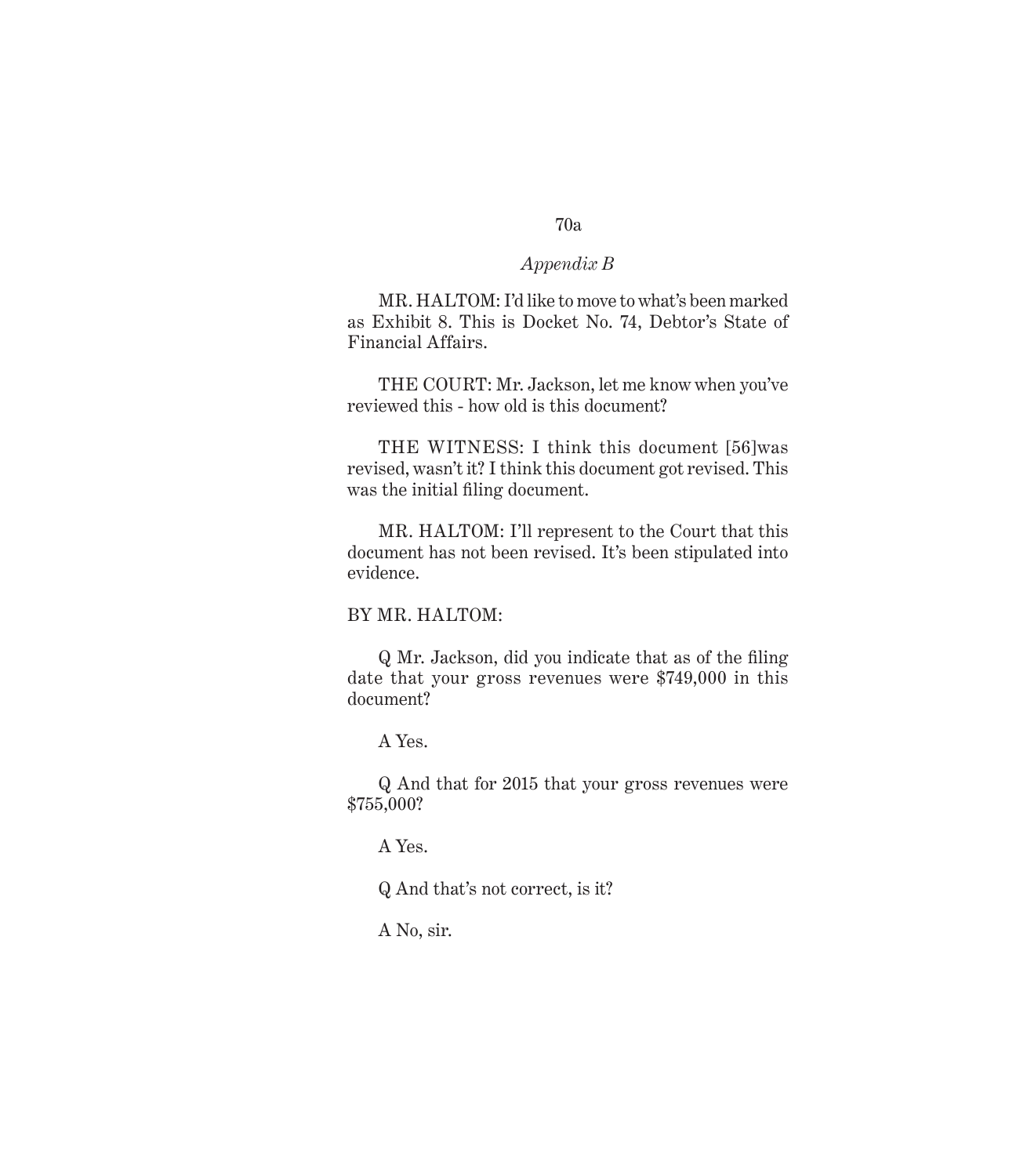# *Appendix B*

Q How much were your gross revenues for 2015?

A \$4.9 million.

Q And how much were your approximate monthly revenues from \$4.9 million?

A I'd have to do the calculation. It would be that much divided by 12.

Q Somewhere in the \$400,000 a month range?

A Yes, sir.

Q And the year before you listed that [57]your gross revenues were \$441,000, but that's not correct either, is it?

A No.

Q How much were your gross revenues, approximately, in 2014?

A I'm sorry, it says from 1/1/14 to 12/31/14.

Q 2014, general gross revenues.

A Yeah.

Q How much were those?

A \$5 million.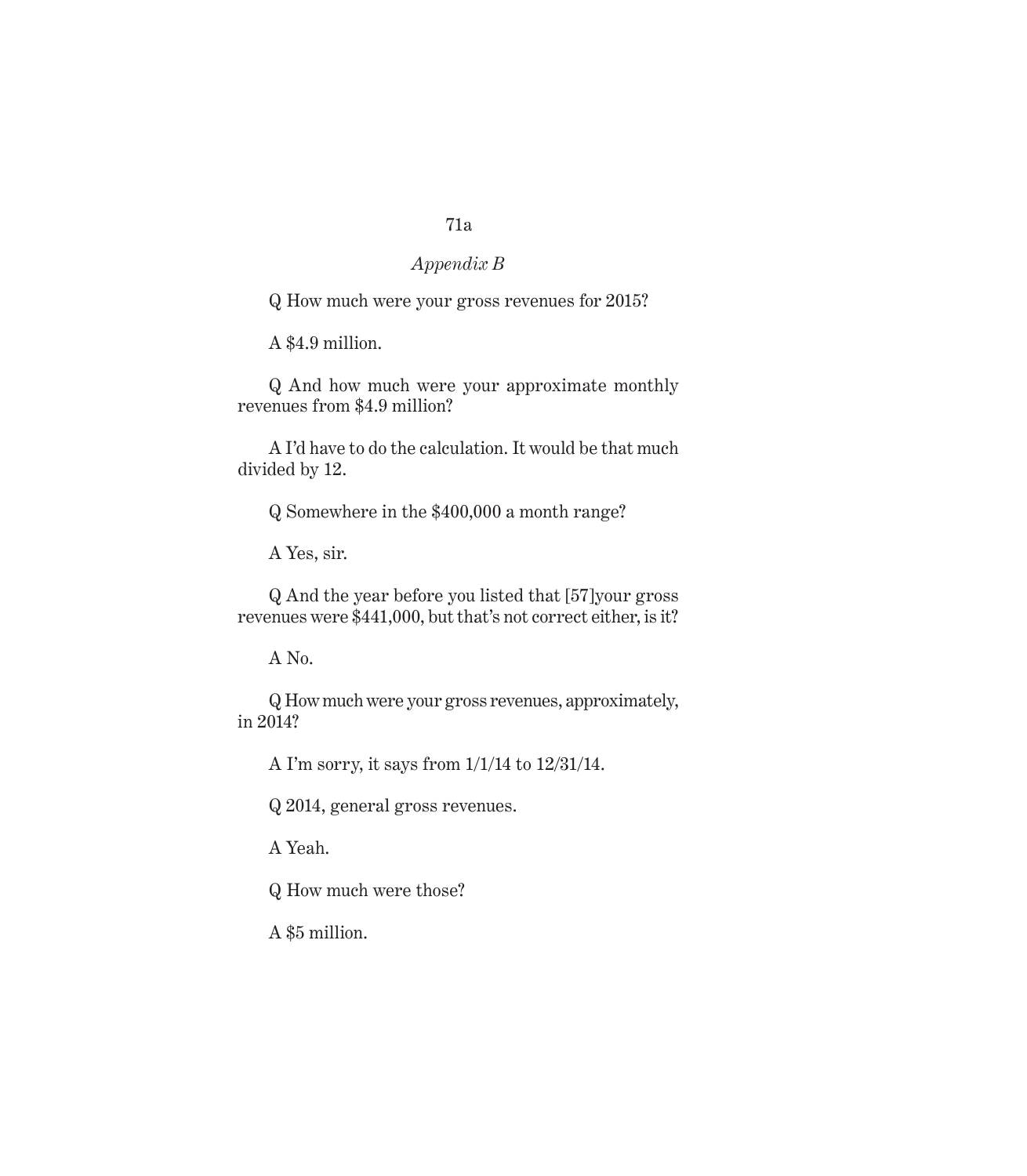#### *Appendix B*

Q Were you profitable in 2014?

A Yes.

Q Were you profitable in 2015?

A Yes.

Q And in terms of 2016, this number is not correct either, this \$749,000?

A That could be right. I'm sorry.

Q Had you been talking about filing Bankruptcy in 2016?

A No.

Q Would you like me to refer to the testimony of your meeting of creditors where you testified that you had been profitable in 2016?

A Oh, when the filing was done, yes.

[58]Q Are you now revising your answer to indicate that you were profitable in 2016 as of the filing?

A Yes.

Q So you were profitable in '14, you were profitable in '15, and as of the filing in 2016 you were profitable?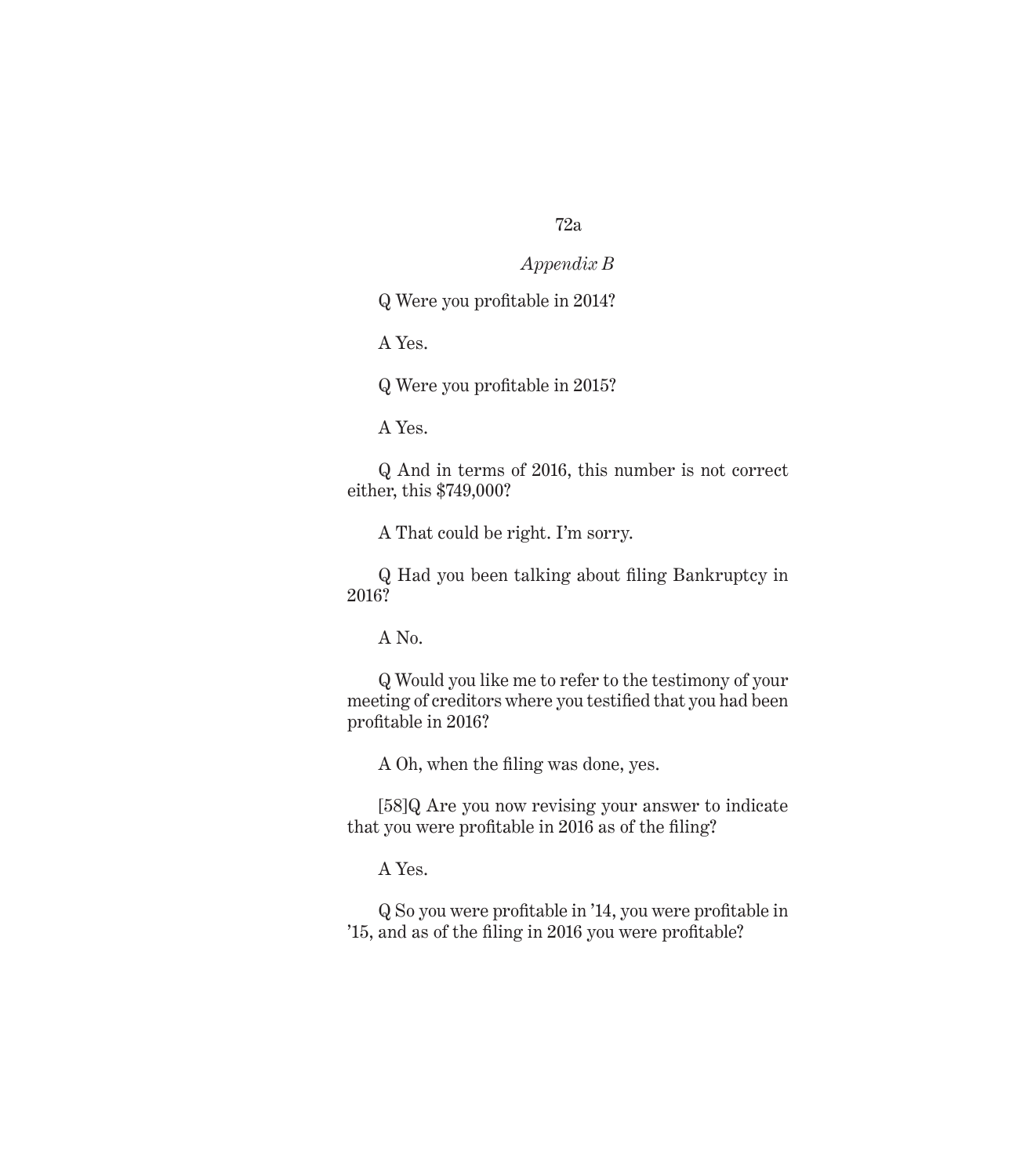## *Appendix B*

#### A Yes. Below industry standard though.

Q Below industry standard. Tell me about that. Did you file Bankruptcy - did you become more profitable even though you had already filed?

A No, sir.

Q Let me move to your Docket No. 5. This is your list of 20 largest creditors. Tell me once you've had a chance to review this document.

A Okay.

Q Let's go down to (inaudible) Bank, which you list as having an unsecured claim of \$228,000.

A Yes.

Q (Inaudible) did not have an unsecured claim, did they, because that property is worth at least \$1.2 million; isn't that correct?

A Yes.

Q So, this document includes \$228,000 of unsecured claims, which is not accurate, correct?

A Yes, sir.

[59]Q All right, now let's take a look at - you' re a company that has \$5 million in revenue, correct?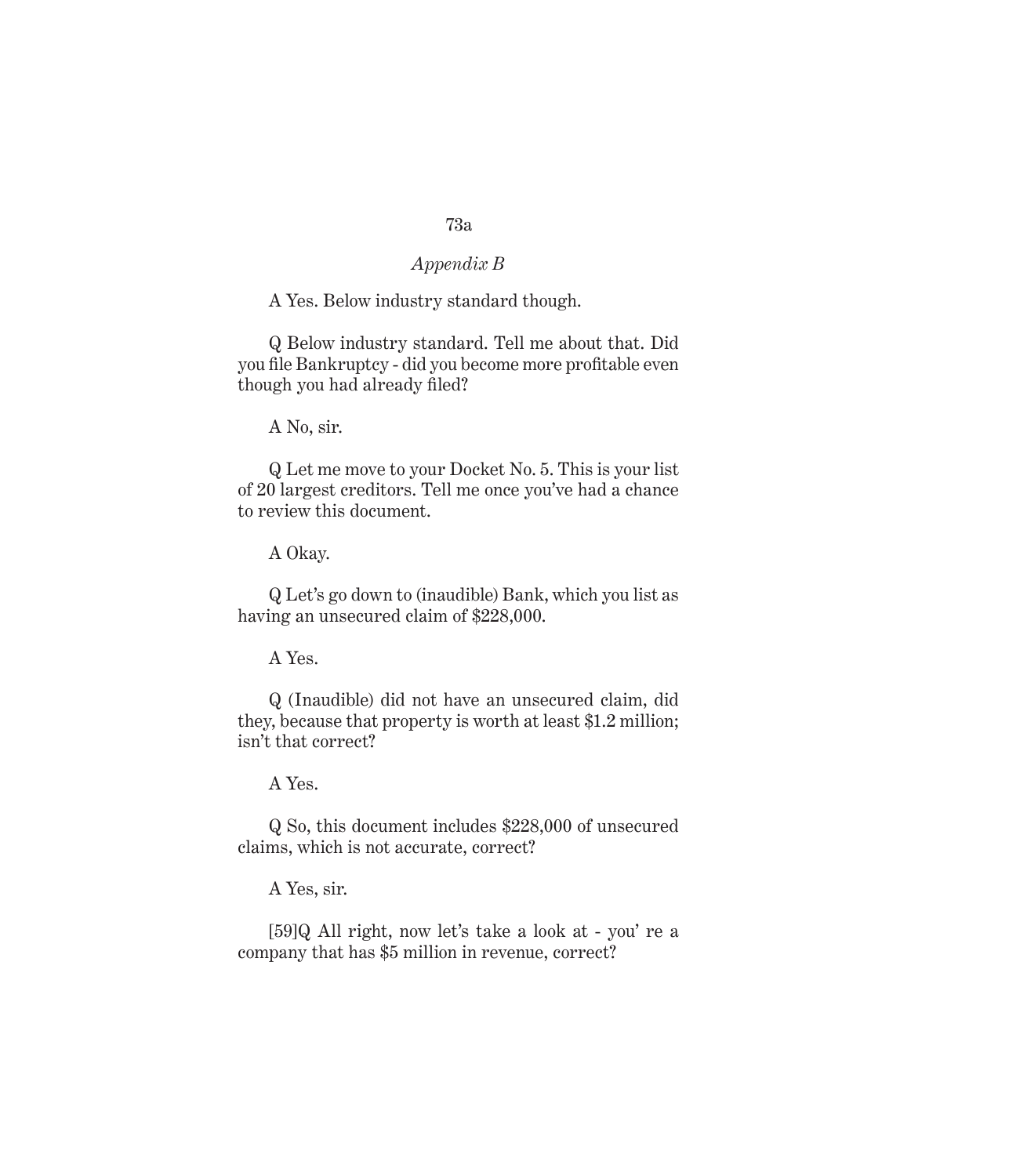#### *Appendix B*

A I'm sorry, say again.

Q You had \$5 million in revenue.

A Last year?

Q Last year.

A Yes.

Q And you bring in about \$400,000 a month, correct?

A Yes.

Q And excluding (inaudible) Bank, you only have about \$200,000 of unsecured debt; is that correct?

A Does it total it on there?

Q \$233,000.

A Yes, sir.

Q Is that the correct amount?

A Yes, sir.

Q And some of these 20 largest claims include a claim to Basnell Company (phonetic); is that how you pronounce that?

A Yes, sir.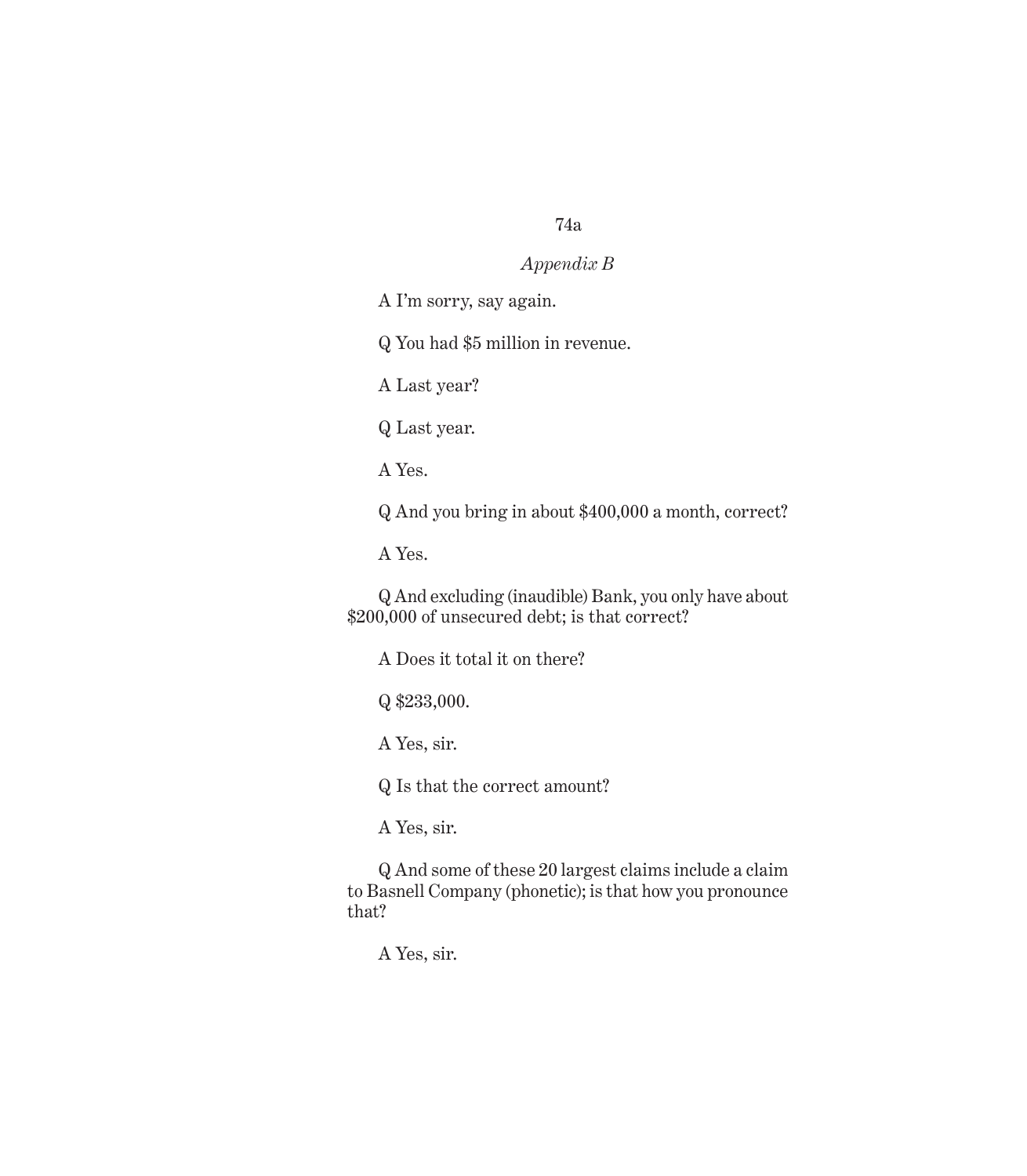# *Appendix B*

Q For \$228.

A Right.

Q And the claim for Tires Discounts of \$862.

[60]A Yes.

Q And a claim to Piedmont Natural Gas for \$789?

A Yes.

Q What is preventing you from paying these bills in the normal course of business?

A In the normal course of business?

Q Yes.

A Lack of funds.

Q You say you're profitable, right?

A Yes, sir.

Q And you're paying the bills in the normal course of business, right?

A Yes, sir.

Q Tell me about how you have a lack of funds then.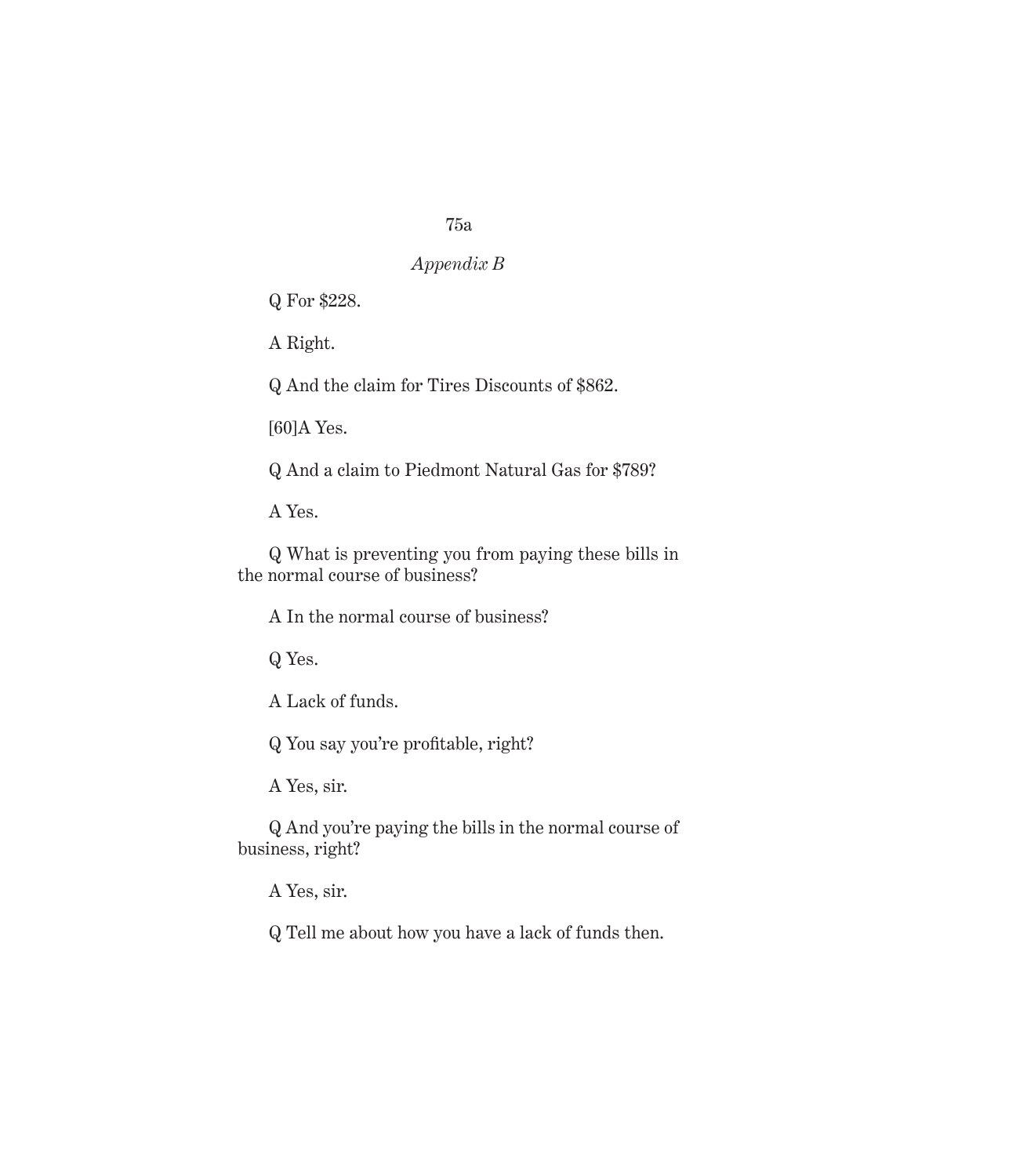### *Appendix B*

A Well, we just haven't had the cash to operate. We've had -

Q I'm trying to understanding the conflicting testimony. You said you are paying your bills but now you're saying you don't have available funds. Tell me why you don't have available funds.

A Legal fees drag down our balance.

Q Legal fees related to the Ritzen lawsuit?

A And there's another lawsuit as well.

[61]Q Tell me about this other lawsuit. When was it filed against you?

A January.

Q Did you ever file an answer in that lawsuit?

A Not to my knowledge.

Q Did you ever appear in that lawsuit?

A No.

Q Have you otherwise defended that lawsuit?

A No.

Q Let me go to Exhibit 9, Your Honor. This is amended schedule. Mr. Jackson, I'm going to go to Page 1, and if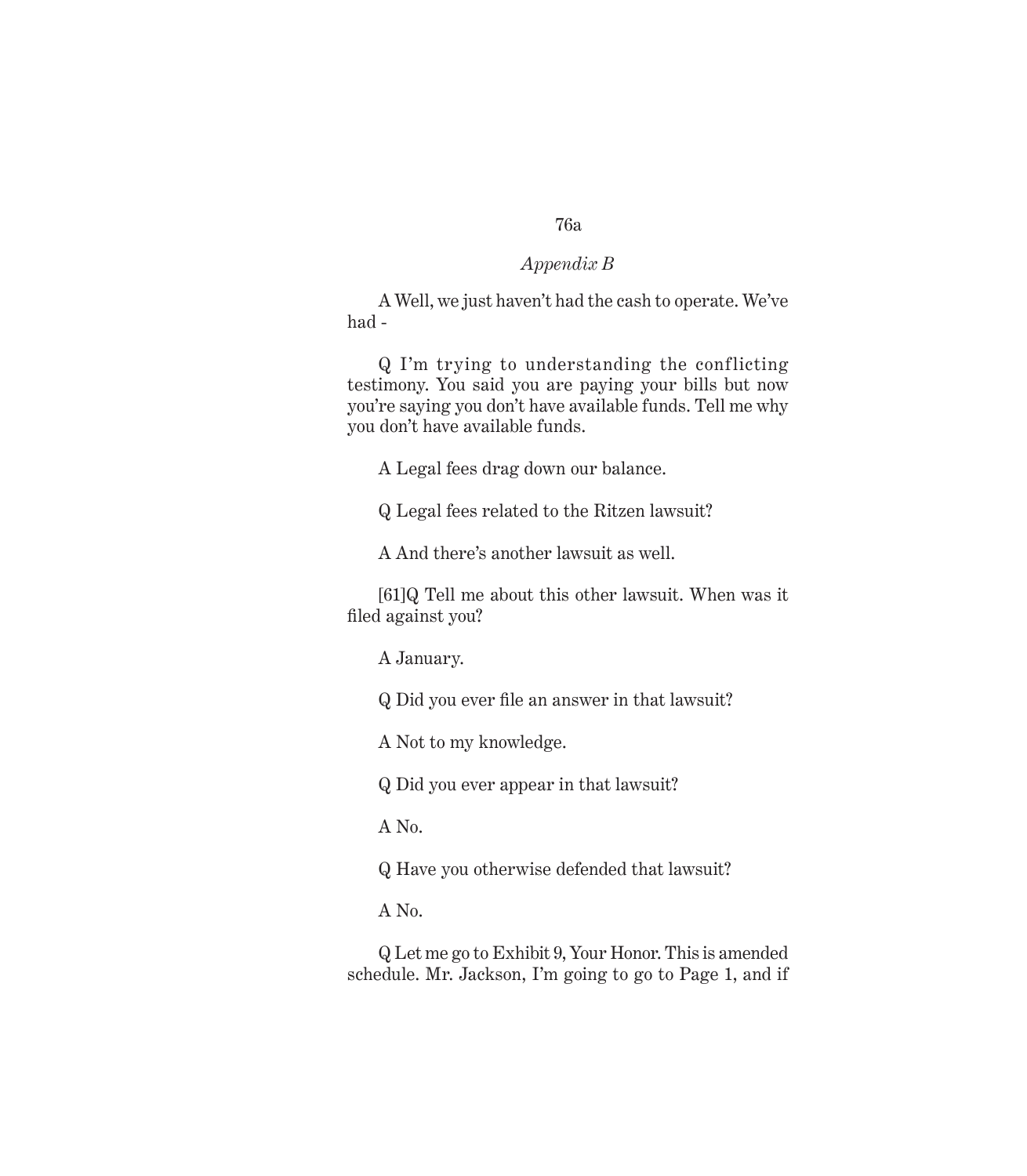#### *Appendix B*

you'll take a look, is it correct that you had \$170,000 on hand when this was amended on April 29?

A Yes.

Q And so you have a total unsecured debt of \$233,000 and cash on hand of \$170,000?

A Yes.

Q Let's go to Page 2. Page 2 indicates your Accounts Receivable. And in this case you have accounts receivable of \$749,000.

A Yes.

Q And about how much of that is currently outstanding?

A How much of that is [62]currently outstanding?

Q Do you have an idea of what - is that amount accurate? Has some of it been paid?

A I'd say it's accurate. Some of it has been paid.

Q Is any of that bad debt?

A Not to my knowledge.

Q Do you anticipate collecting all of those funds?

A Hopefully.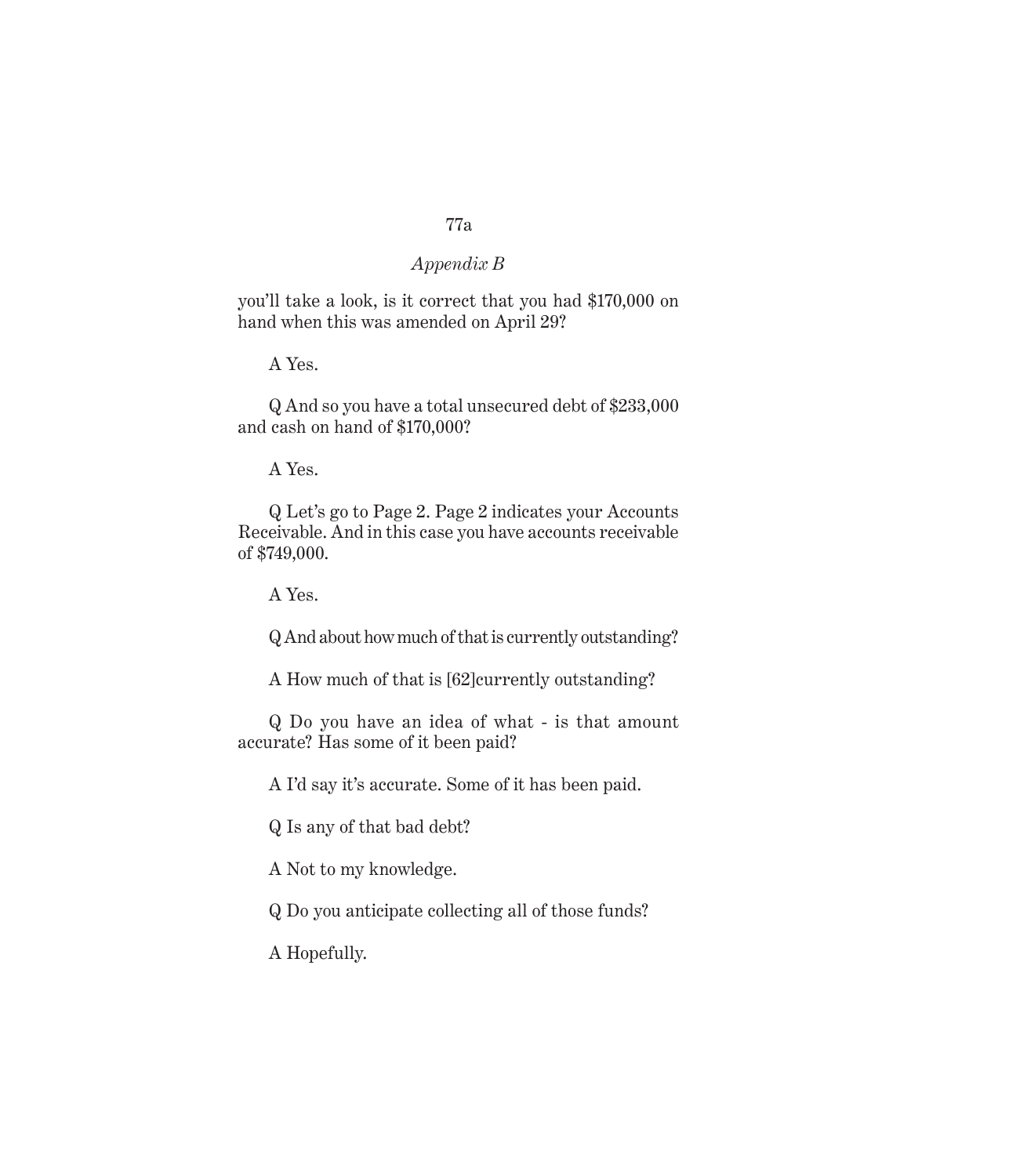#### *Appendix B*

Q Is there any reason to believe that those funds won't be collected?

A No.

Q So, you have \$170,000 cash on hand and \$750,000 accounts receivable that you believe are collectible, and those two together are about \$900,000.

A Yes.

Q And you have total unsecured debt or \$233,000.

A Yes.

Q And you have at least \$2 million of equity in the company; is that correct?

A That's what you say.

Q Well, I don't want - it's not me testifying. Remember a moment ago we talked about you had at [63]least \$1 million equity in the company. Is there any reason why these funds can't go to pay unsecured creditors and the debts of the company?

A Other than other obligations I have as well.

Q And what are those other obligations?

A Payroll, normal expenses of running a business.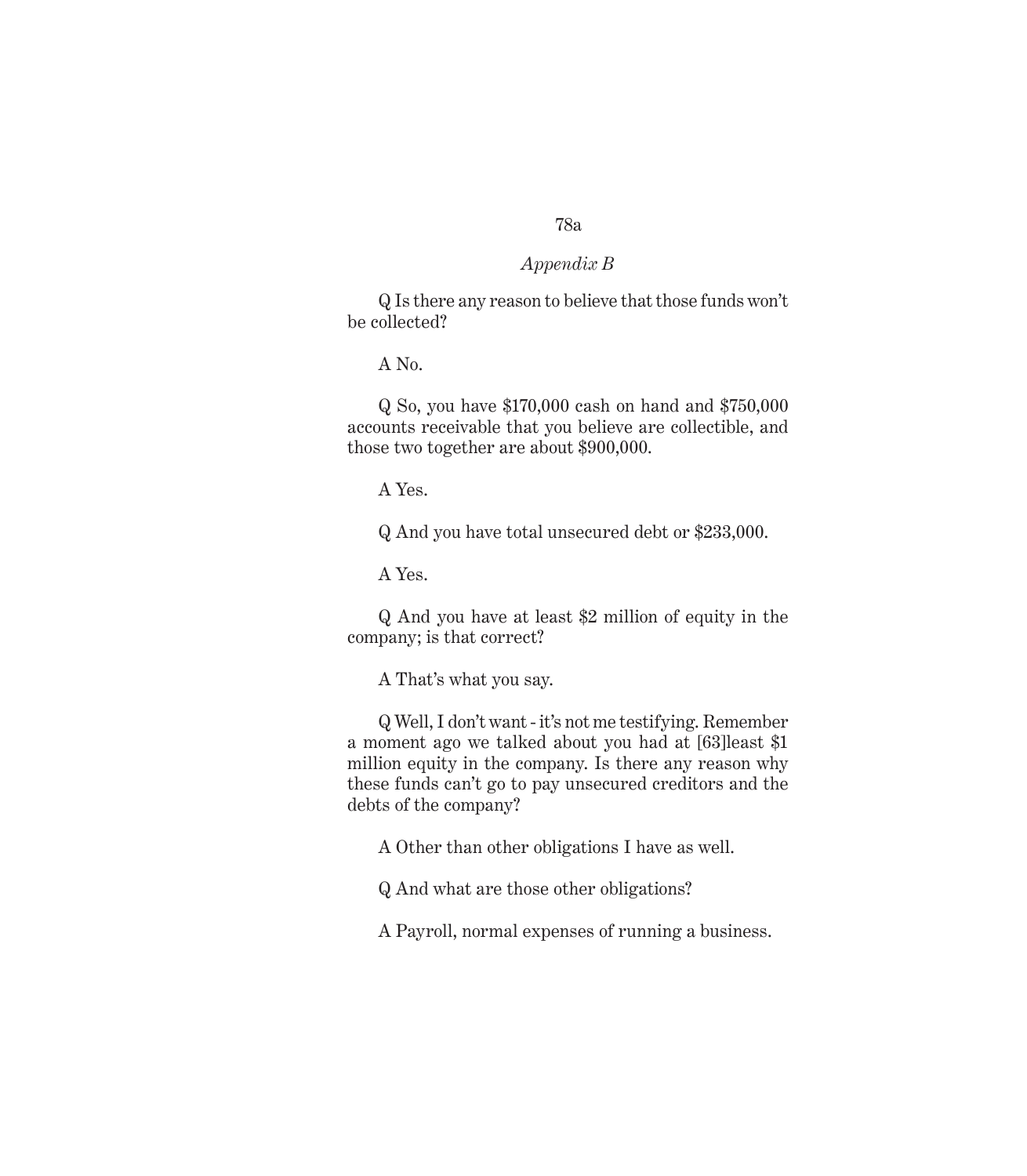### *Appendix B*

Q Are those expenses going to be more than what you have in your cash on hand and accounts receivable?

A I can't speak for that; I'm not sure.

Q Do you anticipate that you're not going to be able to pay those in the normal course of business?

A There's that possibility.

Q Tell me about why there's that possibility.

A I just don't have much funds available and we have low margins on the ongoing jobs that we have now.

Q Are those jobs profitable?

A Hopefully, yes. They are projected to have a little margin, though.

Q So why did you file Bankruptcy then?

A Because I didn't have funds available. I had the margins on my job that were below what we wanted to be and we were incurring a lot of legal fees.

[64]Q All right, let's talk about the - you say you have lack of funds available. We'll stay on No. 8. We'll go to Page 3. Tell me about - who is Peggy Jackson?

A That's my wife.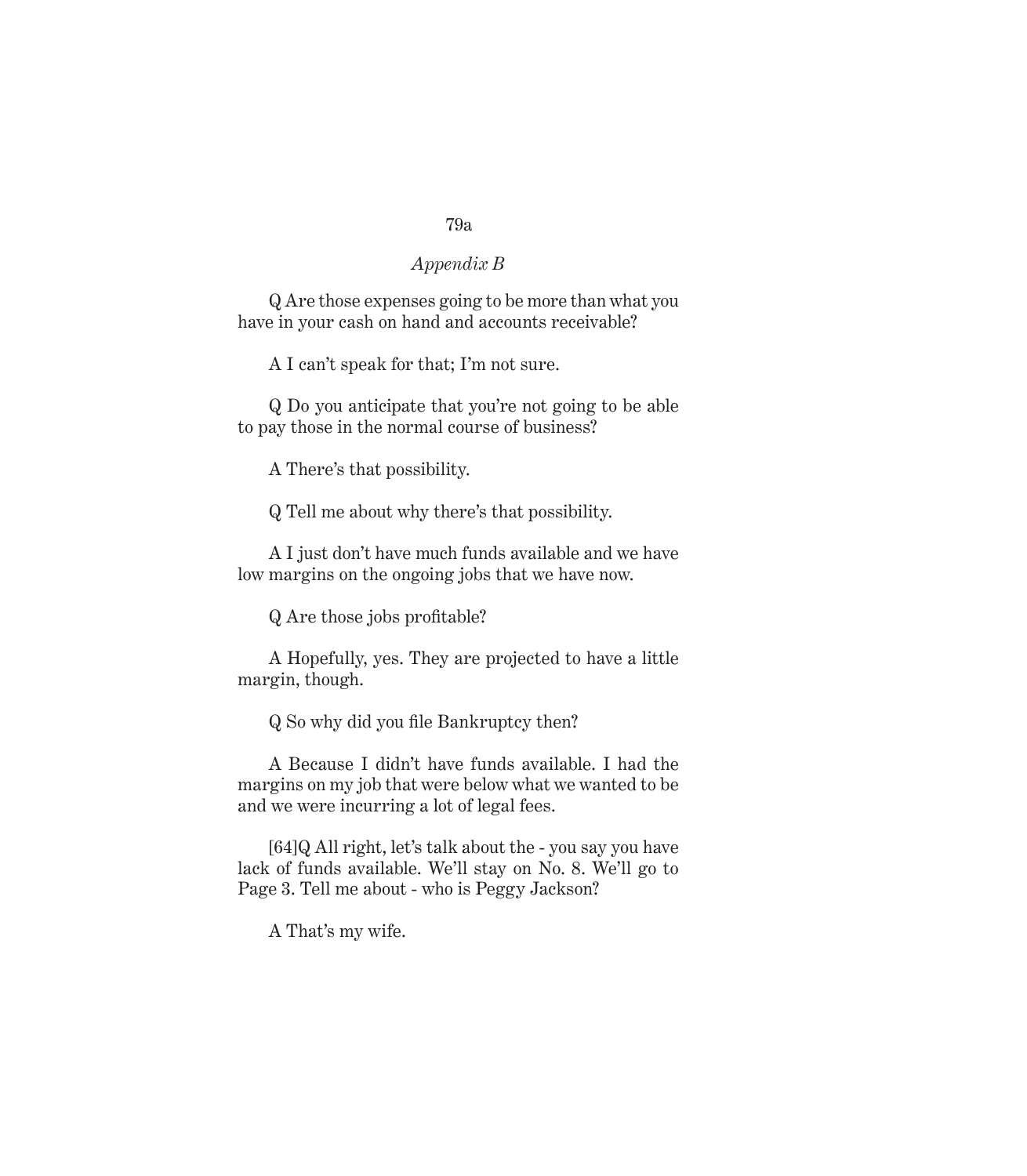#### *Appendix B*

Q And what is her relationship with this company?

A She works for the company.

Q And is it accurate that you paid her \$104,000 one week before filing Bankruptcy?

A Yes. I also borrowed the money to pay her from Franklin Synergy.

Q So you borrowed the money to pay your wife \$100,000 who is an employee of the company; is that right?

A Yes.

Q And then filed Bankruptcy a week later.

A Yes, among other people.

Q Tell me about those other people.

A \$60,000 in legal fees. I had to pay my ex-wife to get the lien released so I could borrow the money from mortgaging the property.

Q All right, let's talk about that ex-wife issue. Your ex-wife, was she, once upon a time, the owner of this company?

A Yes.

[65]Q And then did you all get divorced?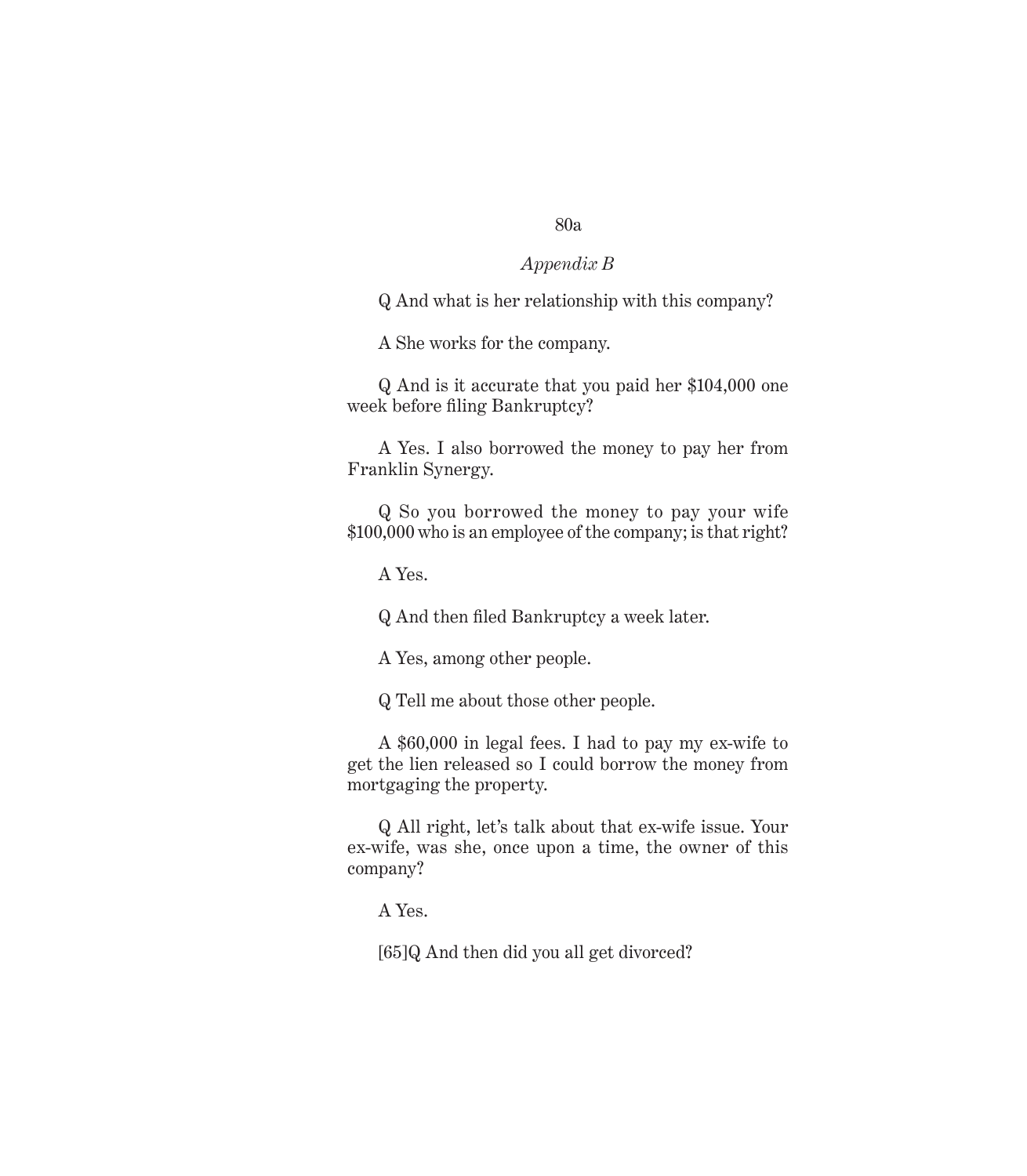## *Appendix B*

A Yes.

Q And you reached an agreement with her and said you'd buy out her interest?

A Yes.

Q And as part of that agreement she had a lien against the property at the Old Hickory Boulevard location?

A Yes.

Q And that agreement allows you to pay that debt over time?

A Yes.

Q And that payment was going to go for seven or eight years?

A Yes.

Q And that debt was not due when you filed Bankruptcy, was it? You still had payments that were supposed to be made in the future, right?

A Yes.

Q But you borrowed money a month before filing Bankruptcy to pay that debt early, correct?

A She had a lien on my property and the only way I could borrow the money was to get the lien released.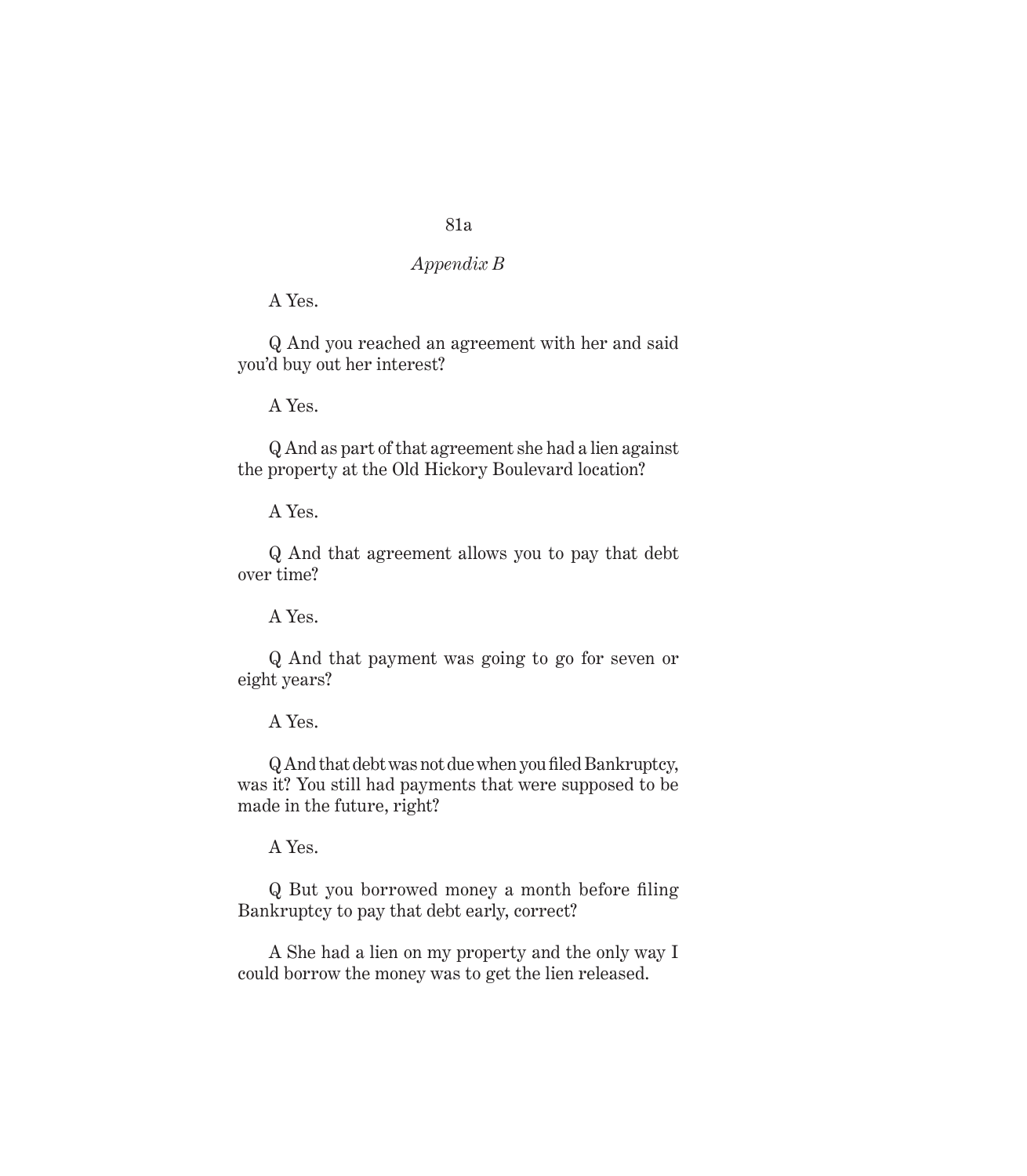#### *Appendix B*

Q Let me break that down first. A [66]month before filing Bankruptcy you borrowed money to pay off her debt early, correct?

A Yes.

Q And that payment was made in March of this year, correct? Or thereabouts?

A Yes.

Q Within a month of you filing Bankruptcy?

A Yes. I took out a mortgage on the property and borrowed the money and just distributed the debt.

Q So, before filing Bankruptcy you borrowed more money in order to pre-pay a debt that had been owed to a former owner; is that correct?

A Yes, just rearranging the debt.

Q All right, I've pulled up what is a Release of Deed of Trust, which had been recorded in February, about six weeks before you filed Bankruptcy. Is this the release of the lien that you referenced?

A Yes.

Q And did you execute any other documents related to this transaction with Ms. Jackson?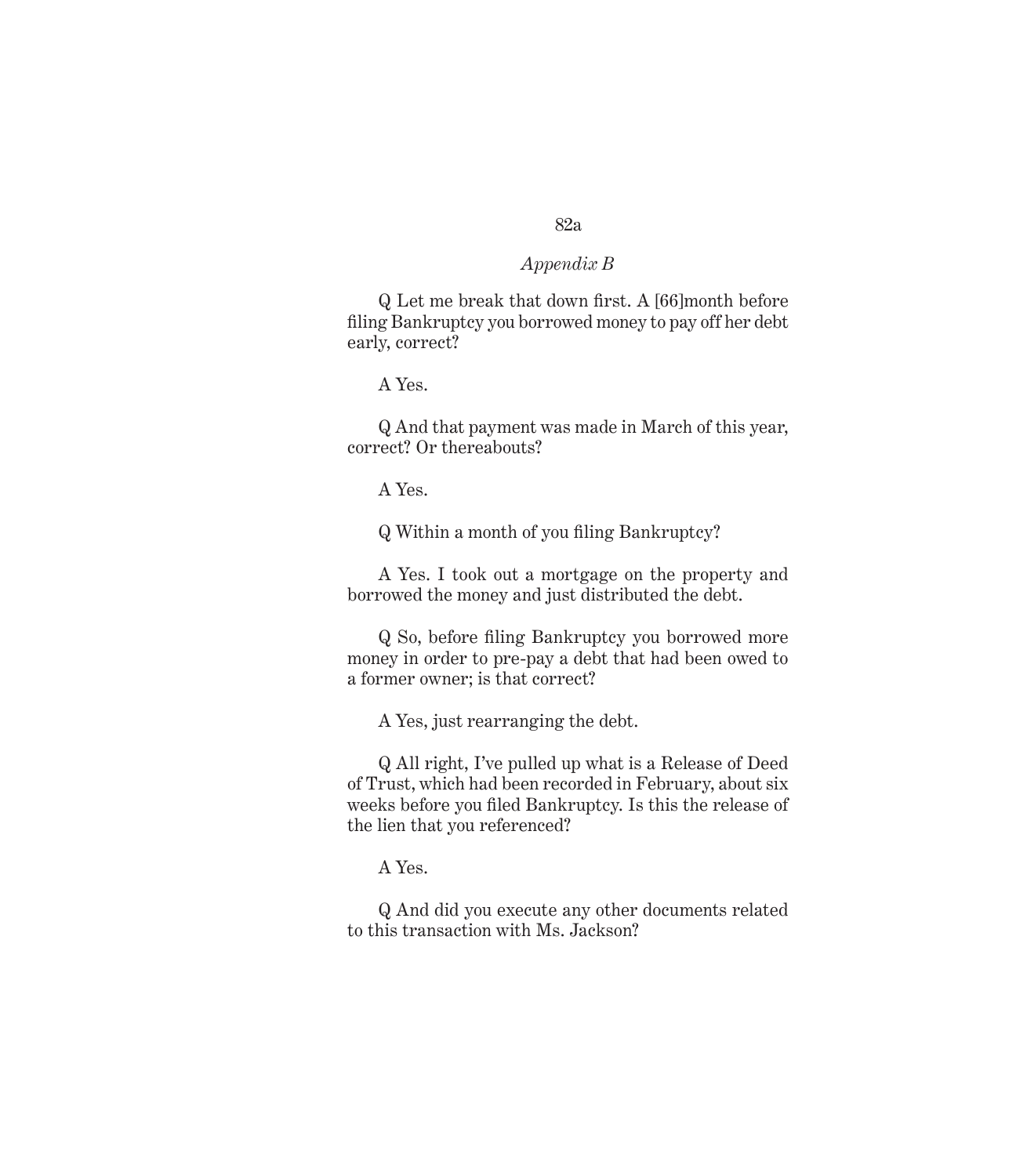# *Appendix B*

A I quitclaimed the deed to the name of the company, trying to get more assets into the company.

Q Let me make sure I understand that. You moved property into the company a month before [67]filing Bankruptcy in order to get more assets into the company?

A So I could borrow the money and rearrange the debt.

Q So, is this the quitclaim deed where you and Ms. Maria Jackson are transferring to a personal ownership of Old Hickory Boulevard into the company?

A Yes.

Q So, it would be part of the estate in Bankruptcy?

A Yes.

Q And at the time were you contemplating filing Bankruptcy?

A Yes.

Q Last year, related to the Old Hickory Boulevard property, and let's talk about that for a quick moment. Did you, once upon a time, operate the business at the Old Hickory Boulevard property?

A Yes, in the early 2000's.

#### 83a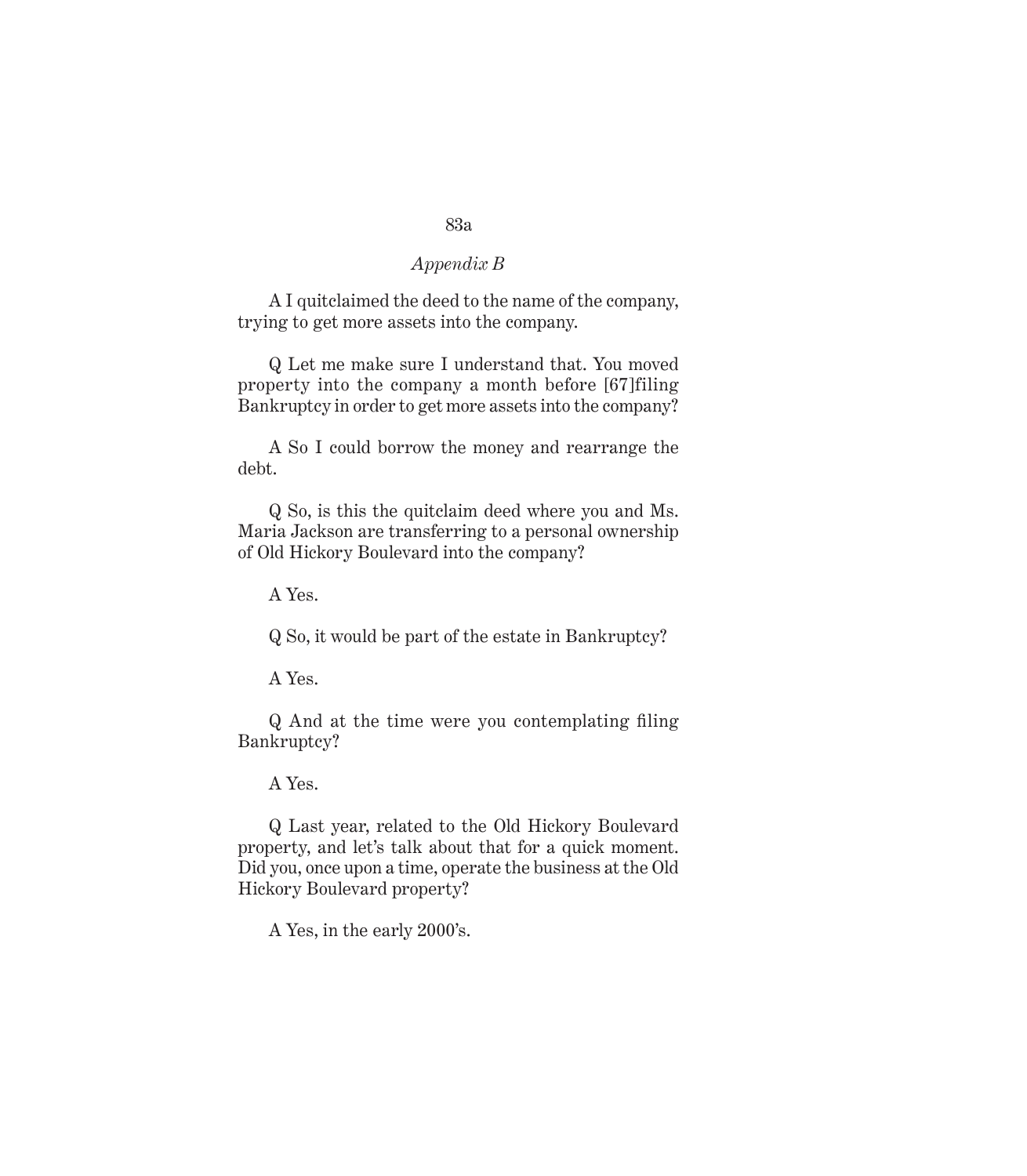#### *Appendix B*

Q And after the closing date with Ritzen did you enter into an agreement for ingress and egress from that property, so you could access the property?

A Yes, I bought an access road to the back side.

Q Had the closing occurred on December [68]15, 2014, you had nine days to move, correct?

A Yes, sir.

Q And where were you going to move your company?

A I didn't know.

Q Was it possible on the day of closing that you would have moved it to your other property located at Old Hickory Boulevard?

A It's really not suitable.

Q Well, then tell me why, on December 26, 11 days after the closing of this document, the closing of the contract between Ritzen and Jackson, you executed an agreement for ingress and egress to the property? Were you contemplating on December 26 of potentially moving your company to that location?

A No, sir.

Q So then why did you do this?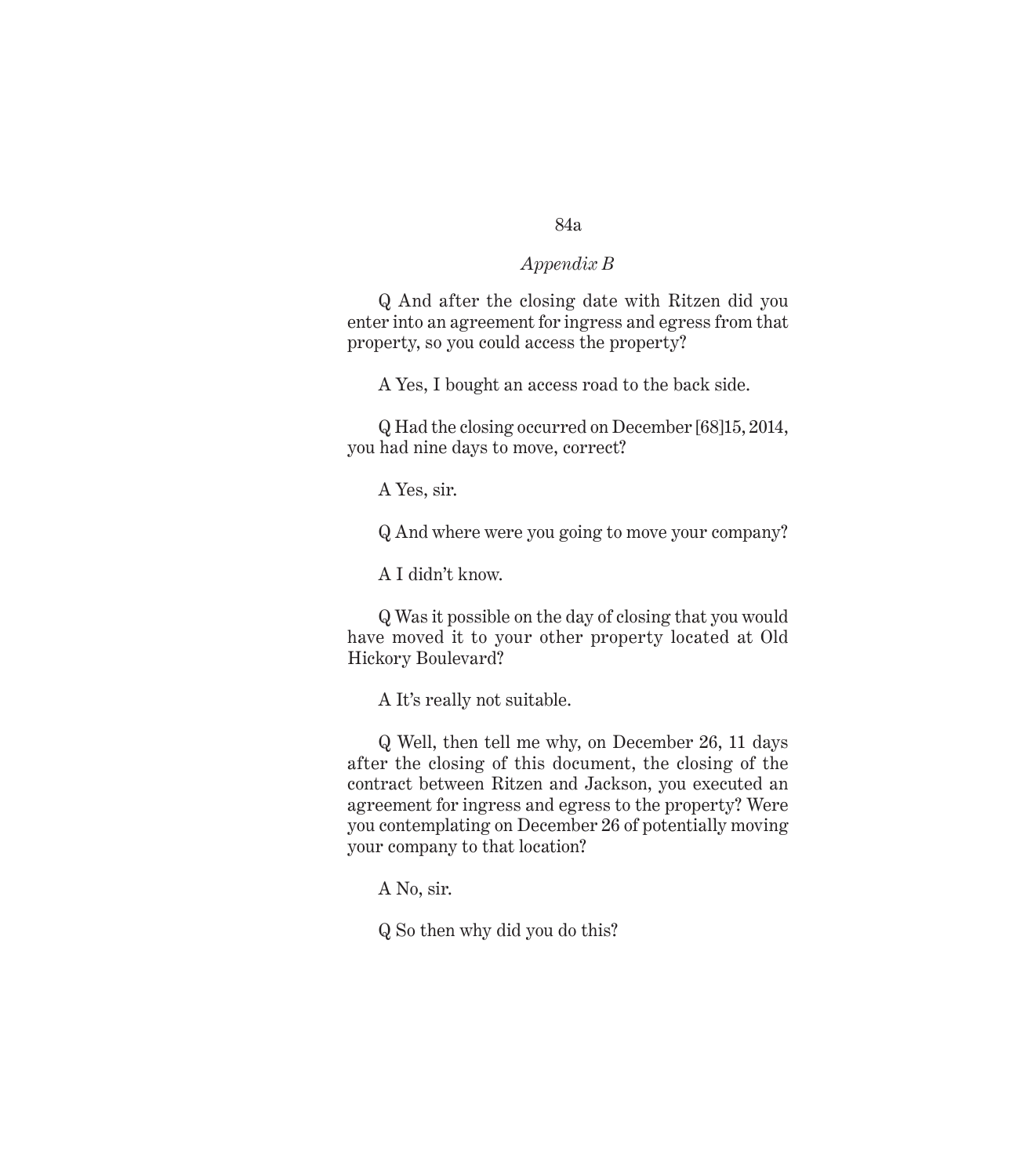#### *Appendix B*

A Just to add value to the property because the property is split by a creek and you can't access the back side without that easement. And it wouldn't be a very good piece of property - I was trying to sell the property and I was just trying to add value to the property.

Q Let's talk about about the 49th Avenue property. When did you decide that you were not going to - what is your intent with that property? Are you going to [69] stay there? Are you going to sell it? What do you want to do with it?

A I want to stay there.

Q When did you decide you wanted to stay there?

A After George couldn't come up with the funds for the closing.

Q And when was that?

A In December, after December 15th.

Q So, for almost 18 months now you've decided you want to stay there.

A Yes, sir.

Q And what were you going to do if the state court ordered you to sell that property?

A I'd be in bad shape.

#### 85a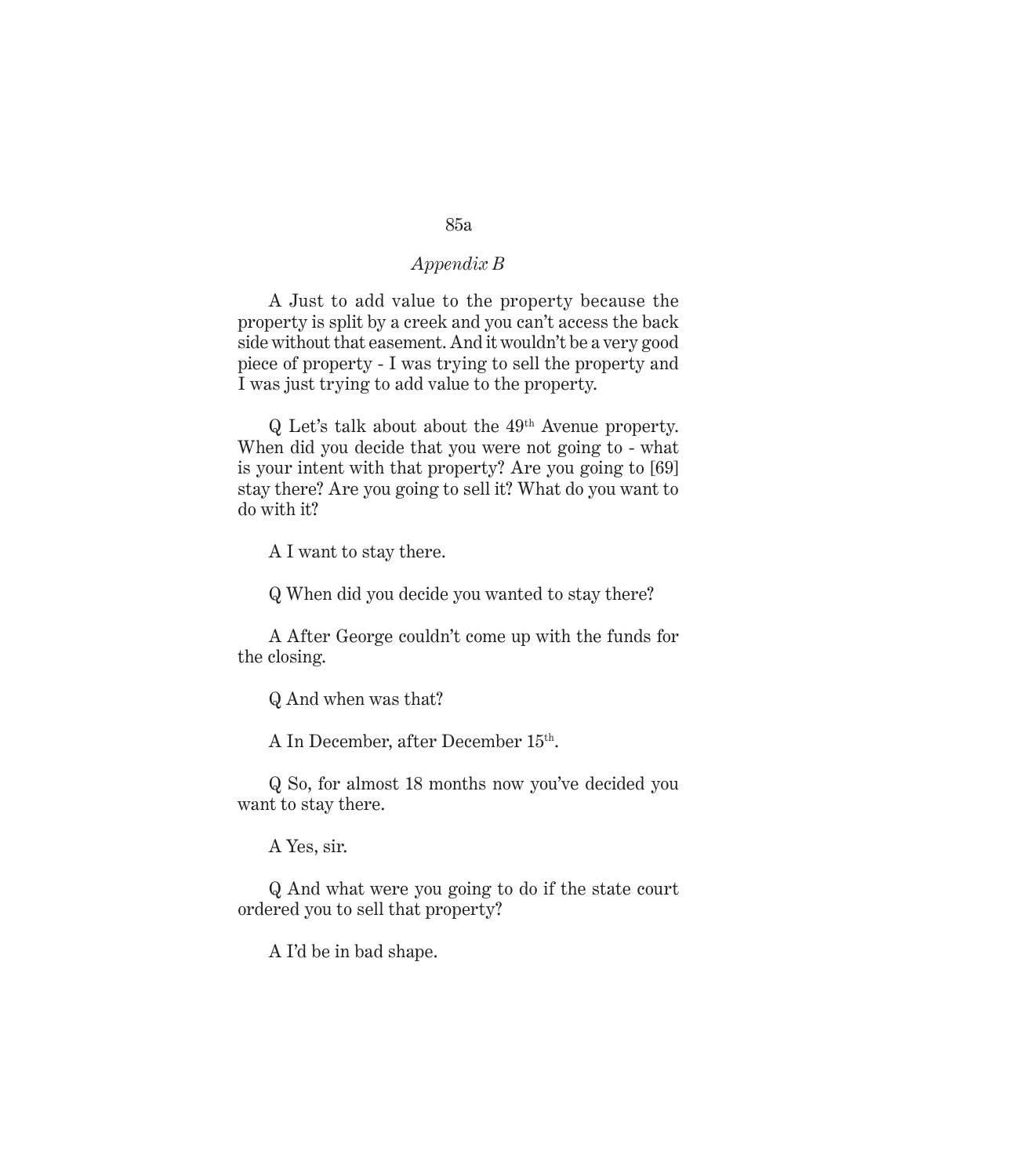#### *Appendix B*

Q And was that part of the reason that you filed Bankruptcy in the beginning, that the state court would adjudicate that issue?

A There were a lot of reasons.

Q Was that one of them?

A I wanted to get away from the legal fees and -

Q I'd like you to answer my question. Is that one of the reasons -

A No.

[70]Q No, it had nothing to do with it?

A No.

Q So, what will happen if this Court (inaudible) and orders the property sold?

A I'll be in bad shape.

Q You just testified a moment ago that you decided in December 2014 you were staying there.

A After the deal fell through, yes.

Q And so you're now telling me that this Bankruptcy has nothing to do with the state court trying that issue?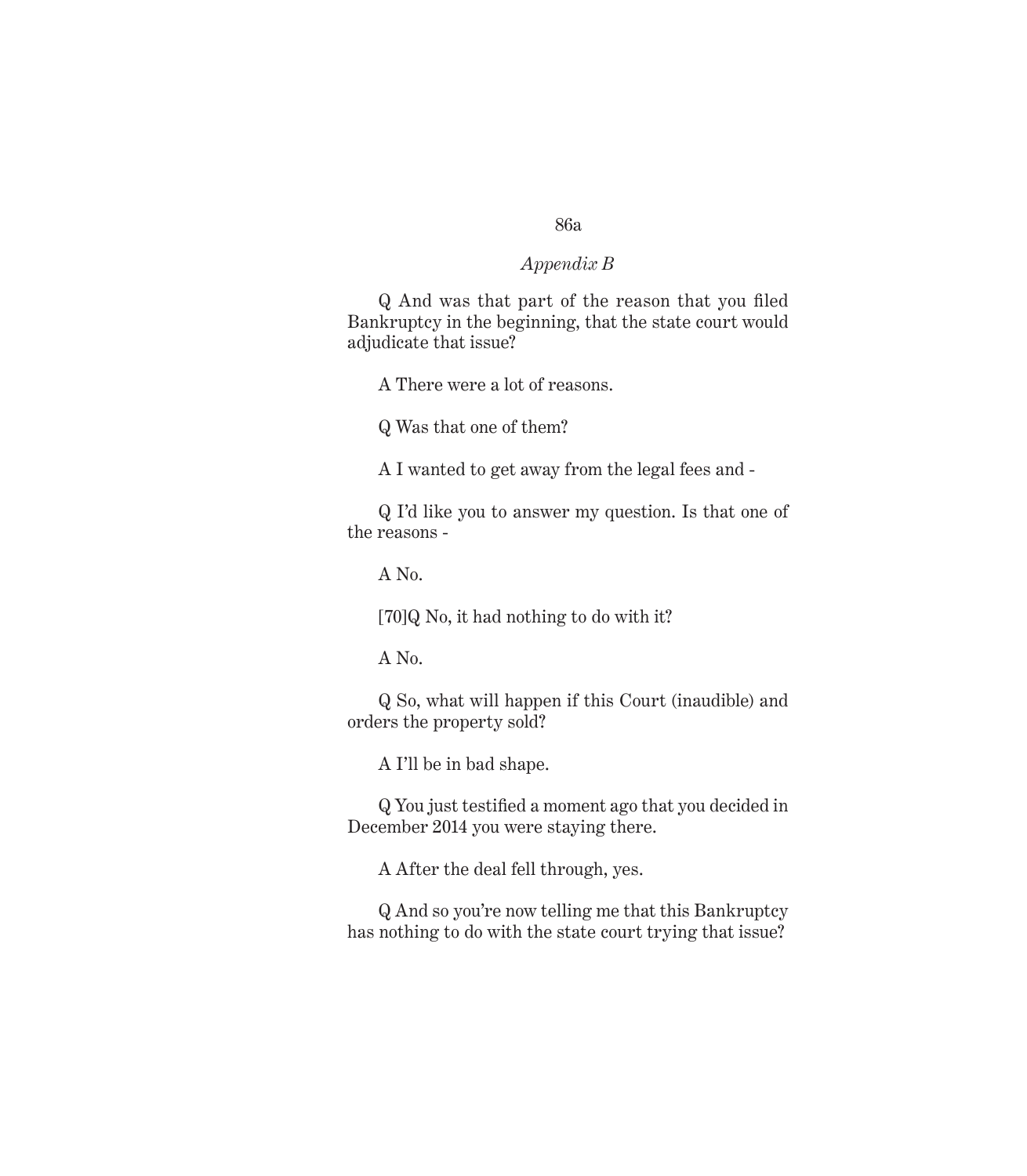# *Appendix B*

A No, sir.

Q Would you agree with me that you filed Bankruptcy six business days before that trial was set?

A I'm not sure about the dates but that sounds right.

Q But if the state court record reflects that date, would that be accurate?

A Yes, sir.

Q And you filed Bankruptcy on the morning of a hearing in the state court.

A I think so.

Q And you filed Bankruptcy three days after getting a denial of your motion for summary judgment.

A That sounds right.

[71]Q And you filed Bankruptcy a few weeks after getting an order for sanctions against the company in that state court action?

A Yes.

Q Speaking of that state court action, I'm going to pull up the Order granting Plaintiff's Motion for Sanctions. Did you recall whether you've seen this Order?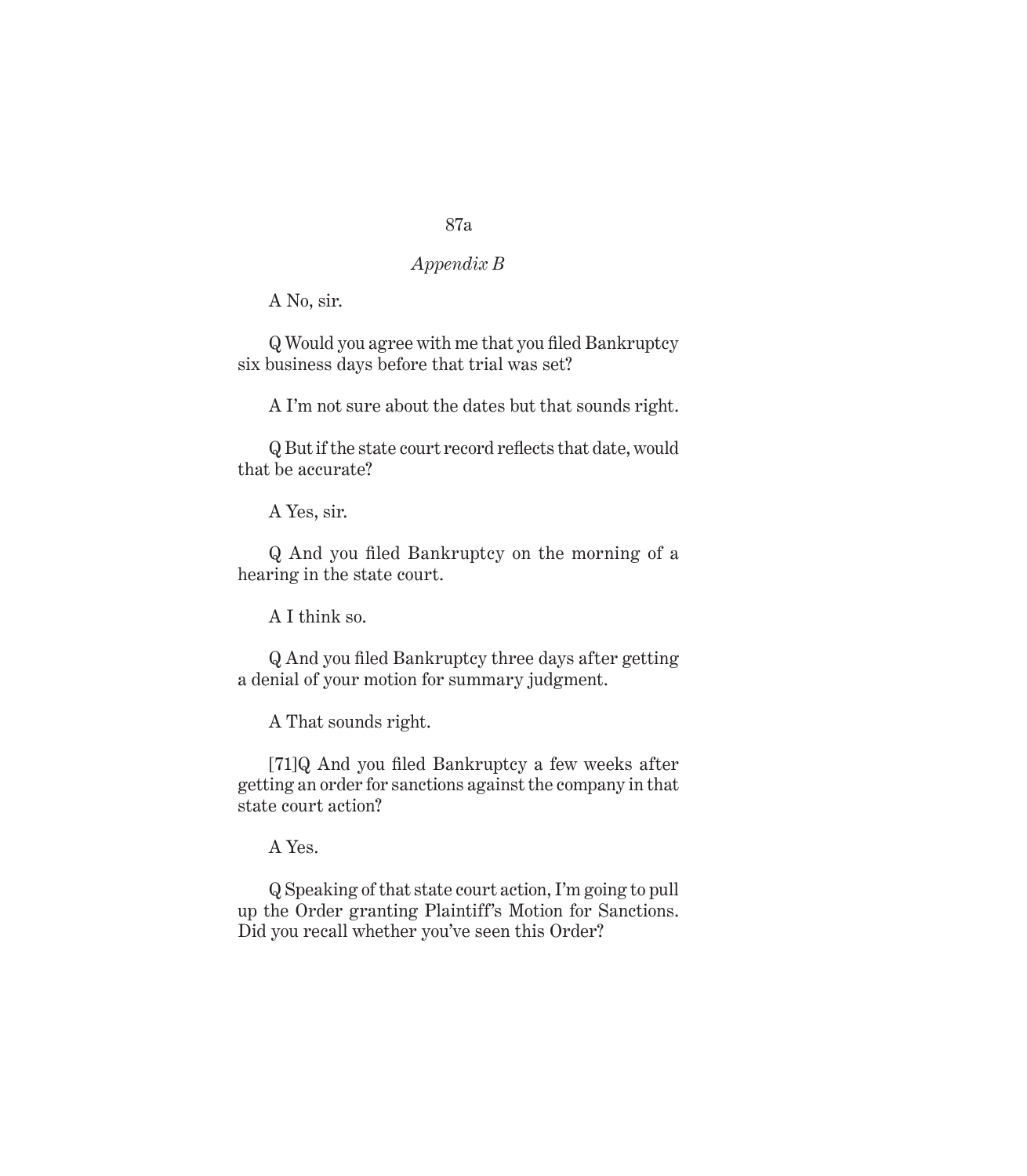## *Appendix B*

#### A Yes.

Q I'm going to go to the last paragraph before the actual Order. This document has been stipulated and I'm going to read into the record that after considering the motion for sanctions, Defendant's response was filed in opposition to the motion (inaudible) and the arguments of Counsel, the Court finds Plaintiff's Motion for Sanctions, a Rule 37, is proper and warranted.

Defendant failed to provide full and candid responses to Plaintiff's (inaudible) in discovery request. Roger Jackson had a responsibility, on behalf Jackson Masonry, LLC, to produce all responsive documents and the documents should have been produced much earlier than November 23, 2015. The subject documents were relevant because the buyers, Plaintiff Buyer's obligations to provide the funds for closing under the contract produced in 7C do not arise until the Defendant Seller's satisfactory compliance with providing closing documents pursuant to [72]the contract provision in 7D.

Defendant's failure to produce the documents until after depositions and summary judgment (inaudible) material has unnecessarily increased the cost of this litigation, the late resolution and waste of judicial resources.

Were you aware the documents that had been sought by Ritzen Group had not been produced?

A No, I was not.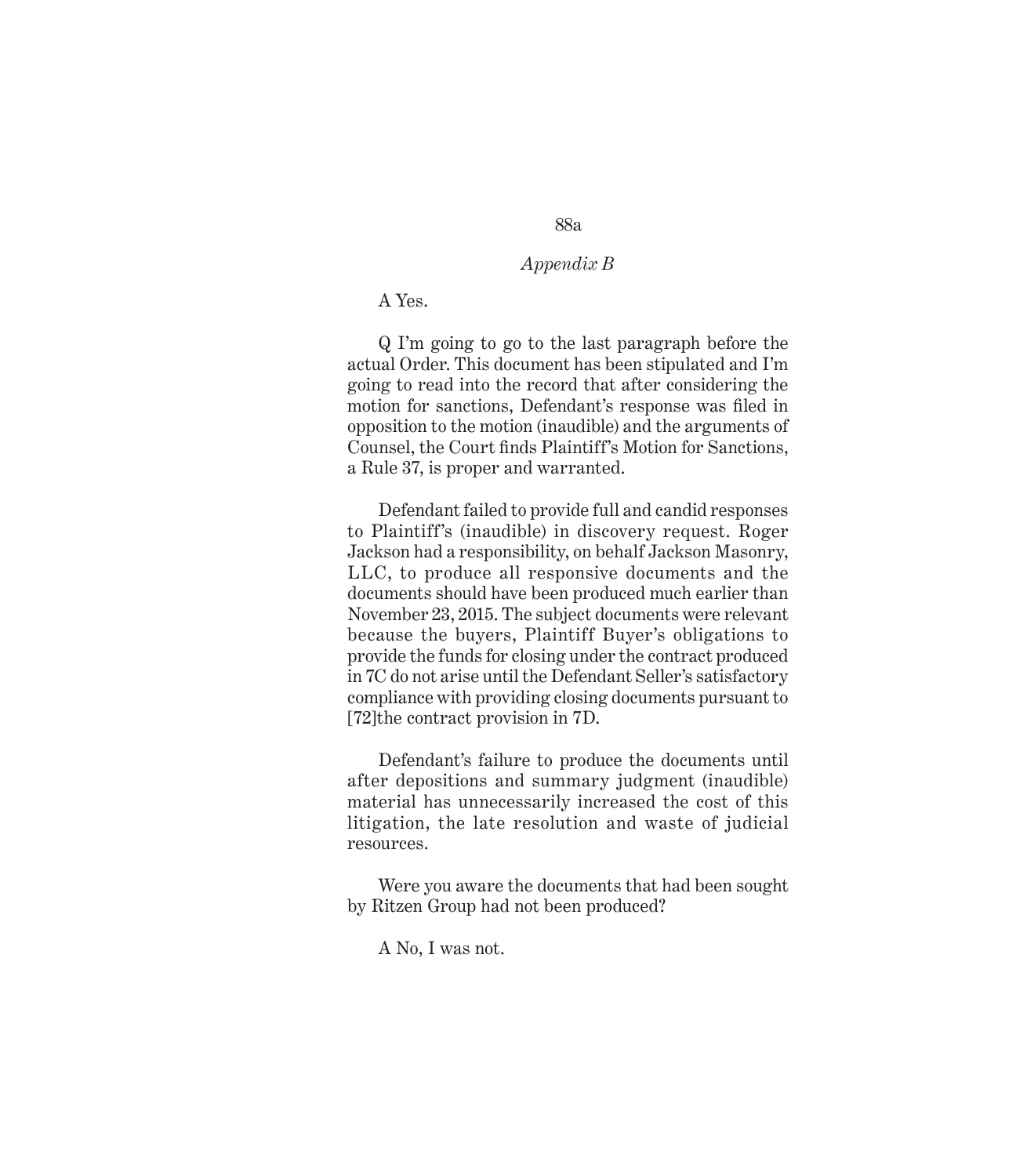# *Appendix B*

Q I'm going to read into the record before, because it's important for the timing, one -

THE COURT: Are you doing this for the witness to discuss it or for my benefit?

MR. HALTOM: For both.

THE COURT: I've read it, Counsel. You don't need to read it for me but if you have a question about something that's in here, point the witness to it and ask him to expand on it.

#### BY MR. HALTOM:

Q Mr. Jackson, were you aware that the state court ordered you to pay attorney's fees, ordered the company to pay attorney's fees, or not cooperate in discovery?

A Yes.

Q Are you aware of whether or not [73]that specific dollar amount has been reduced to a judgment?

A No.

Q So, that issue still is pending before the State Court, is it not?

A I would assume.

Q Did you file an appeal of this order?

#### 89a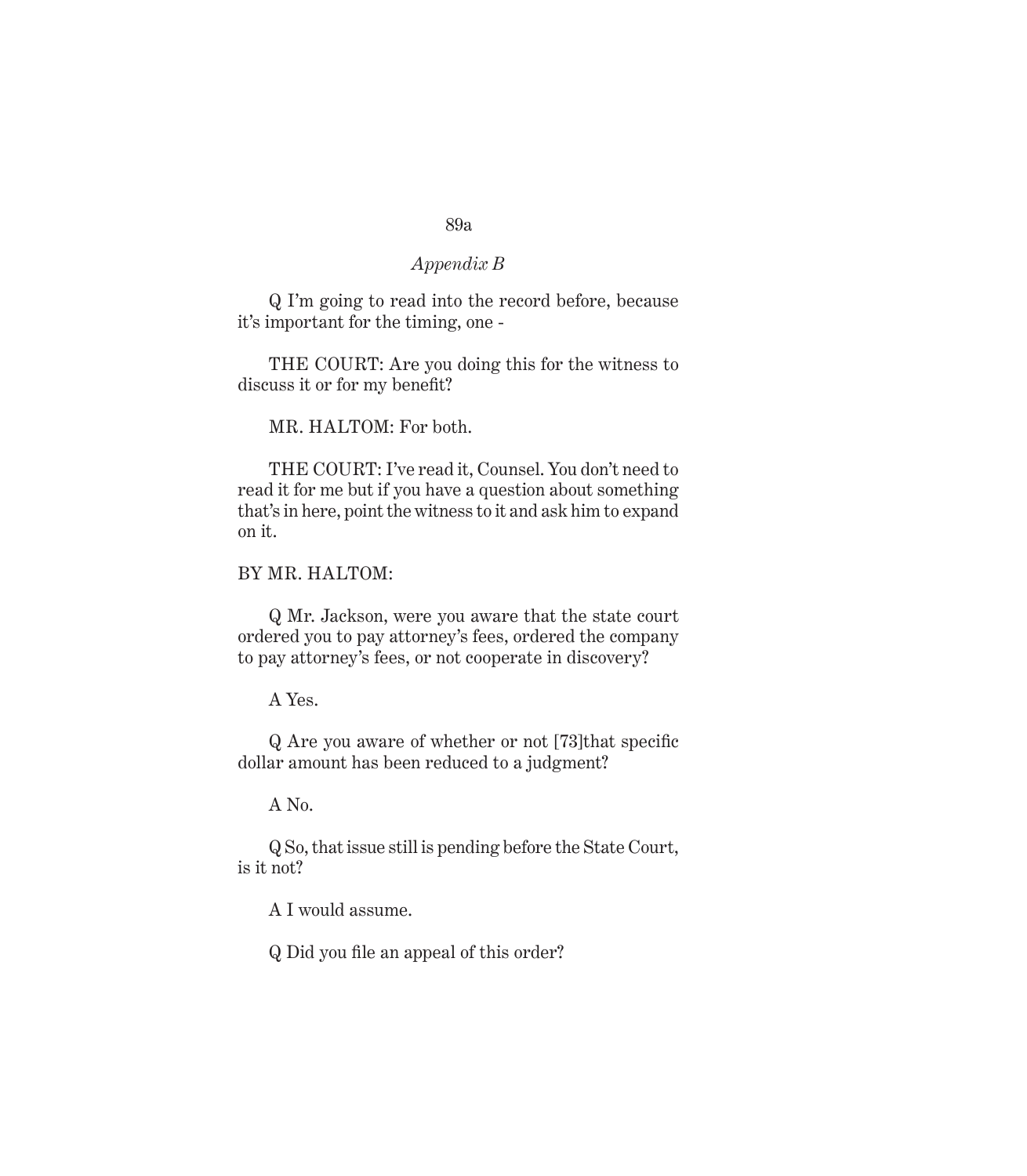#### *Appendix B*

A I'm not sure.

Q Well, if it's not on the state court docket, would it be accurate that there was no appeal then, for the state court's record to be correct?

A I assume that.

Q So, if this matter, the stay is lifted, the state court is still going to have to address the issue of attorney's fees that's already ordered?

A I don't know how that works, James. I mean I'm not -

Q Going back to the state court action, were you aware that a motion to compel was ending when you filed Bankruptcy?

A No, sir.

Q Had you been told that there was a hearing on that date?

A I don't think so.

Q You were not aware that there was a request to take a deposition of an attorney?

[74]A I don't remember the particulars about what was going on. I just remember there was some action that would be taken, yes.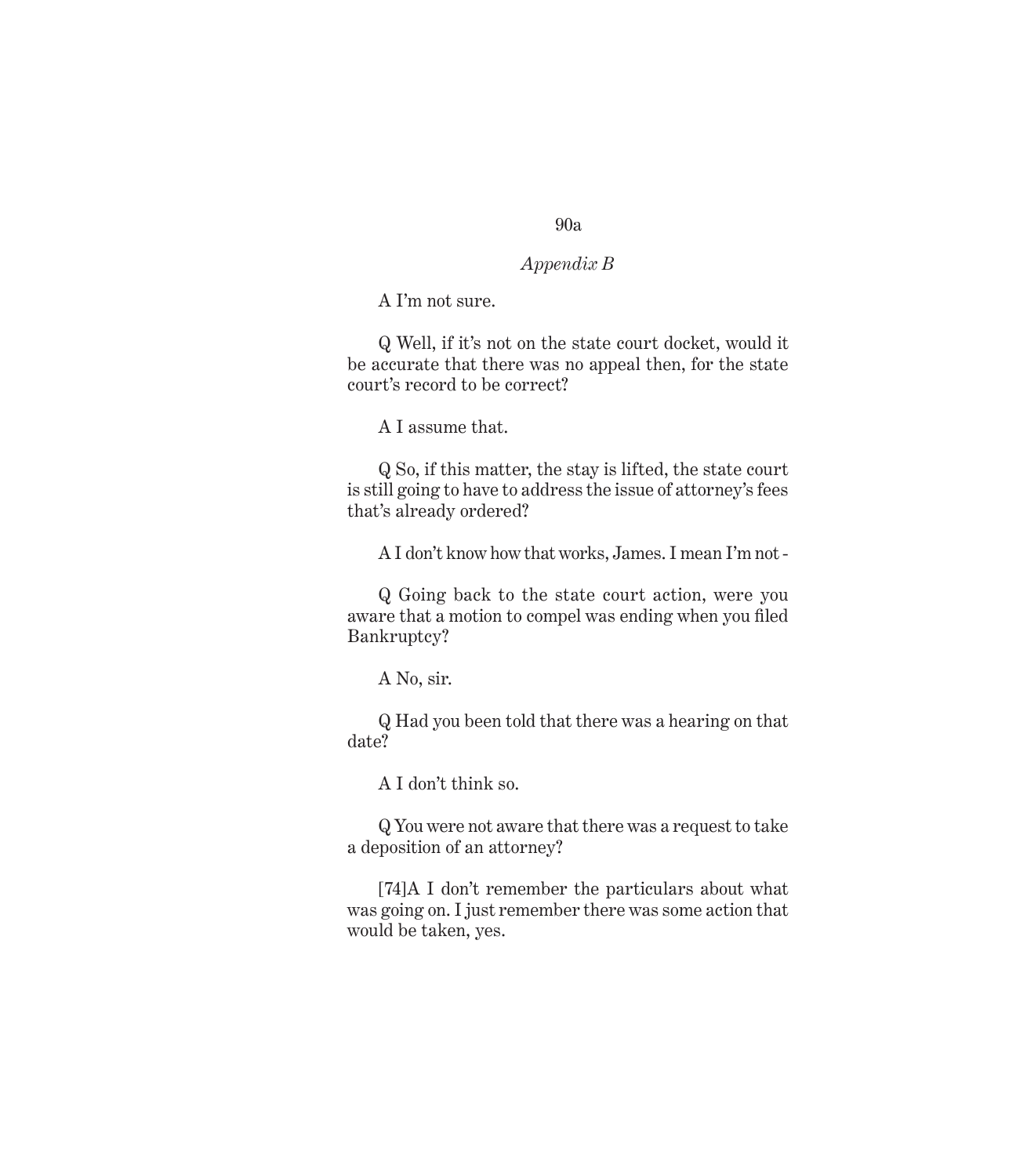# *Appendix B*

Q So, let me just make sure I understand the (inaudible) of you filing Bankruptcy. (Inaudible).

MR. DUNHAM: Your Honor, I'm going to object. It's redundant at this point. The Court is already aware. This testimony has already been provided. Now we're going to be duplicative. He requested a summary of Mr. Jackson's testimony.

THE COURT: Response to the objection, Mr. Haltom.

MR. HALTOM: I'll hold it for closing, Your Honor.

THE COURT: That's a good idea. Thank you. Please go ahead with your examination. That wasn't a statement that you have to quit. It was a statement don't summarize.

MR. HAL TOM: If you will give me one quick moment, Your Honor.

THE COURT: Sure.

BY MR. HALTOM:

Q Mr. Jackson, I'm going to pull up what has been premarked as Exhibit 11. Did you buy a almost \$54,000 2016 Chevy Silverado Truck, 350D, on February [75]24, 2016?

A Yes, sir.

Q And the first payment was due on March 25, 2016?

#### 91a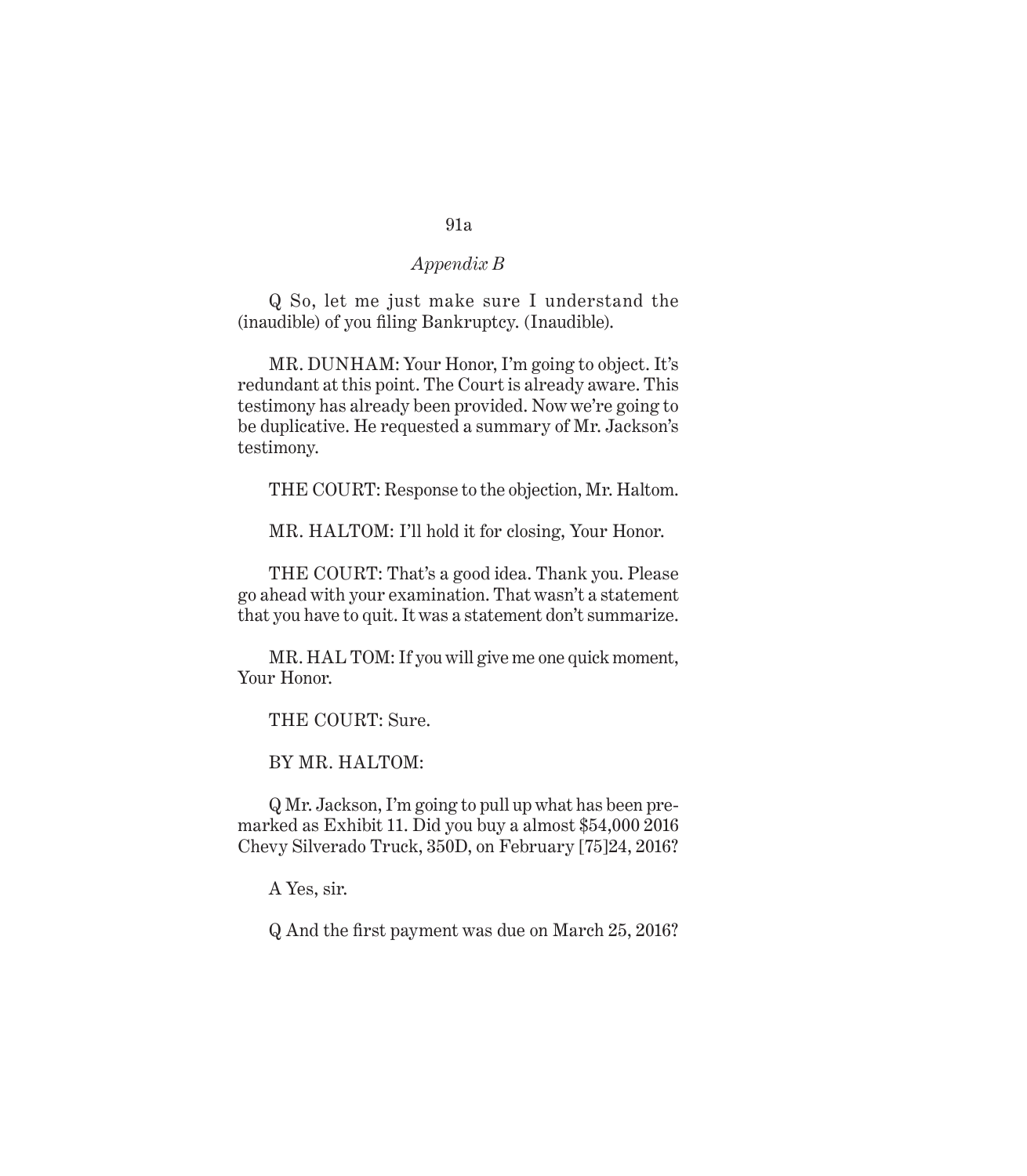#### *Appendix B*

A Yes, sir.

Q And the first payment was due the day after you filed Bankruptcy?

A Yes.

Q So, the company had enough assets to buy a \$54,000 truck one month before filing the Bankruptcy?

A I financed it.

Q Was the company in sufficient financial strength to afford buying a \$54,000 truck a month before filing Bankruptcy?

A Yes.

Q So, you were a strong enough company, financially, a month before filing Bankruptcy, to buy a new vehicle? I think that's already been asked and answered.

A Yes, sir.

Q So, let me refer your attention then to what's been pre-marked as Exhibit 11 - excuse me, 12 – is this a purchase agreement for a second brand new 2016 Chevy Silverado 350?

A Yes, sir.

Q And the price tag on this one [76]was \$42,000, almost \$43,000?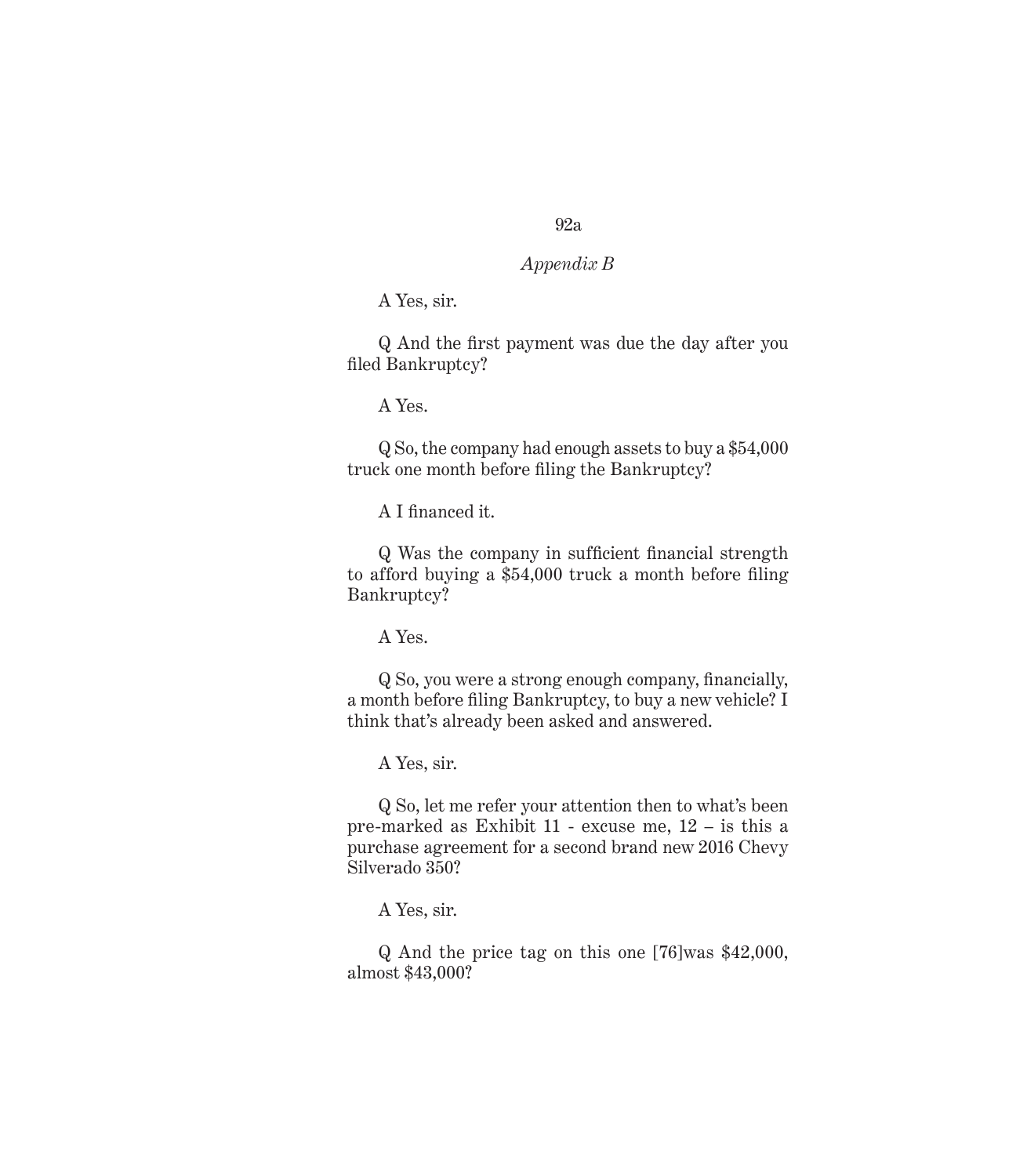### *Appendix B*

A Yes, sir.

Q And you bought it on the same day as the other truck?

A Yes, sir.

Q And those two together were over \$100,000 of new vehicles a month before filing Bankruptcy?

A Yes, because I felt like I couldn't get the financing after Bankruptcy.

Q You couldn't finance it after Bankruptcy. And is there a particular reason why you needed two brand new trucks?

A Yes, sir, because my fleet has got a lot of age on it. They average like 400,000 miles and I was trying to upgrade my trucks.

Q I can pull up your schedules but in the interest of time, how many other trucks do you have currently for this company?

A Ten, 15.

Q So, with 10 or 15 trucks, was there a dire need a month before filing Bankruptcy to buy two new trucks?

A Yes, sir. If you'd have seen the trucks I had you would agree with me.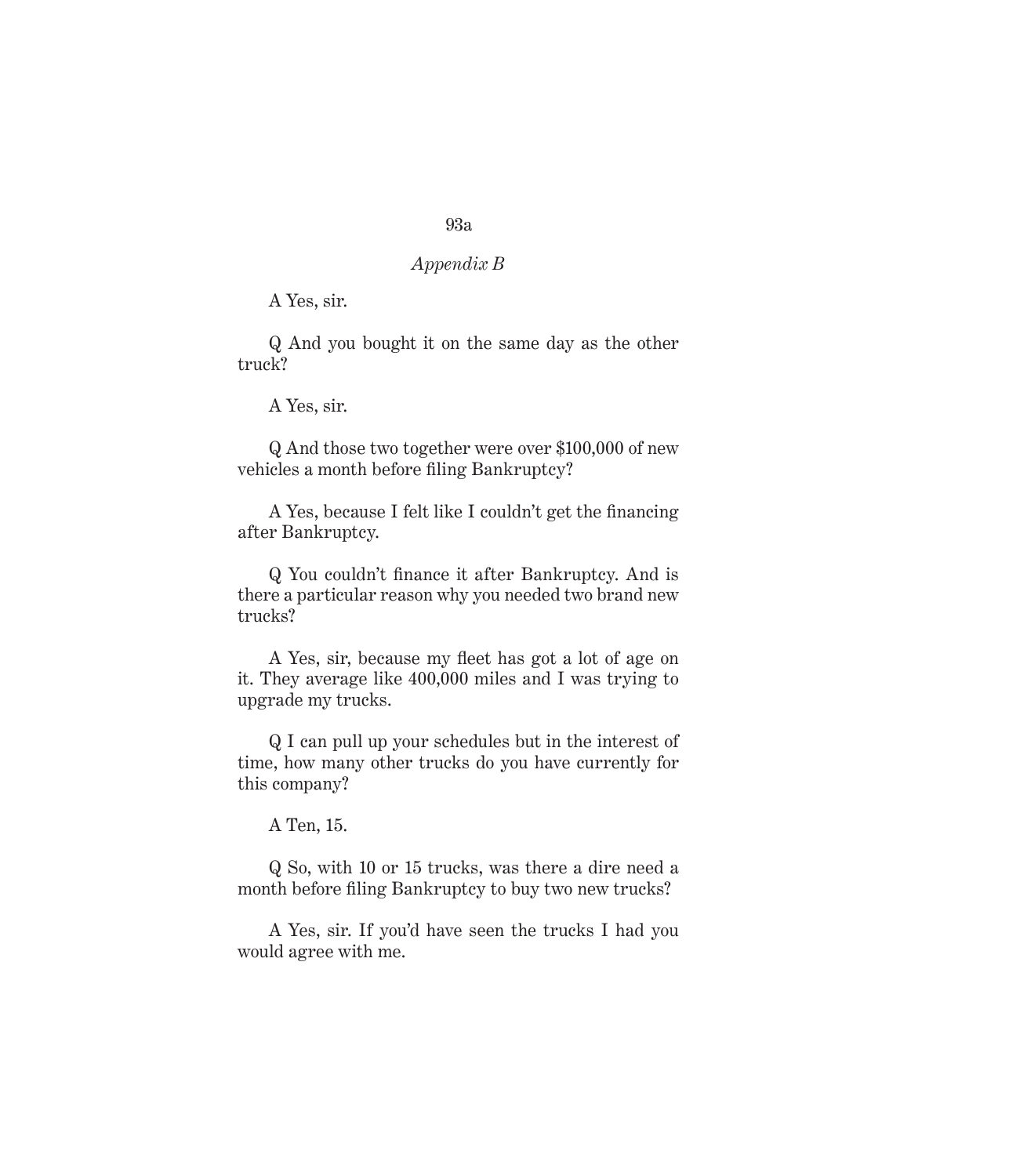## *Appendix B*

Q But you were financially strong [77]enough that that wasn't a problem.

A Yes, sir. I didn't think it would be an option after.

Q Going to the Old Hickory Boulevard property for a minute. We previously talked about equity you have in the 49th Avenue property being somewhere between \$600,000 and \$1.3 million.

A Yes.

Q The Old Hickory Boulevard property, how much equity do you have in that property?

A The bank that I got the money from had an appraisal done at 340.

Q Is that property for sale right now?

A Yes, sir.

Q And how much are you asking to sell it for?

A Five hundred.

Q And how much is the lien on that property?

A 238.

Q So, give or take, you have an additional \$250,000 in equity in that property?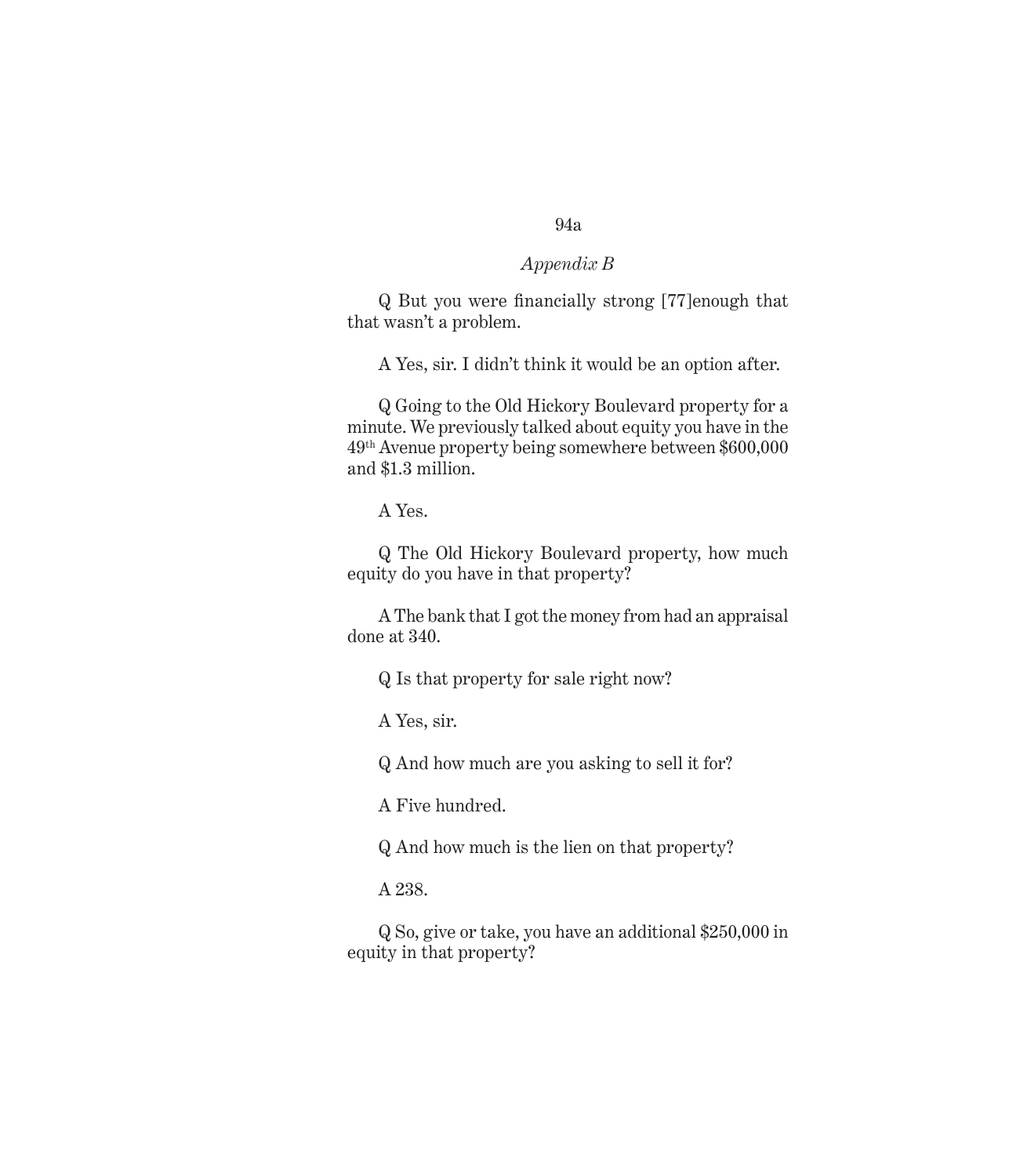# *Appendix B*

A Yes, sir.

Q And if that property sells, which you've asked the Court to do it, you would have more money from [78]the sale of that property than you owe to unsecured creditors?

A It's about the same.

Q Are you driving one of those vehicles that you purchased?

A Do I drive? Sometimes.

Q How frequently?

A Once a week.

Q So, it's a company asset, not something you individually are driving?

A Yes, sir.

MR. HALTOM: I think that's it, Your Honor.

THE COURT: Okay. Mr. Dunham.

MR. DUNHAM: Yes, Your Honor. I anticipate that my cross will take approximately 30 to 45 minutes. I just wanted to say that in case the Court wants to take a break.

THE COURT: We can take a little break, if you want to, and we'll come back - I'd like to take a break for lunch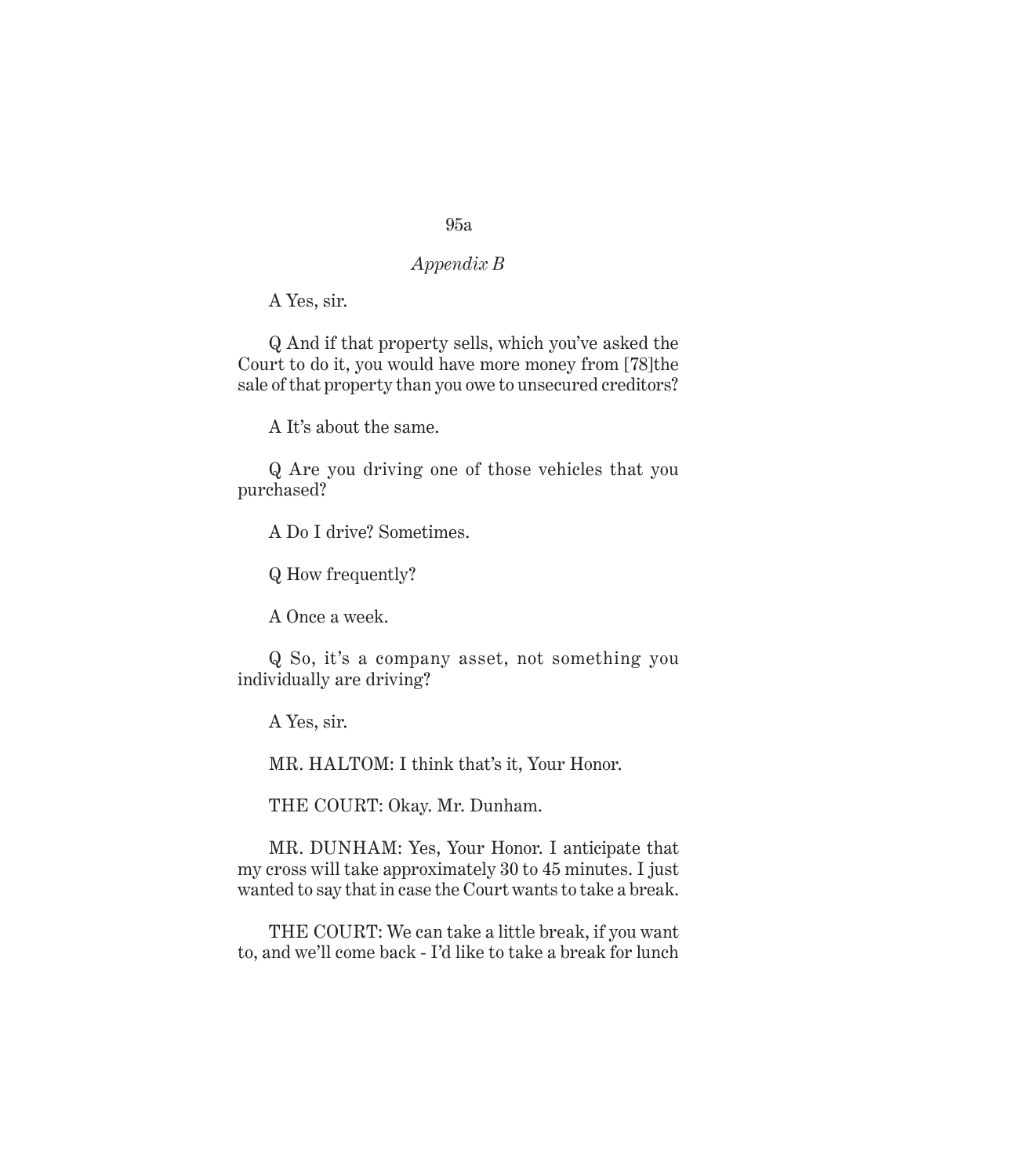#### *Appendix B*

if that's all right. I would keep going but let's taken 10 minutes then. It's noon so let's be back at a quarter after. Fifteen minutes.

(Lunch break 11:58a to 12 19p)

THE COURT: All right, cross-examination.

[79]MR. DUNHAM: Mr. Jackson, I'll remind you that you're still under oath.

THE COURT: I guess this is direct examination.

MR. DUNHAM: Your Honor, may I take this on cross?

THE COURT: I know, I know, but technically it's direct examination.

#### **DIRECT EXAMINATION**

## BY MR. DUNHAM:

Q Mr. Jackson, first, what's your position with Jackson Masonry?

A I'm the owner.

Q How long have you been the owner?

A Since '98.

A Could you just give the Court a brief description of -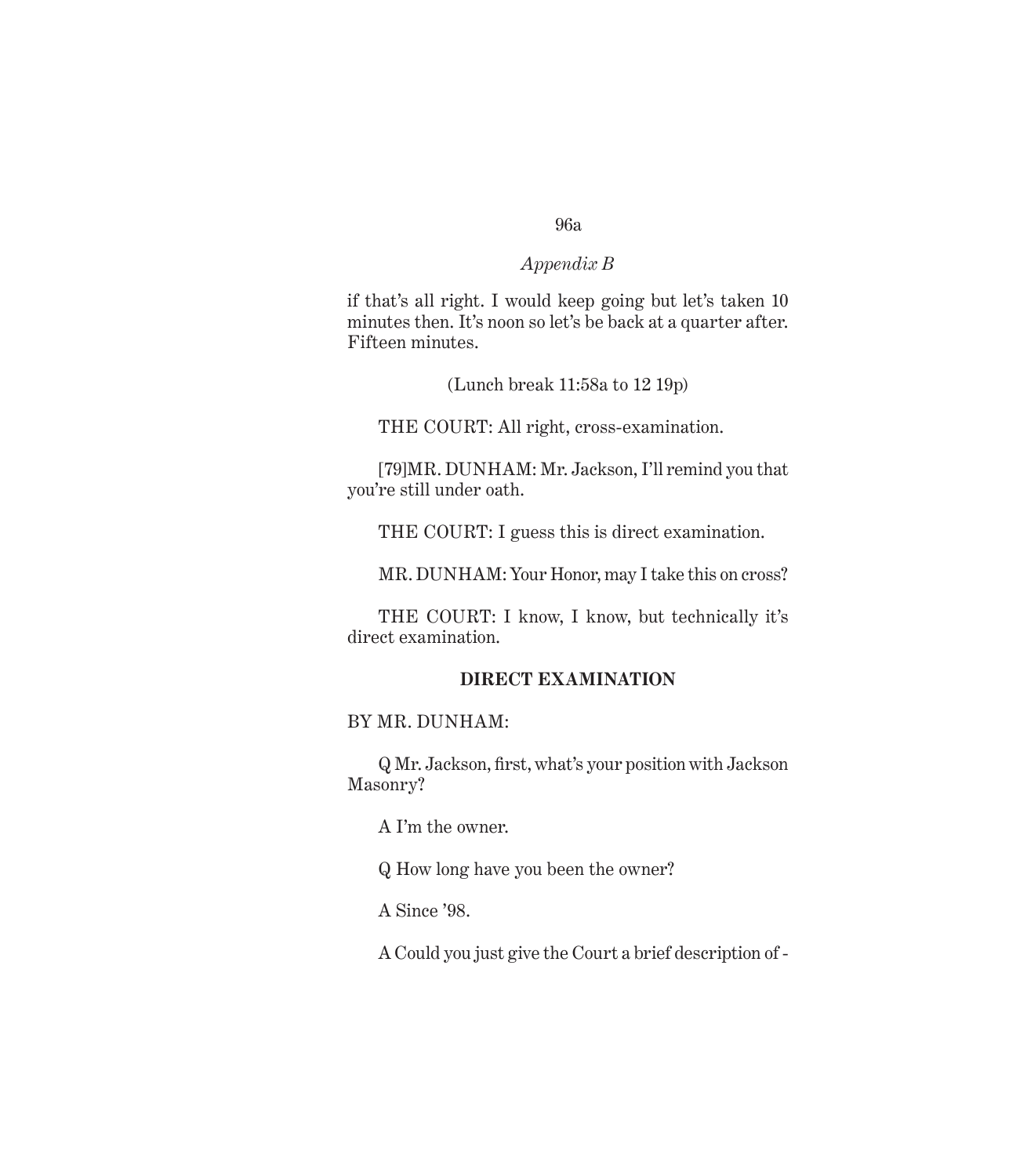#### *Appendix B*

THE COURT: Hang on just a second. We have a small tech problem. One minute. We're back. Go ahead.

BY MR. DUNHAM:

Q The Court doesn't need a narrative on what the company does but just briefly explain how Jackson Masonry makes money.

A We, basically, do masonry [80]subcontracting work. We do commercial, industrial, institutional buildings. We work for general contractors. We give them a turn key price to furnish and install all the masonry work.

Q And describe the size of the operations from 1998 to now.

A Various sizes from small to large. We have a large group of people that we work for that we just do any size up to a million dollars or two million dollars or one thousand dollars.

Q And Jackson Masonry was the sole masonry contractor for the Pinnacle Building right downtown; is that right?

A Yes, sir.

Q How many employees do you have?

A Approximately 45.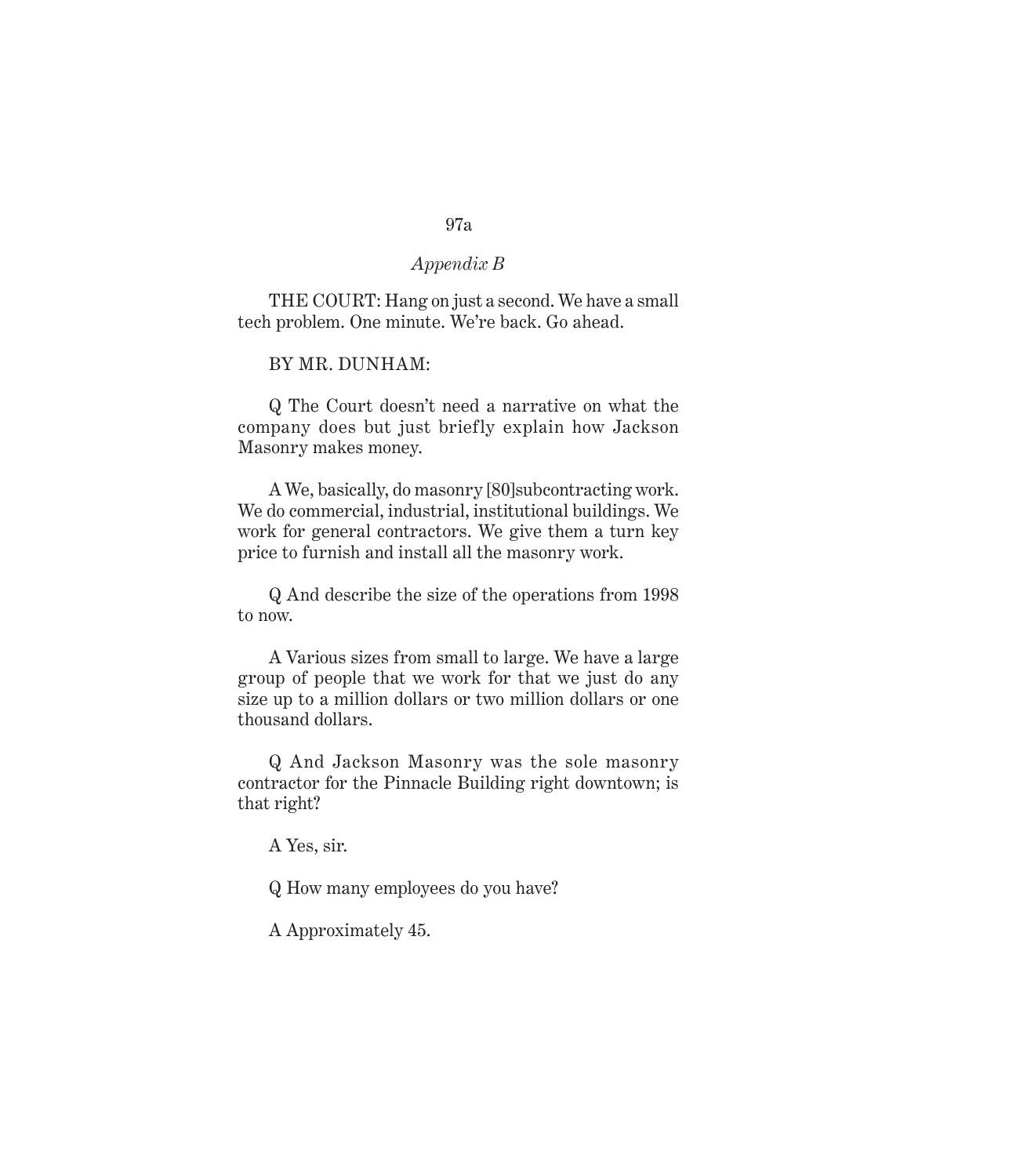#### *Appendix B*

Q And when I refer to a document called the company profile, do you know what I'm referring to?

A Yes, sir.

Q Have you seen that document before?

A Yes, sir.

Q I'm going to pull it up here - I'm sorry. This is the company profile that's been marked for identification purposes as Exhibit A. have you seen this document before?

[81]A Yes, sir.

Q I'll represent here that it's an 8-page document, the eighth page being the certificate of service. Did you see this document before it got filed?

A Yes.

Q And is everything contained in the company profile as accurate as you knew it to be?

A Yes.

Q Do you wish to incorporate the terms of the company profile into your testimony today?

A Yes, sir.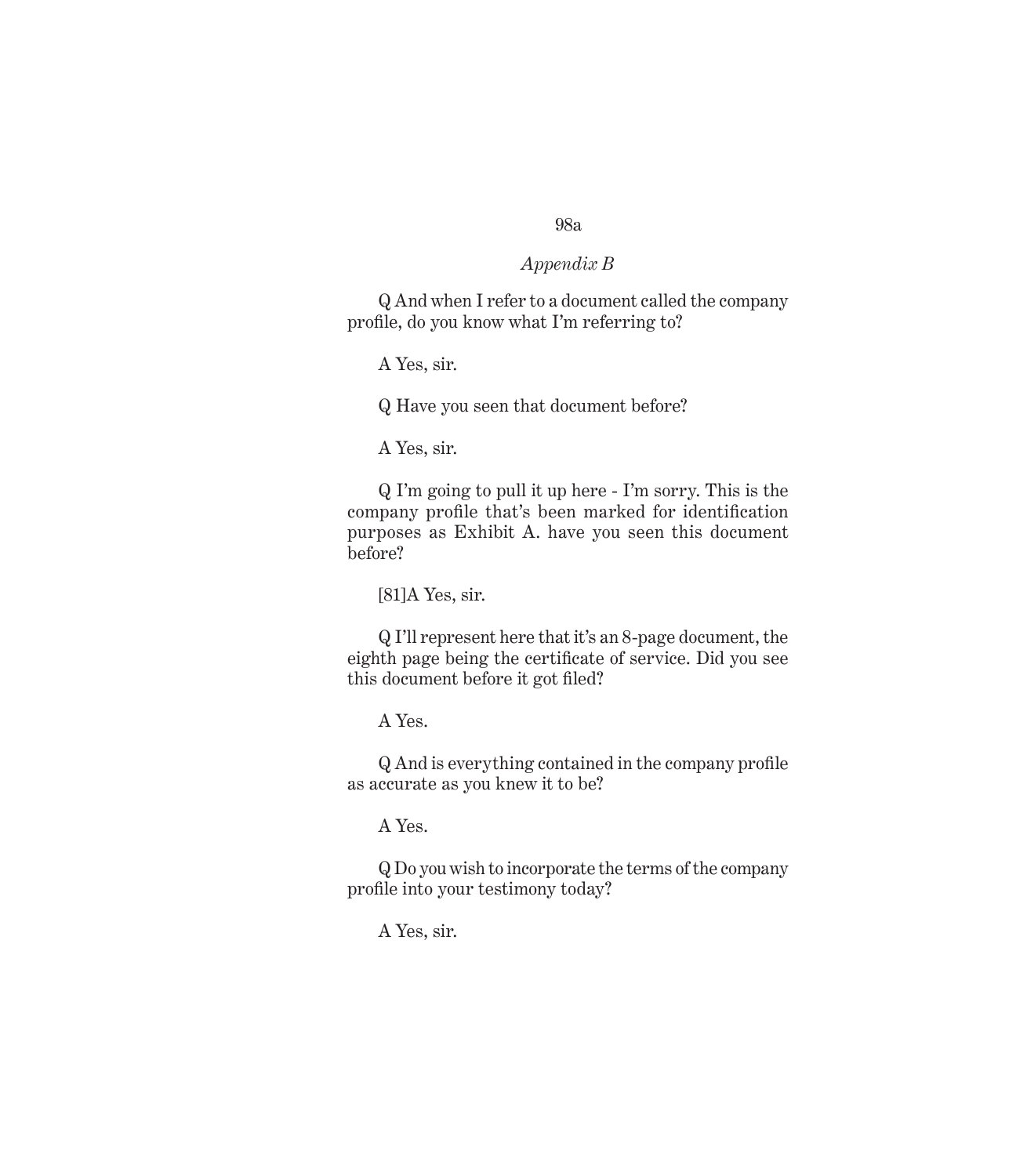# *Appendix B*

## Q You'll recall in the profile that it does set forth some of the reasons for filing, and is it your testimony that the reasons for the filing are contained in the profile, that those are accurate?

A Yes, sir.

MR. DUNHAM: Your Honor, I'd like to admit Exhibit A, what's marked for identification purposes as Exhibit A, into evidence as Exhibit A.

THE COURT: Any objection to the admissibility of Exhibit A?

MR. HALTOM: No, Your Honor.

THE COURT: All right, Exhibit A is admitted.

(Exhibit A admitted)

#### BY MR. DUNHAM:

Q In the profile you talk about the Jackson Masonry business as a family - Jackson Masonry doesn't sub out all its job, instead it has its core employees. Explain that business model a little bit.

A It's just something that has evolved over time that people that work for me tend to stay with me for a while. I try to treat them right and pay them well, and most of them have been with me for like 15 or 20 years.

# 99a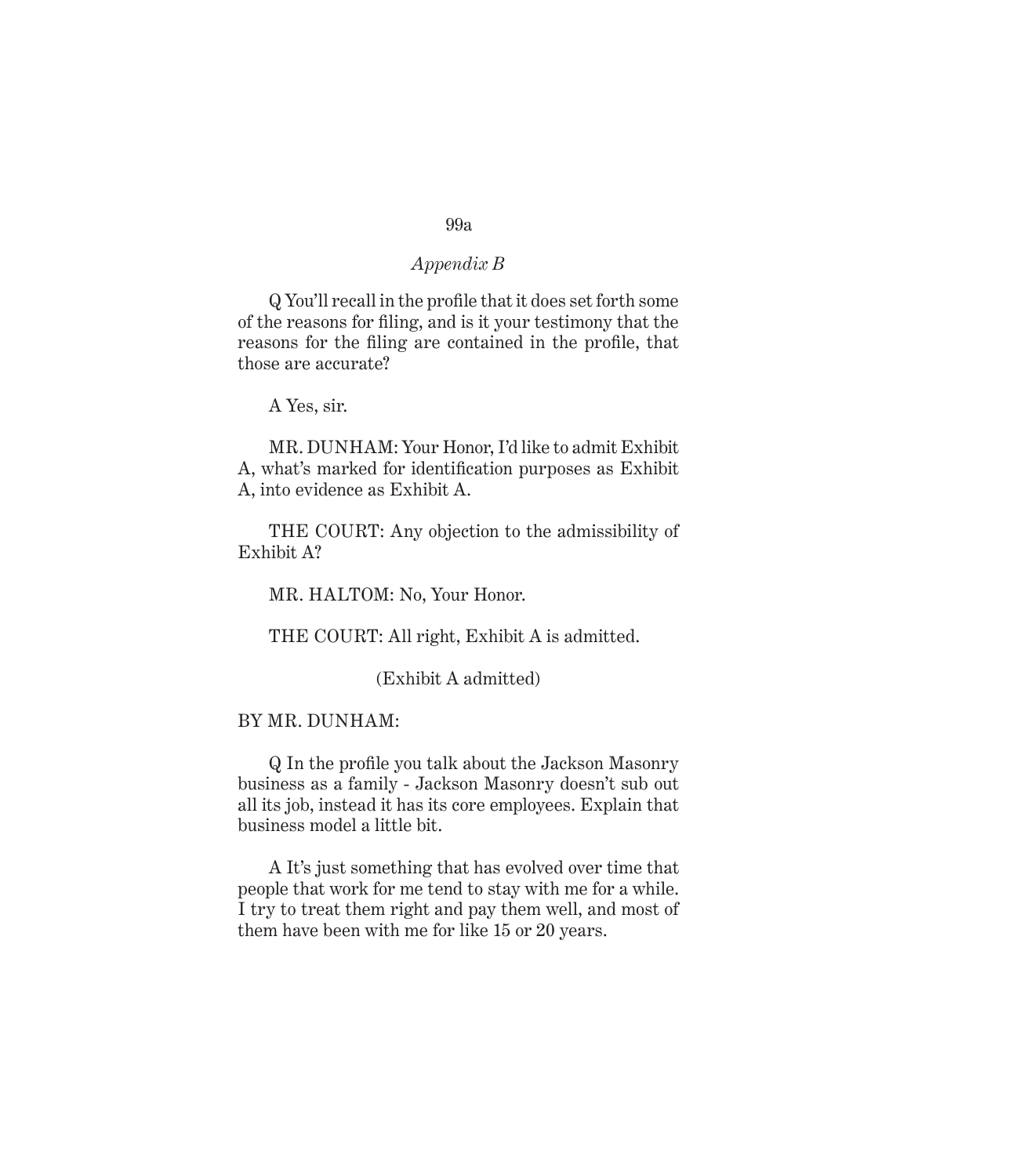### *Appendix B*

Q And what's the annual revenue of Jackson Masonry?

A \$5 million last year.

Q I know that there was a discussion before about the statements and schedules that were filed that showed a gross sales of 400+ thousand dollars. Was that accurate?

A I think so.

Q The document that was shown to you showed gross sales of less than \$500,000.

A Yes.

Q And is that accurate?

A No.

MR. DUNHAM: It's been admitted into evidence, Your Honor, but there has been the transcript from the meeting of creditors, on Page 26, evidence is that [83] Mr. Jackson has admitted prior to that that number is inaccurate.

#### BY MR. DUNHAM:

Q Number 10, was there any intent on your part to deceive anybody when you listed the gross sales being less than \$500,000?

A No, sir.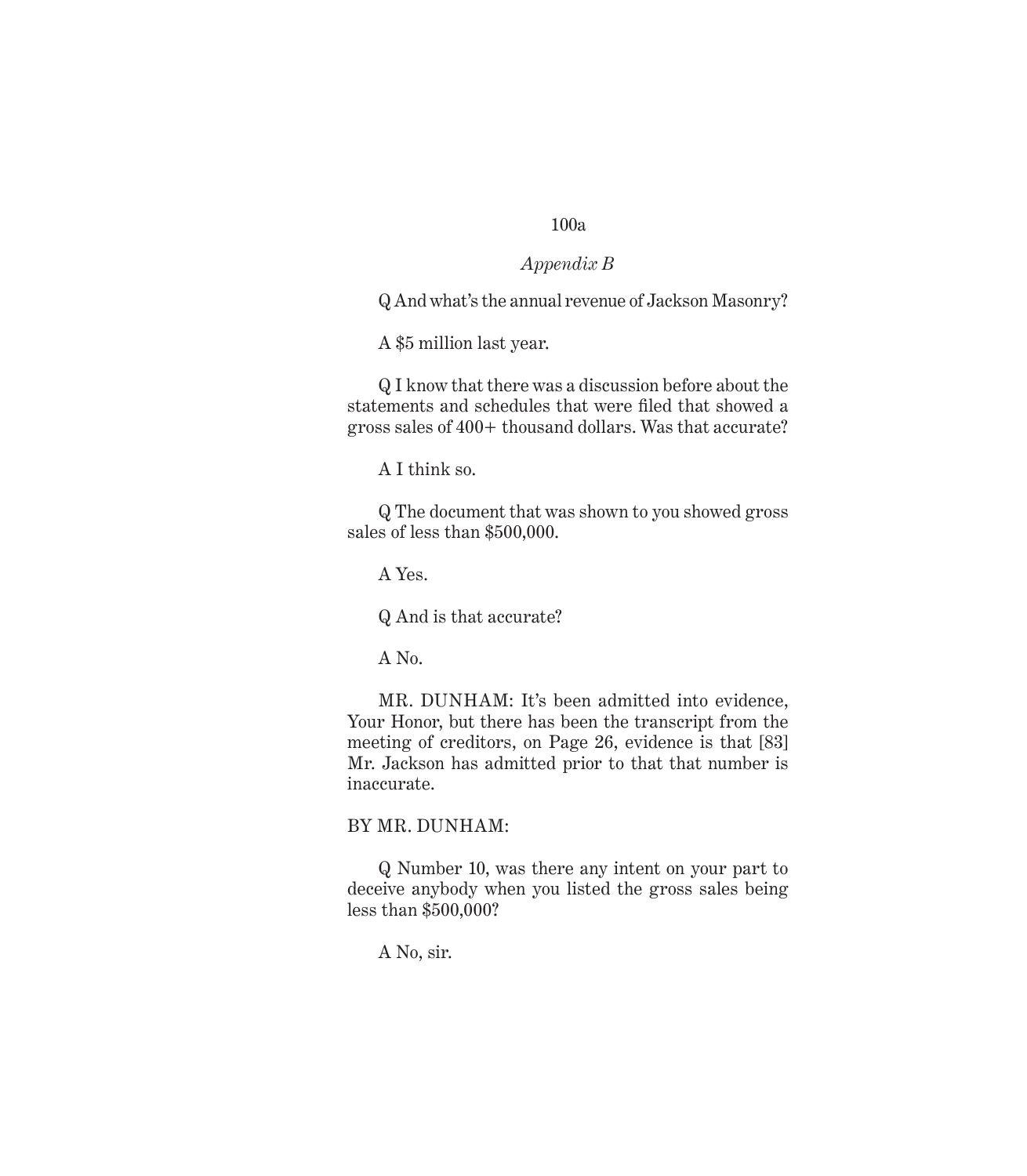#### *Appendix B*

Q And you submitted cash collateral budget for the Court that shows that there is a monthly revenue of about \$400,000.

A Yes, sir.

Q Has Jackson Masonry ever lost money in a year?

A Yes, sir.

Q All right, describe this period of time recently.

A 2008, 2009, 2010, 2011 and 2012.

Q All right, what happened?

A Just the economy went bad and I did everything I could to keep all my people busy and had to take jobs at lower margins and just tried to make it.

Q Did those years where it lost money, did that give you an ability to recognize some of the warning signs?

A Yes, sir. During that period of time [84]I contemplated Bankruptcy then and was just able to stave it off and eek through to make it to where we did now today.

Q Did you see warning signs prior to filing Bankruptcy now?

A Yes.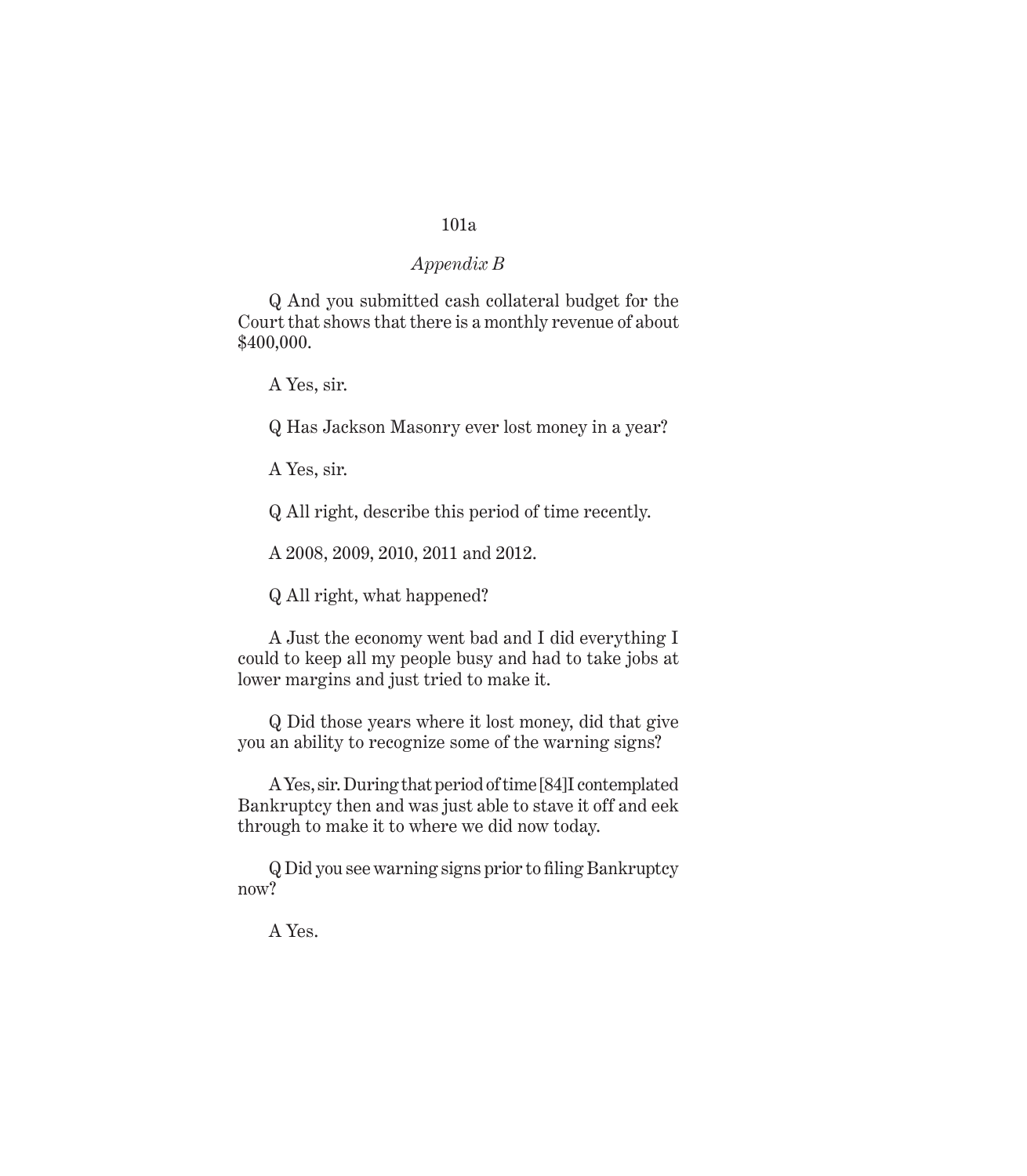### *Appendix B*

#### Q So what was different between 2012 and now?

A We made money, when we started making money the last few years, it just wasn't a lot of money. Then I started looking at these looming litigation fees and, you know, bad cash f l ow, and that's what - I could see the signs.

Q As one of those signs, when you go and execute a job and you've got a price in the contract, give me the range of what the industry would say is a good projected operating margin.

A About five percent.

Q At the time of filing, when you looked at the existing 16 contracts, what was the estimated profit margin there?

A Less than two percent.

Q As a business owner, what does that tell you about the sustainability of the company, the risks?

A It tells me there's going to be a lot of risks for my cash flow.

Q Now, in order to avoid Bankruptcy filing, what did Jackson Masonry do?

A Moved the property into Jackson Masonry's name and tried to restructure some debt.

Q On the restructuring of debt point, let's spend a little time talking about that. Mr. Haltom also asked you about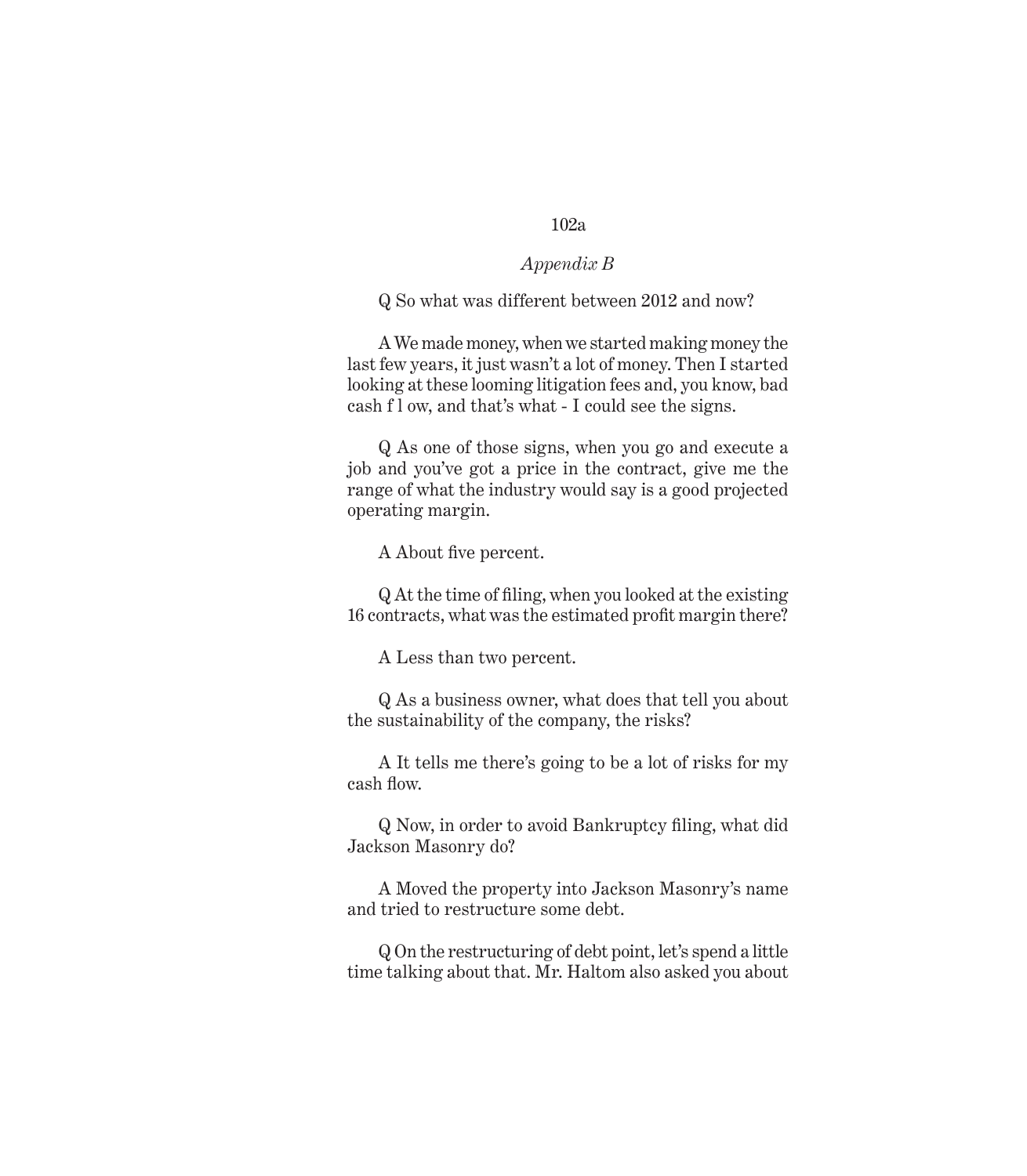#### *Appendix B*

that. Let me summarize a little bit here and you tell me if I'm wrong. Prior to Bankruptcy, in the months before, there was a \$238,000 credit line that was extended from Franklin Synergy to Jackson Masonry; is that true?

A Yes.

Q Explain why was there a need for there to be funding in the amount of \$238,000.

A It was basically just to restructure debt.

Q Explain what you mean there.

A My ex-wife had a lien on the property at 657 and it was always my intent -

Q 657 is the Old Hickory Boulevard property.

A Yes, sir. And I wanted to get that lien released, I had to get that lien released so I could borrow the 238 to pay back other notes that were due and to help supplement legal fees.

Q Let's go through how you used the [86]238. There was \$22,857 to John Harris, right?

A Yes.

Q And John Harris is a lawyer who represented you in the state court action?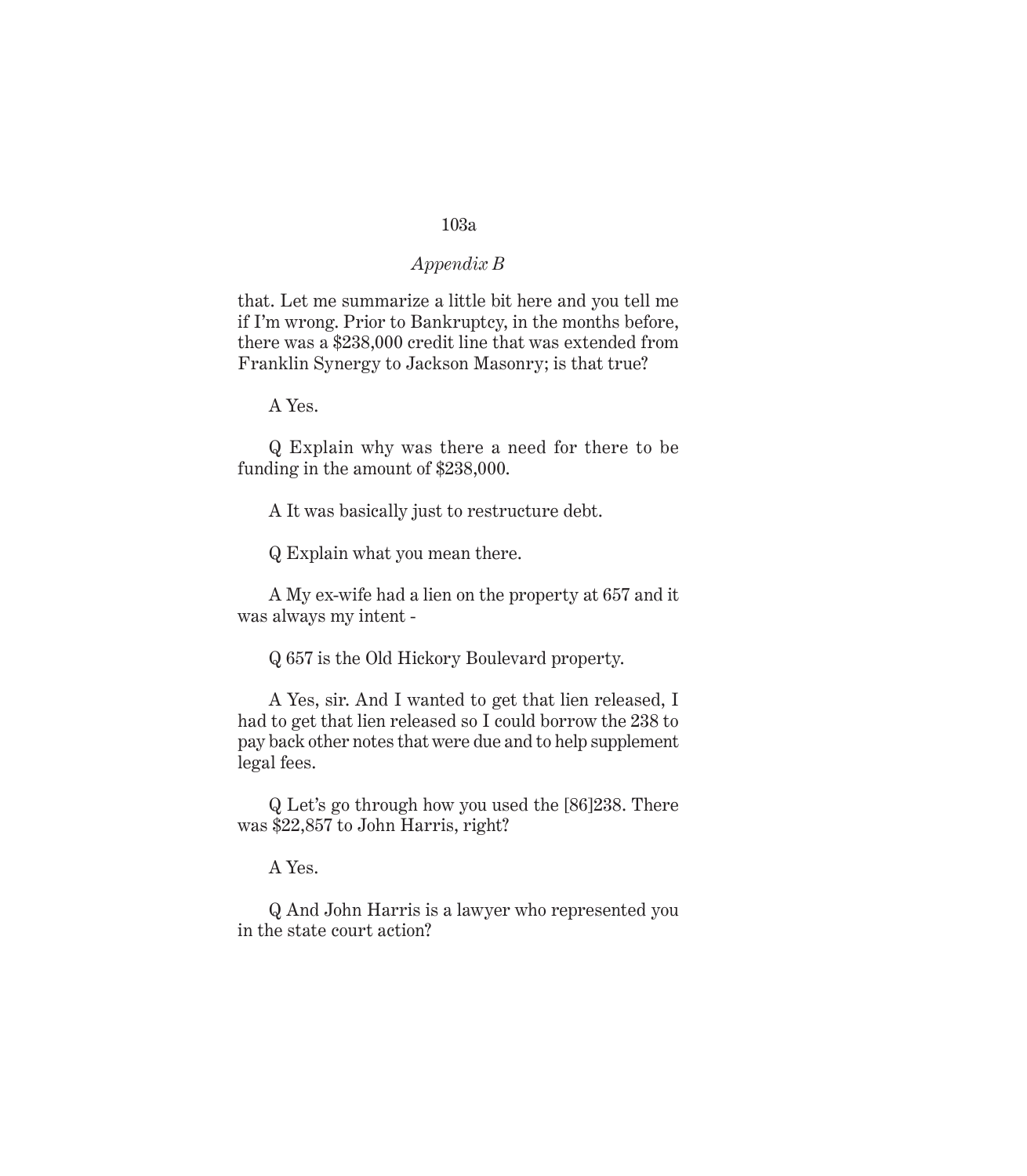#### *Appendix B*

A Yes, sir.

Q And \$17,592 to Tim Crenshaw?

A Yes, sir.

Q Also a lawyer in the state court action?

A Yes, sir.

Q And there is \$45,000 went to Maria Jackson and I want to ask you about that. First of all I why did you owe Maria Jackson any money?

A That was the remainder of the money that I had owed her from the divorce for the buyout of the business, her portion.

Q And so you had been making payments to her over time.

A Yes, sir.

Q Now, in the motion that was filed by Ritzen in this case, there was an allegation that, if you look at Paragraph No. 53 here, (inaudible) weeks before applying Bankruptcy. Jackson Masonry obtained approval and consent for a (inaudible) payment or other preferential treatment from (inaudible) release from lien against the 49th Avenue property. Explain your response to that. What's [87]your response to that paragraph?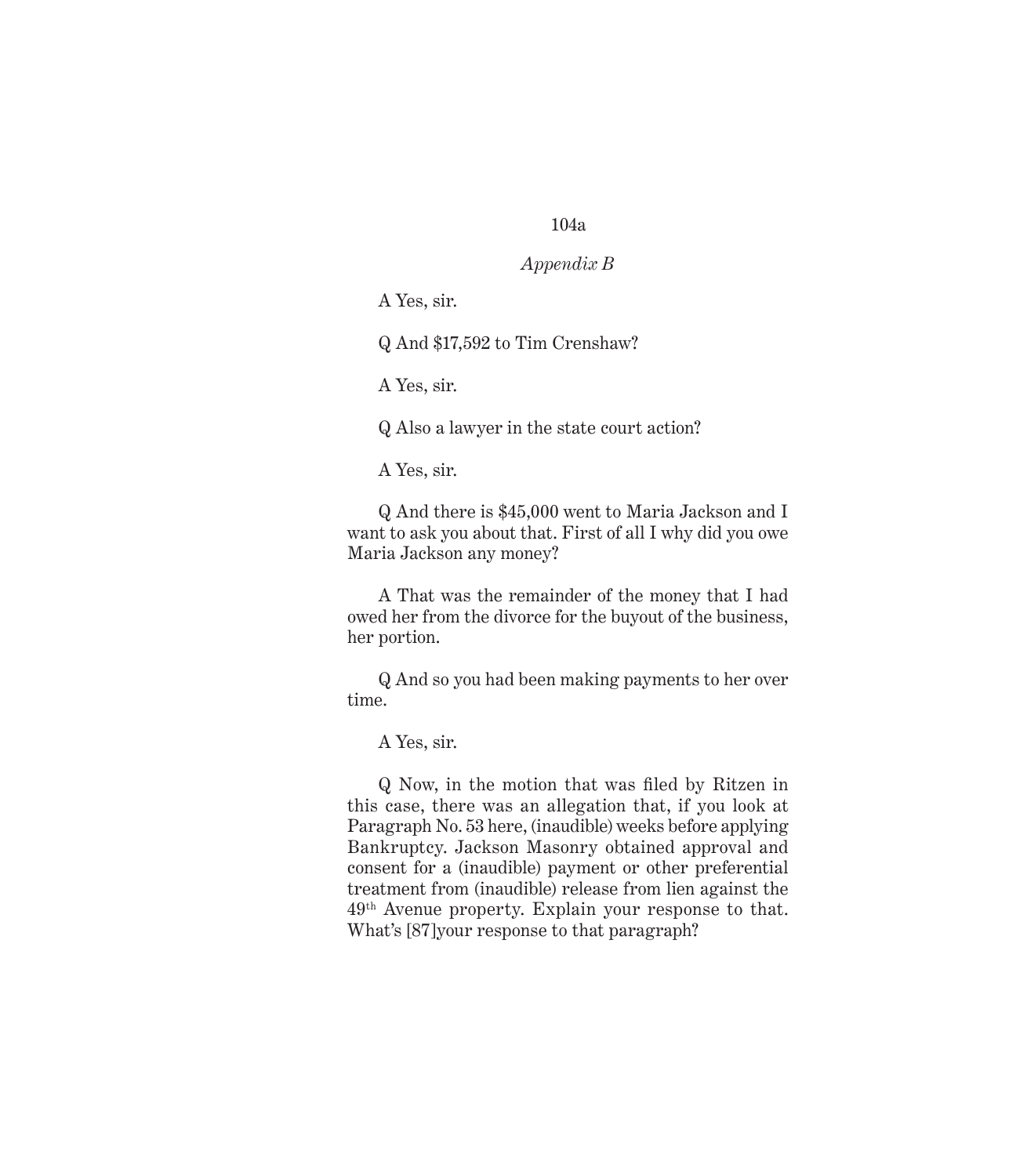#### *Appendix B*

A Yes, I paid her the balance of the note that I owed her and, in turn, she released the property.

Q And that gave Franklin Synergy a first lien position?

A Yes, sir, and that gave Franklin Synergy first position.

Q And prior to the \$238,000 line of credit, who had another security position besides your ex-wife?

A Civic Bank.

Q And in connection with the Franklin Synergy funding, what did Civic Bank do?

A Civic Bank released the lien because they had it - it had been a lien from a previous note that I had with them, and we had a verbal agreement, and I had tried to borrow money from Civic for this and I couldn't arrange financing with anybody, so I told them, if I go to another institution, will you release this property because you have the other one over-collateralized? And they said, yes, they would.

Q When you say the other one are you referring to the 49th Avenue property?

A Yes, sir.

Q Civic has the first position there?

A Yes, sir.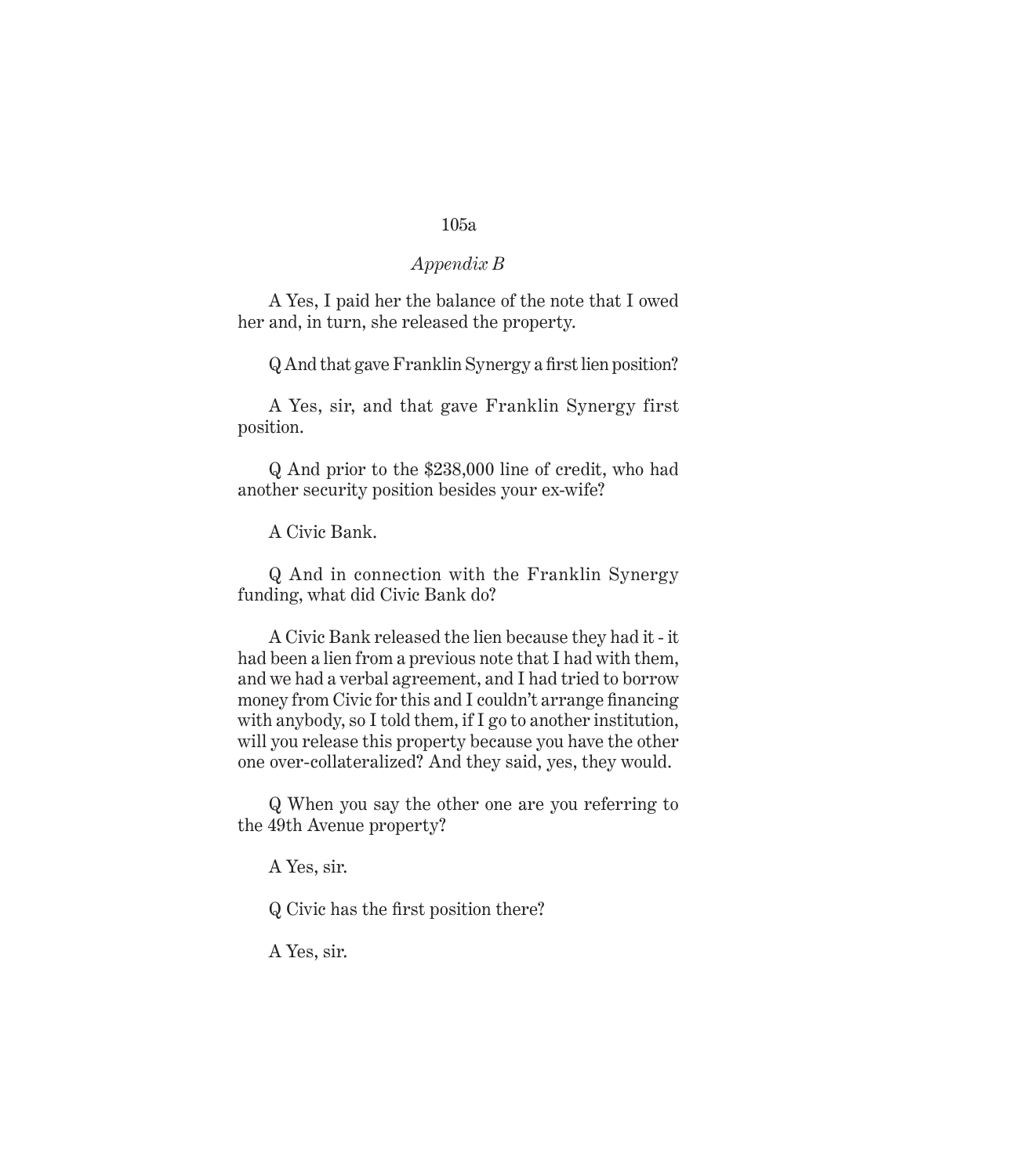#### *Appendix B*

[88]Q And the debts were a lot less than what the value of the property is?

A On 657? Yes.

Q Out of curiosity, where did you get the 238 number, where did that come from?

A Franklin Synergy had an appraisal done on the 657 Old Hickory property and it came out at 340, and they would only lend me 70 percent of the appraised value.

Q And Civic Bank had a lien on 49th, is the property worth a lot more than what Civic is owed?

A The appraisal that they had on it was \$1.2 million.

Q And the expectation is that it's worth more than that today, right?

A That's what they say.

Q Now, there was also a payment that was discussed in excess of \$100,000 that went to Patty Jackson. First of all, who is Patty Jackson?

A That's my wife.

Q Why was that payment made?

A It was an on demand note that she had lent the company in a couple of notes a few years ago, and she had called for it.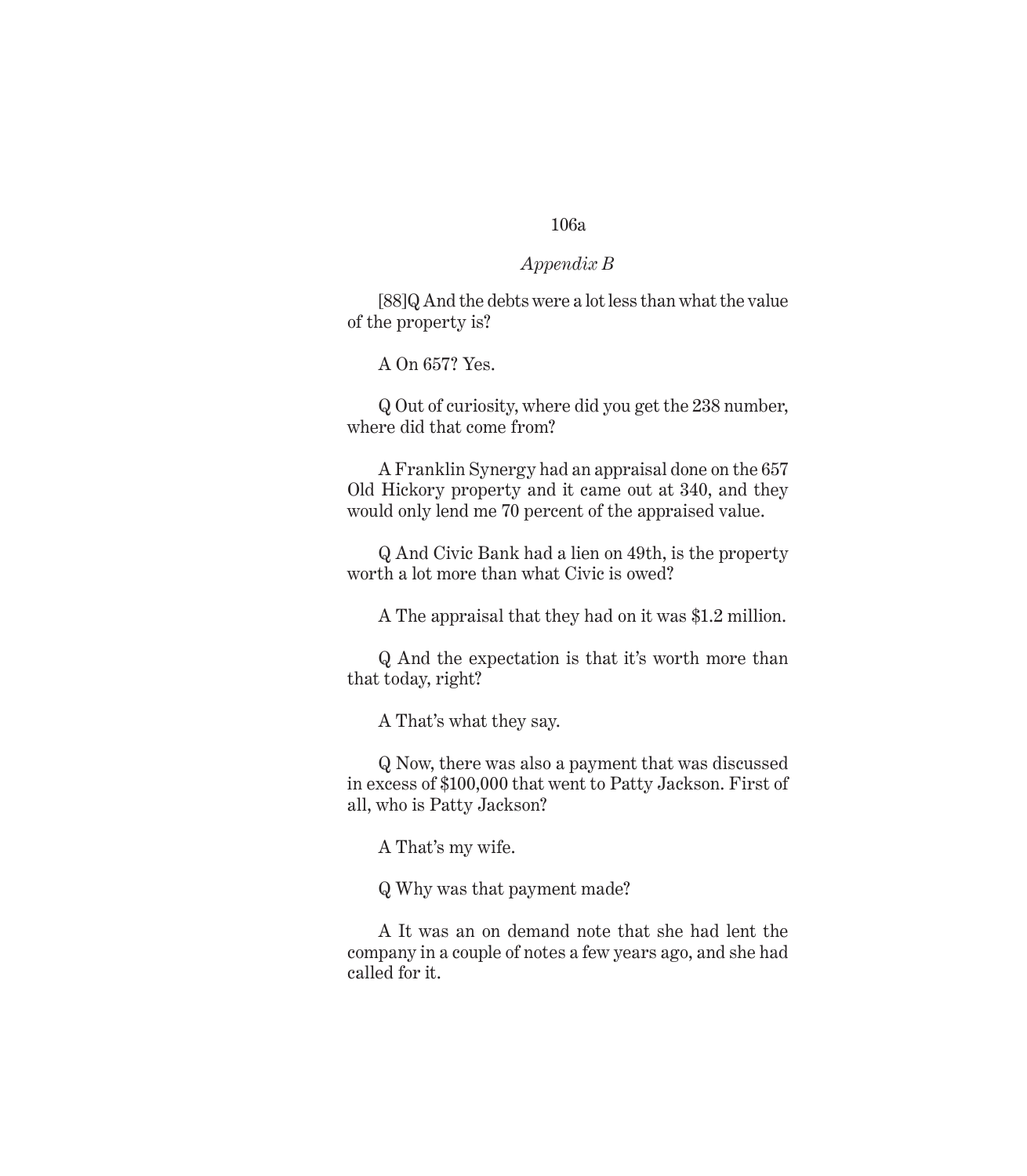## *Appendix B*

Q Where is that money now?

A It's in an escrow account. She has [89]set up an escrow account.

Q Why did she put it into an escrow account?

A Because you requested that we do it.

Q And it's being held there and, if the company needs it, the company can do something with it?

A I suppose.

Q Now, the \$100,000, is that a legitimate debt that was owed to Patty Jackson or not?

A Yes, sir.

Q Explain how she became a creditor of the company.

A Well, we were having hard times and she, basically, bailed us out a couple of times to help us make payroll and to fund whatever we were doing at the time. On two different occasions she, basically, lent us \$50,000. And we had a note to that effect.

Q Freeland Chevrolet got \$10,000 of that 238, and I think we've already discussed that that was used as two down payments for two trucks.

A Yes, sir.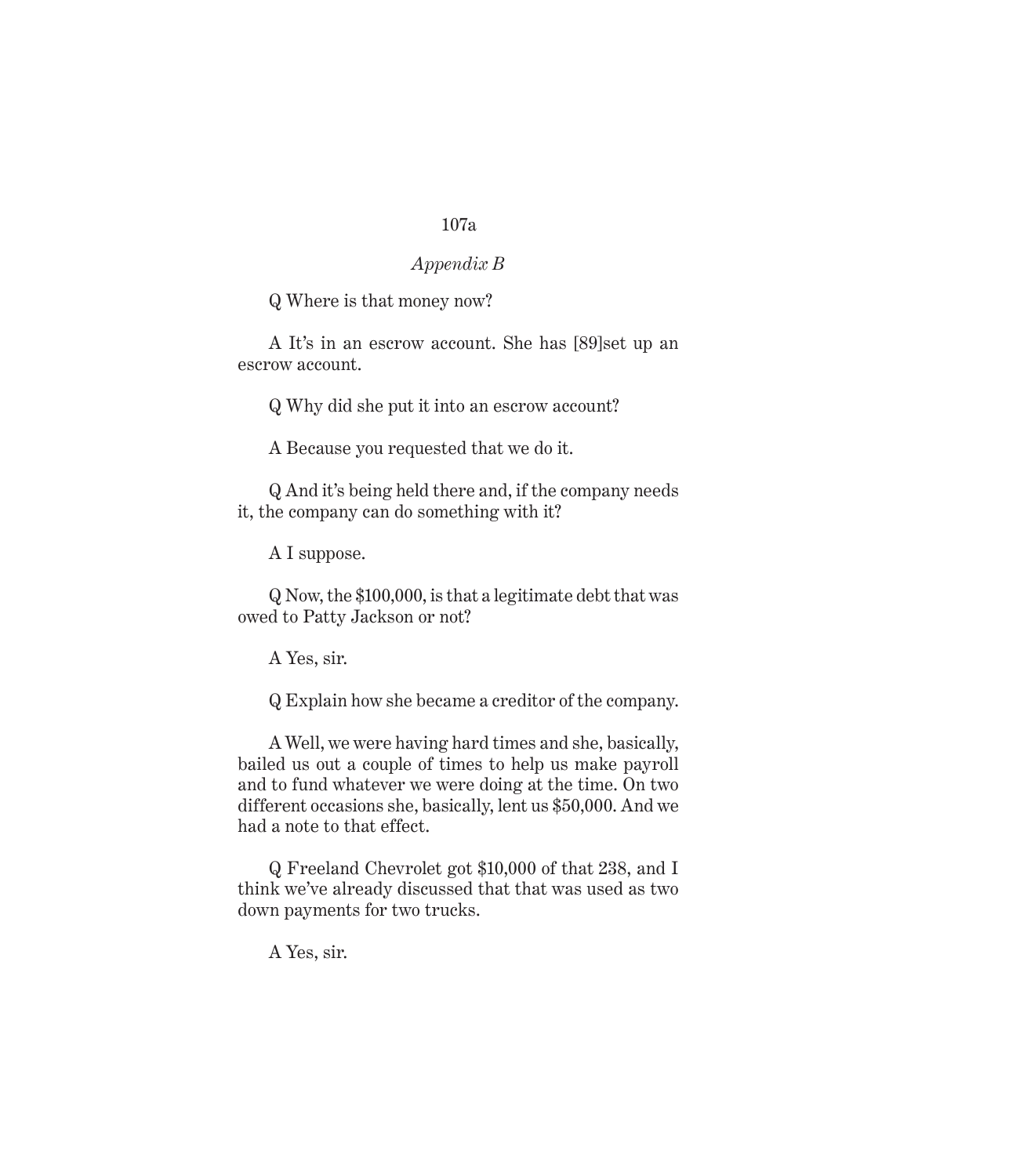#### *Appendix B*

Q You've already testified about the need for those.

A Yes, sir.

Q And how about \$20,000 going to our [90]law firm as a Bankruptcy retainer.

A Yes, sir.

Q And then there was \$18,000 in remaining funds that went into the operating account.

A Yes, sir.

Q Was there any collusion with Civic Bank before the filing of the Bankruptcy in connection with Civic Bank releasing its deed of trust?

A No, sir.

Q And the quitclaim deed was also brought up during the examination by Mr. Halton, and I want to make sure I'm right here when I look at it. This is a quitclaim deed that was recorded on February 17, 2016. As you can see, it's been admitted into evidence. But this is a quitclaim deed from you and your ex-wife, right?

A Yes, sir.

Q Where you're actually putting property into the name of the company.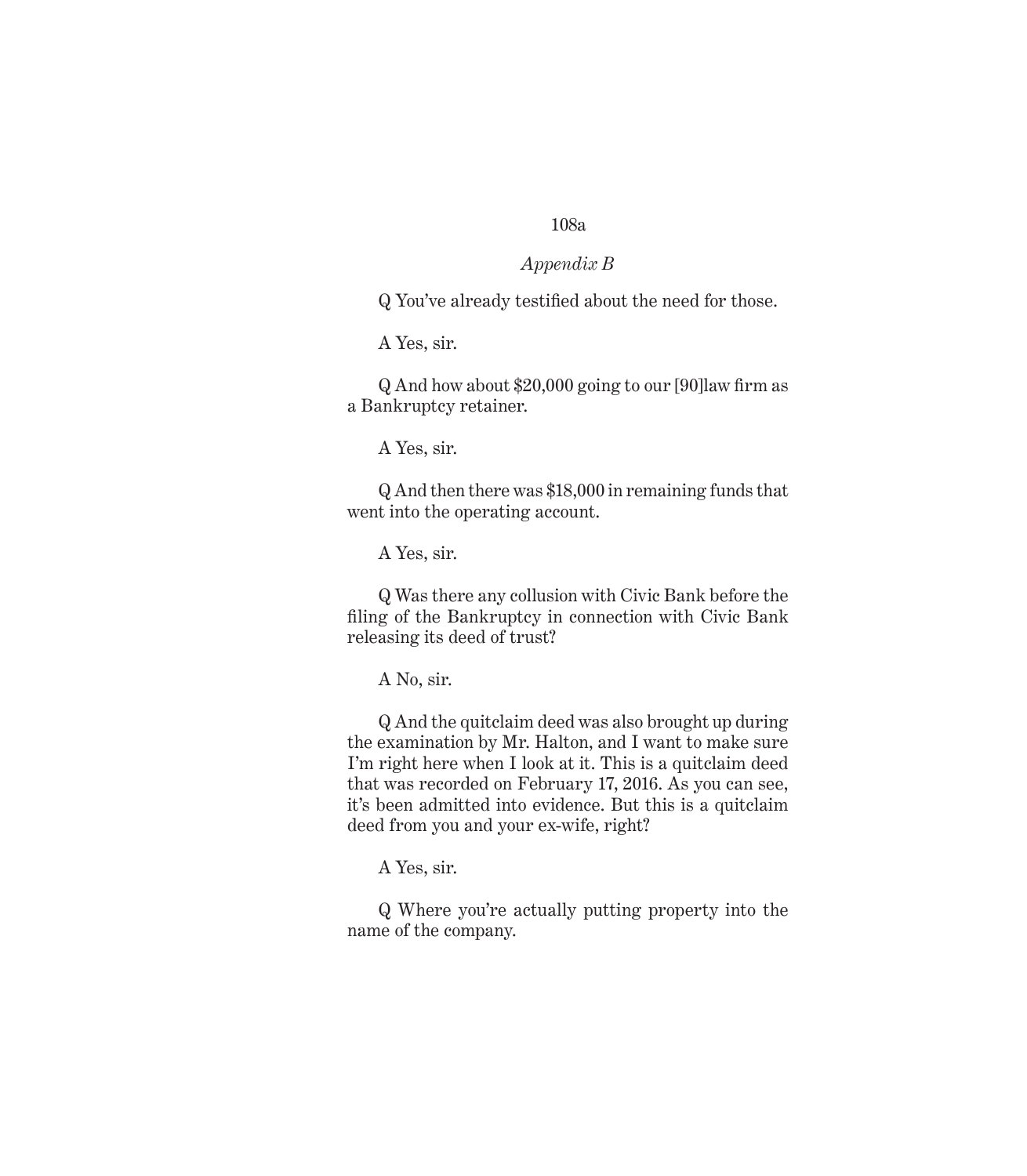## *Appendix B*

A Yes, sir.

Q So, before February, the company didn't have this asset on its balance sheet, I presume.

A Yes, sir.

Q And so now this quitclaim deed increased the value of what is now the Bankruptcy estate?

A Yes.

[91]Q What else did you do before you resorted to filing for Bankruptcy. Did you have other individuals in the masonry community that you could reach out to and get help?

A Yes, I consulted with Mr. Andy Sneed with WASCO, who had just recently filed a Chapter 11 as well.

Q What's your relationship like with Mr. Sneed?

A I worked for him for probably 10 years during the course of my career. I worked for his company. And it's a very close relationship.

Q You're aware that the WASCO case didn't turn out just as WASCO wanted it to, right?

A Yes, sir.

Q Now, let's talk about, in addition to consulting with Mr. Sneed and the Franklin Synergy line, how about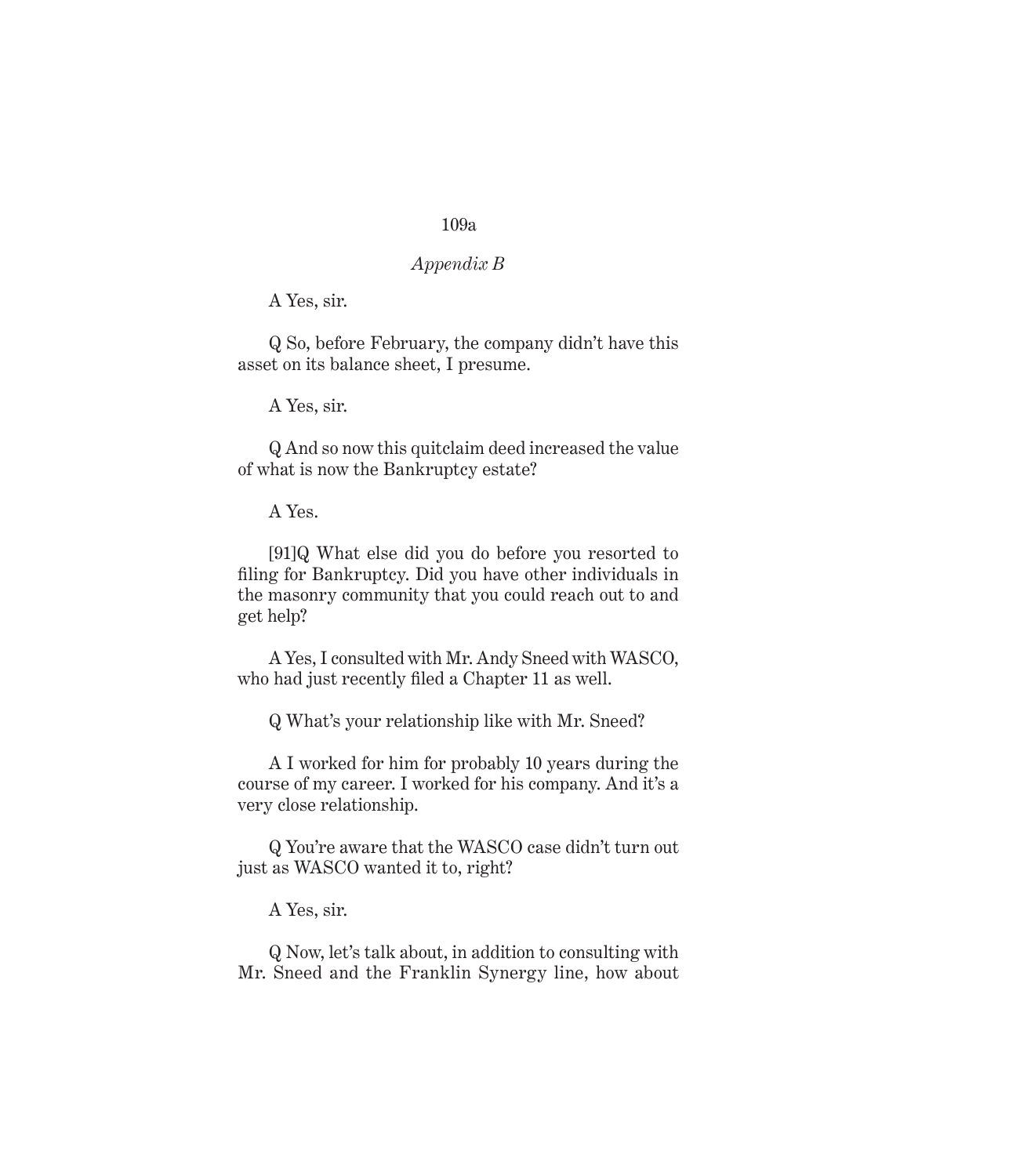### *Appendix B*

personally? What have you person ally done to try to avoid Bankruptcy?

A I've cut my draws down to a lesser amount than what I was receiving.

Q How much are you getting paid now that you have Bankruptcy?

A \$1500 a week.

Q So, \$6000 a month.

A Yes, sir.

[92]Q So, it's \$72,000 a year. Do you have any personal knowledge of what the industry standard is to operate a \$5 million masonry company?

A I don't really have good knowledge of that.

Q I'm going to turn now to what has been marked for identification purposes as Exhibit H. I'll let you tell me what this is.

A During the course of litigation, we just didn't have the money to fund it so I cashed in my IRA to bring more money into the company to keep it going.

Q How much did you put into the company?

A \$78,000 or - the whole thing was 80 but I believe they penalized me some for drawing it. So, it was like \$78, 000.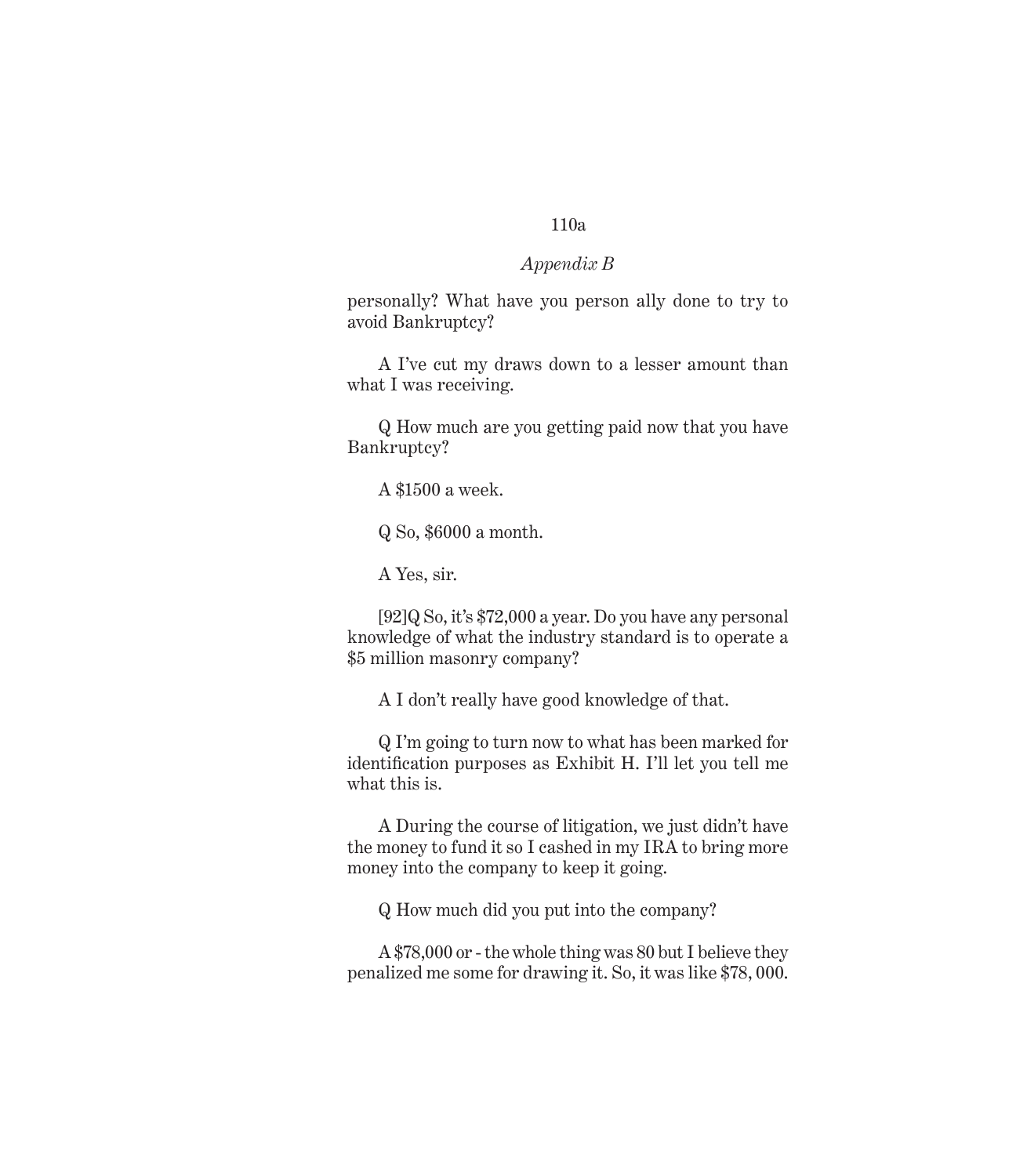## *Appendix B*

Q And when did this happen?

A I want to say September of last year or - is there a date on it? It was in the fall or winter of last year.

Q Now that (inaudible} show a profit for 2015?

A Yes.

Q How about the existing contracts when you filed? Explain the dynamic of trying to renegotiate contracts after you've already entered into them with [93]the contract owners.

A It's almost impossible after you've been awarded a contract and negotiate for more money, because usually everything - the owner has already arranged their financing, the general contractor has their price, and it's virtually impossible to go back and get more from them.

Q So, the company profile mentions trying to renegotiate the terms of the executory contracts, has that been happening?

A No, not really. I didn't talk to anybody.

Q Why not?

A I just didn't really - I would rather, I would rather keep the good reputation than try to unfulfill a contract that I have.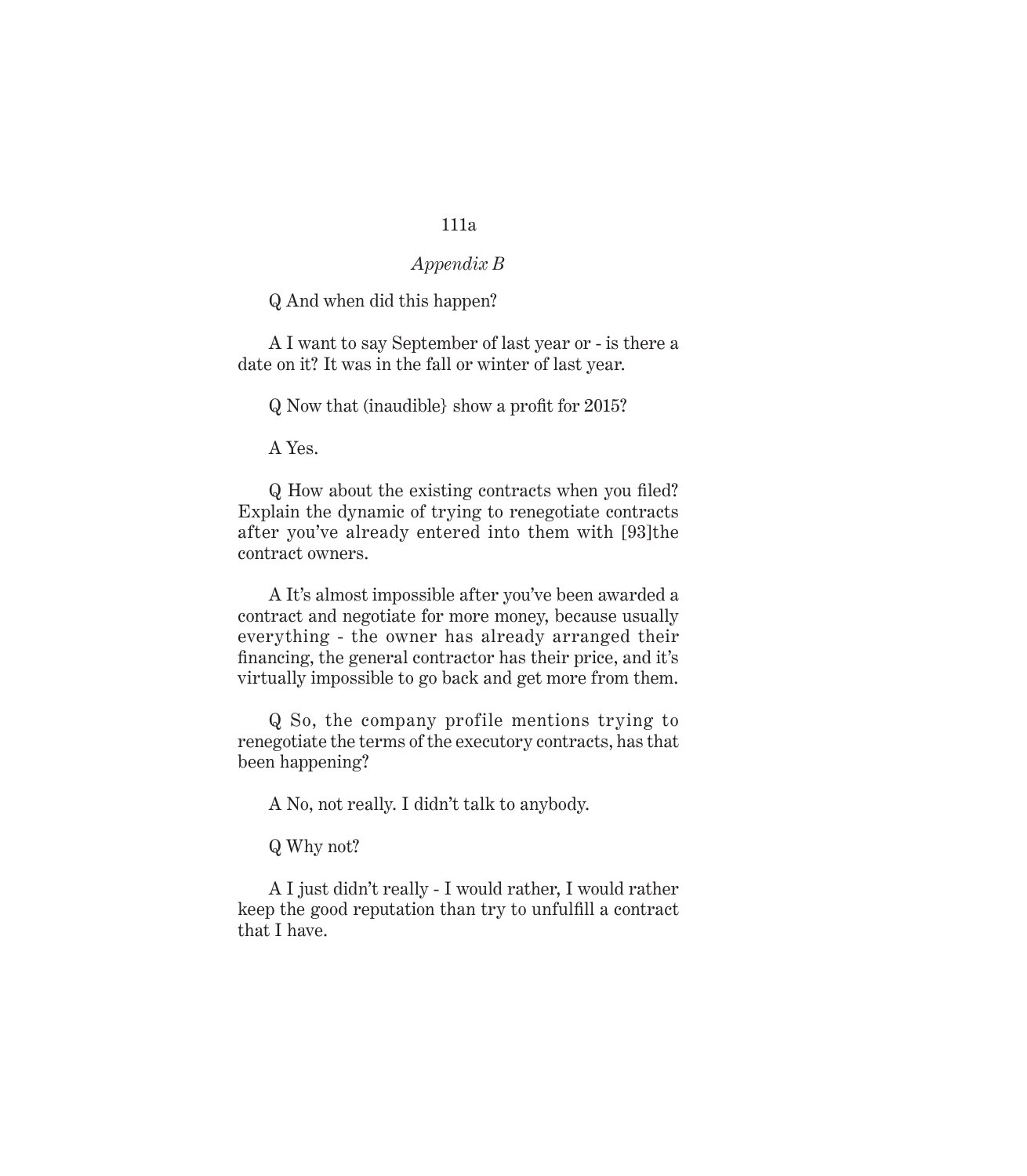### *Appendix B*

Q Since the Bankruptcy has been filed, are you aware of anything that's been happening with the executory contracts with the project owners?

A Yes. You've talked to several of the general contractors.

Q Let's talk about some of the contracts, the 16 of them. What's the problem with the ones that are going forward? Some of them have been assumed, obviously. There's a docket entry to that respect but if the contracts going forward are assumed then do you have concerns about [94]the sustainability of the business?

A Yes, sir.

Q So what is the plan, then, to make sure chat the company still survives, even if those contracts are assumed?

A Well, I'm hoping to, on future projects, incorporate more money into our estimates, just cut expenses the best we can, and try to operate more efficiently.

Q How has the Bankruptcy filing, so far, helped with say cost management of the existing contracts?

A It's kind of given us a little brief stay. You know, it's added some money to our cash flow.

Q When I talk about - we'll get to that in just a little bit. I'm not going to get ahead of myself. One of the reasons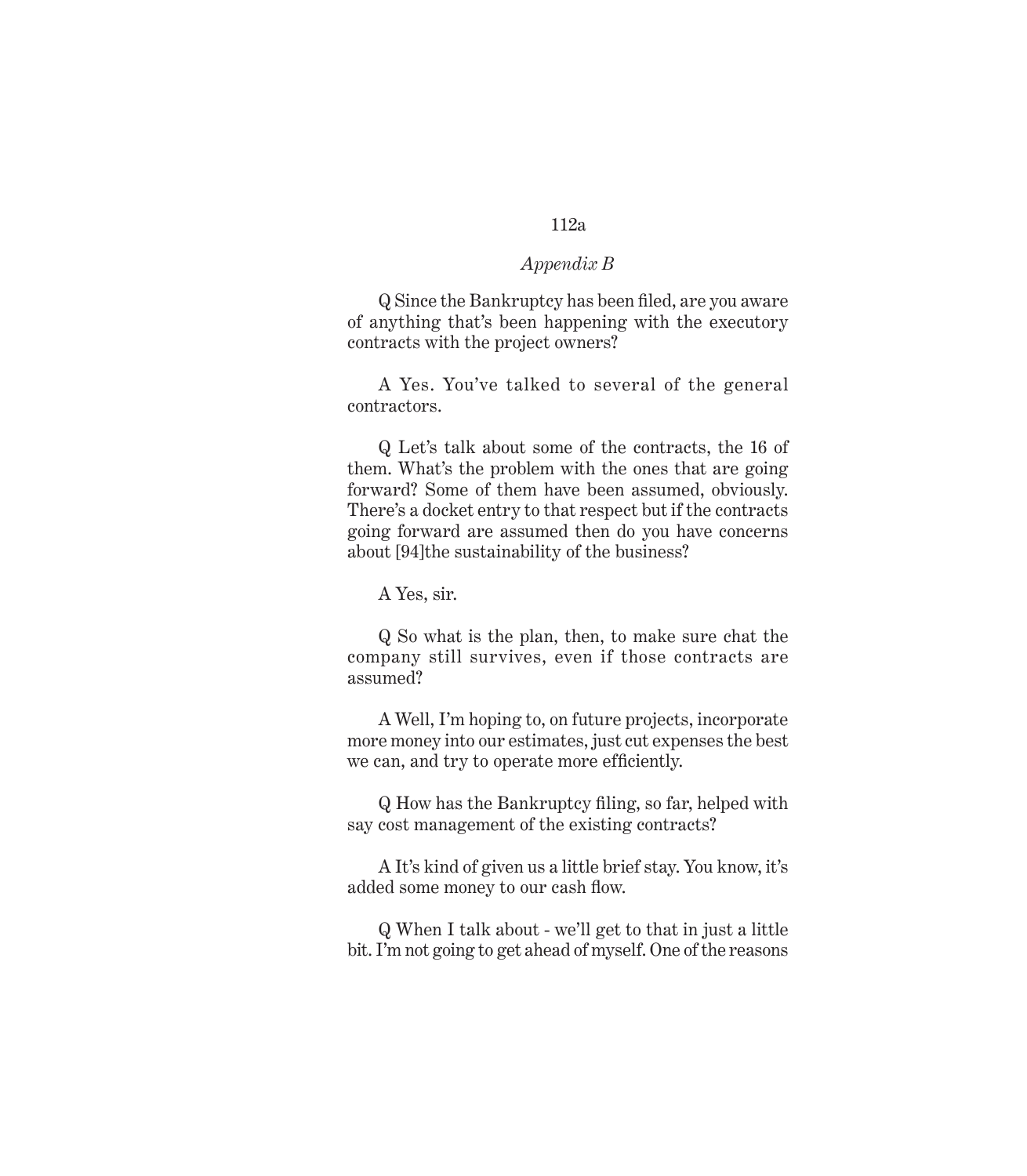### *Appendix B*

we talked about the company profile was the contracts, and the other reason was the two lawsuits that faced Jackson Masonry.

A Yes.

Q Talk about the Clarksville lawsuit first, the lawsuit in which TMS (inaudible). Describe, first of all, what the basis of that lawsuit is.

A Yes, it's a lawsuit between the City of Clarksville is suing the general contractor and it's bonding company for defective work on the Clarksville Marina Project.

Q What was your role with the [95]Clarksville Marina Project?

A I was a subcontractor working for TMS and we, basically, installed stone and rip-rap stone down by the river.

Q What was the total cost of the project?

A \$2.2 million.

Q And what was the total cost of your -

A Oh, I'm sorry, my portion was \$2.2 million; I don't know what the total contract was for the city.

Q So, the Jackson Masonry sales were \$2.2 million?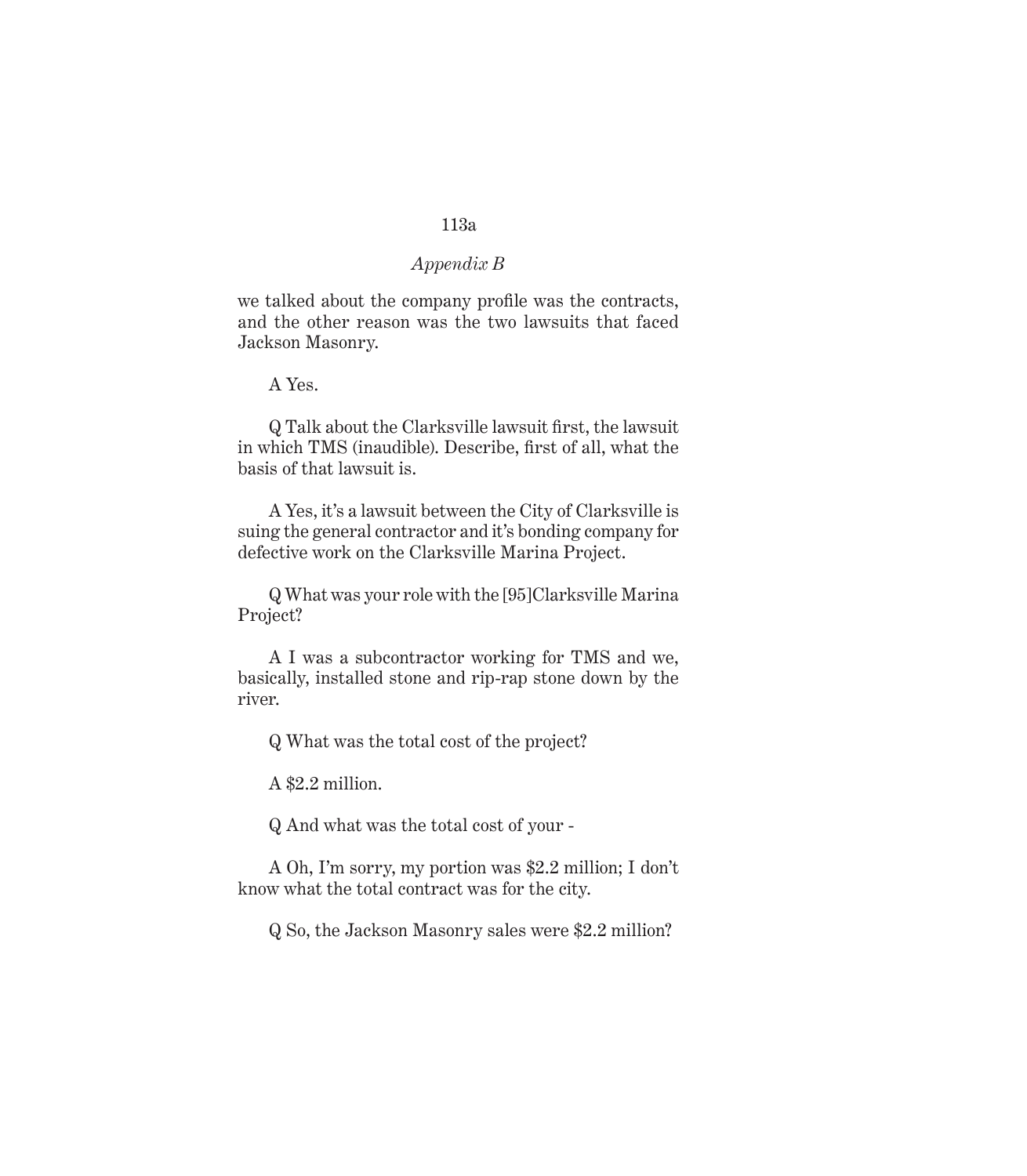## *Appendix B*

A Yes, sir.

Q And the lawsuit then goes from Clarksville against TMS and TMS against Jackson Masonry?

A Yes. TMS also has a lawsuit against the engineering firm, separate from that.

Q Talk about, if you can testify about the effect of that lawsuit on Jackson Masonry's projections with respect to the legal costs that relate to the TMS lawsuit.

A Yes, I'm afraid that legal fees alone could probably, and expert witness fees, could run a half a million dollars, barring the settlement. I don't know what kind of settlement there would be, too.

Q Has there been already - I know that [96]you testified that there has not been an answer filed but has there been legal work performed on the legal side of that case?

A Yes, sir.

Q Describe that work that has been performed.

A It's, basically, just letters from my prior counsel with the different parties that have been involved.

Q What's the total liability that is potential as a result of that Clarksville lawsuit?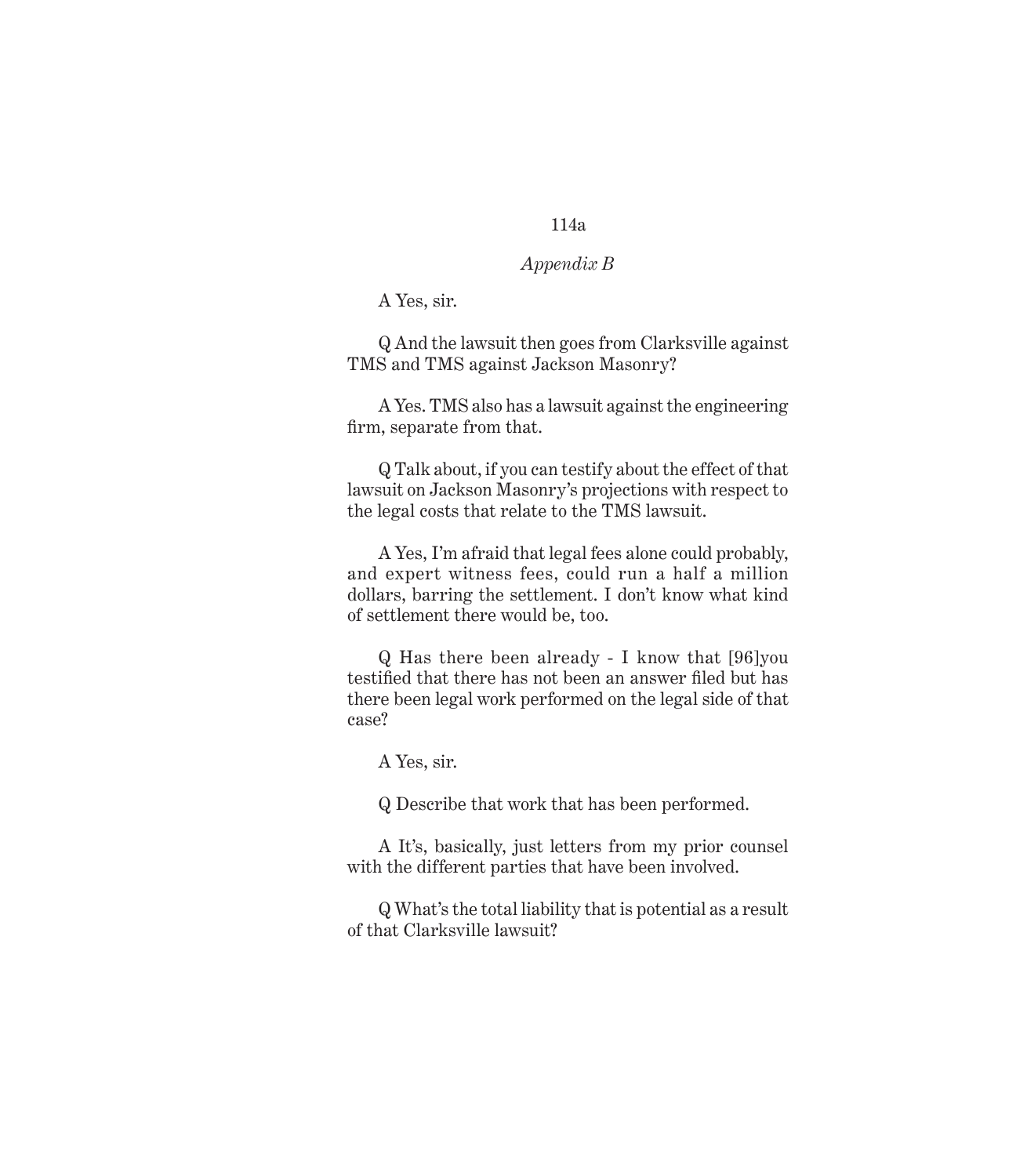### *Appendix B*

A There was a report done by the city; the city had a professional report done, and it was suggesting that they -

MR. HALTOM: Objection to this testimony, Your Honor. He's testifying about what a city report estimated the cost to be as personal knowledge.

THE COURT: Your response to the objection.

MR. DUNHAM: Yes, Your Honor. I'll rephrase the question.

THE COURT: Okay, I won't rule on the objection but -

#### BY MR. DUNHAM:

Q I don't want to know what you base [97]your information off of, I just want to know from the company's standpoint, when you're in Bankruptcy what do you estimate the potential liability to be?

A A half-million dollars.

Q And that's in terms of expenses and fees and expert fees, judgment exposure -

A It could be a couple million.

Q Do you know what the stage of that litigation is right now?

A Not really.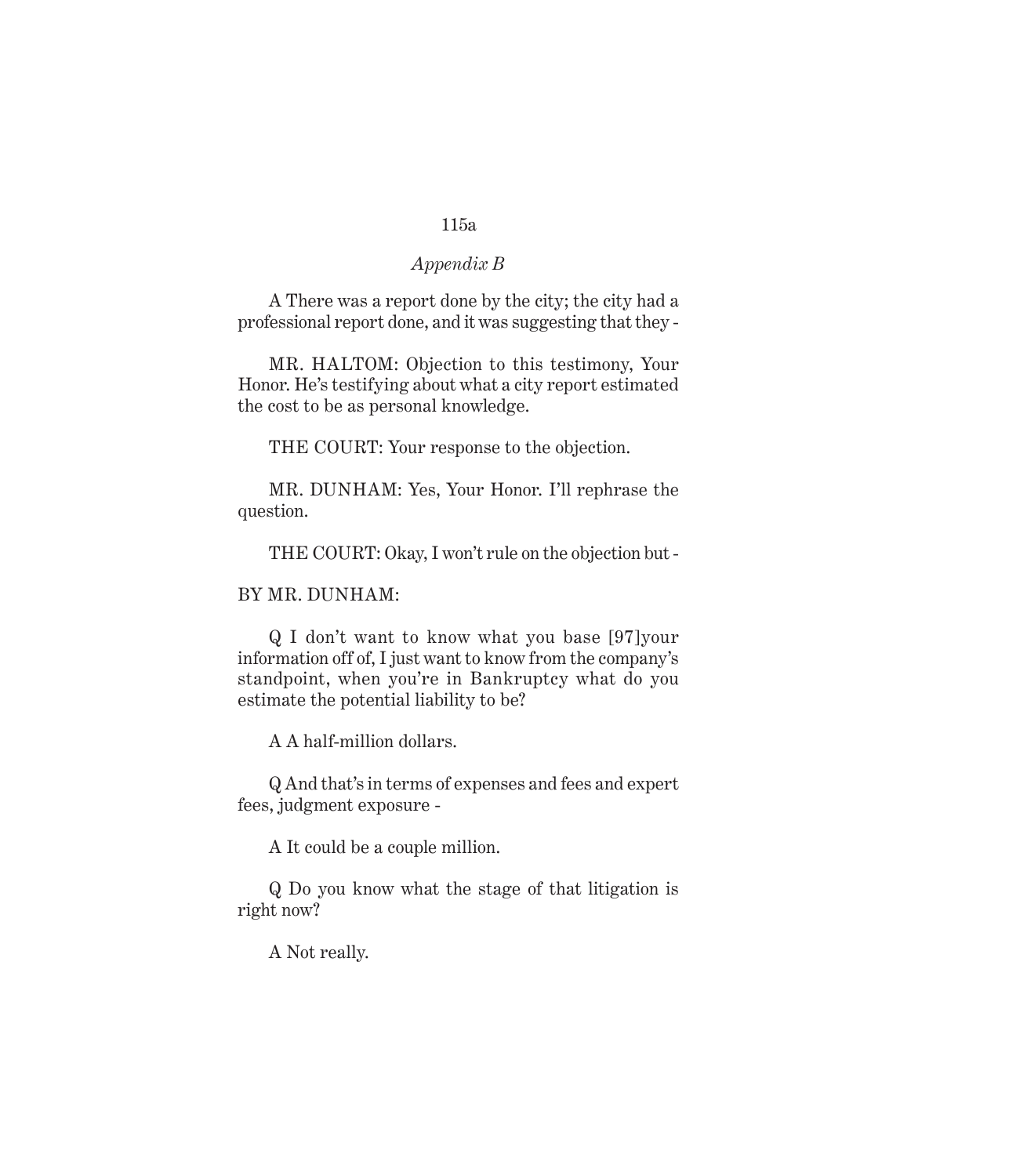### *Appendix B*

Q Moving on to the Ritzen lawsuit. Let me first ask you, why were you thinking of selling that 49<sup>th</sup> Avenue property?

A It was during the time when we were really hurting for money and I thought that that might be a way to get it to help us out.

Q During that case, and there's an allegation that you didn't close because you wanted to sell to a third party. Can you speak to that?

A No, sir.

Q Let me make sure I'm clarifying dates here. So, March of 2013 was when the contractor signed, and there was a period until December 15, 2014 when there was rezoning and due diligence being performed.

A Yes.

[98]Q Let me ask you the question, why didn't Jackson Masonry close on the real estate deal with the Ritzen Group?

A He didn't show up at the closing with the money.

Q Did Jackson Masonry show up at the closing?

A Yes, sir.

Q Explain that to me. Was there a physical closing that took place?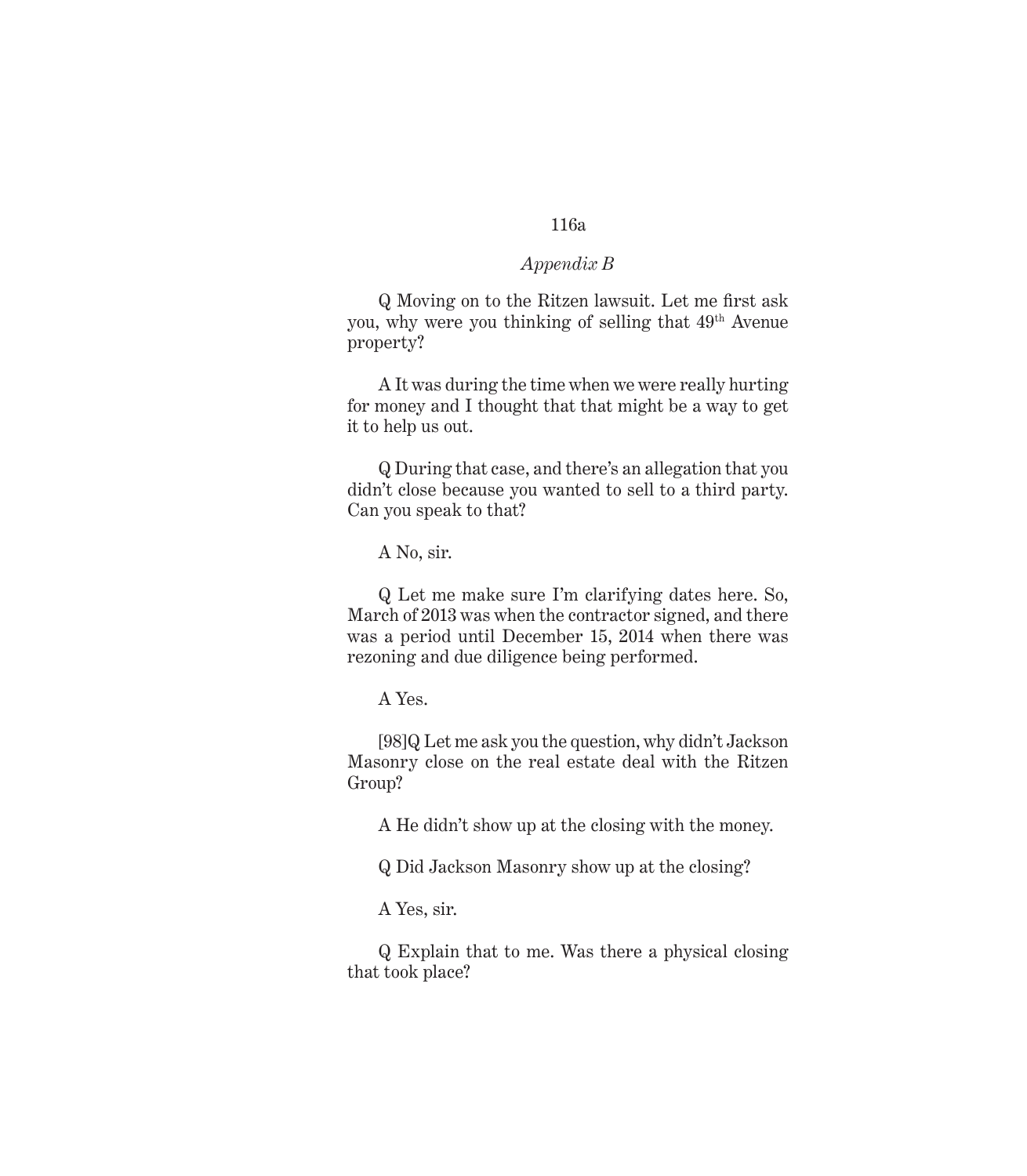## *Appendix B*

A Well, it was scheduled to be at the attorney's office at 3:00 on the 15th and I showed up there.

Q Describe the extent to which Jackson Masonry had performed under the terms of the contract.

A I thought we had performed everything.

Q And the closing did not take place?

A No, sir.

Q And what's your opinion as to why the closing didn't take place?

A I don't think he could arrange funding.

Q After December 15th when closing didn't take place, there was discussion about an offer of \$2 million during testimony, what was that about?

A It was just some unsolicited offers that people - there was a lot of people aware of the property sale [99]and after the closing they just brought unsolicited offers over to me.

Q Did you make any attempts to sell the property after December 15th?

A No, sir.

Q Why not?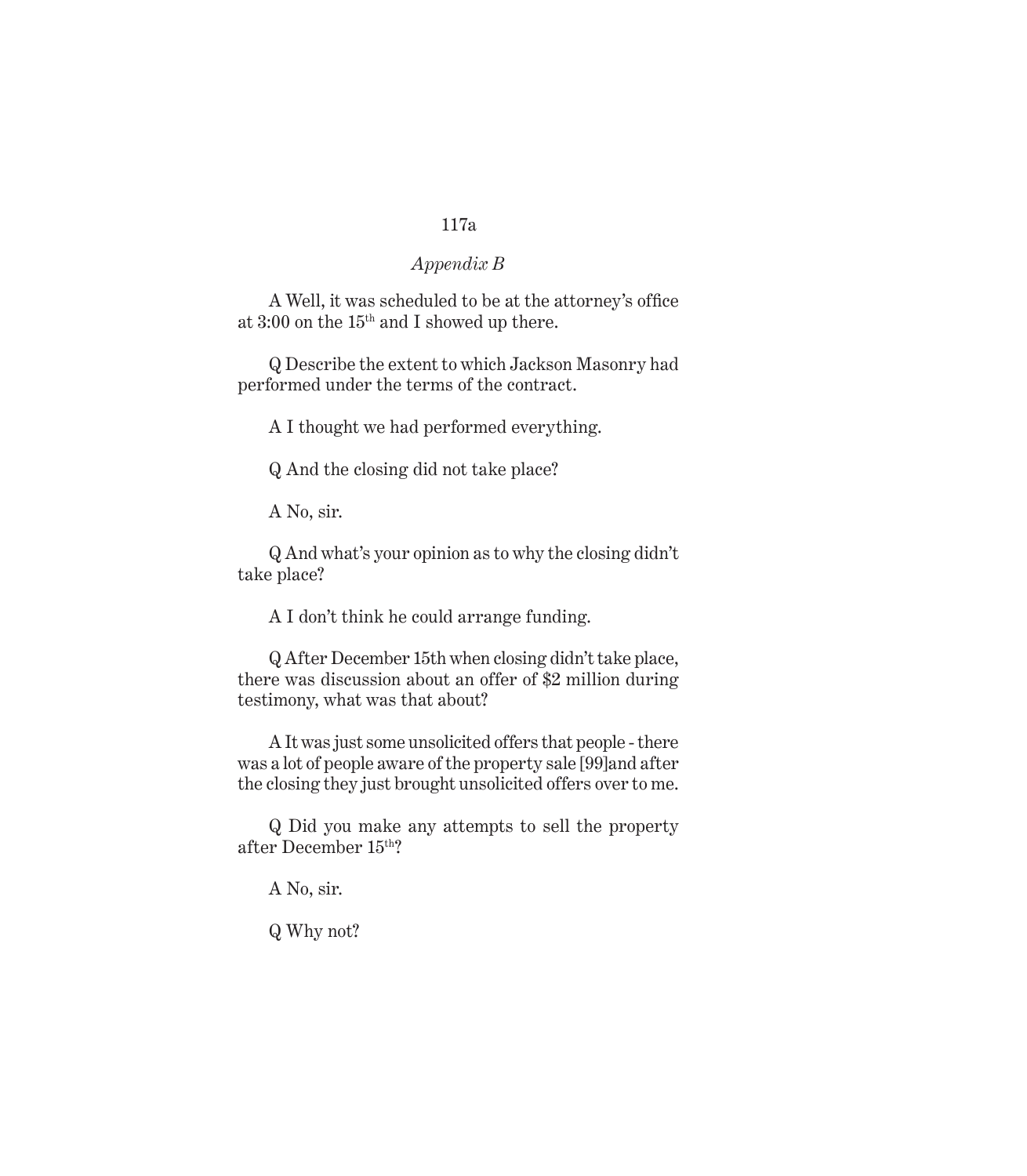### *Appendix B*

A We decided to keep the property.

Q So, the question is why not move to Old Hickory Boulevard?

A It's too small. It's not the proper zoning.

Q If you had to move Jackson Masonry now, I know you said it would be (inaudible) on Direct Examination, but where could you move to?

A I have no idea.

Q Are you aware that in this case that - after talking about the Ritzen lawsuit, let's move on to what I'll refer to as the under-capitalization of the company. You testified that on a balance sheet your assets exceeded your liabilities, right?

A Yes.

Q From a cash flow standpoint, explain the cash reserve needs in the masonry industry.

A It should be two or three months because of unforeseen things that seem to always pop up.

[100]Q And two or three months of expenses, what is that for Jackson Masonry?

A That would be a million dollars.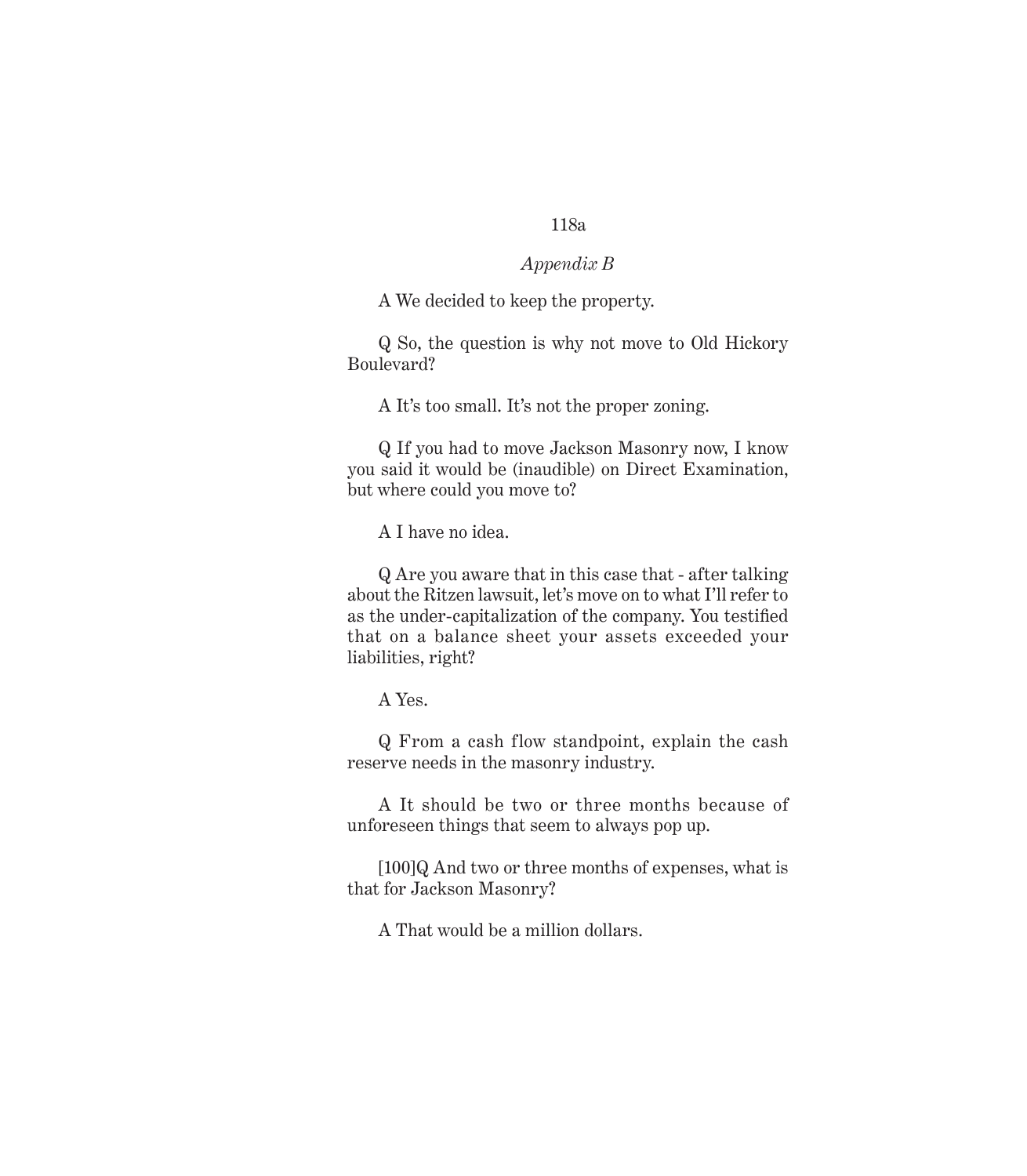### *Appendix B*

Q Couldn't Jackson Masonry have gotten other financing if it was in a cash crush?

A No, sir. Our credit limit was maxed out and we tried on several occasions to get, before we got Franklin Synergy to give us the 238, we had tried several other people.

Q And so the Old Hickory, if that was to sell, would that assist with the cash reserve issue?

A Yes, sir.

Q The question that I have about the cash reserves, you said two or three months, a million dollars, how much did Jackson Masonry have when it filed for Bankruptcy, in cash?

A \$4000.

Q And that was after payments to Patty Jackson?

A Yes.

Q Now, the timing for the filing, what consideration was given to the Ritzen lawsuit when the decision was made to file on the morning in which it filed?

A No more than all the rest of the stuff undercapitalization and other legal fees.

[101]Q The motion that is pending between Jackson Masonry and Ritzen in that lawsuit, what does that result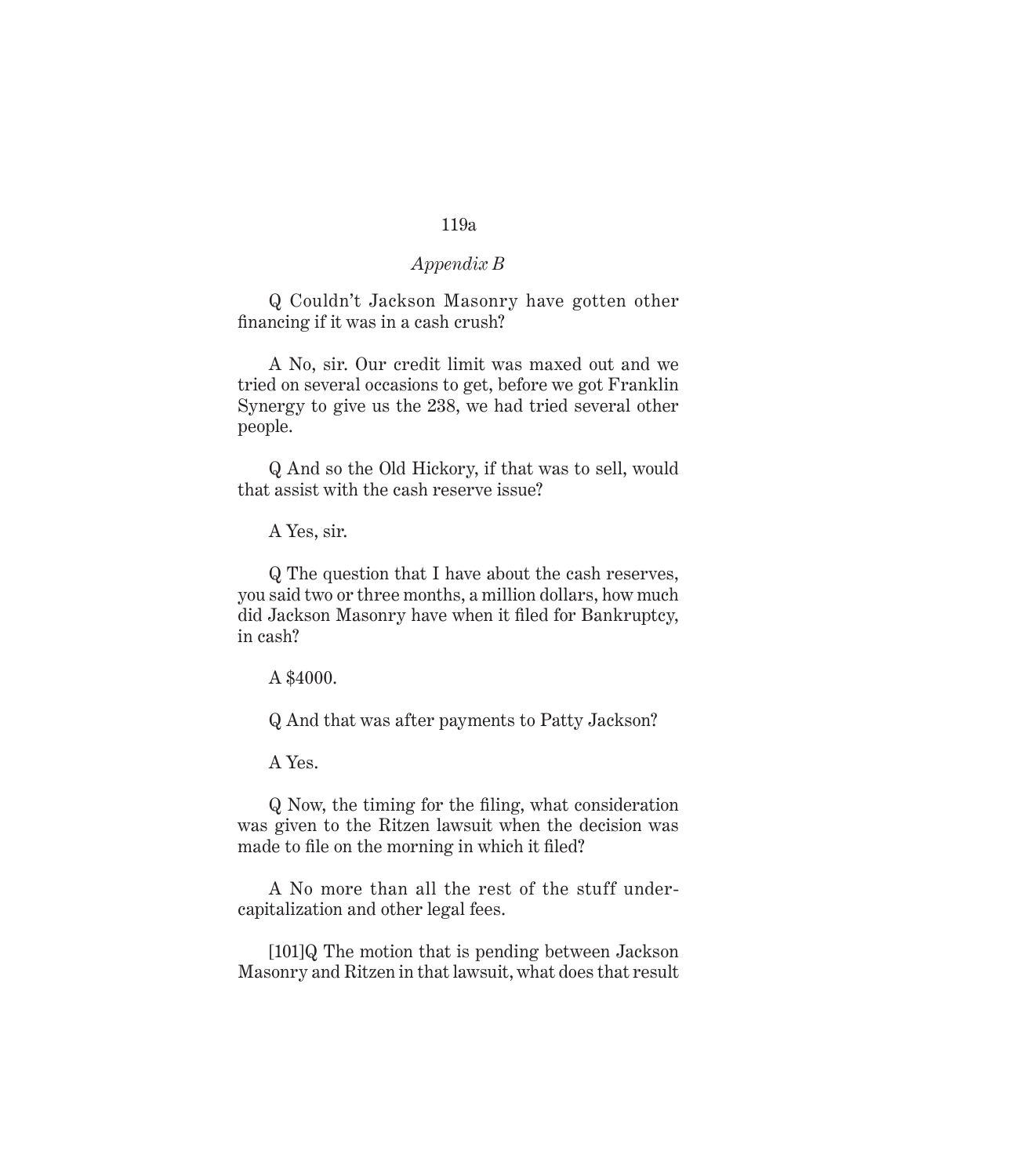## *Appendix B*

in from a conflict of interest standpoint with Jackson Masonry and counsel?

A Basically, it led me to believe that they wouldn't be able to represent me anymore.

Q So, who's going to go forward representing you with the risks (inaudible) that lawsuit?

A You will.

Q And the state court case, was that a judge trial or was that going to be a bench trial - I'm sorry, a bench trial or was that going to be a jury trial?

A Bench.

Q The plan in Bankruptcy, what is it? What are you proposing to pay your creditors when you file a plan?

A I'm hoping to pay them 100 percent.

Q When you filed the Chapter 11 what was your intent?

A Was to just reorganize the company and get it on more sound footing and build up my cash reserves.

Q What did you feel like would happen if you didn't build up those cash reserves?

A That I would go out of business.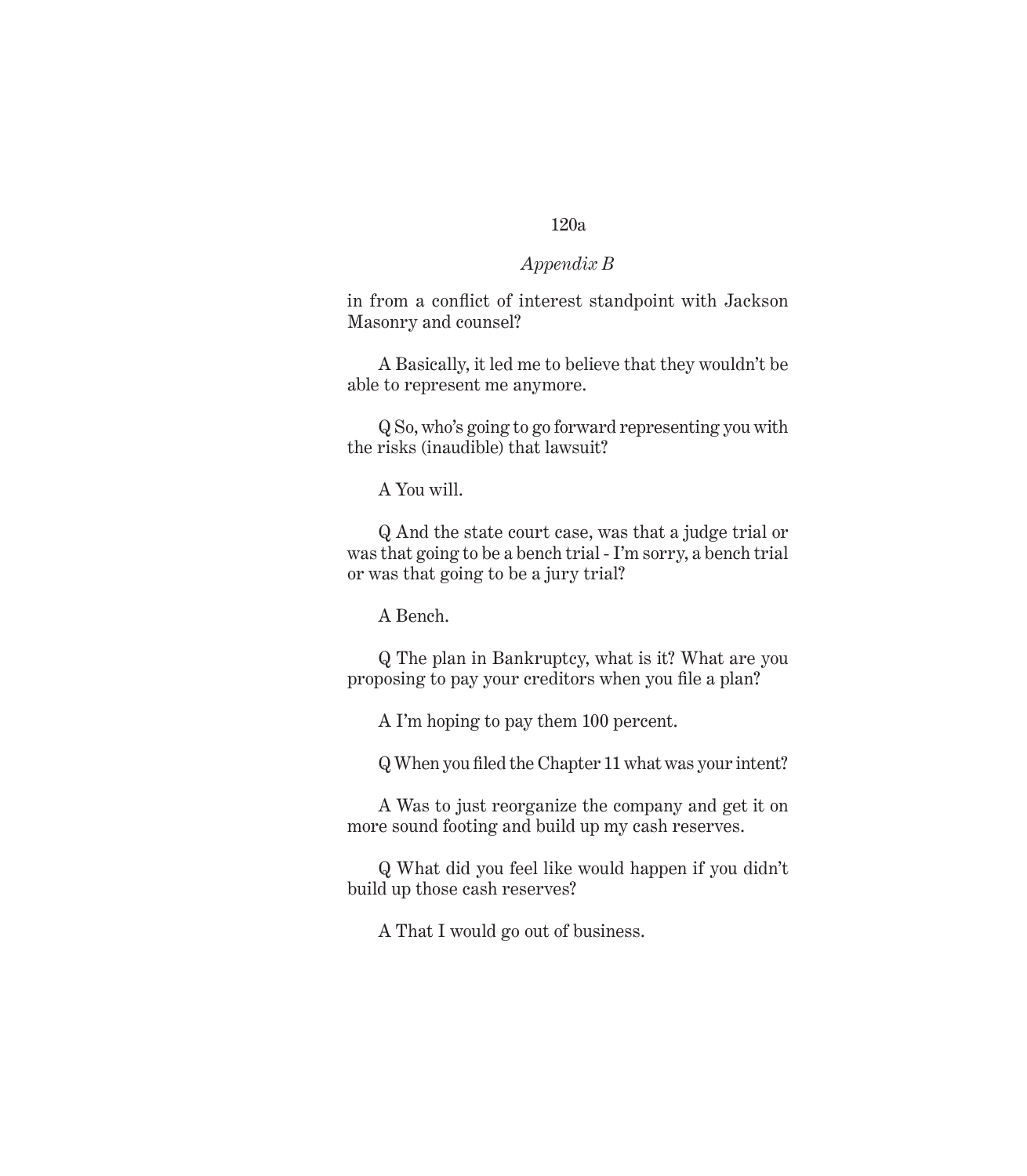### *Appendix B*

MR. DUNHAM: Your Honor, if I may consult with my notes and co-Counsel.

[102]THE COURT: Sure.

(Brief pause)

#### BY MR. DUNHAM:

Q I believe you heard the opinion before about what Mr. Ritzen thought the outcome of the trial was going to be, what do you believe the outcome of the trial is going to be, whether it's heard in Bankruptcy Court or State Court?

A I believe that we'll prevail.

Q And I'll just ask, I know it sounds like a subtle thought, but was there any bad faith when you filed this Bankruptcy case?

A No, sir.

Q Last question, when you testified, filled out your statements and schedules, you showed that there was (inaudible) of future liabilities. Are you aware that that (inaudible) to zero dollar liability on the TMS lawsuit?

A Was I aware that it was not built into that?

Q Right, so that the statements and schedules that were filed -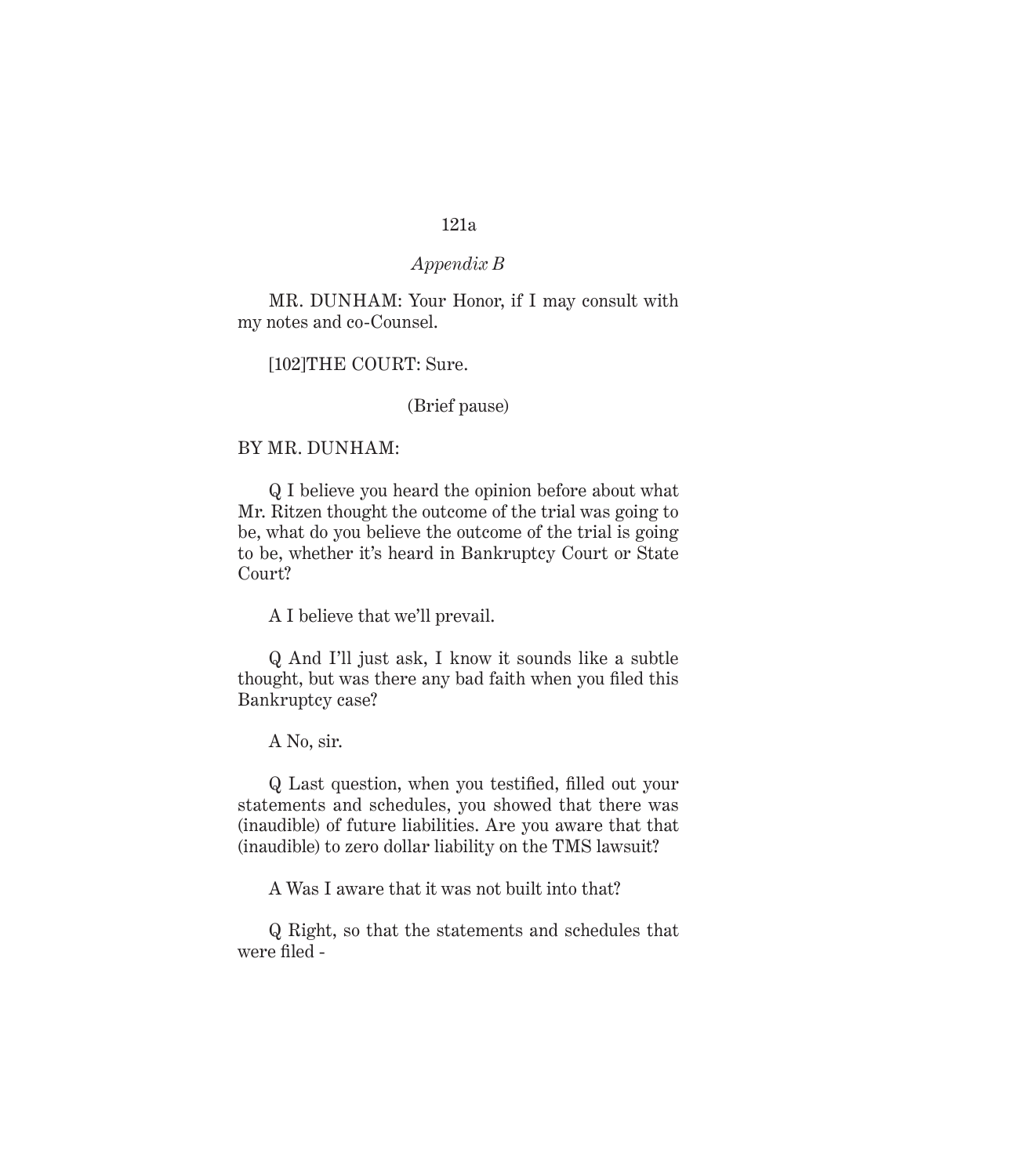## *Appendix B*

A Oh, okay, yes. No, I wasn't.

MR. DUNHAM: No further questions.

THE COURT: Re-Cross.

### **RE-CROSS-EXAMINATION**

### [103]BY MR. HALTOM:

Q Mr. Jackson, you said that you filed Bankruptcy, in part, related to the state court litigation because of the conflict of interest with your Counsel. Can you explain to the Court what that meant and why that would influence your Bankruptcy filing decision?

A I was of the opinion that Ken (inaudible) getting deposed would have something to do with him continuing to represent us.

Q So, your Bankruptcy filing was filed, in part, because of (inaudible) related to the state court litigation?

A Yes.

Q And talking about the closing documents, did you see, inspect, or view the closing documents at any point in time?

A No, sir.

Q Do you have any personal knowledge whether those closing documents were ready?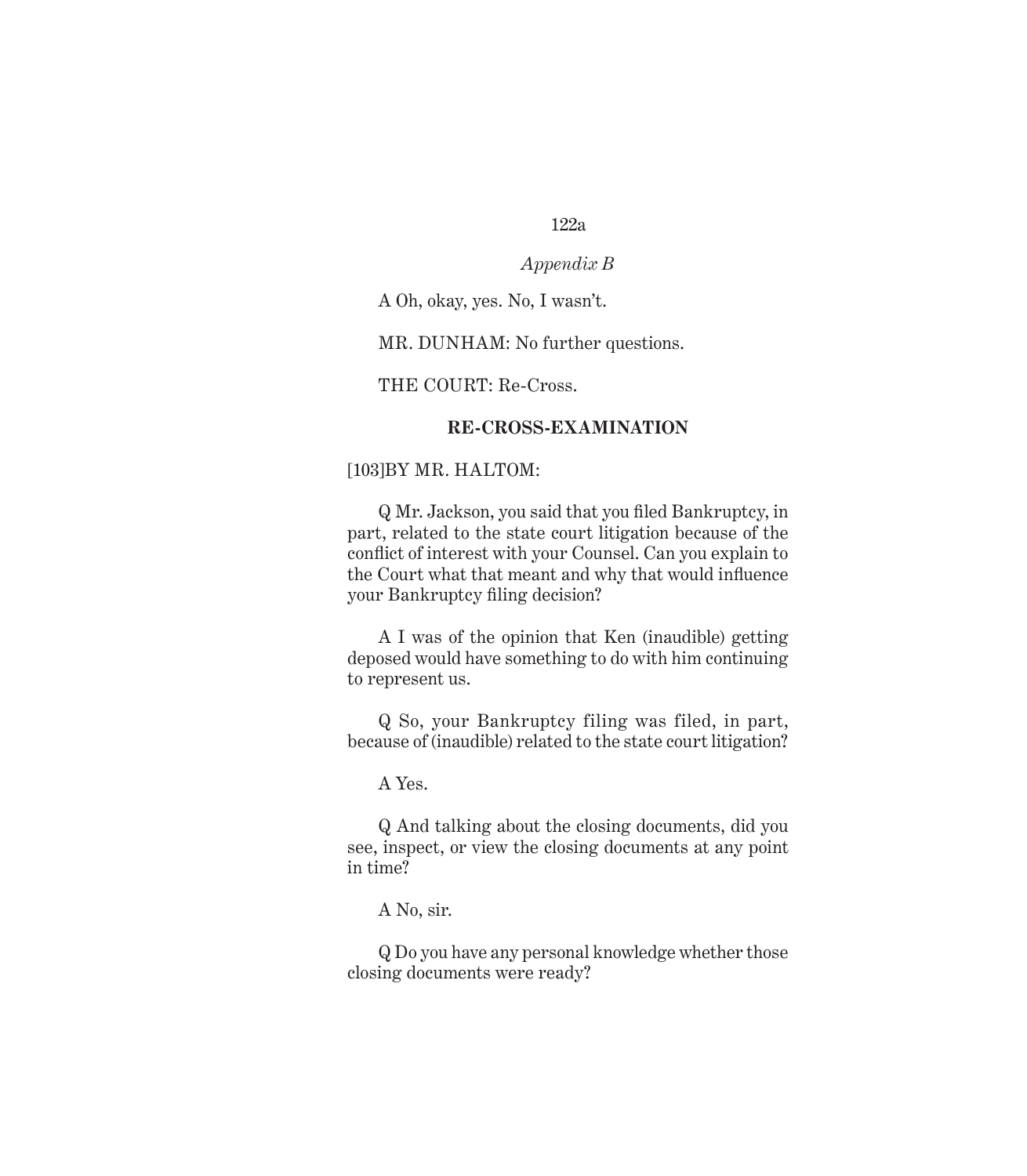## *Appendix B*

A No, sir.

Q Who was going to testify at trial to affirm that Jackson Masonry was ready to close?

A I assume my counsel.

Q Your counsel was going to testify. Anyone else besides your counsel?

[104]A No, sir.

Q So, besides your counsel, you had no way to prove that Jackson Masonry was ready to close?

A They were the ones that were handling the closing documents.

Q A moment ago you mentioned that you did not talk to anyone else about selling this property. Didn't you, in fact, enter into a second contract, a "backup contract," to sell this property for \$1. 4 million?

A Oh, yes, sir.

Q So, in fact, you were pretty committed to selling the property, because you entered into a second contract, right?

A It expired 30 days after it was entered into.

Q But you entered into a second contract, right. And after the closing for this contract was scheduled, didn't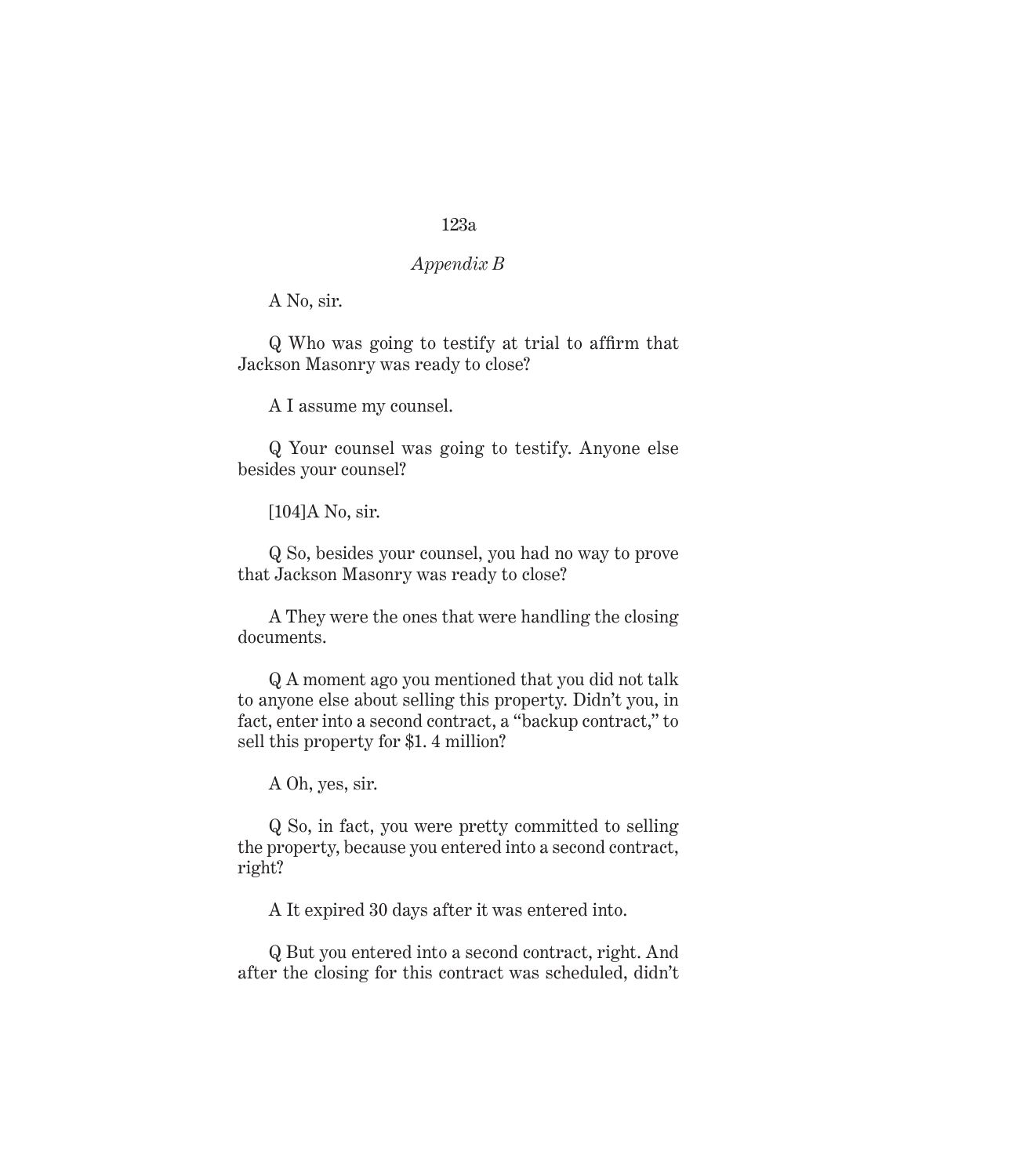### *Appendix B*

you meet with Mr. Green about his potential interest to buy the property?

A Yes.

Q So, after the closing was scheduled, you were still meeting with other people about potentially selling the property to them?

A I wasn't selling the property to anybody. They were interested in buying it.

[105]Q But you were listening because you were meeting with them, right?

A I had lunch with them, yes.

Q Is it my understanding that you filed Bankruptcy in order for Jackson Masonry to make industry standard profits?

A I would prefer - that would be one of my hopeful outcomes.

Q Well, (inaudible) that you filed in order to get a competitive advantage to have industry standard profitability.

MR. DUNHAM: Objection to characterization.

THE COURT: Response to the objection.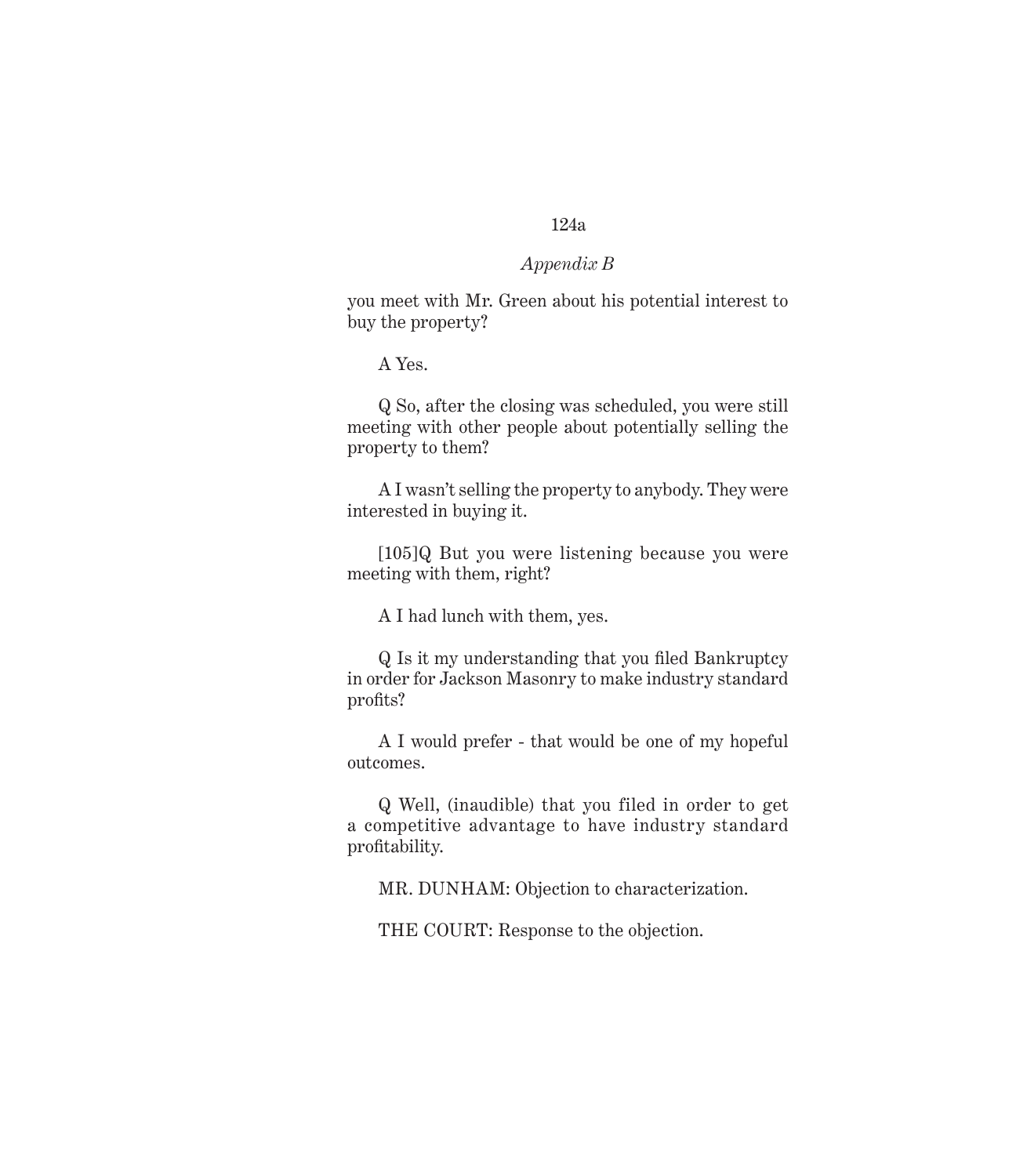#### *Appendix B*

MR. HALTOM: He testified that part of it was to meet industry standards in terms of five percent versus two percent. I just want to clarify his testimony.

THE WITNESS: Hopefully, one of the outcomes -

THE COURT: Just a minute, I'm sorry. Let's go back to you, Mr. Dunham. What's the objection here?

MR. DUNHAM: There is a characterization that he testified he wanted to gain a competitive advantage. I don't believe that's something- certainly he can ask but I don't think Mr. Jackson will testify that he filed to get [106]an advantage.

THE COURT: Let's rephrase this question, Mr. Haltom because I didn't like that phrase either. I didn't hear that from the witness so let's rephrase it.

BY MR. HALTOM:

Q You're profitable, correct?

A Yes, sir.

Q And you filed Bankruptcy, in part, to renegotiate your contracts so you can meet industry standard profit margins?

A Yes, sir.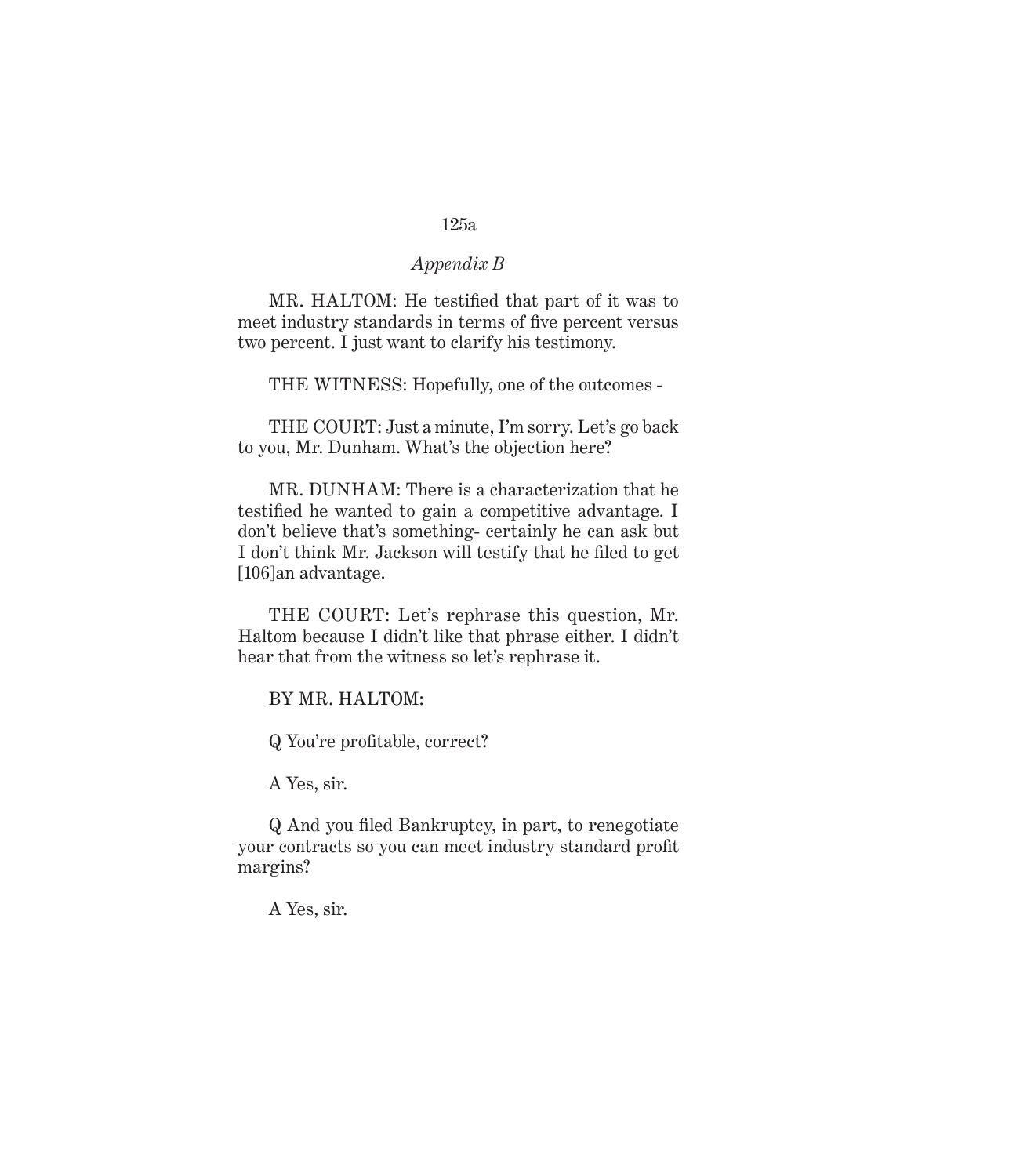#### *Appendix B*

Q And you filed Bankruptcy, in part, to meet industry standard payments for you, as the president and CEO of the company?

A Yes, sir.

Q And that would help return equity to you, as the sole owner, correct?

A Yes.

Q When did you decide you were going to file Bankruptcy?

A I don't know the exact date.

Q I believe you mentioned earlier in February.

A There had been some discussion about it, yes.

[107]Q When you were renegotiating your line of credit with the bank, had you already contemplated filing Bankruptcy then?

A I can't speak to that; I don't remember.

Q What about when you purchased those new cars, had you contemplated filing Bankruptcy then?

A Yes, sir.

Q And so, did you tell the car dealer that you were planning on filing Bankruptcy?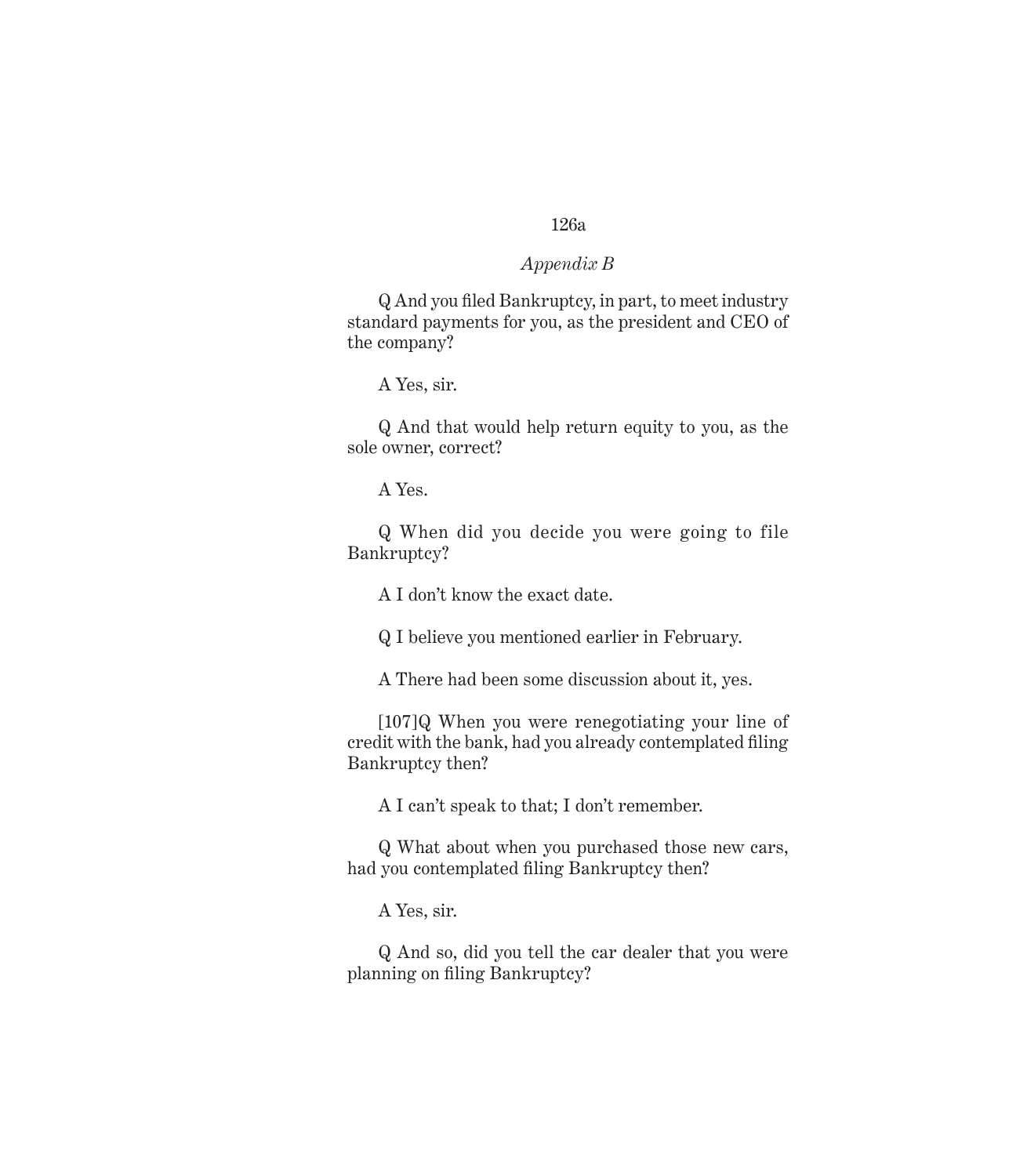## *Appendix B*

A No, sir.

Q Did you tell the banks that you were considering filing Bankruptcy?

A No, sir.

Q Did you tell Ms. Patty Jackson you were considering filing Bankruptcy?

A Yes, sir.

Q Was she aware when she called the note that you were planning on filing Bankruptcy?

A No, sir.

Q When did you tell her you were considering filing Bankruptcy?

MR. DUNHAM: Your Honor, I'm going to object and move to strike. (Inaudible) the conversations between Mr. Jackson and his wife, I don't believe that those are admissible.

[108]THE COURT: Your response to the objection.

MR. HALTOM: She was an employee of the company, Your Honor, so, therefore, the marital privilege doesn't apply as a payroll administrator of the company.

THE COURT: I think Mr. Haltom is correct about that, and that there isn't a privilege applicable. But I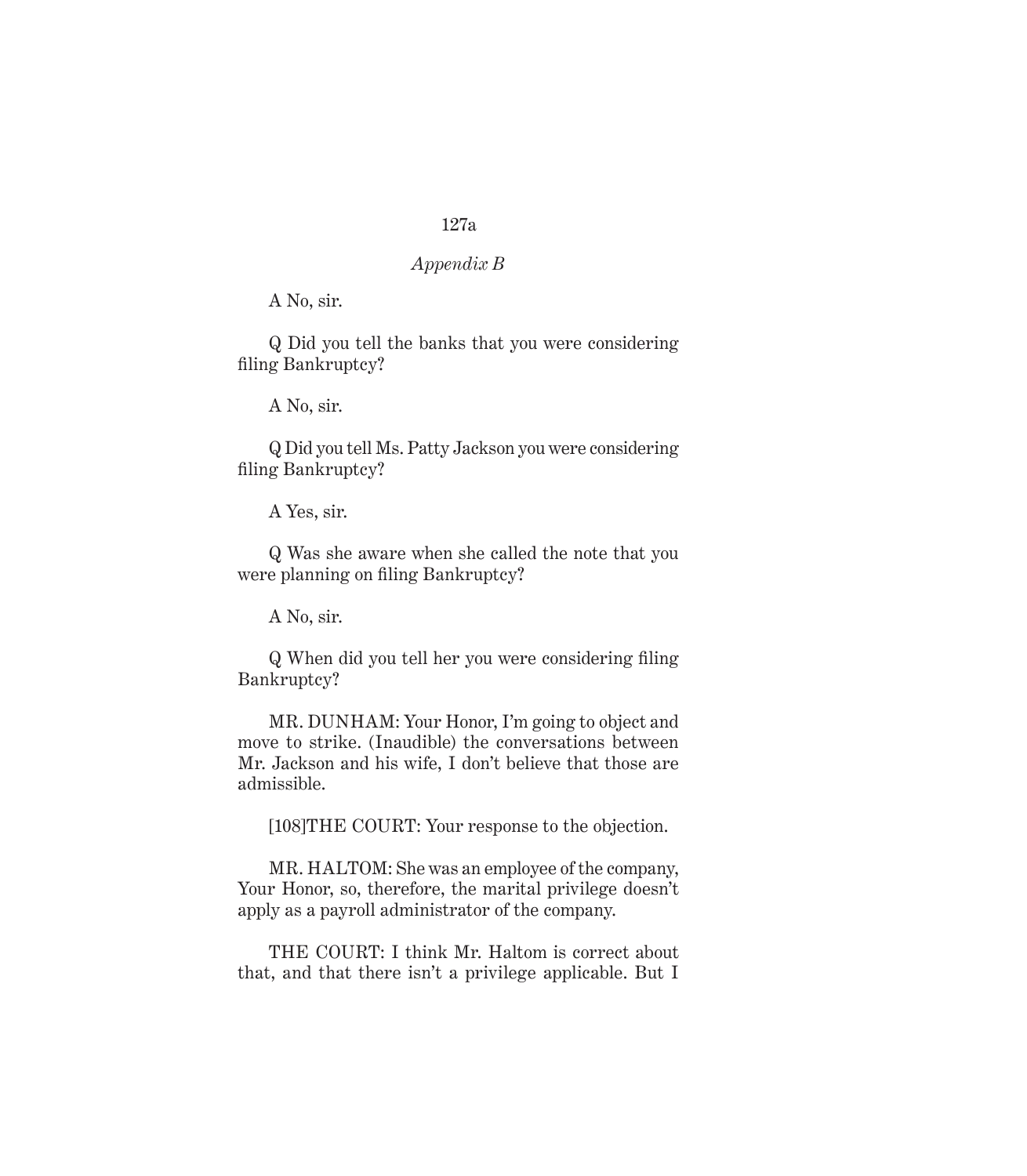#### *Appendix B*

would say that Mr. - we already started into this testimony about this debt and so questioning about that debt to her is already a subject with respect to which privilege is not going to work. So, go ahead. Rephrase the question or ask the question again.

BY MR. HALTOM:

Q When do you recall having the first discussion with Ms. Jackson that the company may file Bankruptcy?

A I don't recall.

Q To the best of your knowledge, was it a day before?

A A month.

Q A month before?

A Yes.

Q One month before. And the payments to Ms. Jackson were made one week before filing Bankruptcy?

A The demand was made before that.

[109]Q So, when you made that payment the company was already planning to file Bankruptcy; is that correct?

A Yes. The payment was made at the same time that the property mortgage was set up with Franklin Synergy Bank, the \$238,000.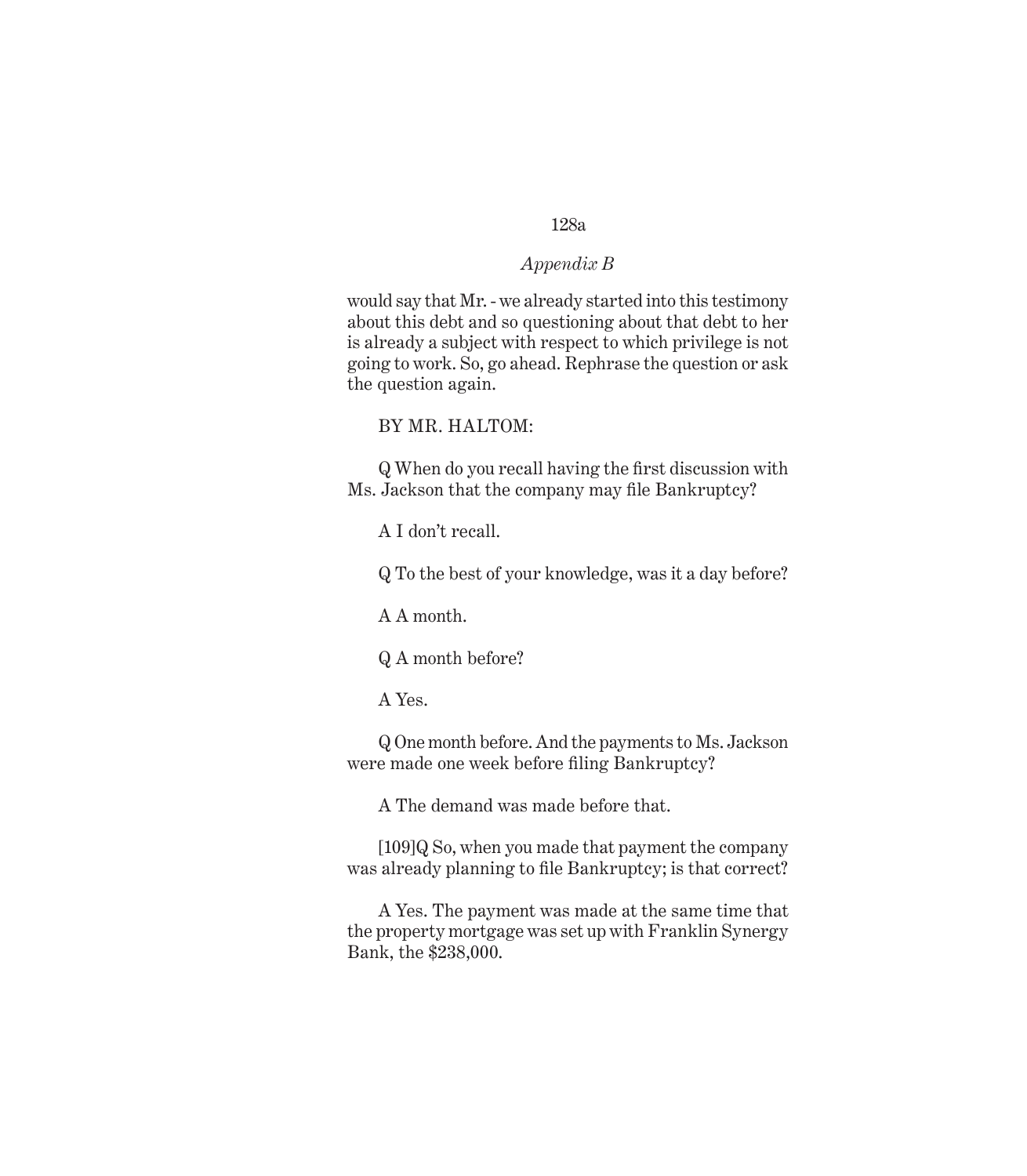### *Appendix B*

Q You testified that your cash reserves, you make a million for two to three months; is that correct?

A That would be nice. I've never had that.

Q You've never had that happen. How many years have you been in business?

A Since '98.

Q 1998, so 18 years. And you've never had that level of cash reserve in 18 years, have you?

A I've never been that healthy.

Q So, having that lump of cash reserve is not something that's necessary for you to operate your business, because you've been doing it for 18 years without that, correct?

A Yes.

MR. HALTOM: One second, Your Honor.

(Brief pause)

BY MR. HALTOM:

Q You mentioned that the note to Ms. Jackson had been paid but you just don't have full access [110]to it yet. Tell me about how you just don't have access to it.

A Well, I really don't have access to it. It's in an escrow account in her name.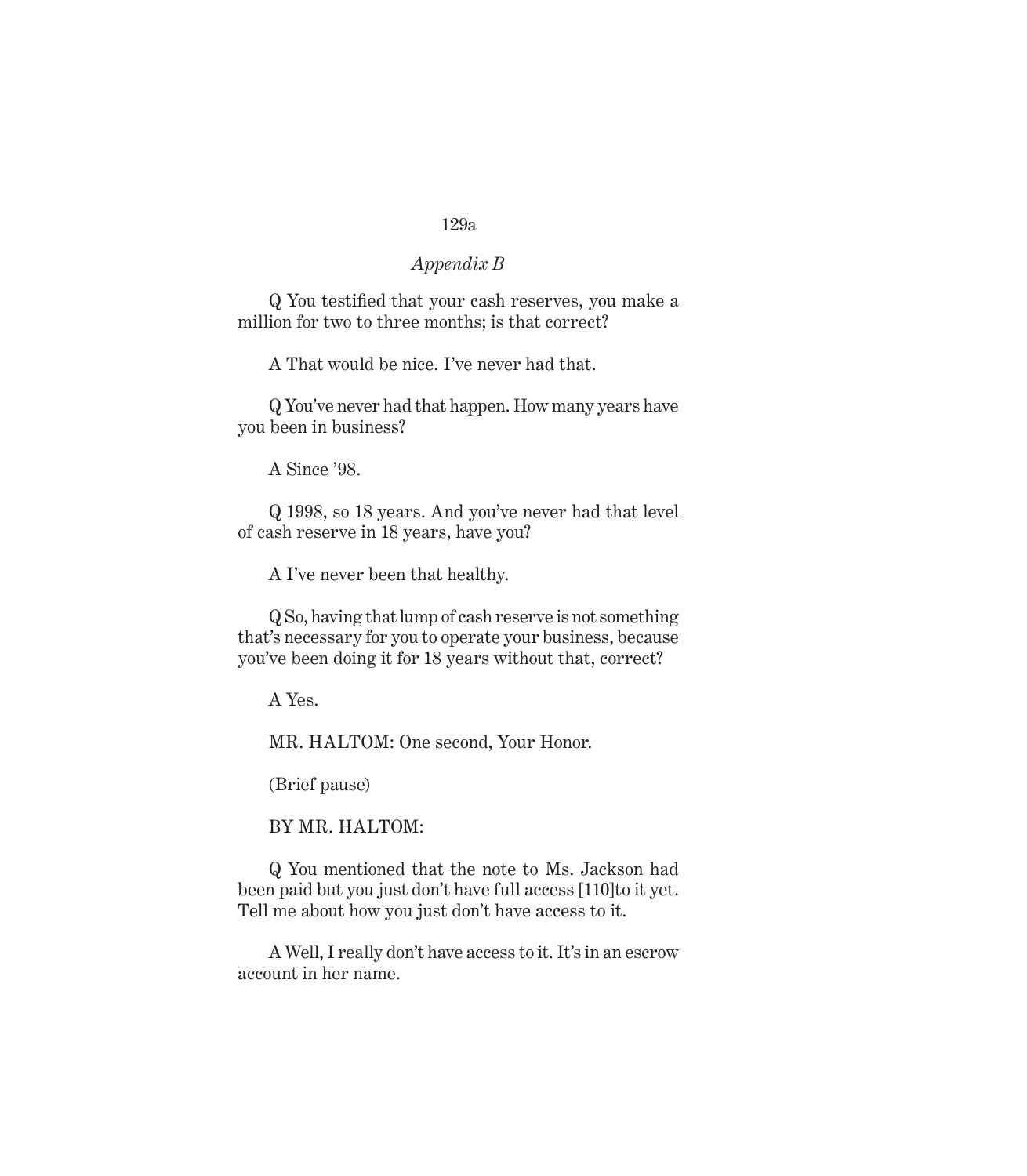### *Appendix B*

Q Did you all have a joint checking account beforehand?

A Yes.

Q Do you deposit your funds into a joint checking account?

A Yes, sir.

Q And so those funds that you paid out of the company's registry was paid into a joint checking account, deposited into a joint checking account?

A Yes.

A For your use and ability to use as well?

A Yes.

Q And you mentioned that you reduced your pay to \$72,000 annually. And as part of the Bankruptcy filing, did that increase your pay to the industry standard?

A Rephrase.

Q As part of your reorganization to increase your pay -

A That would be a hopeful outcome, yes, sir.

Q So, you're trying, with [111]this reorganization, to return the equity that you had in the company and the payments you were receiving in the company.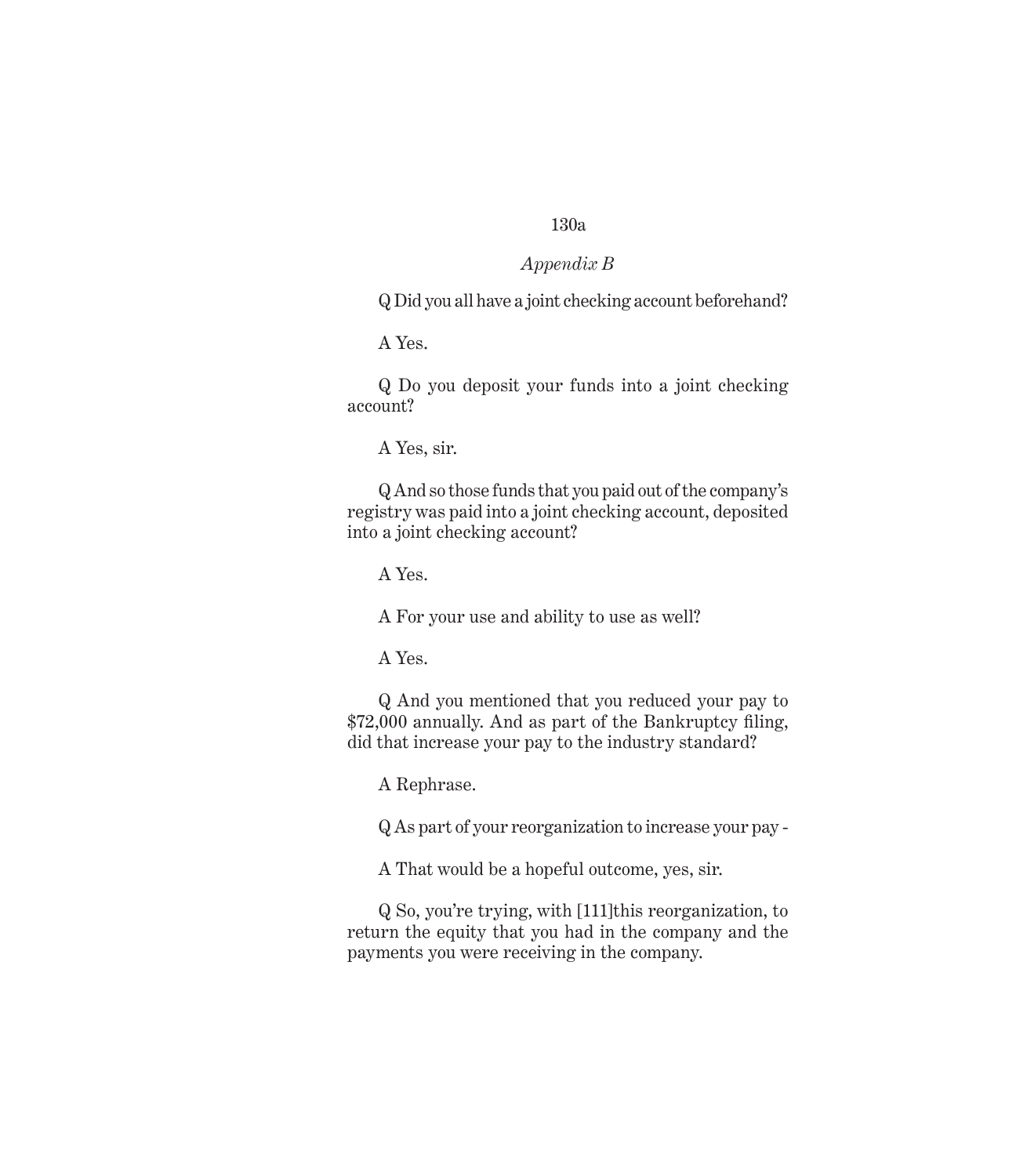### *Appendix B*

A That's a hopeful outcome, yes.

Q And let me understand that you had all these contracts for 2016 but you did not attempt to renegotiate any of them before filing Bankruptcy, did you?

A No, sir.

MR. HALTOM: Thank you, Your Honor.

THE COURT: Redirect, if any.

#### **REDIRECT EXAMINATION**

## BY MR. DUNHAM:

Q Mr. Jackson, without the Bankruptcy filing, what kind of leverage do you have to renegotiate contracts?

## A Zero.

Q How much money had you paid the prior law firm to defend you in the Ritzen lawsuit?

A In the neighborhood of \$80,000.

Q And they're not going to be going forward as your counsel?

A No, sir.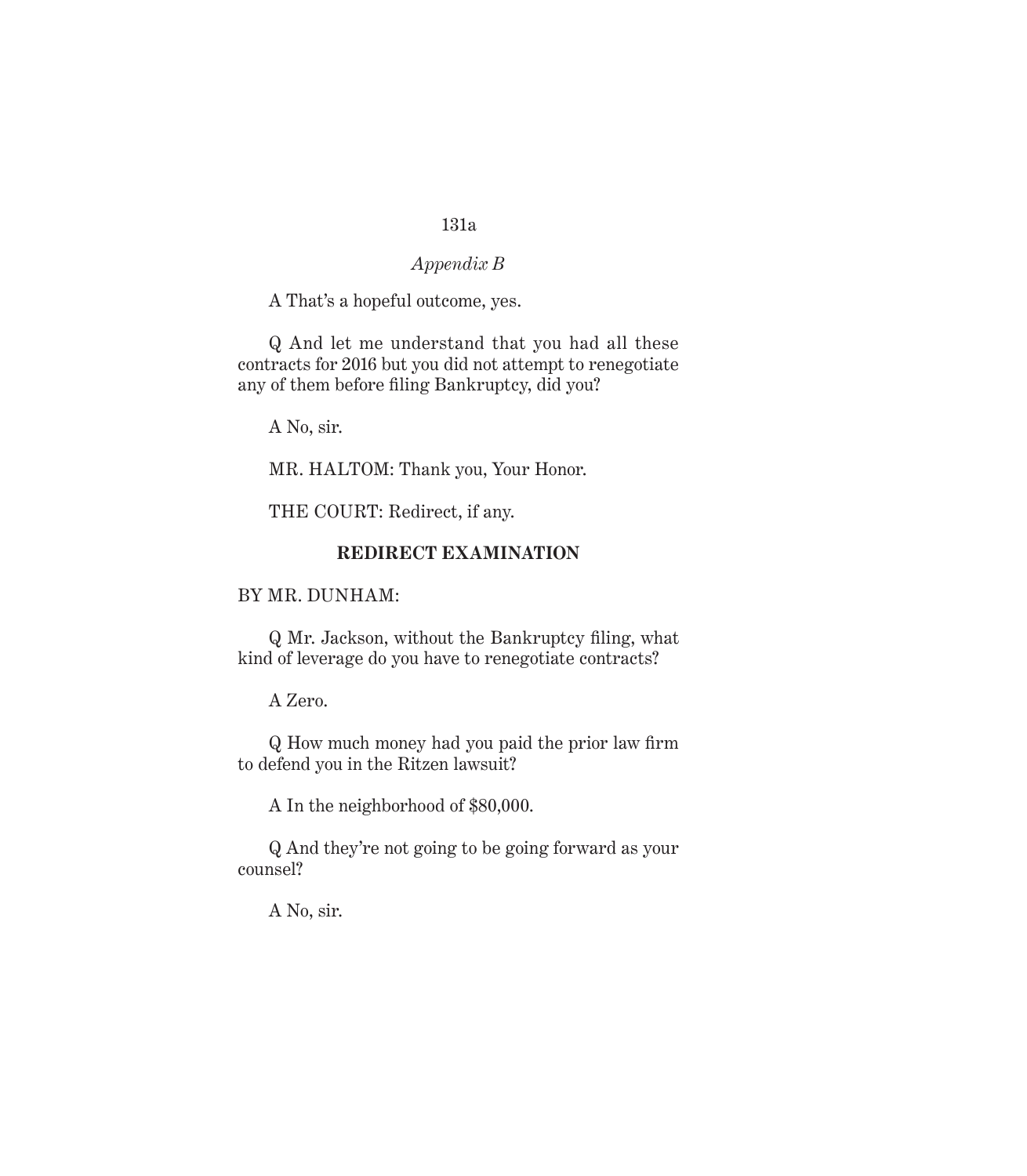#### *Appendix B*

Q So, there is a question about strategy. Do I understand that you're going to pay our firm to get caught up to speed in that case, right?

A Yes.

[112]Q Was it a strategy to try to hurt Ritzen Group when you filed the Bankruptcy?

A No.

Q One more question about Franklin Synergy. I thought that to avoid Bankruptcy you agreed to enter into, or you had discussion with Franklin Synergy about funding. Was the \$238,000 part of an effort to avoid Bankruptcy?

A Yes.

MR. DUNHAM: Your Honor, no more questions.

THE COURT: You can step down. Two times, Mr. Haltom.

MR. HALTOM: Yes, sir.

THE COURT: Thank you. You can step down. Call your next witness.

MR. HALTOM: I've completed my proof, Your Honor.

THE COURT: All right. To you, Mr. Dunham.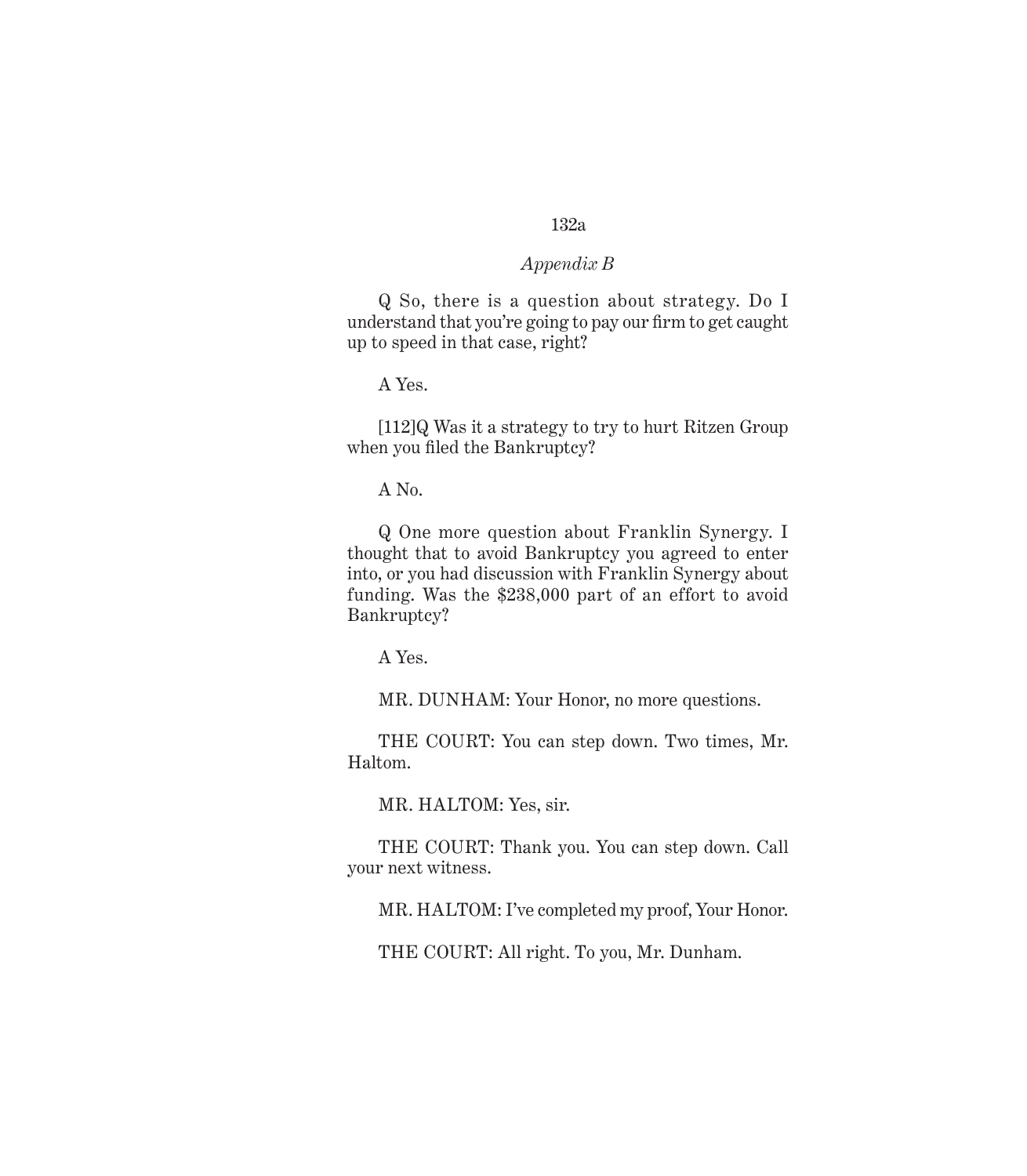### *Appendix B*

#### MR. DUNHAM: The Respondent rests.

THE COURT: No more evidence, then?

MR. HALTOM: I would like to recall Mr. Jackson for one question, Your Honor.

THE COURT: I don't think that's going to work, Mr. Haltom. Not going to work. Two times. You [113]have no evidence from the other side so no more evidence.

All right, that closes the proof. Let's talk about this for a minute. Mr. Haltom, let me have you first. You've tried a case to dismiss a Chapter 11 for bad faith filing. That's the case you've tried. Whether you know it or not, that's - and no criticism intended, I'm just telling you that's the issue you put up here. And I understand because I've been here long enough to know that the criteria for relief from a stay sometimes overlaps the motion to dismiss. But you have to understand I'm saying this now to you, because here's how I am looking at this case is, if I grant you relief from the stay and you go back to state court, and you try your lawsuit against Ritzen Group and they - there's lots of possible outcomes but let's say you went and you get an order for specific performance out of the state court, and while all that is happening, Mr. Dunham and Mr. Hildebrand being the smart lawyers that they are, they're going to reject your contract over here in Bankruptcy and we're going to have a hearing on rejection of the contract while you're off trying to get a trial date in the state court. And the issue of all of the economics of what I just described is right back here. It's right back in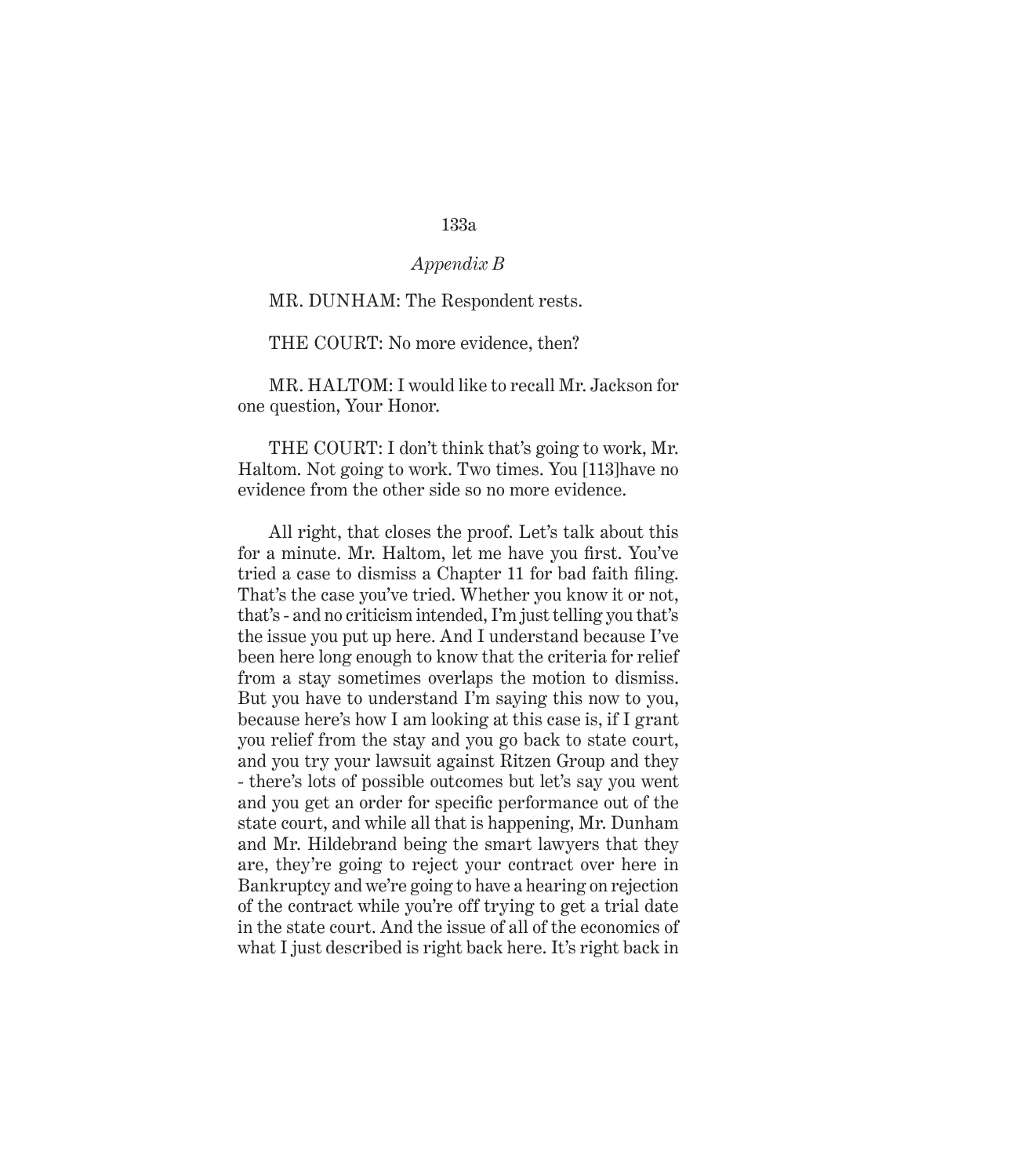### *Appendix B*

Bankruptcy if this case continues. And I'm sitting here trying to figure out what are you going to accomplish with relief from the stay, what do you think you're going [114] to accomplish going back to state court?

MR. HALTOM: Well, Your Honor, it's clear that the Debtor does not want this issue adjudicated anywhere. If they wanted to reject this contract -

#### THE COURT: Why do you say that?

MR. HALTOM: Because if they rejected (inaudible) contract, this property has increased so much in value, five, six, seven, \$800,000 that we would be entitled to as the (inaudible). And so they do not want to go down the path of -

THE COURT: Stop right there. I have no evidence that they don't want to go down that track. that's why I'm asking you. Just bear with me. Look, I'm an economics guy. Bankruptcy is all about money. And if Ritzen Group is right, that they had a right to acquire this property, and if that's where things end up, if they're right they have a right to acquire the property, and the Debtor rejects the contract in Bankruptcy, rejection damages are going to include lost profits. And I'm going to be sitting - my successor is going to be sitting here valuing your claim in the Bankruptcy case and it's going to include - let's just imagine it includes \$1 million worth of lost profits, okay? So, you now have a claim in the Bankruptcy case, just to keep the numbers round, for \$1 million, and the Debtor is still fully solvent because they own a piece of property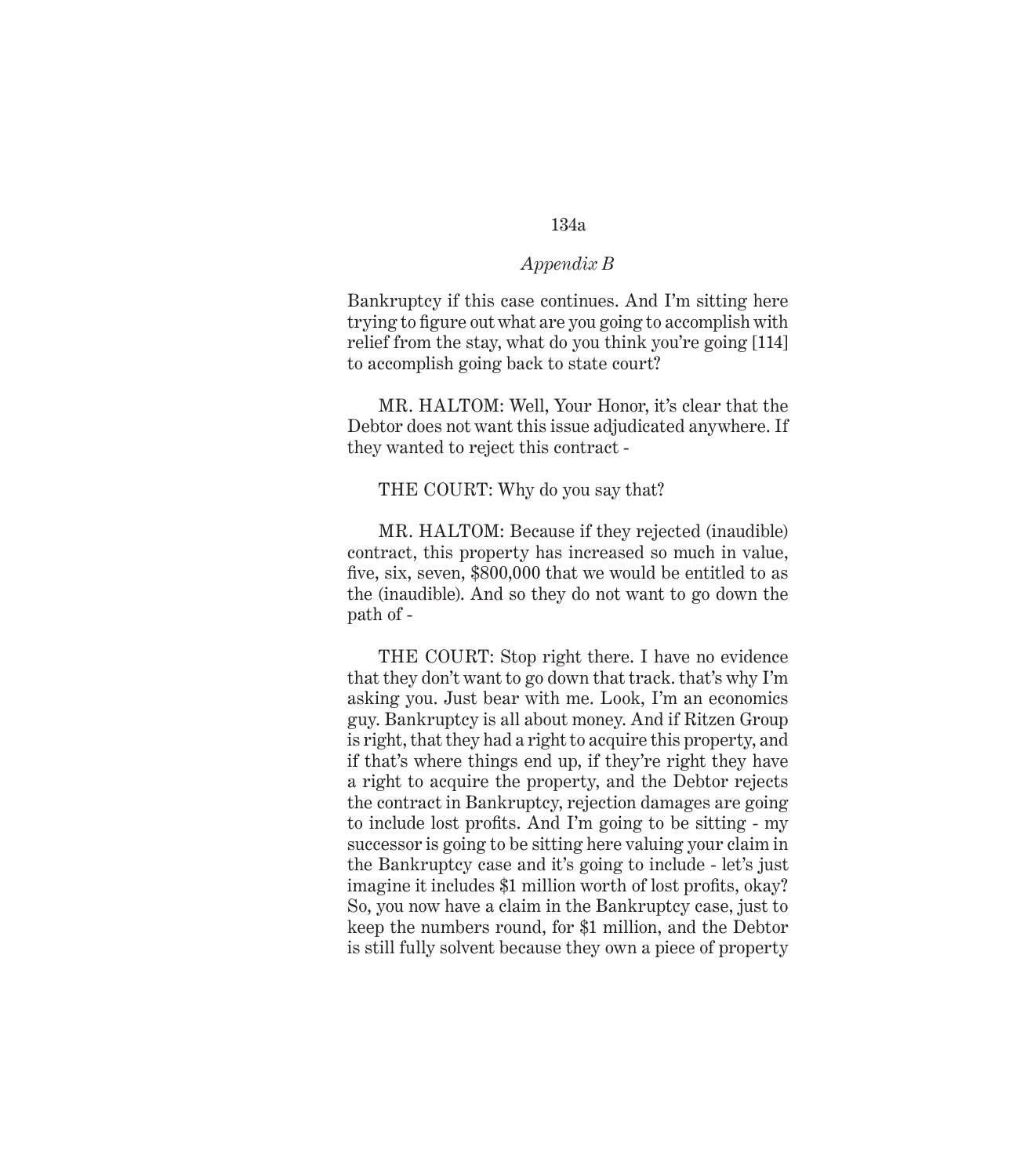### *Appendix B*

worth \$2 [115]million, plus the Old Hickory, plus contracts in process and future profits and all that. So, your client gets paid in full in the Bankruptcy case, based on the lost profits and everything else that's there, or the Debtor has to bail out of Bankruptcy because they can't pay you under those terms.

The economics is the same. You get paid in full. What am I missing?

MR. HALTOM: On Friday, in advance of this hearing, Debtor filed a motion to, an objection to the informal claim -

THE COURT: Sure.

MR. HALTOM: - which it clearly is an action that should be an adversarial proceeding because under 70 -

THE COURT: Mr. Haltom, I'm talking about the big picture, not (inaudible) right now. Let's talk about the forest. The forest is that at some point the Ritzen Group is going to file a claim in this case. You're going to have to unless I dismiss the case, and I haven't been asked to dismiss the case. I don't have a motion to dismiss. I haven't tried a motion to dismiss but the very first thing I said to you is your case here today has been more like a motion to dismiss the case than like a relief statement. But, trust me, I don't have a motion to dismiss and I'm not going to dismiss the Bankruptcy case today.

[116]You're eventually going to ask to file a proof of claim if you don't dismiss this case. And that claim, I know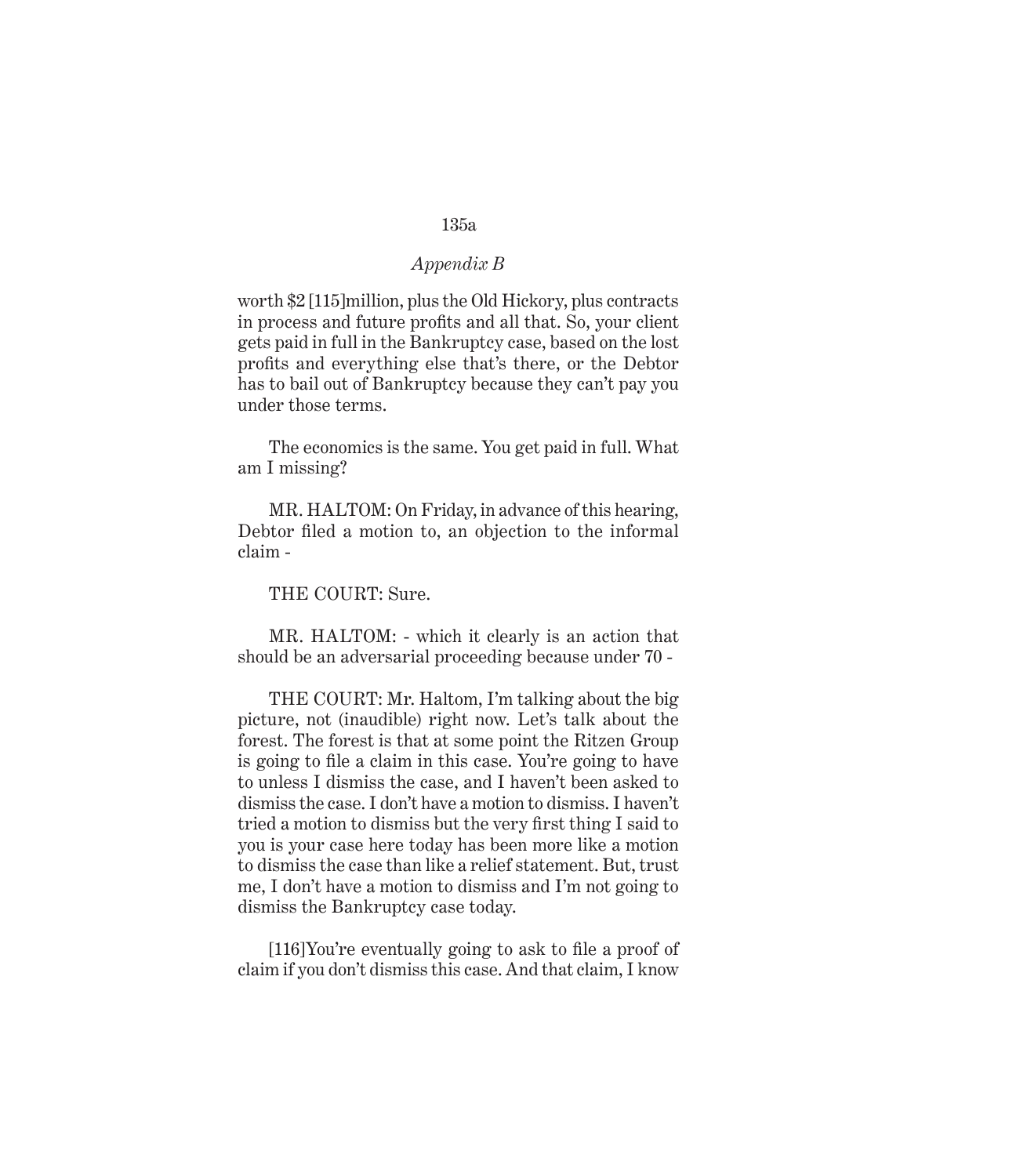#### *Appendix B*

you're going to sit down with Mr. Ritzen, you guys don't come up with pie in the sky, it's going to be a \$10 million claim, \$2 million claim, \$3 million claim, whatever you think the lost profit and everything else is here.

Okay, why isn't that just exactly what happens in Bankruptcy? They'll object to that claim and my successor will try that claim objection and estimate or value or whatever your claim.

MR. HALTOM: Well, first, Your Honor, there are fee issues with the state court, which are still unadjudicated, which -

THE COURT: Always happens and if I were trying the claim objection, you're going to have to include in that \$2 million claim another couple hundred thousand for attorneys' fees in state court that you would be entitled to recover and we would have a hearing to decide whether that is a reasonable estimate of your claim.

MR. HALTOM: Well, a claim should not proceed as a claim objection because the Debtor has a claim against Ritzen for release of escrow funds, release of lien pending (inaudible) and for attorneys' fees under the contract. So, this should not be a claim objection, it's [117]going to have to be an (inaudible). And so because of the transfer of property and the potential escrow monies that the Debtor is also trying to recover, it would have to be an adversary proceeding, which means we would start all over from the beginning with fees, discovery, all of chat.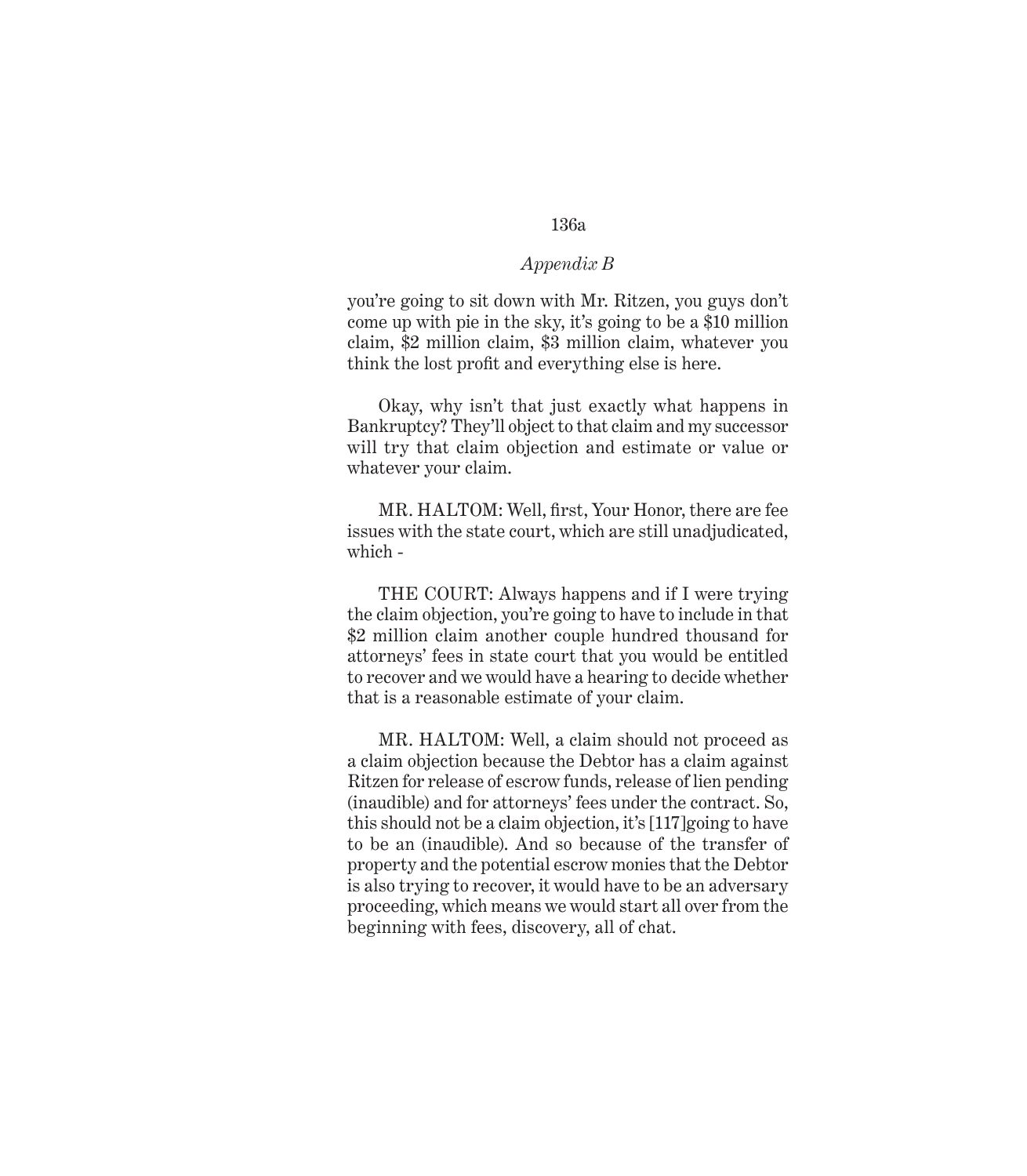#### *Appendix B*

#### The state court is ready to try this case.

THE COURT: I don't doubt they're ready to try it. I'm asking you - you're in a Bankruptcy and granting relief from a stay is a fairly extraordinary remedy at the beginning of an 11. And every 11 I've seen in the last 35 years was filed proximate to some litigation somewhere else. I've never seen an 11 filed that didn't have a lawsuit.

So, you have to tell me what do you, what are you getting? You go back to state court but how do you escape litigation in the Bankruptcy Court over rejection of this contract, damages, the attorneys' fees, the lost profits how do you escape all that?

MR. HALTOM: If you break the automatic stay, it a l lows the state court to adjudicate issues related to the property. And there's nothing that needs to come back to the Bankruptcy Court with the exception of a claim for attorneys' fees if that's awarded.

THE COURT: Where do you think [118]you' re going to collect that? You're going to come right back here, Mr. Haltom. I've got exclusive jurisdiction over the property of the estate. You go to state court, say you get an order for specific performance. The Debtor rejects the contract. It's at that point you actually have a contract. If you lose in state court, then I don't even have to reject your contract. You ain't got one.

MR. HALTOM: Okay, Your Honor. Let's look at the criteria that the Sixth Circuit has established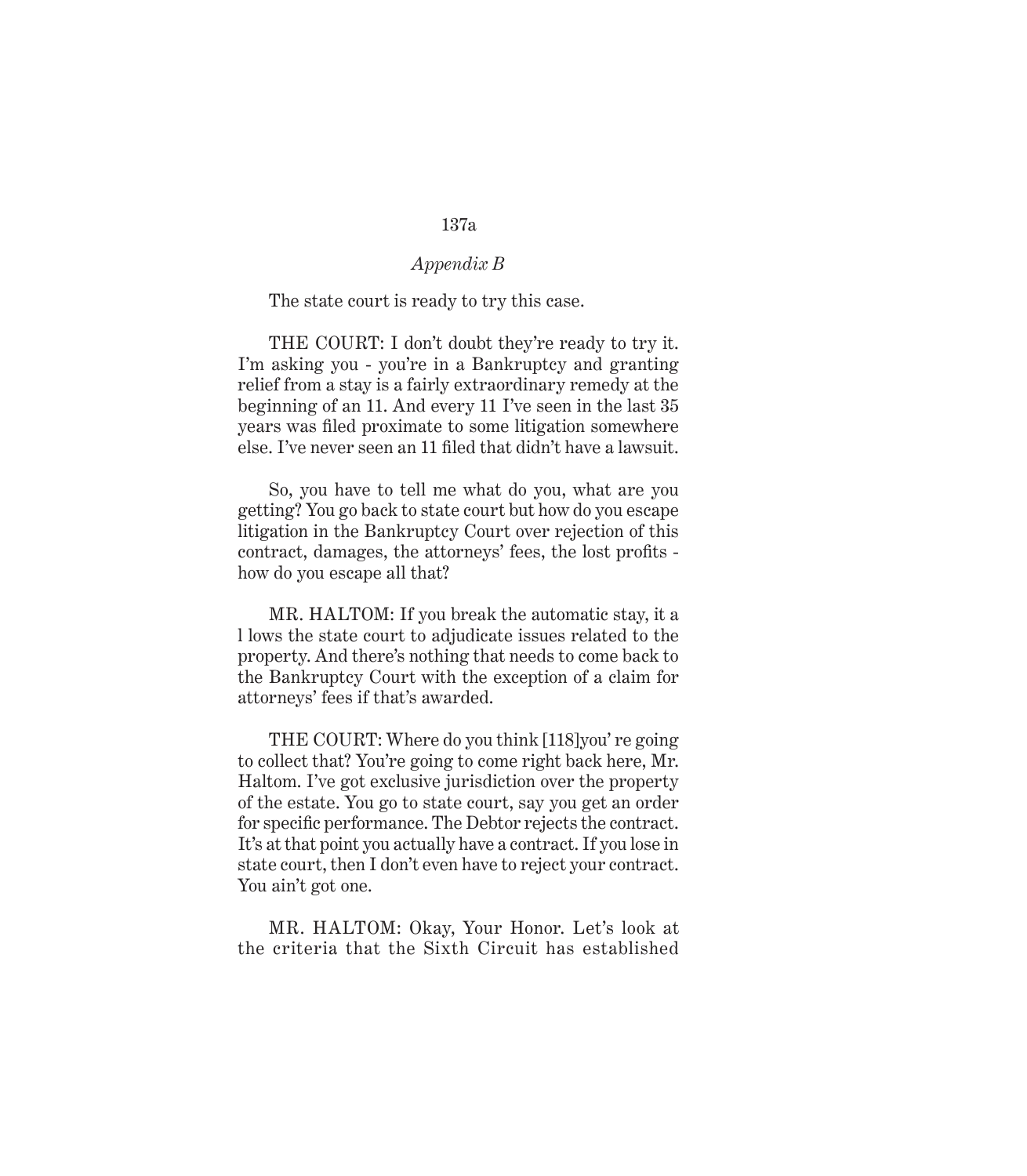## *Appendix B*

for (inaudible). And in applying that in these similar circumstances where specific performance of a real estate contract is at issue, the granted, and in some cases even sui sponte, granted dismissal of the Bankruptcy because of the totality of the circumstances. Now, if we look at those five criteria, one is judicial economy. The state court action is ready to go. It will not require a new action before this Court. It can be adjudicated in a relatively reasonable period of time. The state court is familiar with the plans there are. There's only a few pretrial issues that need to be resolved.

Number two, (inaudible). This is case is six days away from trial. The case is clearly ready for trial.

Number three, the resolution of primarily Bankruptcy issues. This is a two-party state breach of [119]contract action. So, there's no specific specialized knowledge that's required from the Bankruptcy Court.

Four, the chance of success on the merits, which is very important here because the Debtor has testified he does not have personal knowledge of the documents or -

THE COURT: Let's stop there for a minute. There's two, maybe three possible outcomes in the state court. And it's all contested right now. One would be an order for specific performance. If you get an order for specific performance, that would be a statement by the state court. Predicate for specific performance would be that there is an enforceable contract that can be ordered specifically performed. So, you would have to first prove that there was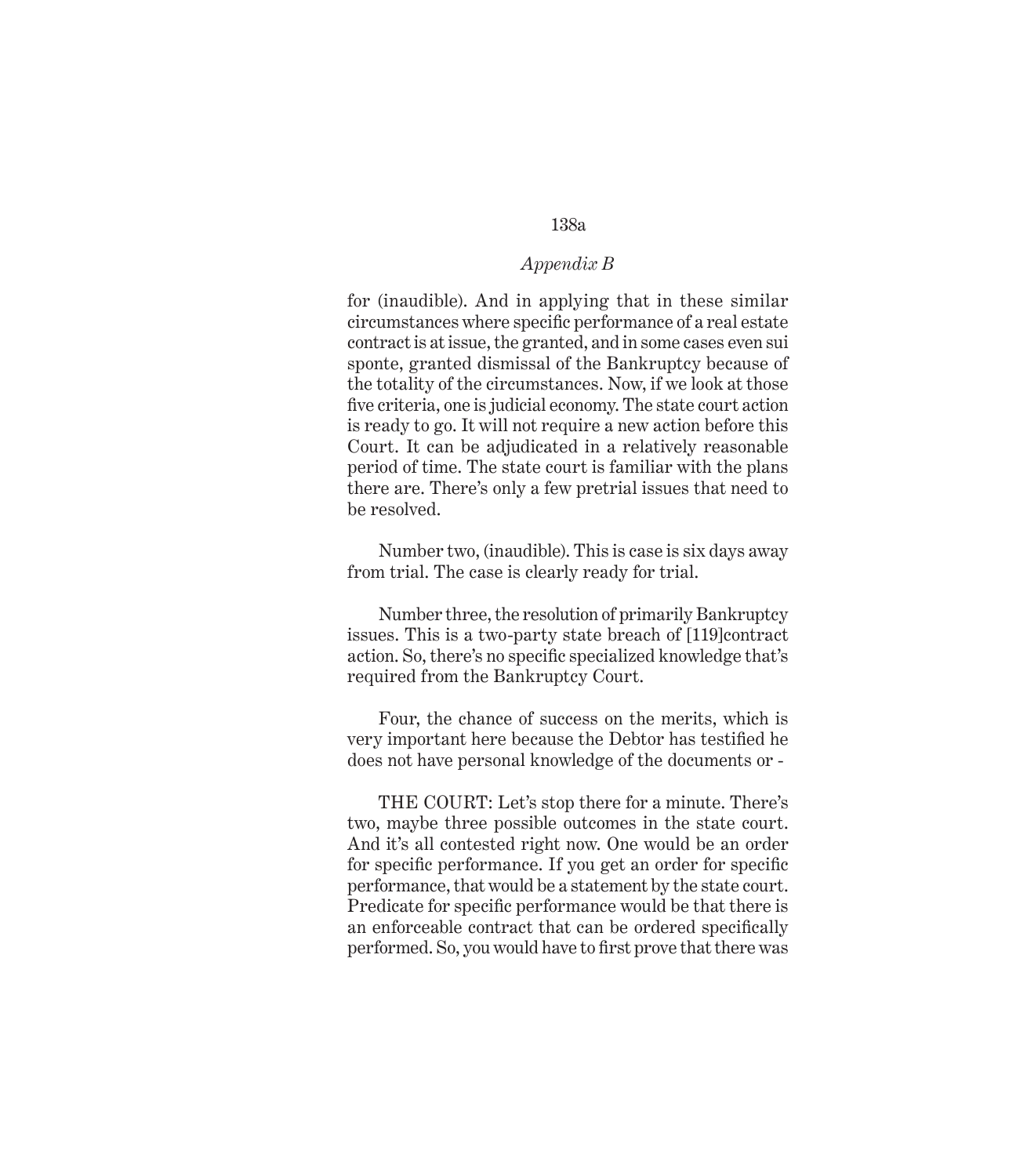#### *Appendix B*

a breach by the Ritzen Group that would entitle Jackson Masonry to not perform. You'd have to first establish the existence of a contract. Great.

And then you get a state court order that the Ritzen Group is entitled to specific performance of the now executory contract. And about that time, if not before that moment.in time, Ritzen Group rejects the contract under 365 in the Bankruptcy Court. How do you stop that?

MR. HALTOM: I think it will be more expensive if this proceeds in Bankruptcy Court. You've asked about the cost of litigation. They do not want this [120]contract adjudicated, period. And because this claim -

THE COURT: Well, you keep saying that but I don't see it at all. I think, in fact, they want to adjudicate this contract right into oblivion, one way or another, either by proving there is no contract, which is the predicate to your specific performance argument, or by proving that they have a right of rejection of that contract, which would be an interesting trial also.

I say there are three possible outcomes. One of them is you get a specific performance order, which brings you back to Bankruptcy to figure out whether that now executory contract can be objective.

The second possible outcome is that the state court decides there is no enforceable contract and no specific performance, in which case the state court would probably award you some attorney's fees for the discovery abuses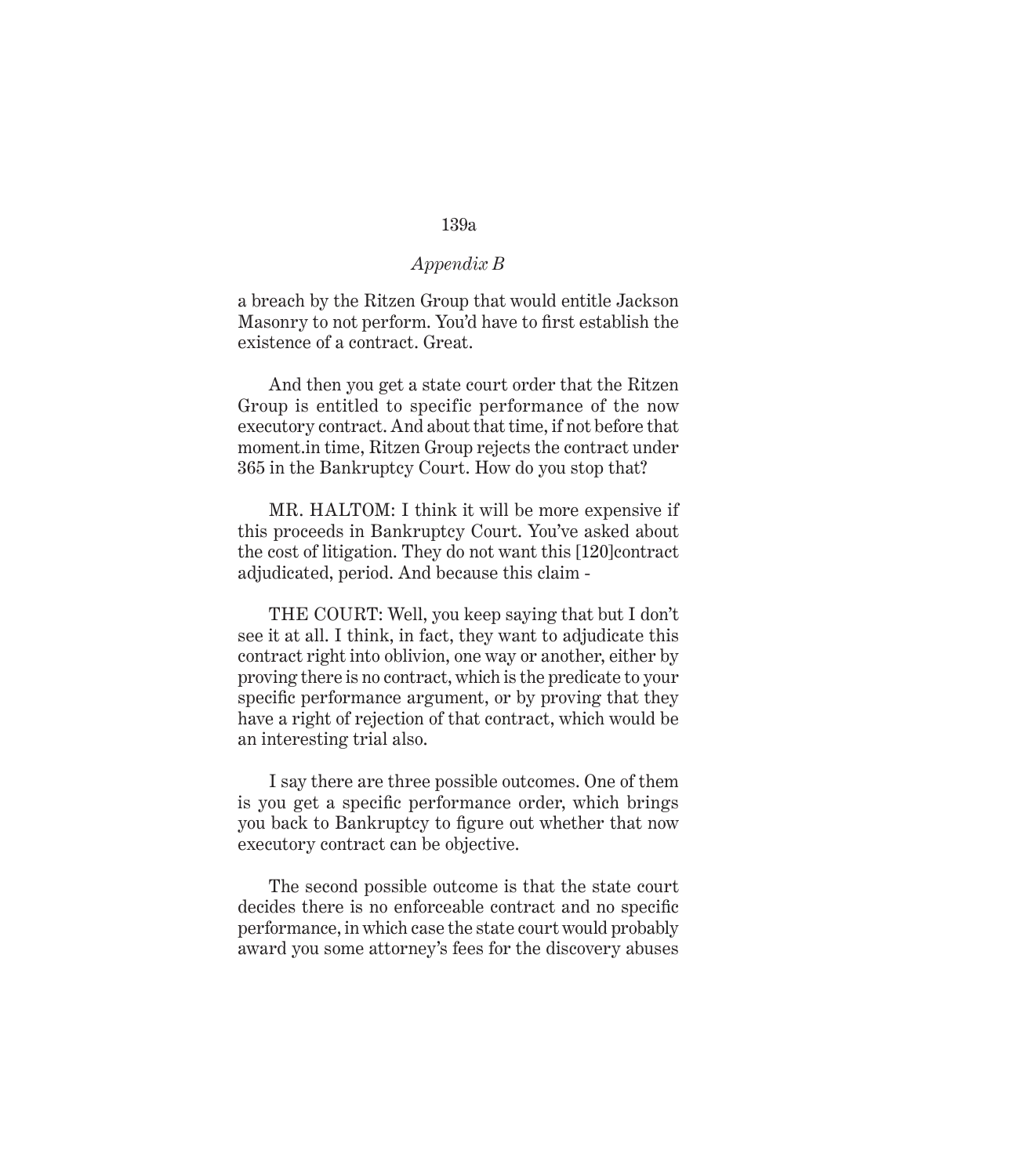## *Appendix B*

in the state court, but that's claim back in the Bankruptcy case but we will have engaged in tens or hundreds of thousands of dollars' worth of litigation in state court for no outcome at all, other than deplete the estate of hundreds of thousands of dollars in attorneys' fees. I don't see any value to that outcome and I'll tell you what I think about the probability of that outcome in a minute.

Third outcome is the state court says there is a contract here and they award, either directly or [121]in the alternative, damages for breach of contract by the Debtor. In which case, what do you have to do, Mr. Haltom?

MR. HA LTOM: Well, it would be a claim against the estate -

THE COURT: Come right back here with a claim. And at that point we will have an objection to the claim and I'd adjudicate that and then there would be a plan of reorganization, which would have to deal with your damages claim. We'd have to have all of the remaining - I'm right back where I started when I started questioning you, and it is one of the factors for relief from the stay is whether we would gain some cosmic advantage in the context of the Chapter 11 case by sending part of this back to state court. What is the advantage?

MR. HALTOM: The advantage in adjudicating in a rapid manner, the state court claims would all be resolved in terms of whatever fees that would be awarded; this Court would have the ability to enforce specific performance; and in granting relief from the automatic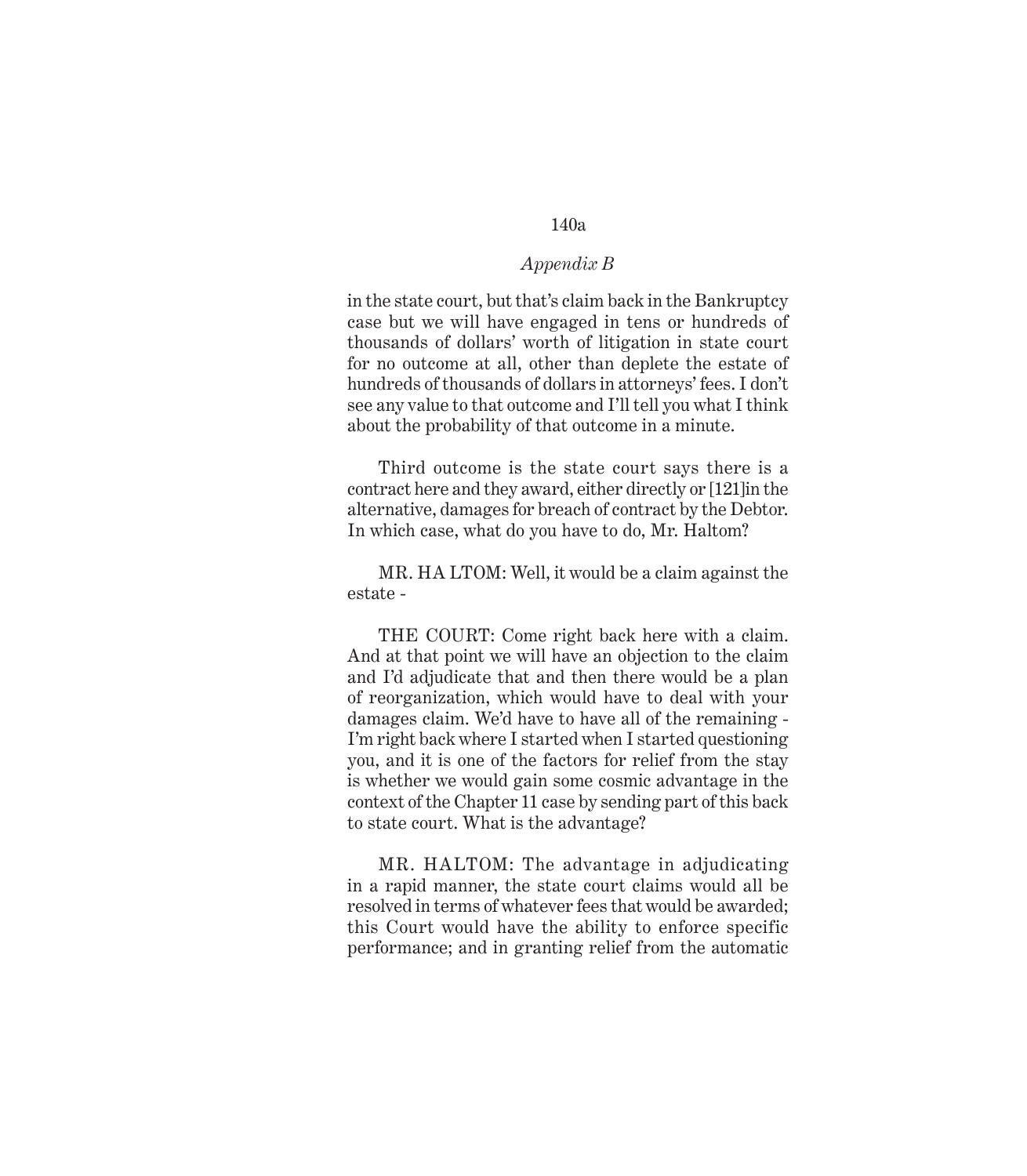### *Appendix B*

stay, it can basically allow the state court to enforce its judgment in order to sell the property.

If the Court grants leave from the automatic stay, the moveant doesn't have to come back to get a second grant from the automatic stay to enforce the judgment.

[122]THE COURT: Oh, how wrong you are, Counsel. Trust me. I grant relief from a stay routinely to liquidate claims in state court and they have to come back to collect the claims here. And that would undoubtedly, even if I grant you relief from the stay, I would not, in addition, grant you the right to execute on property of the estate until I see about other creditor interests, until I see about the reorganization of this Debtor, the continuing employment of 45 people and things of that sort.

You aren't going to touch this property without further hearing in Bankruptcy Court, even if I would grant relief from the stay. You can be sure of that.

MR. HALTOM: Your Honor, under other Sixth Circuit cases where a financially healthy debtor, which we have, who is admittedly profitable, which is admittedly not insolvent, which has admittedly paid his bills on time, basically pulls a parachute right before a state court hearing in order to prevent the adjudication of that stay under the Sixth Circuit standard is that routinely granted, to allow that to go to conclusion. There is a preference of that, Your Honor.

THE COURT: The preference stuff, of course, would be recoverable only in Bankruptcy. Your client ends up as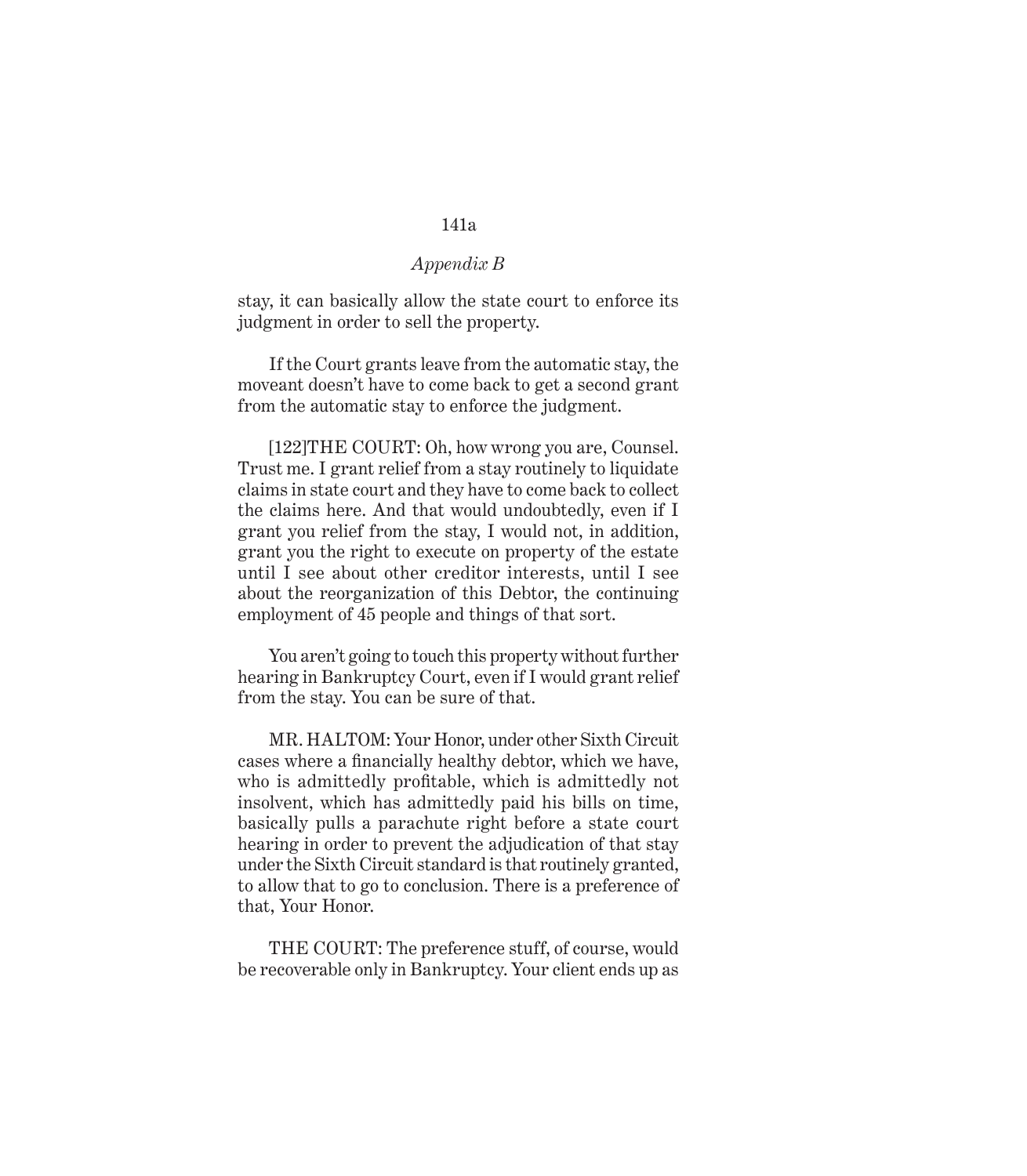# *Appendix B*

the largest creditor in a Chapter 11 case where one of the sources of funds to pay your client is the [123]recovery preferences that are only recoverable in the Bankruptcy case. How is there an advantage to going to state court under those circumstances?

MR. HALTOM: The legislative intent under 262 evidences that the intent of the automatic stay is (inaudible) circumstances where the lower court permits the proceedings in the original jurisdiction and there would be no great prejudice to the Bankruptcy estate. There's not going to be a great prejudice to allow the state court, who is familiar with the cause of action that is pending before it, familiar with the evidentiary issues, to adjudicate this in a relatively quick and efficient manner.

If there are still Bankruptcy issues to resolve and if the parties aren't able to reach a resolution then it would be appropriate for the Bankruptcy Court to address those issues, (inaudible).

THE COURT: Let's stop there for just a second because it was a question I was asking myself as I was sitting and reading all this. Ritzen Group would be perfectly happy with contract rejection damages. I asked myself it I represented Ritzen Group what would I be happy with, and I'd be happy with contract rejection damages because, assuming I can value the lost profit from the development of this property, I get present value of three or four or five years of development headache. That's what I [124]get. I get it all done now. And the only way they would be able to confirm a plan in this case is going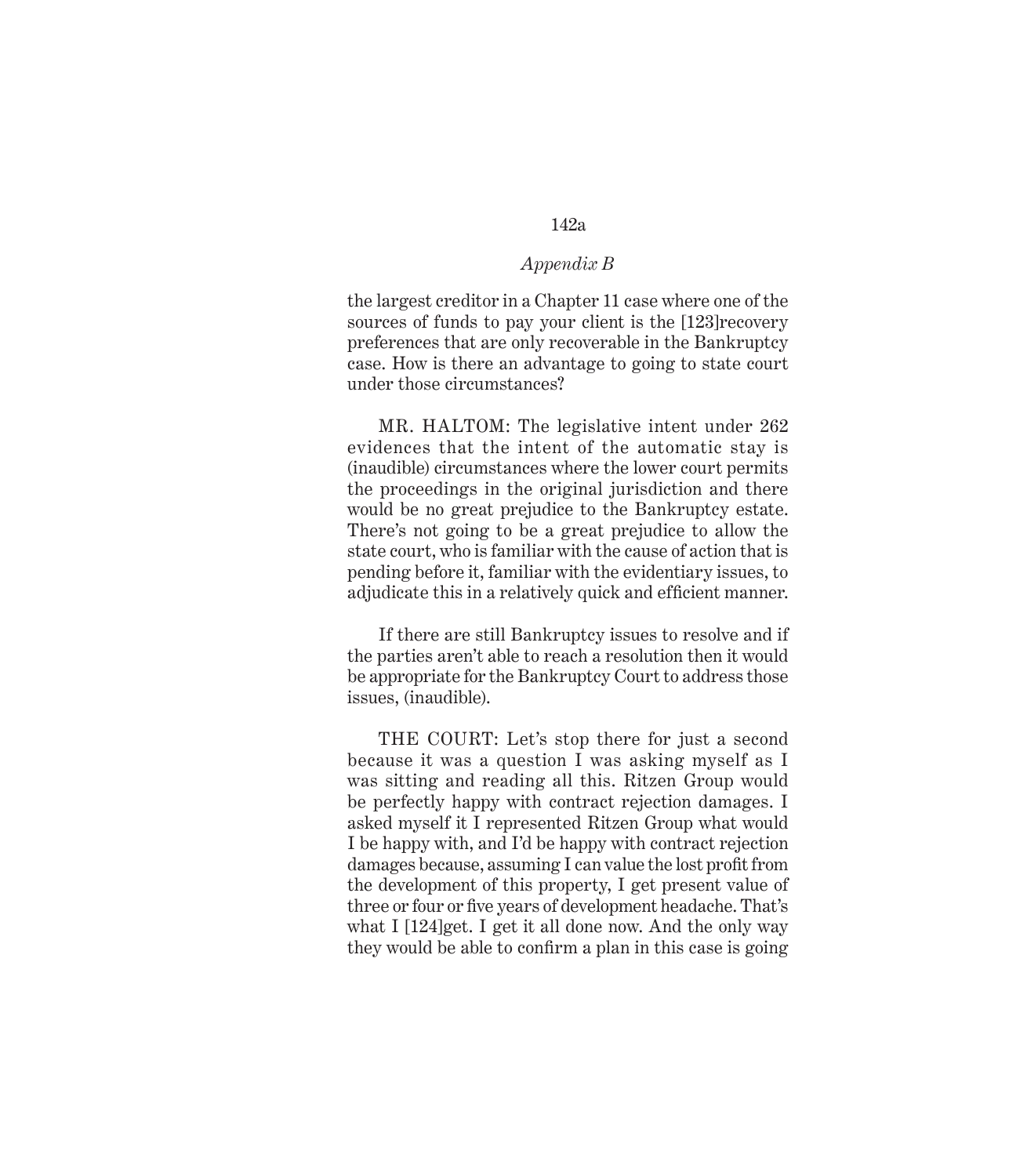# *Appendix B*

to be to account for all that same lost profit because that lost profit is built into the value of the estate and, as you well pointed out today, there's value in this estate.

So, one of two things have to happen. We've got to pay Ritzen Group in full or they've got to get out of Bankruptcy. In which case, you're right back in state court again.

MR. HALTOM: Well, there is also some value that is not capitalized in dollars and cents, and that is having a development in the neighborhood where you've already got developing other properties, having people see their building signs go up, having a presence in the longterm development of that community. And so there is a tremendous amount of value to the company other than dollars and cents -

THE COURT: Lost business opportunity is dealt with a lot, as you well know, from your state court litigation. You know how the Tennessee courts would deal with that. They would have to value that. Parts of it are not subject to recovery because they're too unknowable. And some of it is. And I'm back where I was. You said it a minute ago, I think you're right, why wouldn't the Ritzen Group simply accept rejection of this contract and [125]recover its damages from the Debtor in the Bankruptcy case?

MR. HALTOM: Well, if we had a motion for rejection before us, we might consider it. But the Debtor has not done that. They have filed to circumvent the process of having an AP or having a rejection of (inaudible) contract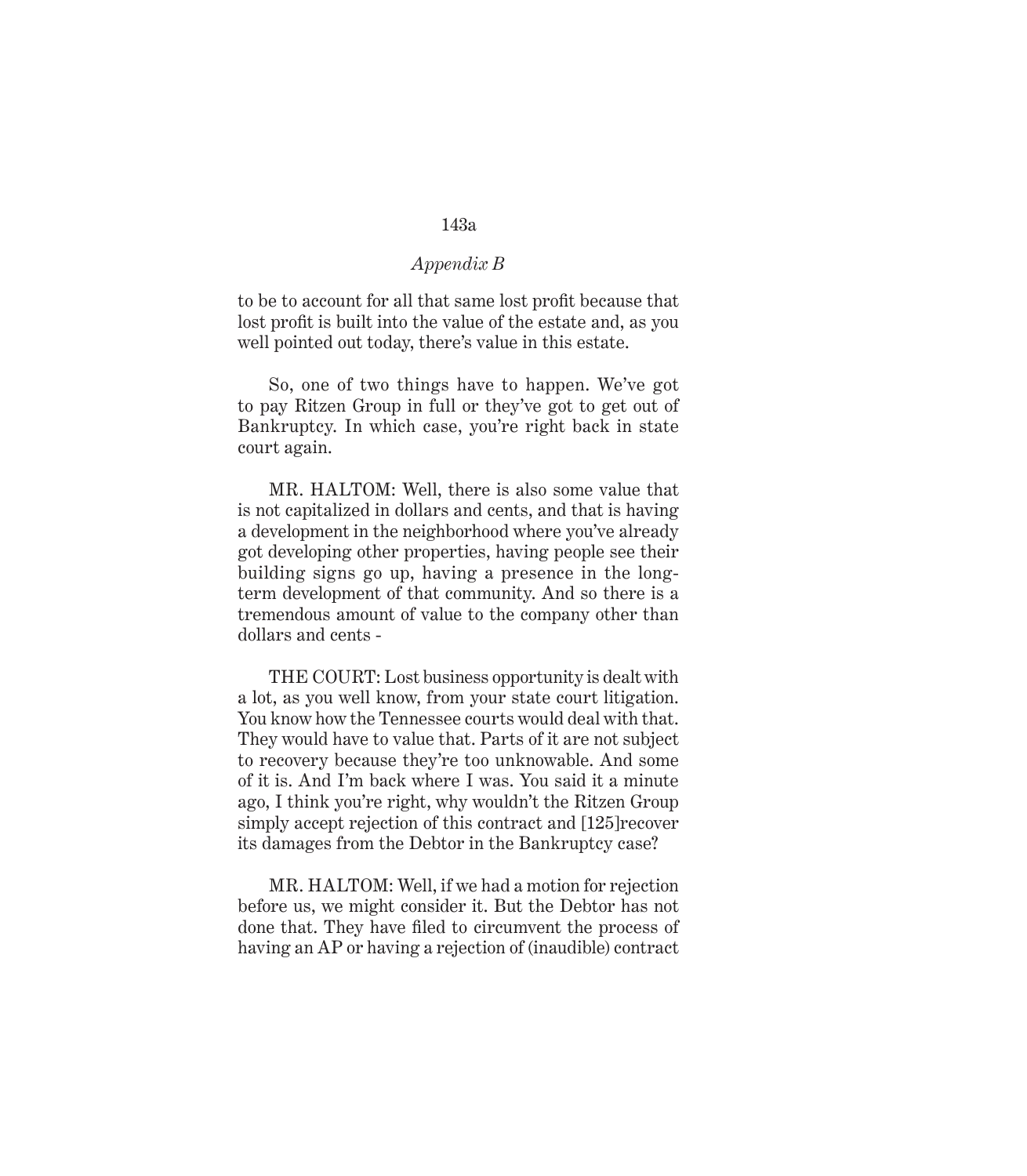#### *Appendix B*

while they're trying to object to the informal claim that's been filed, even though - that's going to waste a lot of money because we're going to be back here arguing that issue when -

#### THE COURT: Arguing what issue?

MR. HALTOM: Their objection to the informal claim of Ritzen Group. A claim objection is not going to resolve their \$15,000 of escrow money that's going to sit out there. A claim objection is not going to resolve a lien -

THE COURT: Actually, it would. The claim objection is going to be converted by the Bankruptcy Rules, under Part 4 of the Bankruptcy Rules, into an adversary proceeding. There's not procedural problems here. I wouldn't let that happen and I assume my successor won't. The \$15,000, in addition to being de minimis and pretty not important, would be a recoupment issue. If there is a contract, it would be the other piece of the contract dispute and he'll get subsumed in any math.

Why isn't the most efficient, direct [126]and best outcome that you all stay in Chapter 11 and you resolve the Ritzen claim in the context of the Chapter 11 case, rather than trying the specific performance case and then coming back to try the claim rejection case?

MR. HALTOM: I think the Bench just hit the nail on the head with respect that would be converted into an adversary proceeding and that we would litigate this thing all over again. (Inaudible) and, yes, on the back end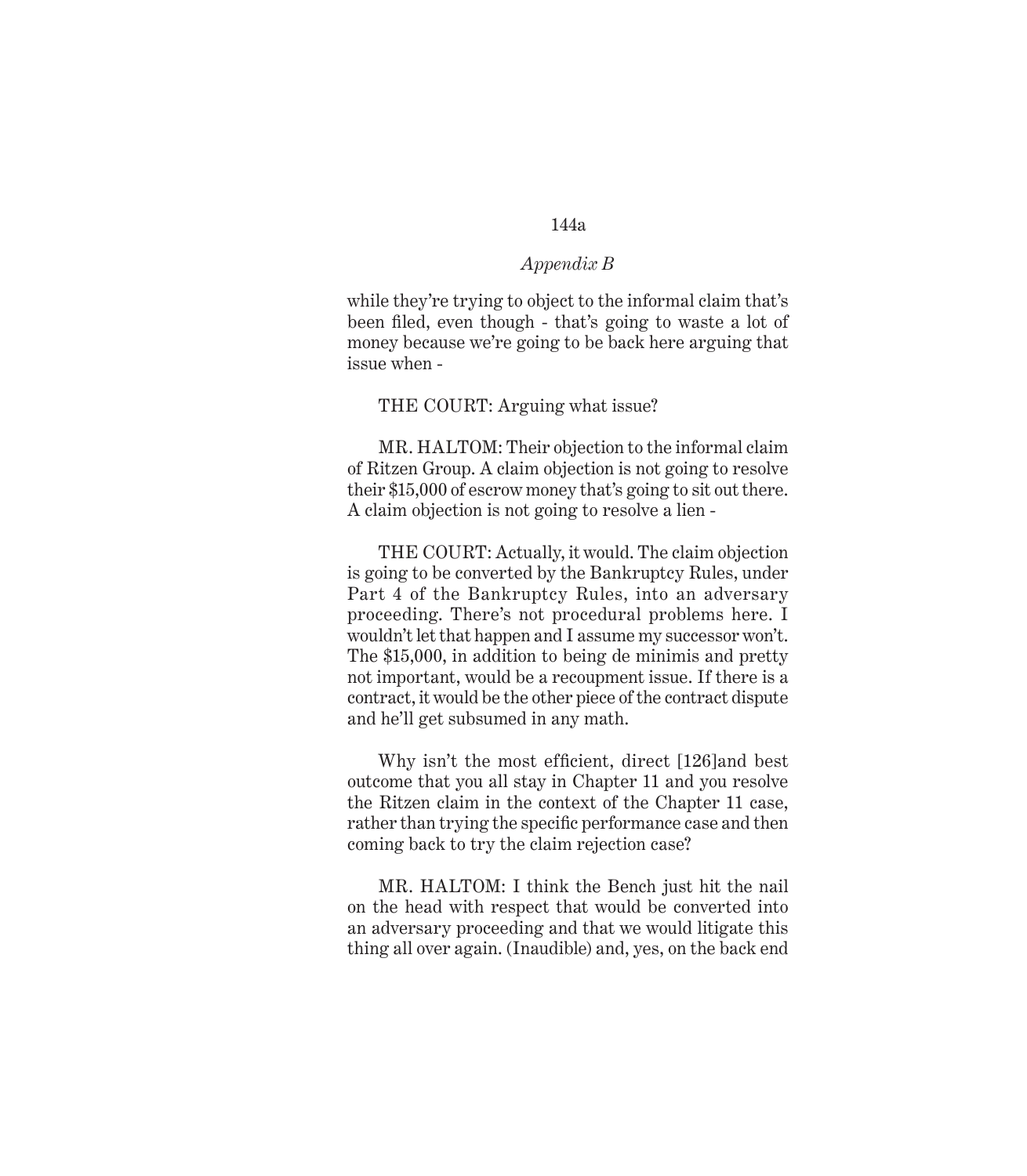## *Appendix B*

it would all be bundled up when the adversary resolved. But, basically, you're going to be trying the same cause of action that is pending before the state court, but starting all over again. The Debtor talked about the legal expenses involved in it; the legal expenses from restarting a trial from the beginning, with discovery, with presumably new depositions, with all of those, far exceeds the judicial economies allowing the state court -

THE COURT: I don't know what my successor will do but I can tell you right now what I would do. If I continued to manage this case, I would order claim estimation. I would require you to file a claim that I would then estimate. And that estimation process doesn't require the kind of discovery trial that you're talking about because we've got essentially, since 1898, of doing this in Bankruptcy, and we estimate the Ritzen Group's claim. Those are fairly liberal outcomes, usually. (Inaudible). It would [127]be discounted by the risk of the litigation a little bit but that's fair. The estimated profits and all those things, we'd have a hearing on that usually within, oh, I don't know, three or four months of the claim and the objection being filed. We do that. That's what would happen. And I would come up with a number and these folks sitting over here are going to have to pay you that number or they're going to have to bail out because the assets are worth - you see the direct one-to-one relationship between the value of the asset they have and the amount of this claim over here. They're almost the same thing. It's over. I'm trying to figure out why you're not doing that. Why do you want relief from the stay?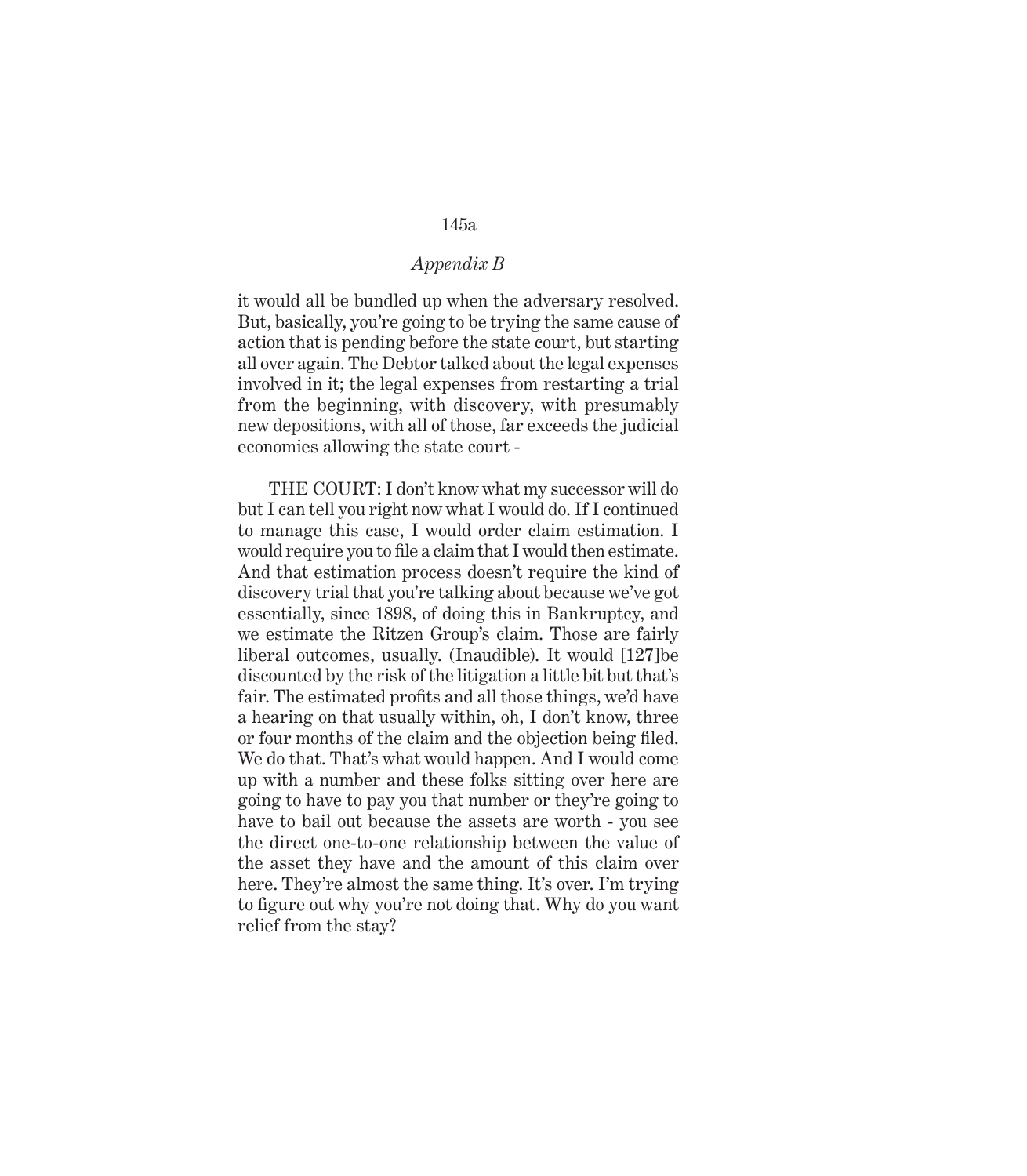## *Appendix B*

It bears on No. 4 of the realistic criteria for stay relief. The likelihood of success or likelihood of an outcome, what the outcome would be. It looks to me like you've got a twostep going. The real expensive first part, and that's go to state court, try a lawsuit in state court and then come back here and face all of the Bankruptcy issues.

MR. HALTOM: Your Honor, the bad faith calls praying relief is present here because the Debtor, in its financial condition, was profitable, not solvent, paid insiders a bunch of money, incurred a bunch of obligations right before filing, admits that there is a conflict with their attorney that would have, basically, prevented [128] a successful outcome in the state court litigation.

Those cause factors should allow Ritzen Group- maybe it's willing to expend the- I don't know what hypothetically it's more expensive in state court or less expensive in the long run as you're suggesting here. There are potential shortcut avenues. But if it's contested here it's going to be just as expensive.

There is a preference that if it is clear that a debtor is filing Bankruptcy on the heels of an adverse judgment in state court to prevent that cause exists -

THE COURT: Mr. Haltom, you overstate the rules. If that was the case, we wouldn't have any Chapter 11 cases. I'm sitting here remembering NuKote, which had come out of something on the order of a \$50 million intellectual property judgment for stealing Hewlett Packard's patents, and they filed it here in order to manage the \$50 million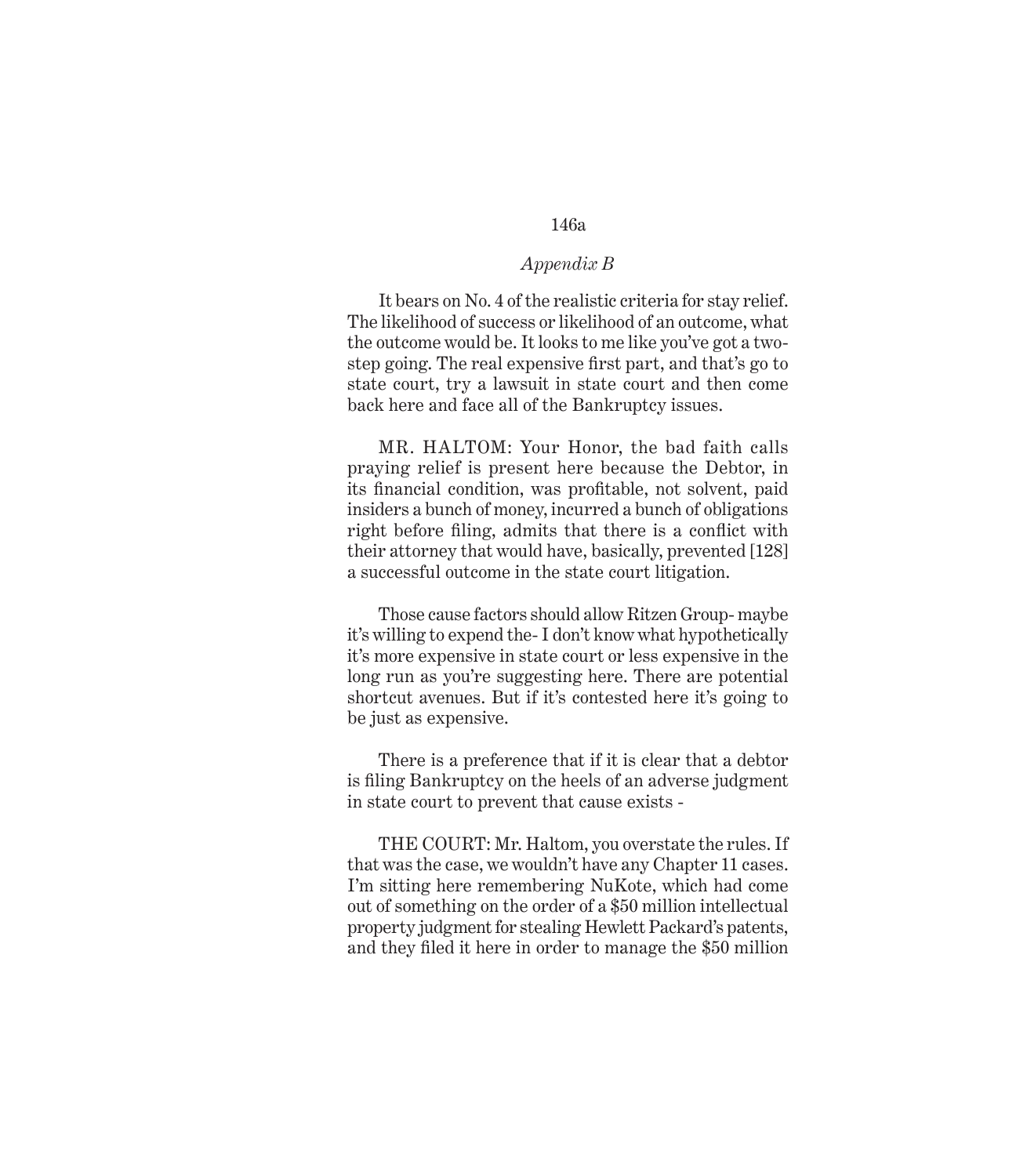## *Appendix B*

judgment. That's why people go into - what's an asbestosis case, Mr. Haltom? Here it's a management of litigation. That's what we do. We manage litigation in other courts and try to save everybody money, or in a case like this one, to try and get everybody paid for less money.

MR. HALTOM: Your Honor, here, the Debtor, because it's profitable, and because it's filing this to reposition itself to meet some industry standard profit margins, that's an improper filing of the Bankruptcy in order [129]to gain a competitive advantage. You do not need to be insolvent to file Bankruptcy but you need to have some extraordinary event that would occur that would prevent you from otherwise, every time a single lawsuit gets filed, a company would file Bankruptcy merely to escape the potential for exposure or the potential for fees. So, yes, Bankruptcy in this context is fairly rightly used when there are those claims you're talking about with asbestos litigation.

Here, on the flip side, you've got a profitable company facing a conflict with its counsel and who filed in order to meet an industry standard for profit margins. That's not the purpose of Bankruptcy. Bankruptcy is not for the purpose of giving equity back to the equity holder and allow the owner to, basically, use the Code as an instrument of becoming more profitable in a competitive advantage situation.

Here, it's insider debts, new debts, the pending state court litigation, the undisputed fact that the company has been profitable for three-and-a-half years, and that Mr. Jackson has testified was part of the strategy of exiting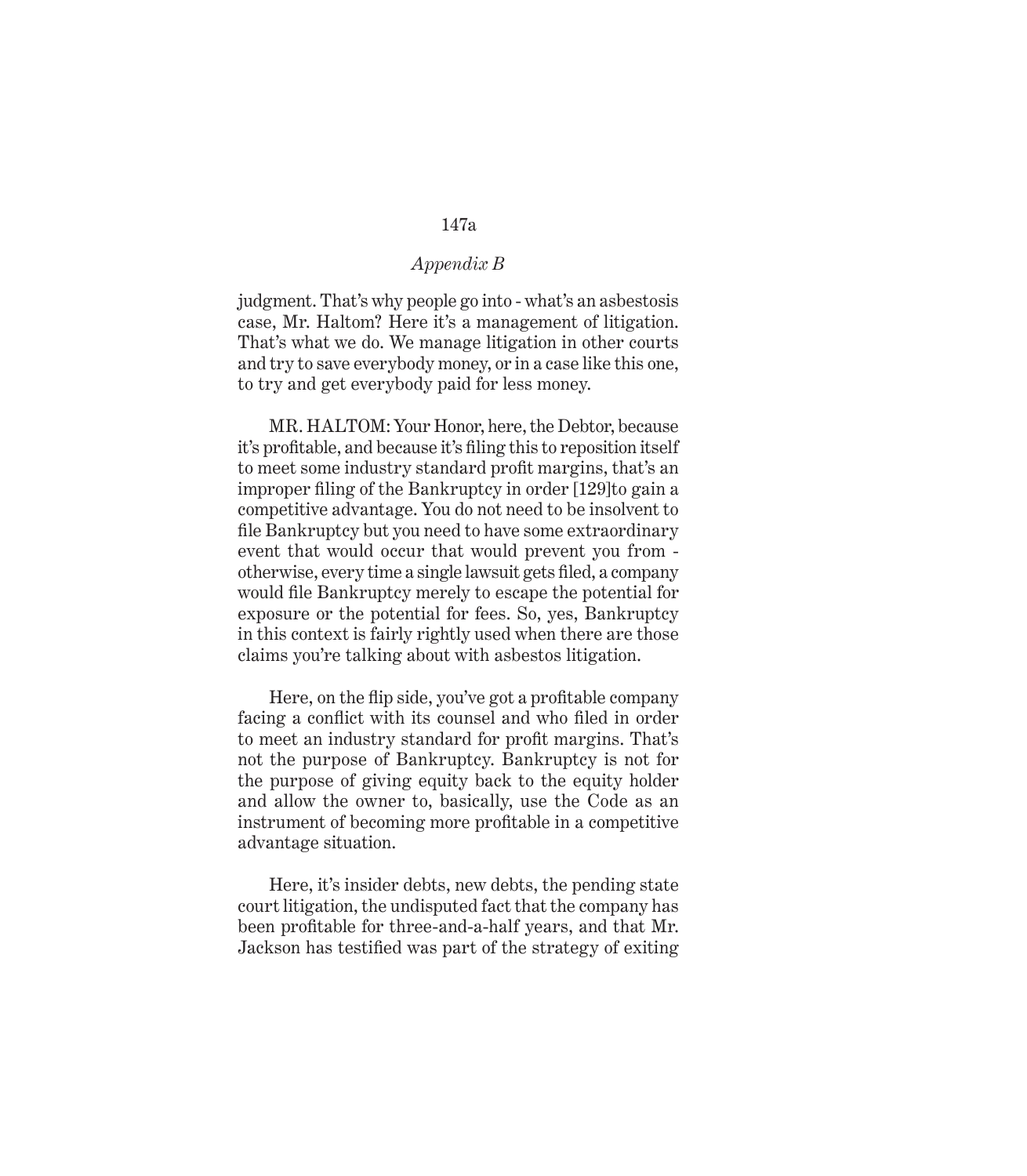# *Appendix B*

the state litigation when he had pre-determined a year ago that he wanted to stay in this property. (Inaudible) that's not going to occur with a Bankruptcy pending, took a company that could have easily renegotiated some of its obligations or maintained its current [130]profit margins and put it into Bankruptcy.

And so to file Bankruptcy when you clearly had a 36-month or more pattern of profitability, just to swing and become instead of a low margin company paying higher profit margins to meet the standard is an improper purpose. Otherwise, every company that's barely getting by is going to file an order to try to meet some predetermined - as a lawyer, I would love to get a 10 percent profit margin on all my cases. So, if I would follow my law firm, if I'm only making six percent, in order for me to meet the (inaudible), I mean that's not - there are some winners and losers but that doesn't mean they belong in the Bankruptcy Court when admittedly it was a solvent company, paid their bills on time.

THE COURT: Let me talk to Mr. Dunham for a minute. Mr. Dunham, you look to me like you're in a zero sum game because you are going to have to pay the Ritzen Group whatever they have been injured here. And the only way you avoid that is if you successfully prove that there was no executory contract at all. And in order to prove that there was no executory contract at all, you have to try the lawsuit that is pending in state court.

MR. DUNHAM: I think there is a contract that exists. We're going to seek to have a court order declared that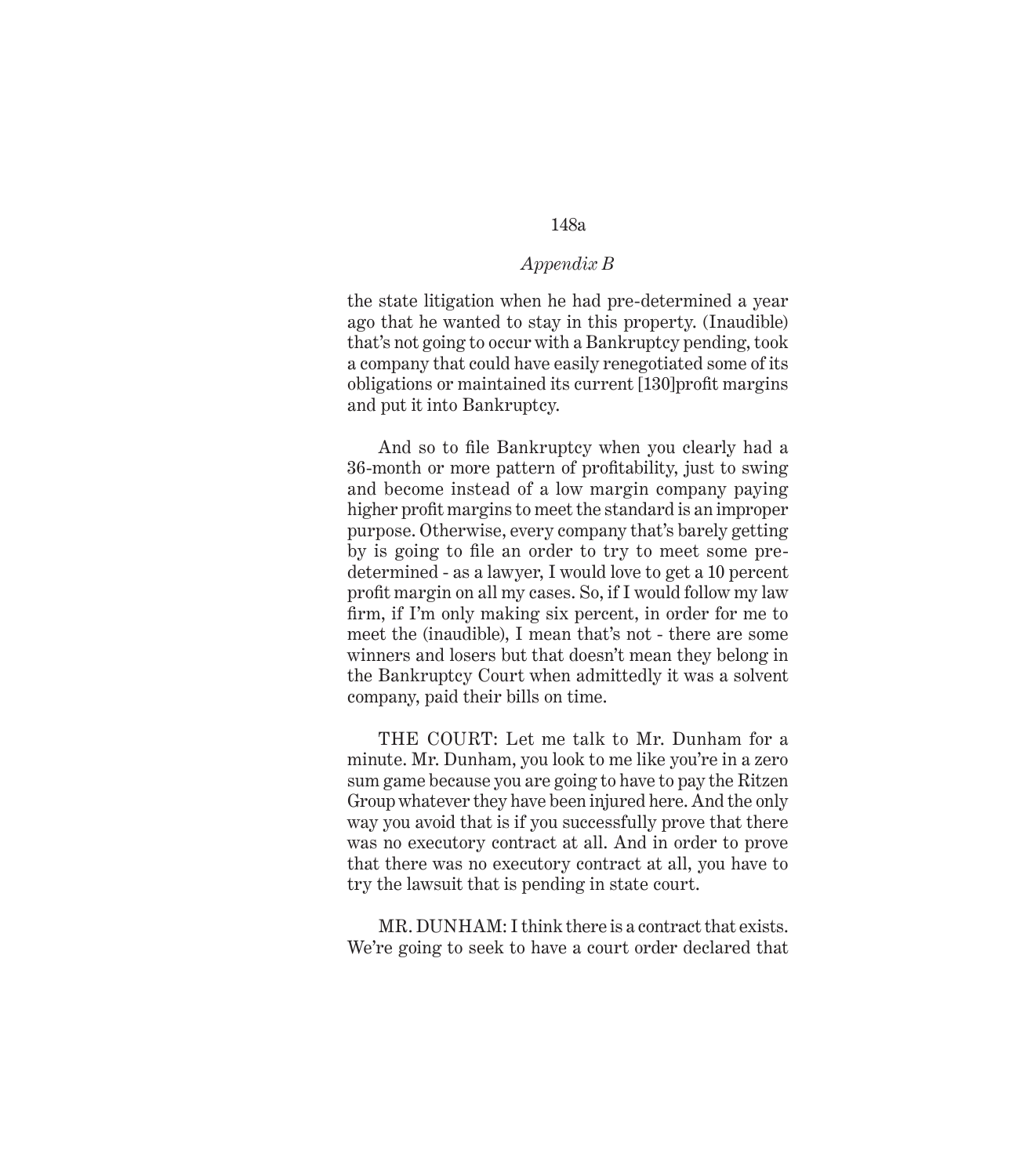## *Appendix B*

Ritzen was the first to breach and if they do [131]declare that that is the case then there is no claim Ritzen would have.

I do believe that this is a quintessential claim (inaudible) is how it should be handled. And I will represent, as an officer of the Court, that we filed a claim objection because this Court - this can't occur in state court until September or October, depending upon the new judge's - Judge McCoy is retiring. So, this is actually an attempt for us to push the ball forward and get to a resolution in the matter.

I believe that's it's perfect for claims resolution because there is a claim against the Debtor and we're not going to be -

THE COURT: But you agree with the premise that in order to take care of an order, either by estimation or outright claim objection, in order to value the Ritzen Group's claim in this Bankruptcy, the predicate question has to be answered, was there an enforceable contract?

MR. DUNHAM: Yes, Your Honor.

THE COURT: Which is the predicate issue in the state court as well.

MR. DUNHAM: Yes, Your Honor. The first question is, was there an enforceable contract. There is an enforceable contract that Jackson Masonry can enforce against [132]Ritzen. Our position is Ritzen does not have the contract to enforce and, hence, it was the first breach.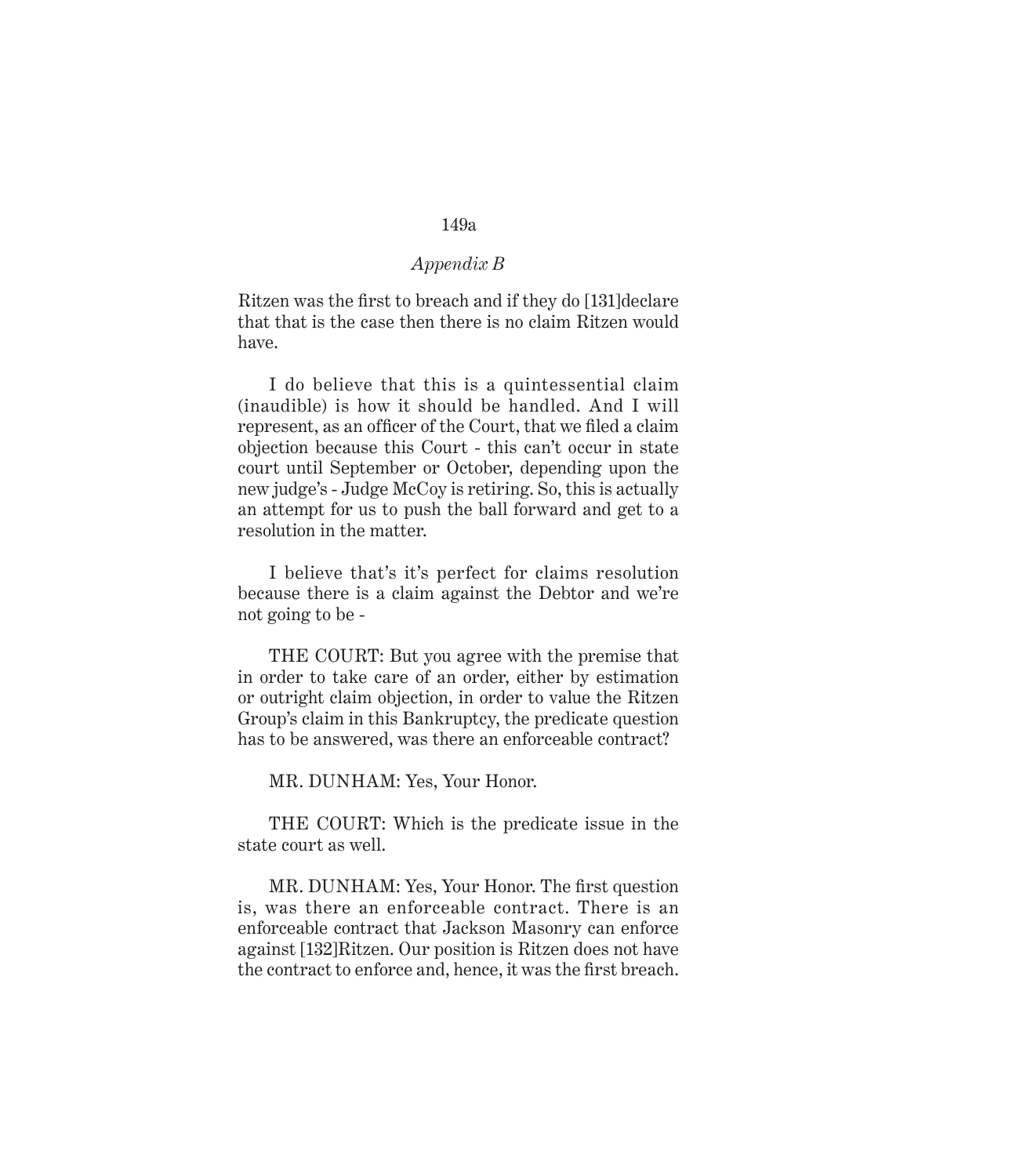#### *Appendix B*

It's a very, very, very simple case the way I see it, whether it's state court or Bankruptcy Court. There are some facts that might be in dispute but those are all facts that make this, in my simple view of the case, is I'm going to trial.

THE COURT: And why wouldn't I grant relief from the stay to go back to state court to answer that question? A modification of the stay to allow the state court to determine whether the Ritzen Group has an enforceable right to purchase the property from Jackson Masonry.

MR. DUNHAM: I think there are three reasons. The first one is (inaudible). If we can have this done by July 27, then that's quicker than the state court. It's not going to be as involved as the state court and we'd love to deal with it separately, presuming that we can get to any discovery issue with the Ritzen Group.

Right now, this claim objection was filed last week. In order to expedite this process. So, we wouldn't have to fact the allegation that we're trying to avoid the case or trying to slow ball it. Bring it on. That's our position.

THE COURT: But you know that [133]wouldn't happen as quickly as you've described; you know that's not the case. Because anybody coming in as my successor is going to first pre-try. They're going to instruct the Ritzen Group to file a proof of claim that includes all their claims of damages, in the event that that issue has to be tried. And you' re going to want to do discovery that includes King Bartley, the Sheldon Law Firm, everybody else that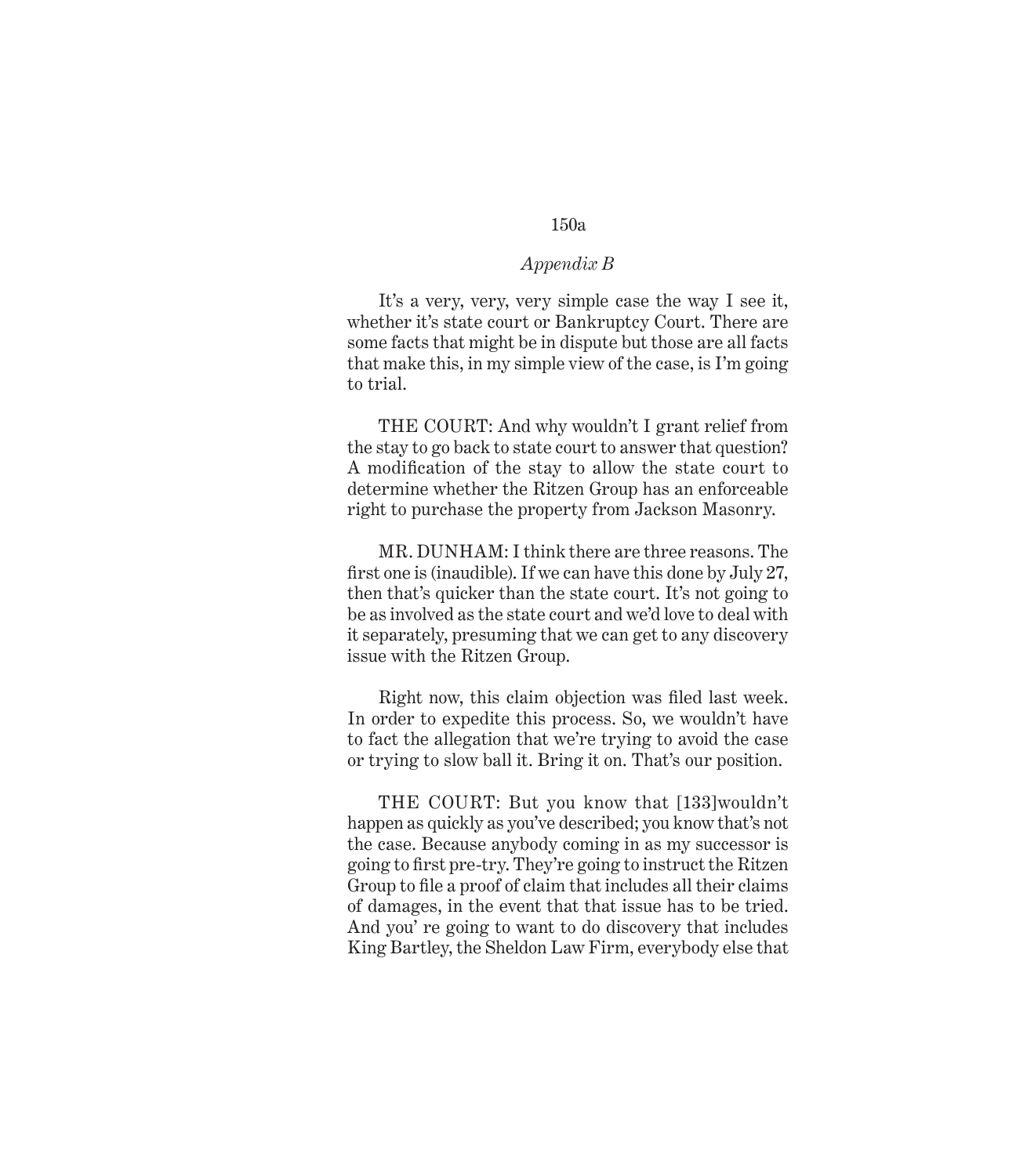#### *Appendix B*

is in here. That's what you'd be doing in state court and it's what you'd be doing here. You've got to do that. Am I correct?

MR. DONHAM: I think that's correct.

TH E COURT: So, you're looking at several months of development to get that done.

MR. DONHAM: Yes. Our position would be that, and I believe Ritzen would probably go along with this, if Ritzen was prepared or Mr. Haltom was prepared to go to trial then I was hoping that there would be an agreement to have an expedited discovery scheduling order in Bankruptcy, so we can get to that waiver before we ever go to state court. That was the goal. It helps both parties to minimize the expenses. And so the same objection is really a forum to trigger that so we can get this thing on a scheduling track to get it adjudicated quickly.

THE COURT: If they win the argument that they have an enforceable right to this property then [134]the economics of your Chapter 11 case is what?

MR. DUNHAM: If they have an enforceable right to the contract and it comes to that, of course, we're going to file a motion to reject. And regardless of what the rejection damages are, (inaudible). From an estimation standpoint it's just a matter of are they going to (inaudible). The liabilities in this case are (inaudible) on what the assets are. It's going to a 100 percent plan. We're not going to have absolute priority issues -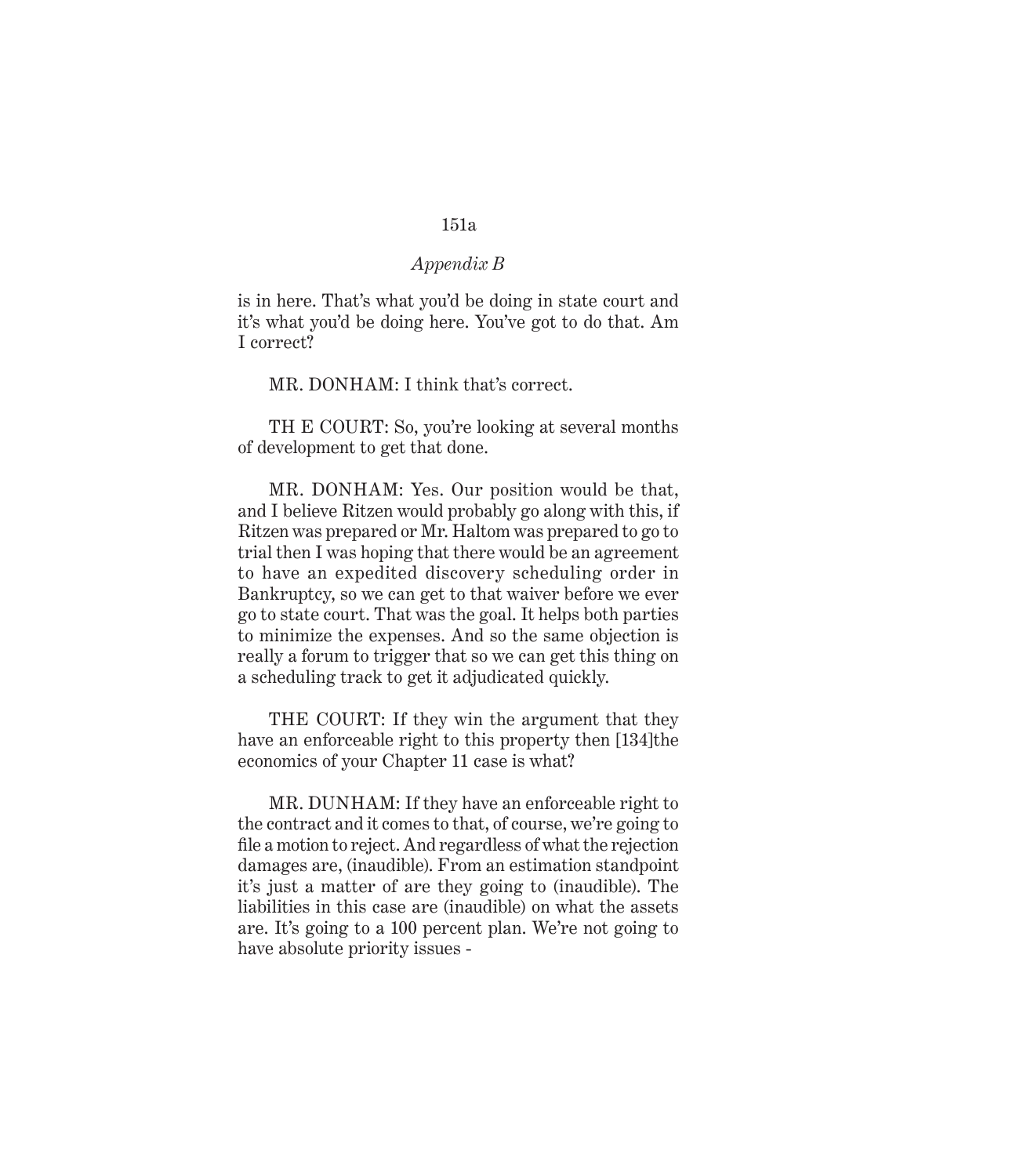## *Appendix B*

THE COURT: So, why wouldn't you and Mr. Haltom, before you leave this room here today, estimate the risk of outcome, of adverse outcomes in both directions, estimate the damages that would be involved here and shake hands. Why wouldn't you do that? Why would you all spend a couple hundred thousand dollars litigating this?

MR. DUNHAM: Your Honor, first of all, Mr. Haltom is really easy to work with. We've sat down face-to-face and gone through some of the issues, possible resolution of the issues, and our position is we've put a number on what the rejection damages are and I believe there is a fundamental disagreement as to what those damages would be. It's a matter of law that I believe is in dispute. If there is a claim that is in favor of Ritzen, they're going to value what that judgment is going to be a lot different than what we will.

[135]THE COURT: That's right. That's why we have negotiations. You see the economics of this whole situation differently than I do, then. The only issue here is how much the Debtor is going to pay Ritzen Group at some point.

MR. DUNHAM: I certainly don't see it that way. I think that there's going to be a claims hearing, whether it's an adversary proceeding or whatever forum it's in, state court or Bankruptcy Court, I think it's going to be a (inaudible) for Jackson Masonry. And if we get to walk away without a Ritzen claim - I understand Mr. Haltom feels the exact opposite way -

THE COURT: And Jackson Masonry will have paid you \$150,000 to \$200,000 worth of fees between here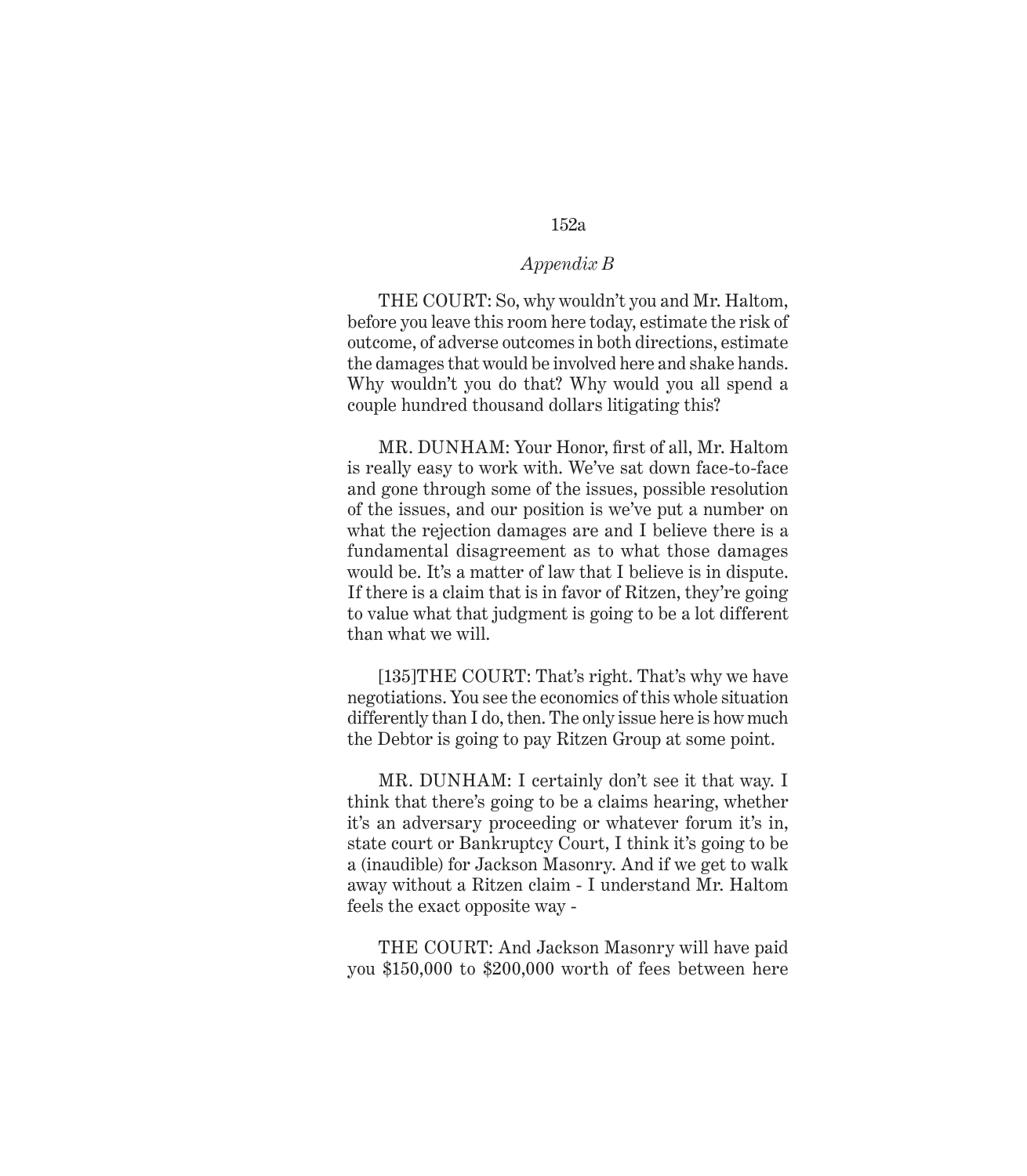## *Appendix B*

and there. So, there is cost to this Debtor, a substantial cost to this Debtor to get from where you are to there, even if you win everything. So, of course, you have that somewhere in this calculous, in addition to the discovery abuse, attorneys' fees over in state court that would have to be valued into your -

MR. DUNHAM: Yes, Your Honor. All of that is part - in fact, we even did an analysis of what the reputation damage was going to be by filing for Bankruptcy, and what the fallout was going to be, the transaction costs, the ability to get future projects and for that (inaudible). [136] No doubt this was a Chapter 11 that everybody wanted to avoid.

TH8 COURT: And what do you see is the risk that my successor will grant Mr. Haltom's motion to dismiss the case outright, when or if he files?

MR. DUNHAM: I think there is always a risk in cases but the Chapter 11 is the right thing to do to put this company in a position to be sustainable, and if the Court disagrees then I believe Mr. Jackson is willing to live with the consequences. But all the proof that we would intend to put on in the motion to dismiss hearing, which would be a little different than what we did today, would prove that Ritzen Group was an afterthought. All it was going to do was add value to a Bankruptcy estate. That PMS lawsuit, multi-million dollar, that was a huge decision. The contract had operated so far below what industry standards are, some of the (inaudible) rejected. The question is, if it's a 100 percent plan, is the rejection damage going to be more than what it would cost to –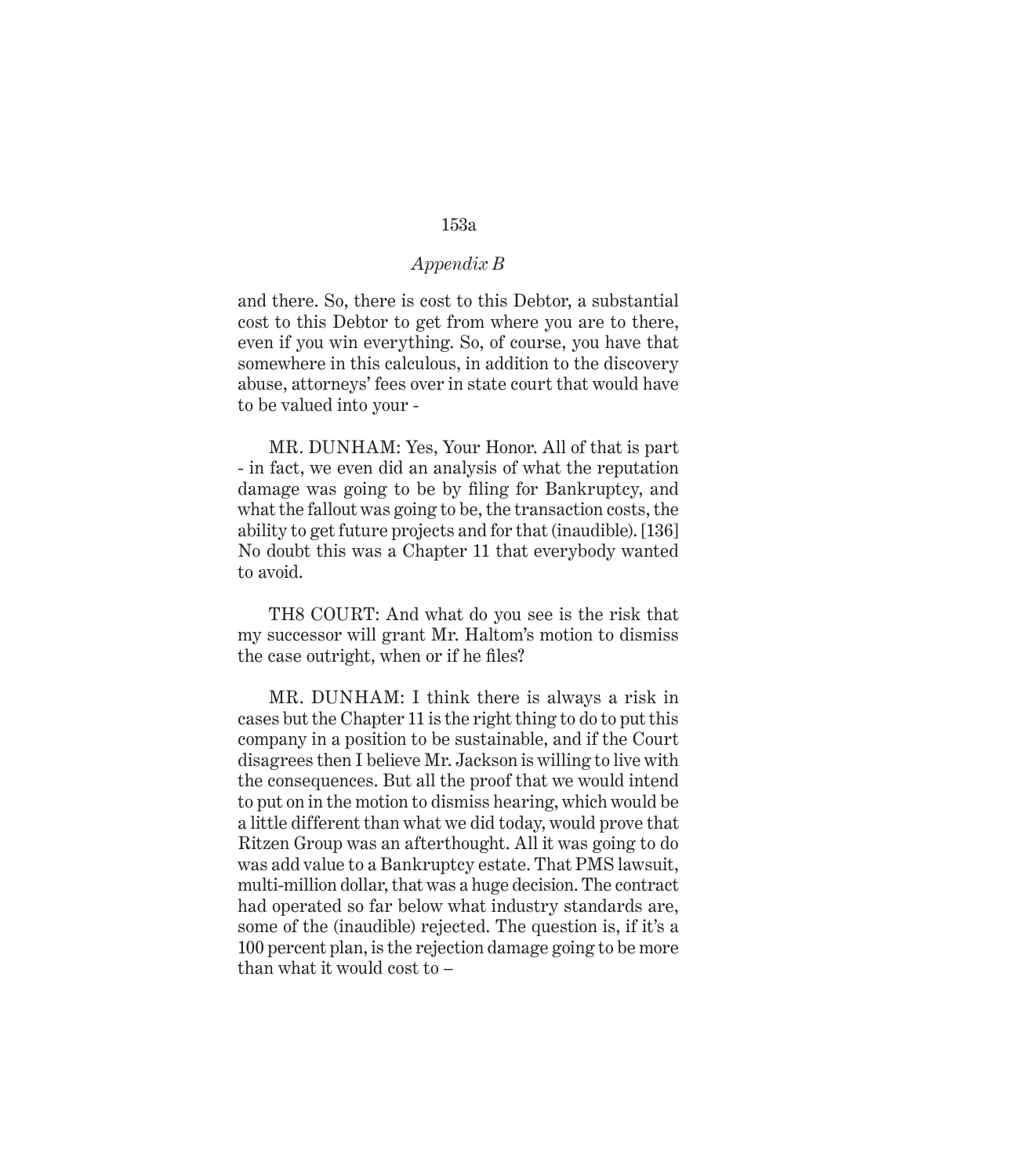## *Appendix B*

THE COURT: It's the same issue with the Ritzen Group, right. I get that.

MR. DUNHAM: Exactly.

#### THE COURT: Okay.

MR. DUNHAM: I certainly don't intend - part of the reason for this case is to get the claim heard as [137] quickly as possible because we need to get a plan on file. And we're going to have to estimate it and then we want to get the plan going forward to get them out of Bankruptcy. So, instead of spending a boatload of money on (inaudible) pre-petition, we would have a clean break, get the lawyers out of it and they can focus on making money as a contractor. That's a snapshot of what we're trying to do here. Not to mention keeping the 45 employees with the ability to *(inaudible)*.

THE COURT: Okay, thank you. So, I'm back to you. Is there anything you want to say to me? What else?

MR. HALTOM: It is, I think, pretty clear that they seek a declaratory judgment with regard to whether or not this contract (inaudible). That will get resolved in an adversary proceeding, which will have the time and expenses that will be involved in it.

Then once that's resolved those other issues that the Court addressed will be handled with respect to executory contract issues. Here the most efficient remedy that could happen would be that the Court grant a limited (inaudible),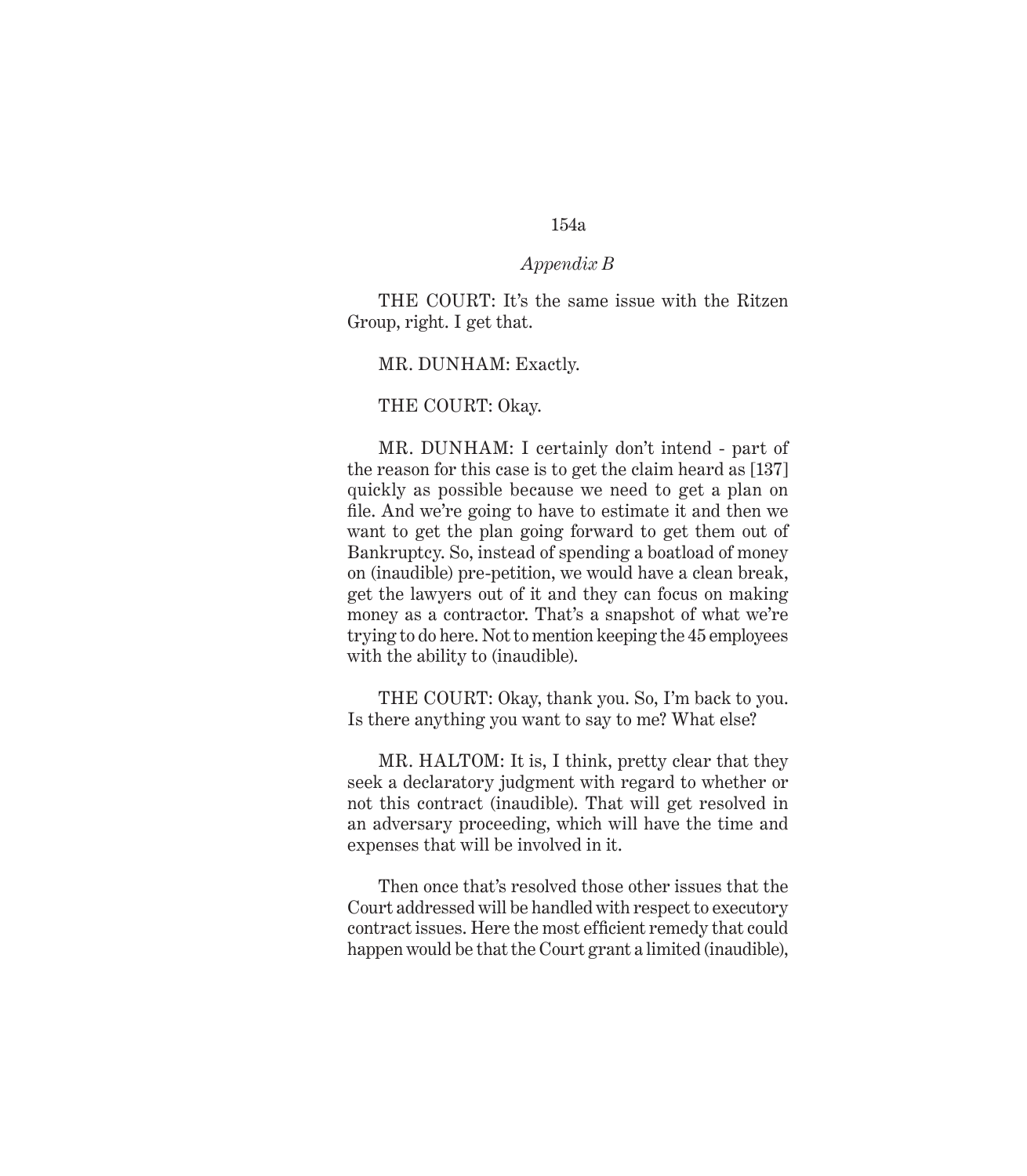# *Appendix B*

allow the state court to wrap up the litigation and then the claim will be adjudicated through rejection of the contract or whether the Court would enforce specific performance that could be handled.

[138]I spoke with the scheduling clerk for Judge McCoy. She can get us on the schedule before Judge McCoy retires and this could be handled probably in the next 60 days, as opposed to filing a claim, addressing that, (inaudible) started, spending nine months going down the road of an AP before we get to the determination of whether or not there is an enforceable claim. I think that the relief from the stay to adjudicate the state court action, there would some expense involved in that but it would be some expense that would be for a short period of time and there would not be continuing expenses related to along, adverse AP action, which clearly would have a lot of discovery issues related to whether or not there was a conflict.

Our firm, there would probably a lot of (inaudible) evidentiary issues related to the testimony of whoever was going to present the facts that -

THE COURT: I don't see how you avoid those issues either place.

MR. HALTOM: They're teed off and pending in the state court and it can get done within the next 60 days.

THE COURT: Anything else you want to say?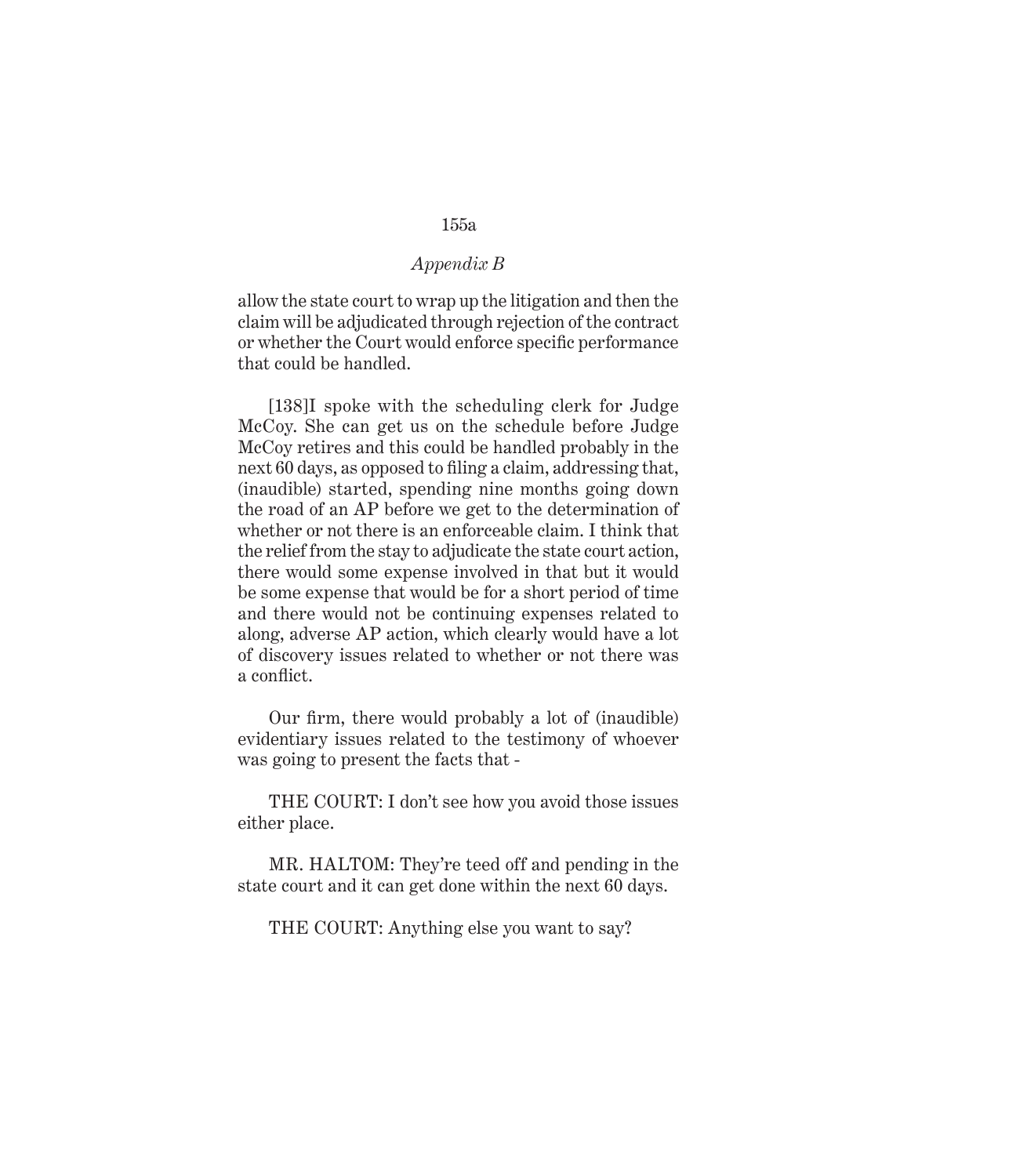#### *Appendix B*

#### MR. HALTOM: No, Your Honor.

THE COURT: Mr. Dunham, anything else [139]you want to say?

#### MR. DUNHAM: No, Your Honor.

THE COURT: Okay, here's what I'm going to do. It's 20 minutes of 2:00 right now. I'm going to take a break for about 10 or 15 minutes to get my notes together and I'm going to come back in here at 2:00 and I'll decide your case at 2:00. You're welcome to stay around if you want to but you don't have to.

I'll go on the record and decide the case whether you're here or not and, trust me, the outcome will be the same whether you're here or not. That's just to say that you all get to decide whether you want to stay around.

So, we'll be briefly in recess and if you want to come back at 2:00 you can.

#### (Recess 1:41 to 2:05p)

THE COURT: All right, back on the record in Jackson Masonry on the Ritzen Group's motion to modify or lift the automatic stay. These are my findings of fact and conclusions of law under Bankruptcy Rule 7052.

For the following reasons I'm going to deny the request to modify or lift the automatic stay. Because I'm doing this orally sometimes this comes out in a less than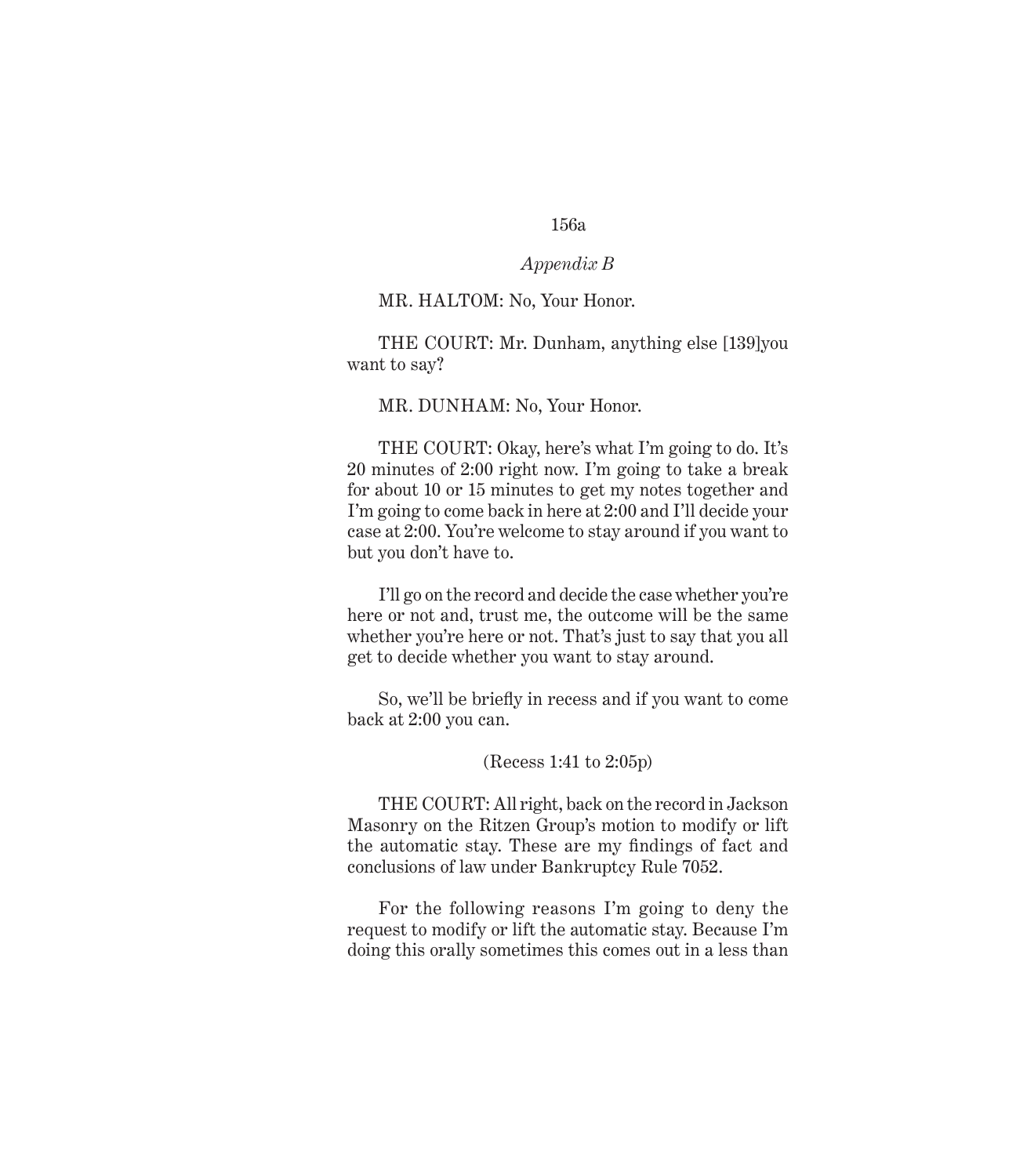## *Appendix B*

perfect order of things but I'm going to start with the big picture and go to the small picture.

It's not usual to have a request [140]for relief from a stay like this at the beginning of a Chapter 11 case when there's a major piece of litigation pending in another court. In fact, it's almost always true that there are one or more major pieces of litigation pending in another court at the beginning of a Chapter 11 case. That's the way it works.

It's also almost always true that filing a Chapter 11 case presents some sort of litigation advantage for a debtor. And I read lots and lots of recorded cases where appellate courts use "litigation advantage" as a reason for either dismissing a Chapter 11 case or granting relief from the stay. And that's fine for appellate courts to do that but it typically is because they're looking for some nice catch word or buzz word to describe why something shouldn't be in Chapter 11. And that leads to a philosophical debate that I don't need to engage in here today, except to say this, it's almost always true at the beginning of a Chapter 11 case that there's litigation pending, and it's almost always true that the 11 is filed, at least in part, to stop that litigation and to shift the litigation to some other court. And if that was the reason for granting relief from the stay there wouldn't have been any asbestosis litigation, there wouldn't have been in Bankruptcy Court, there wouldn't have been any breast implant litigation in Bankruptcy Court. I could go on and on and on. [141]Because those whole industries, the trucking industry, came into Bankruptcy because they had litigation problems in some other court.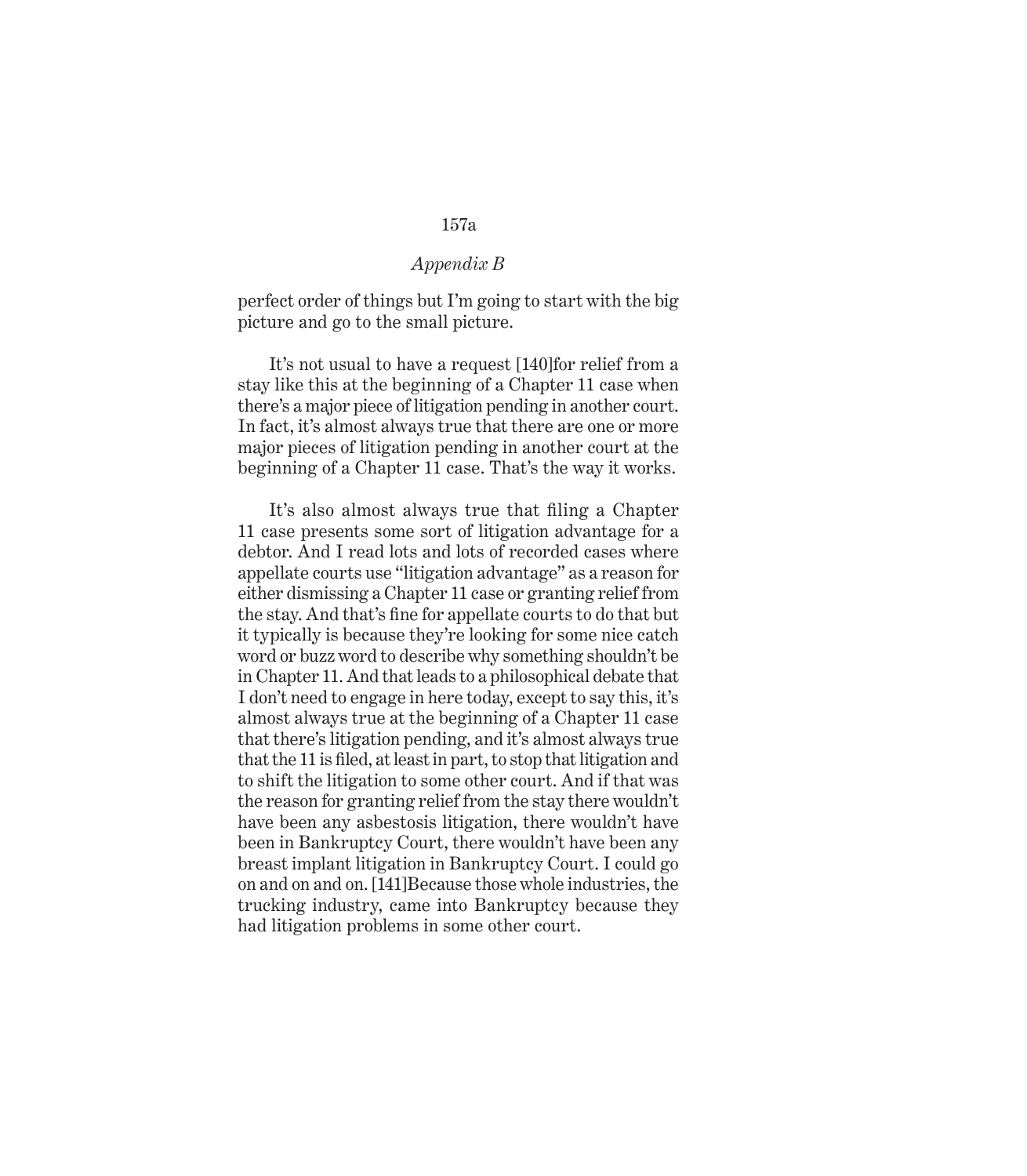## *Appendix B*

That's not the issue. The issue is whether this is an unusual fact pattern and the unusual thing that a Bankruptcy Court looks for is a debtor who is on the verge of losing something in state court that only affects the debtor themselves and not creditors of the debtor or not other parties, and they're using the Bankruptcy as a way of putting off that inevitability. Now I'm going to come back to that thought over and over again, because in the criteria for lifting a stay I'm supposed to evaluate "the inevitability of outcome in some other court."

In this case I don't see an inevitable outcome in state court law. I think there's a real horse race going on over in state court between the debtor and the Ritzen Group about whether this contract was enforceable by the Ritzen Group. And there's lots of facts on both sides. And there's a good reason why Chancellor McCoy didn't grant summary judgment. There's all kinds of contested facts.

There's (inaudible) with respect to law firms, there's all kinds of problems in the state court litigation, which raises a significant risk of loss for both sides. That's how I see it. It's not one where the Bankruptcy Court is simply putting off the inevitable outcome [142]in some other court. I don't see an inevitable outcome in some other court. I see there are some questions that have to be answered somewhere and they can be answered more efficiently in Bankruptcy Court and more appropriately in the Bankruptcy Court because there are huge Bankruptcy issues here that complicate the state court litigation. And I don't think everybody quite appreciates that yet so I'll make it clear.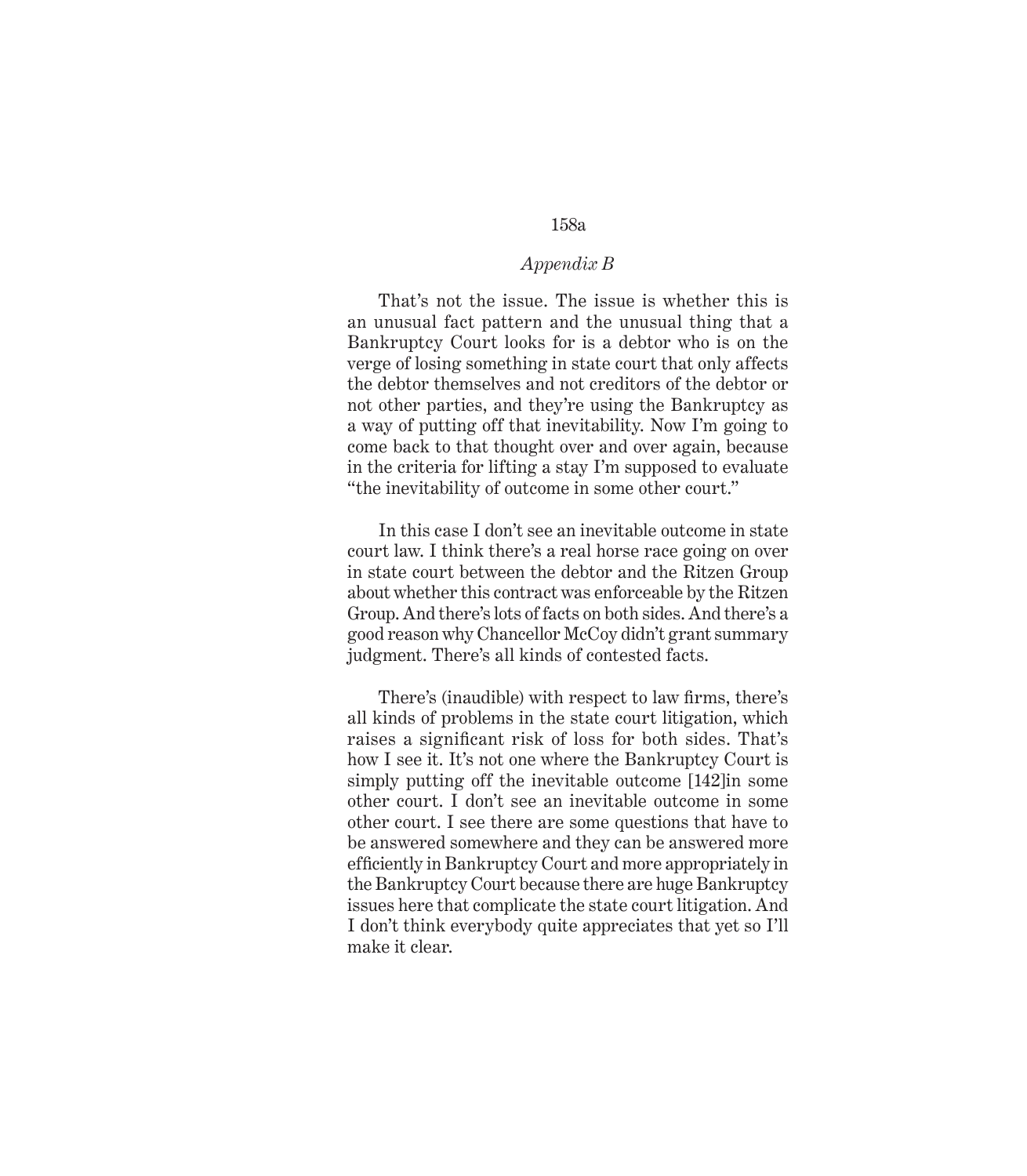## *Appendix B*

Let's do it this way. In deciding whether to back away from the stay I'm supposed to look at judicial economy. Yes. About the trial readiness in state court, about whether there are Bankruptcy issues and what predominates and what has to come first and second with respect to state court issues and Bankruptcy Court issues. Chances of success on the merits, yes. Cost of defense, burdens to the Bankruptcy estate, impact on other creditors and such things.

I've considered all of those, I've looked at all of the exhibits, and I think that this case weighs in favor of not granting a relief from the stay. And it's because of something like this. We have a contract between the debtor and Ritzen Group, which may still be an executory contract. It may not be an executory contract. What I mean, the technical meaning of that is it's either enforceable or it isn't, there's either obligations on both sides. And we [143]don't know whether that contract is enforceable. That's the essence of the state court litigation.

If the state court were to determine that it was an executory contract sometime down the road, and it's important to note the state court has not determined that question, the state court refused to determine that question, and said it was inappropriate to decide that question on summary judgment.

If they were to decide that it was an executory contract, then you'd have the classic Bankruptcy question of whether the debtor can and should reject that contract. Is it burdensome to the estate to perform that contract and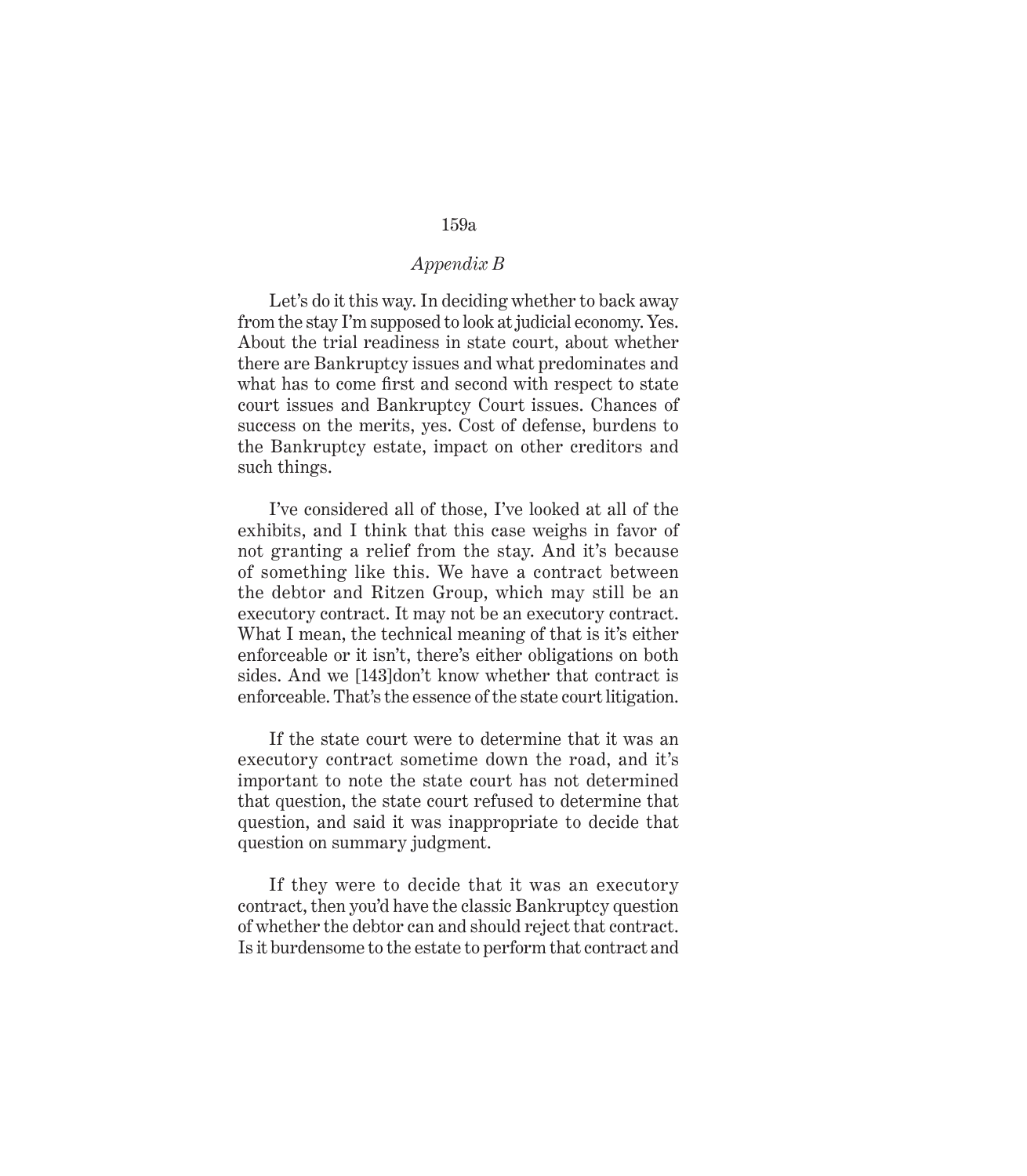## *Appendix B*

what would the damage claim be if it were rejected by the Bankruptcy Court by the debtor in the Bankruptcy case. That's an issue of economics. And the Debtor and Ritzen are not the only people concerned about that question. There's other people out there who aren't in the courtroom today. And, in particular, there's the City of Clarksville, which is missing - of course, they never even had notice. They didn't even know to be here. They may know about a Bankruptcy case but they have no idea that their right of recovery, in the event that the marina lawsuit goes bad for a now defunct general contractor, as I understand it from something that I read the pocket is sitting right over here, and it's Jackson Masonry. And we're going to be [144]looking at a big claim against Jackson Masonry that's going to be sitting on the same table with Ritzen Group. And that is the kind of thing that inspires Bankruptcy Judges when they're looking at an early stage Chapter 11 case and a request from one major creditor for relief from the stay.

Let's take a hard look at the economics of what's going on. If Ritzen Group ends up having substantial rights in this debtor, they're going to be in competition with whoever the other creditors are. And that's a Bankruptcy issue and that would be one of the issues with respect to rejection of the contract, in the event that we find that there is an enforceable contract, and would have to be balanced against the Debtor's ability to pay other creditors and whether rejection is going to create a debtor situation or a worse situation for the other creditors. That's a Bankruptcy question and it's written all over here. And the fact that we don't know whether the contract is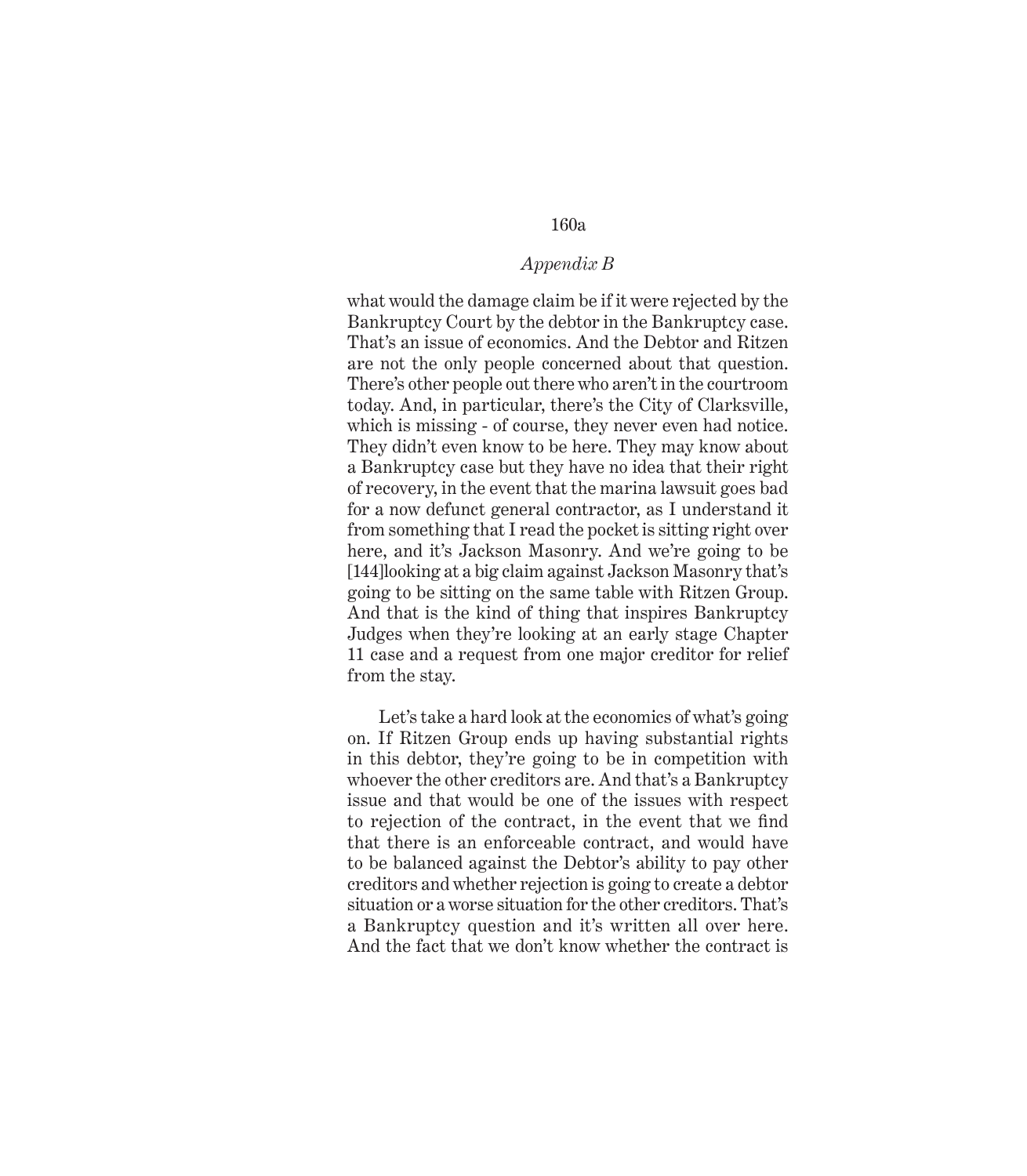## *Appendix B*

enforceable yet just increases the risk on both sides. That's what it is. And risk evaluation is what Bankruptcy Courts do. That's what we do. That's what happens in Bankruptcy. We evaluate the likelihood of success by the Ritzen Group, the likelihood of success by the Debtor, we value those risks, we figure out what would be the worst outcome for the debtor, the best outcome for the debtor, we put those numbers down on paper, we look at the other assets [145] and income and liabilities, like Clarksville, et cetera, the other \$233,000 worth of unsecured debt in addition to Clarksville, and we figure out how to get everybody paid, or as nearly get everybody paid as possible.

If I grant relief from the stay in this case and send the contract question back to state court, what happens is the debtor has to make a business judgment about whether they want one bite or two bites at the apple. It's an interesting question but that really is the question. They get two bites at the apple if they don't do anything in Bankruptcy for a while. And they, instead, defend in state court and they man up, woman up, whatever they're going to do in state court and they litigate to the Court of Appeals and Tennessee Supreme Court the question of whether there is a contract and whether it is enforceable. Because if they win that argument in state court, after spending I would say several hundred thousand dollars' worth of attorneys' fees, they don't have a rejection issue anymore because they don't have to reject it. But they get that bite and that bite, if I represented the debtor and decided to do that in state court, would include full scale completion of discovery, litigation with the law firms that are all tangled up in the closing in this case with respect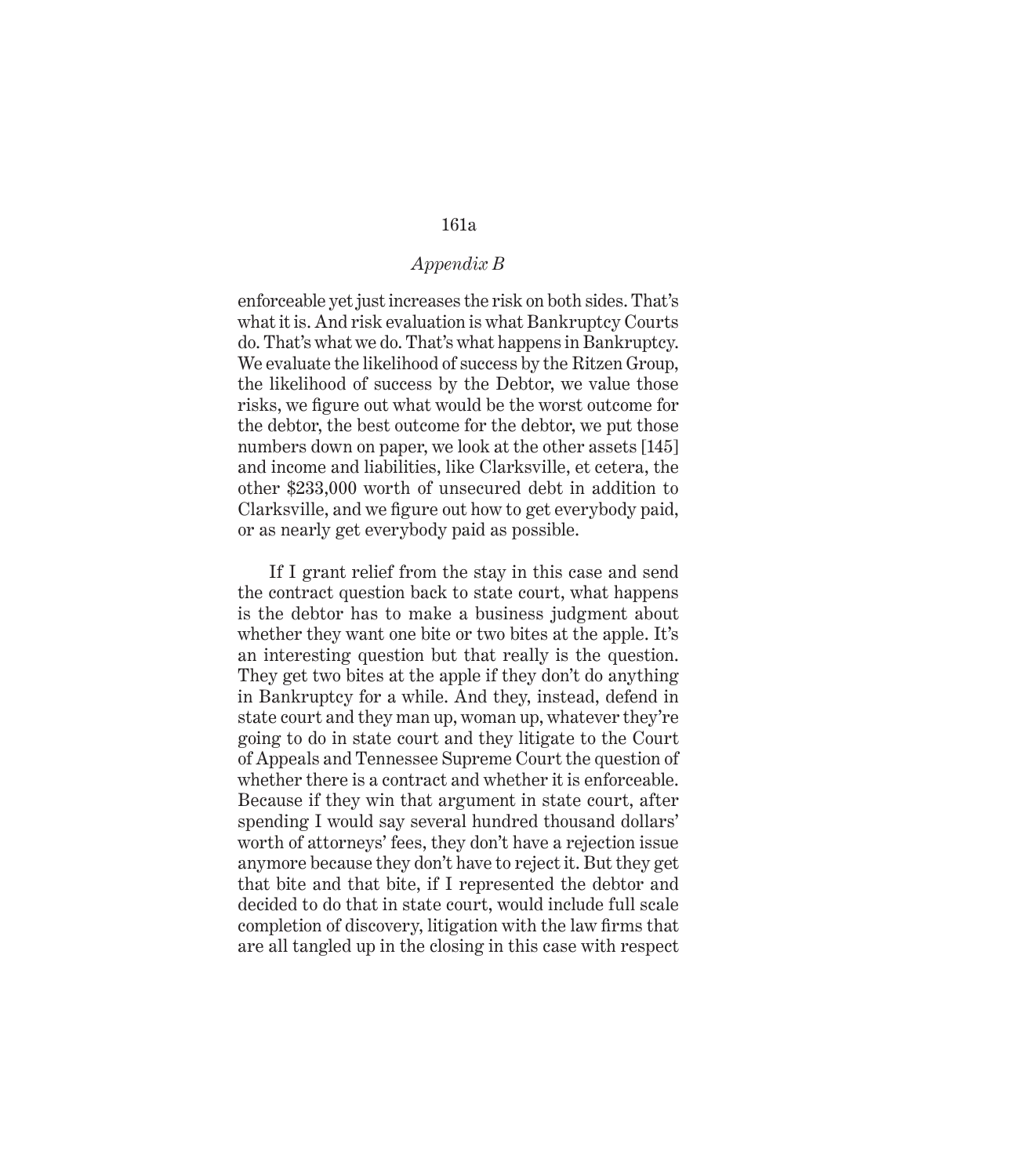### *Appendix B*

to who they represent, whether they're the closing agent, whether they have a conflict of interest and all that, what kind of proof am I [146]going to be able to present? It's going to be a lot of hoo-doo over in state court that we haven't finished yet.

And then a full scale trial on the merits. If I win that trial, Ritzen Group has got to appeal and we're going to go up either way, through the state court system. And we're looking at, I would say years, but at least many, many months of litigation in state court. Meanwhile, the debtor is sitting over here in Bankruptcy, continuing to operate if they can, hopefully continue to pay their 45 employees, if they can, and bid on projects where they're not going to be able to get bonding, if they're required to get bonding, because they're sitting over here in Chapter 11 now and can't do it.

It's going to severely impair the ability of the debtor to continue to function as a contractor in the masonry business while they litigate for a year or two over in state court.

Now, the reason I say it's two bites at the apple, if they win that bite, they win. That's great. They've proven there's no contract right on behalf of Ritzen Group and after appeals they don't have a contract to deal with and so they don't have to do anything more in Bankruptcy except Ritzen Group will then file a proof of claim for its discovery abuse amounts that haven't been determined but might be determined by the state court if I granted [147]relief from the stay.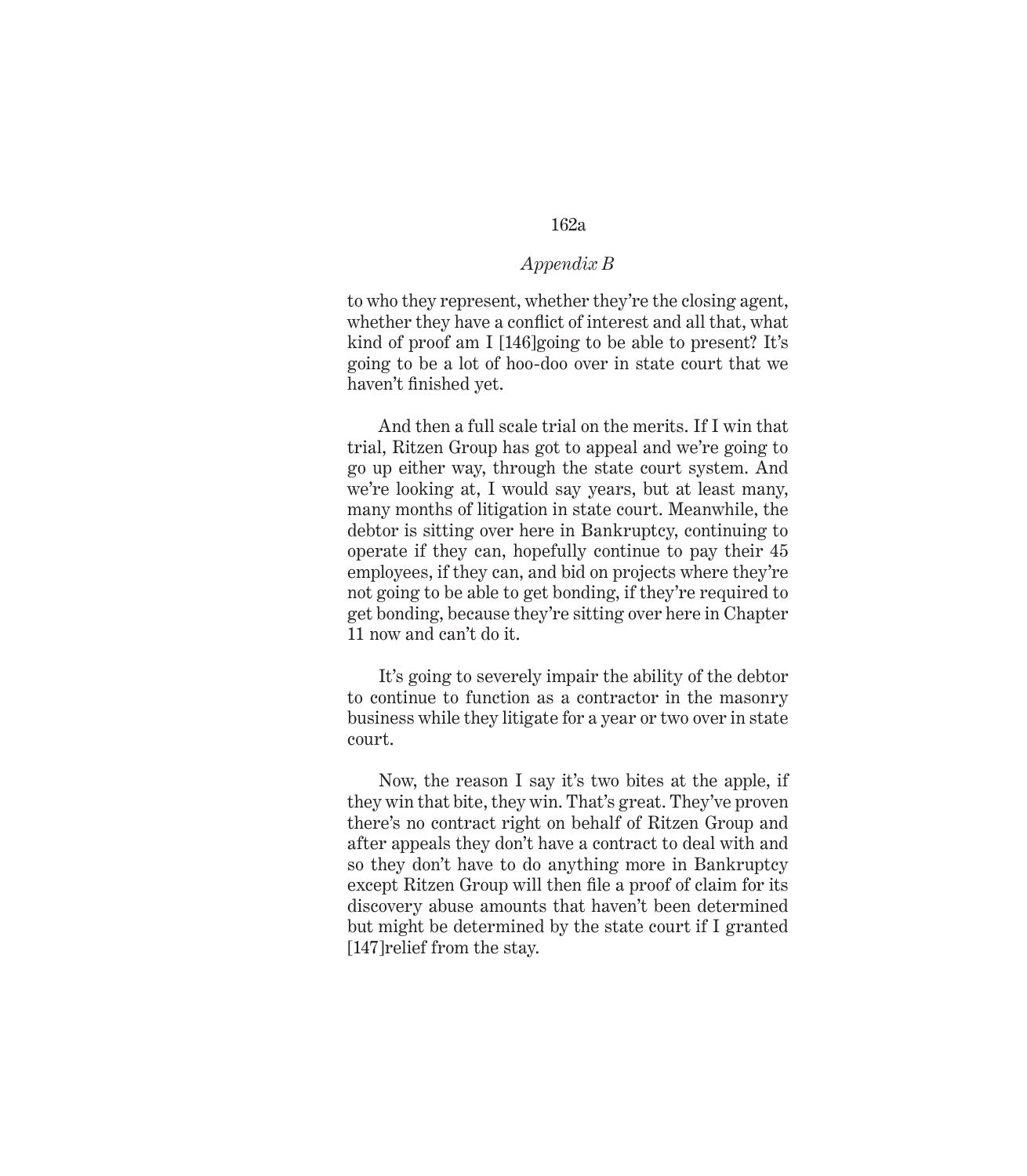## *Appendix B*

Now, we come back over here as a claim in the Bankruptcy case. And if the debtor is still in business at that point, the debtor would have some assets to sell and be able to pay people.

If they lose that litigation in state court or it looks like they're going to lose that litigation in state court, they reject the contract in Bankruptcy and we have a trial in Bankruptcy at that point on whether they can reject the contract and reject some damages under the contract, once the state court has determined that there is a contract.

Would I let the state court go on and order specific performance at that point? No. I wouldn't do that. There are some cases that talk about doing that but it's a bazaar outcome. That's to say that the other creditors in the case, that you don't have say in this. You don't have a say in how we value and manage and distribute the assets of this Bankruptcy estate. The state court gets to decide that, not the Bankruptcy Court. It doesn't work that way. There is an overriding Bankruptcy issue for stay relief purposes that has to be decided, and it is a huge asset that could have tremendous value to this estate, doesn't get distributed by a state court after the filing of the Chapter 11 case. It doesn't work that way. It gets done [148]in the Bankruptcy Court. Eventually somebody has to come back here for that to happen.

And even if you win the argument in state court that you have a contract and it is enforceable, you're still going to have to talk with the Bankruptcy Court down the road because the debtor is going to reject the contract at that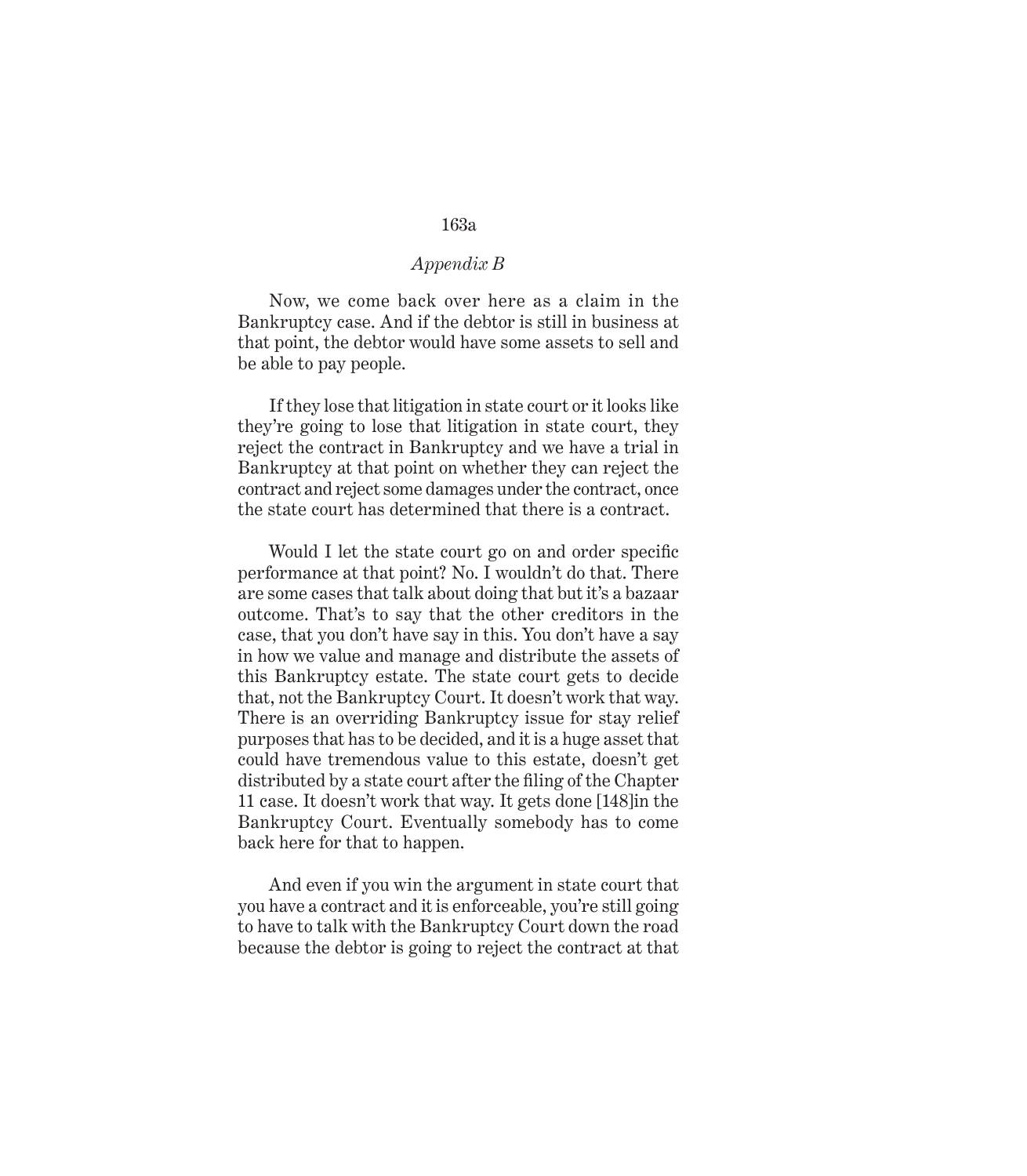## *Appendix B*

point, if it's not before. And strategically I can see an argument for rejecting it now, before anybody else acts because look what else happens then. Then the issue before the Bankruptcy Court is was there a contract, and if there was a contract, what are the damage rights in the Bankruptcy case now? And it could be that's the most efficient way yet. The answer for all the questions is for it to be right here in Bankruptcy, in the context of all the Bankruptcy and state court issues destroyed at the same time.

In other words, rejection of a contract that may not exist, or it may exist, with the first is sue being was there a contract that could be rejected and, if so, is it executory and what's the economics of now rejecting that contract? It could be more efficient to do it here. But it's clear to me that granting relief from the stay doesn't answer the questions and it doesn't because one of the criteria is are there competing, if not preliminary, Bankruptcy issues and the Bankruptcy issues are substantial here. They just are. And they have to do with contract [149]rejection where you don't have a judicial decision about whether there is an enforceable contract. And when you're in that situation, granting relief from the stay to go to state court to answer the preliminary question would be silly, in my opinion. It's not more efficient and it's not a good use of judicial time in either place.

Trial (inaudible) is one of the issues. Yeah, there's been some development over in state court. There has. Some of that would be - it doesn't matter which court that preparation goes to. There's been a deposition taken, at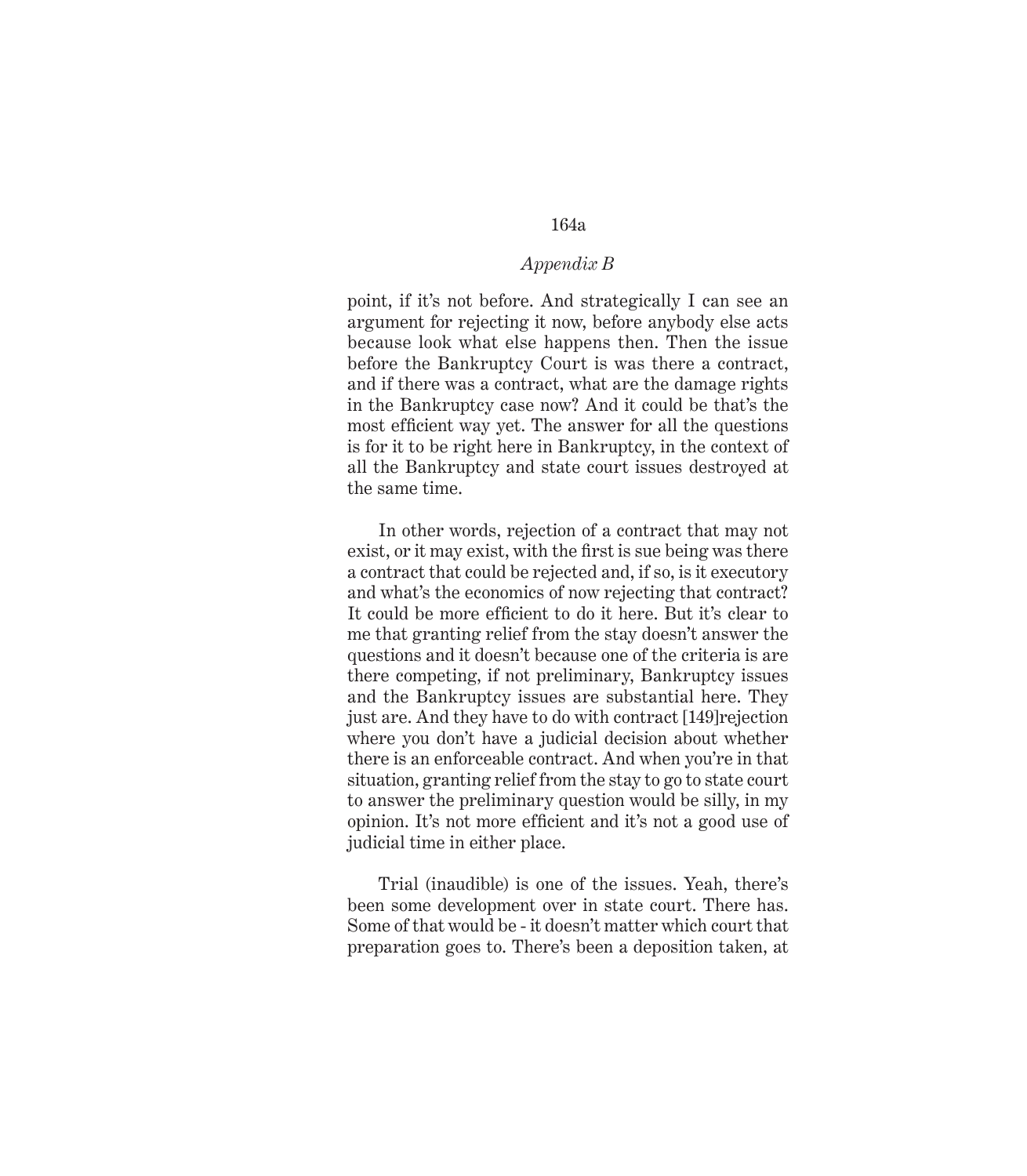# *Appendix B*

least one. There may be supplemental discovery as well. That stuff is all going to be usable here as well as there, either place. I don't see an advantage gained in terms of the cost of preparation, the trial readiness. Going to state court you're going to try some things that shouldn't be tried in state court now that there is a Bankruptcy. And there are some issues that could be tried there or here.

It reminds me a little bit of the cases that say for eligibility purposes you sometimes grant relief from a stay to go to state court to liquidate a claim. That's silly. My job is to determine eligibility. And my job is to determine whether to allow the rejection of this contract. And one of the things I would have to decide is, is there a contract, first of all. And then can it be rejected? And granting relief from the stay to the [150]state court to go ahead and do that has (inaudible) problems.

The only situation where I would do that would be if I was also willing to dismiss the case. If I don't think there's a Bankruptcy here at all. And I think there is a Bankruptcy here. It's not the kind of dire moment where a business has to be in Bankruptcy; it's a case of a business that has had ups and downs and is facing a bunch of litigation now that's going to drain its resources, and there's no better place for it to be than Bankruptcy. And there are allegations that there have been preferential payments made, maybe fraudulent conveyances. Answering those arguments, there's the transfer of assets into the debtor on the eve of Bankruptcy, some refinancing that may have been a wash to some extent. There's been a payment or two made to some insiders, which is only going to be recoverable in the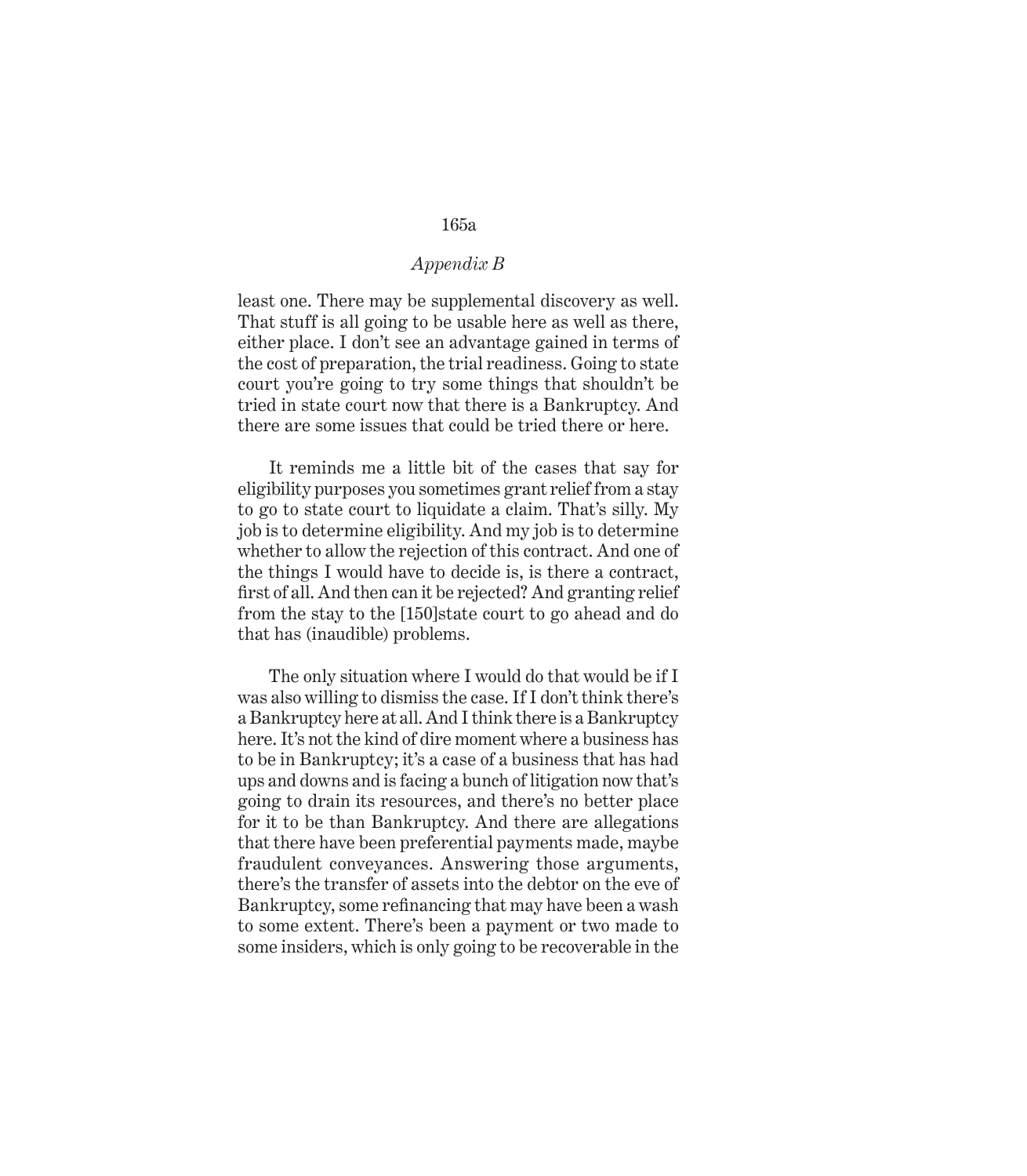# *Appendix B*

Bankruptcy case. It's the exactly the right place for us to value those things and include them in the distribution calculous for this business.

And on top of that there is the management of the Clarksville litigation, which I think as only a matter of timing hasn't become a bigger financial drain on business.

I see this all the time with contractors who have secondary and tertiary liability in great big lawsuits, and it ruins their business because they can't get [151]bonding and because they can't get on jobs of a certain size and things of that sort until they get a handle on that. And that's what I see going on here. I do.

The fact that in eight, nine, 10, 11 and 12 they didn't make money and then when they started making money, it means that the economy in Middle Tennessee has helped them now. I don't see that they're out of the woods. They did some things that I always see to try to stay in business during that period, borrowing money from family members, doing lien adjustments. That troubles me only a little bit. You look for excessive stuff like that. As I've said, the way you undo the payment to Mr. Jackson's wife is by staying in Bankruptcy, not by getting out of Bankruptcy, and stay relief just complicates that, complicates the accounting for that in the Bankruptcy case.

There was a little Bankruptcy pre-planning here and I bring it up because this is the kind of argument that gets made in the Appellate Court that they misunderstand. He went out and bought a couple of cars right before filing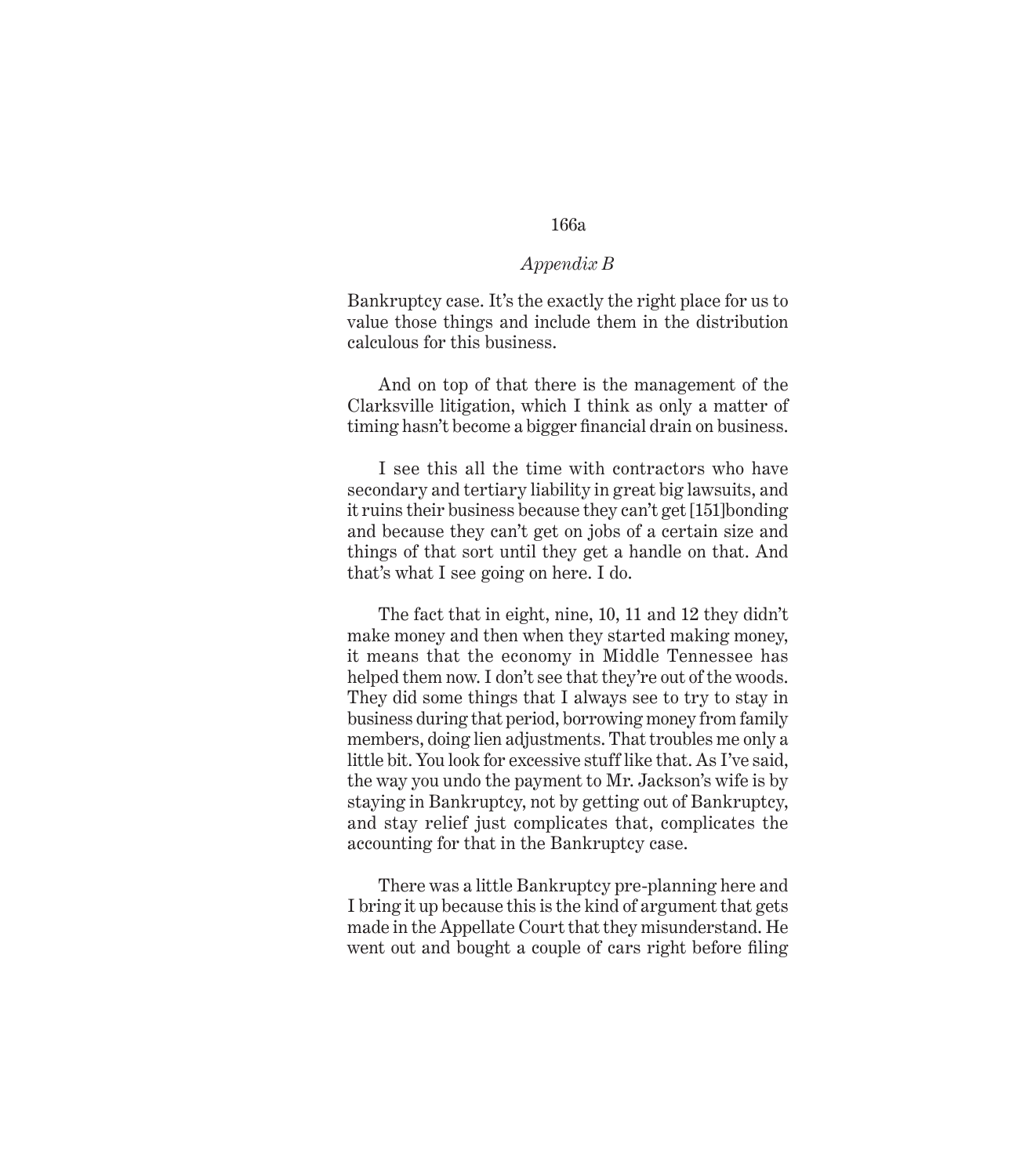## *Appendix B*

Bankruptcy because, as Mr. Jackson said, it would be hell to get those cars after filing Bankruptcy. I don't hold that against them. We got \$100,000 worth of assets in the estate also. We got the two cars and not paid for. And it's between Mr. Jackson and the banks whether he had to tell them that he was contemplating Bankruptcy. That [152] ain't a problem for the debtor. The debtor has got two new trucks and they're going to help the debtor in the business and the debt appears to me to be inconsequential in the context of whether Ritzen Group will get paid whatever they're owed, and other creditors in the case, anything that will help the debtor pay their debts down the road.

I've got to do an economic assessment. And the economics of this case is absolutely clear to me where I stand on the (inaudible ).

Thankfully tomorrow is my last day, which has nothing to do with the outcome of this case, it would be the same. But if I was staying here, I'd have you all in for a pre-trial conference in 30 or 40 days. I would tee up everything that you have going here. Is there a contract? Can it be rejected? What would be the damages if it were rejected? What kind of recoupment rights are there, if any, if it can or can't be rejected? I'd have all those things; I'd tee them all up; and then I'd order you guys to mediation and I'd get the best business mediator I could find in town and I'd have you all spend a couple of days really talking about what your risks are, because you've got risks on every side of this. Everybody is at risk of losing completely. That's my appraisal of your respective positions.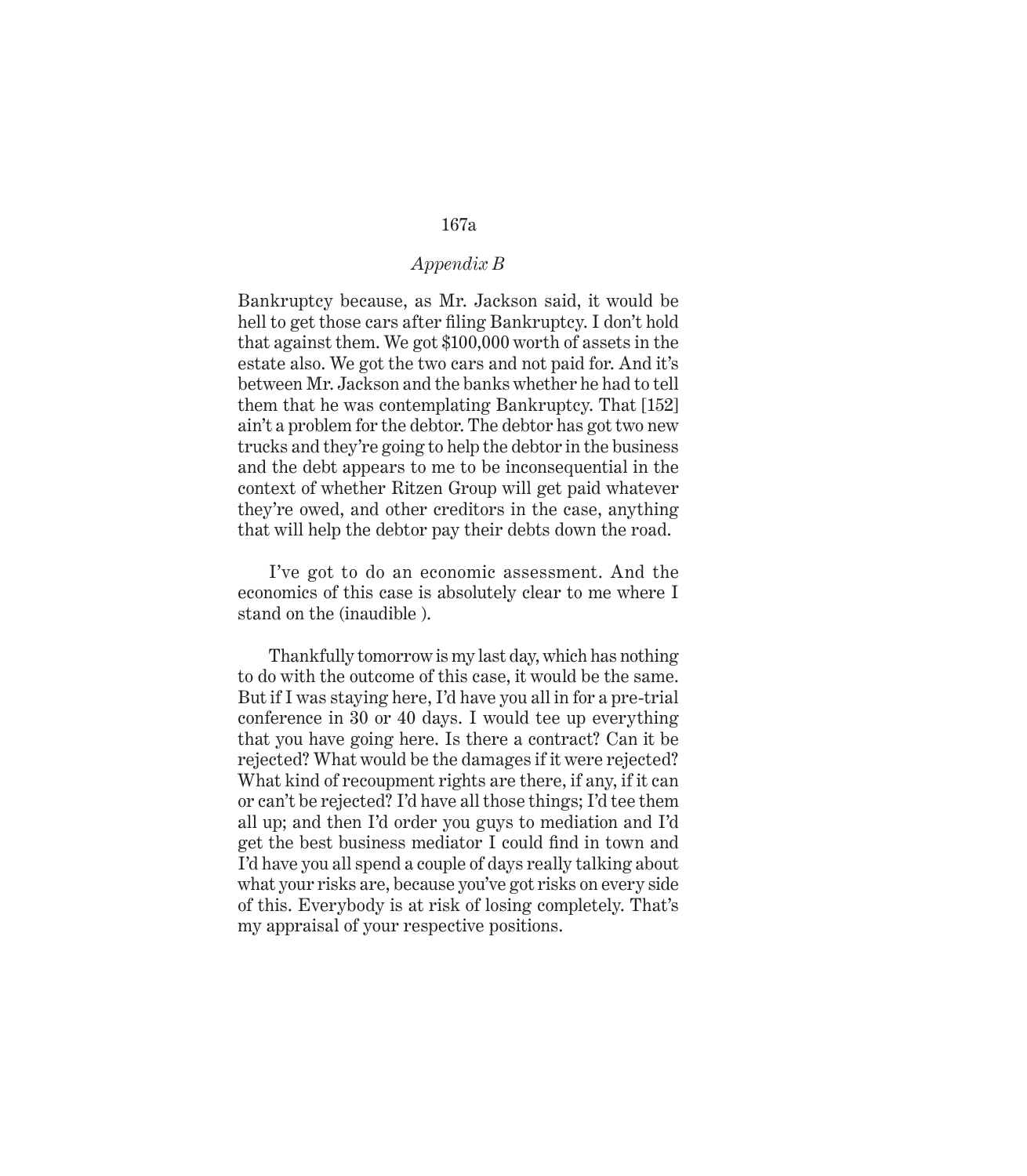# *Appendix B*

I read the depositions and I looked at the meeting of creditors stuff and I look at all the [153]documents and contracts and the timing when all those closing documents were due and the letters and emails that were exchanged and everything. That's the stuff that makes up lawsuits. And that's why Bankruptcy works so well. Bankruptcy is the perfect place to do honest to goodness risk assessment. And everybody (inaudible) is just that. It's a bunch of huff and puff. I don't take it seriously. You've all got skin in the game and you all can lose. Everybody in this room can. And that's why this is a Bankruptcy case and not a state court specific performance lawsuit. It got here before the state court ordered anything like that. And now you all get to be realistic about who owes what to whom and how much, and what's the most efficient way to resolve it?

I see that factor about the cost of defense and potential burden to the estate and the impact of the litigation on creditors as very strongly favoring a Bankruptcy forum for all of this because you can it get it all together except here. You can go to state court and talk about specific performance and contract rights and other things but it's got to come back here at that point to do all the rest of it. And I don't grant relief from the stay in hopes of avoiding what I see as well up in the six figure costs to go to state court, litigate all of those questions, and then come back here and answer the Bankruptcy questions.

Instead, the Bankruptcy questions [154]give you the perfect platform for addressing the value of everybody's not risk- free positions. This is it. This is where you need to be, in my opinion. That's why I'm not granting relief from the stay.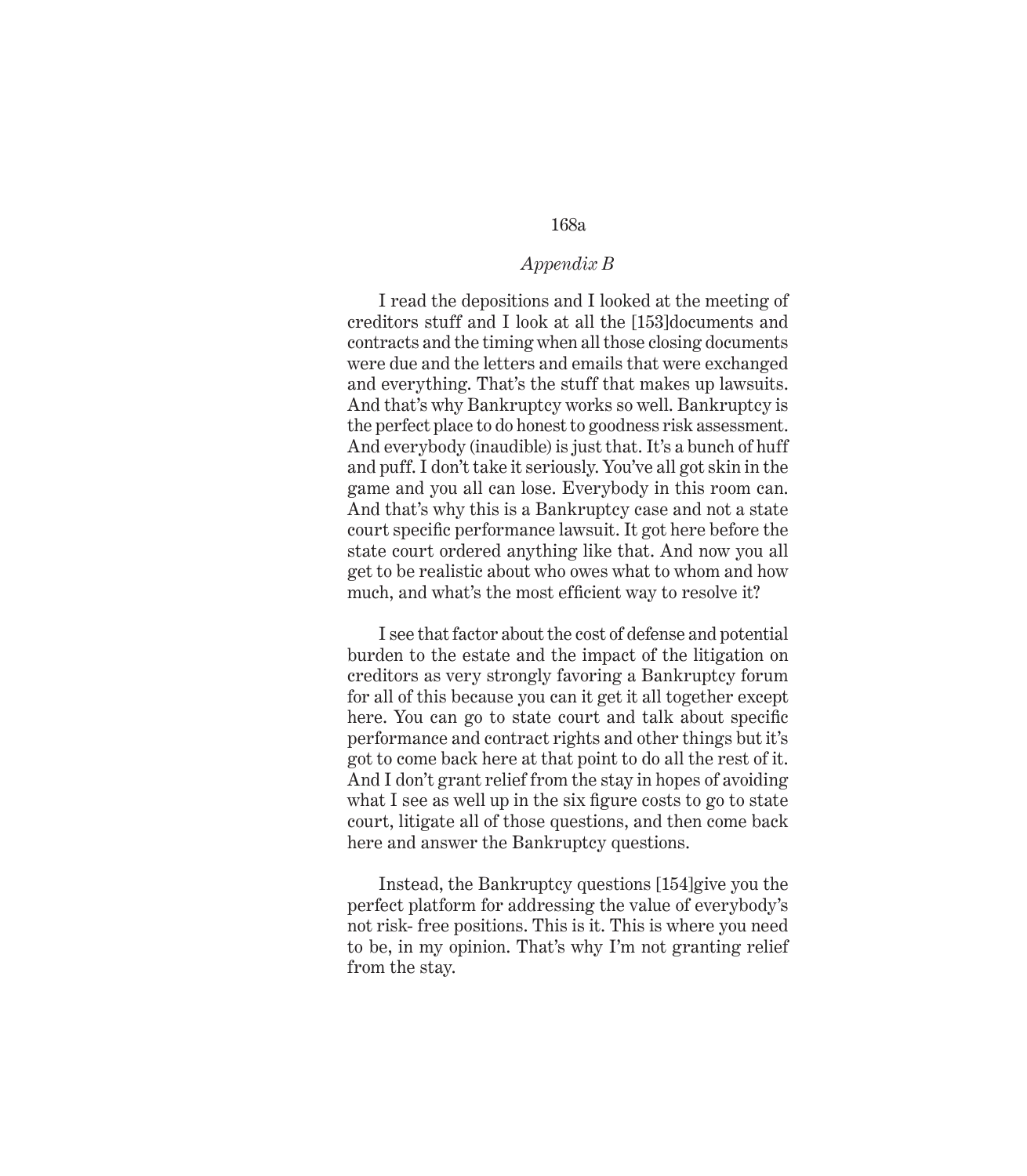# *Appendix B*

The likelihood of success on the merits I've already talked about. I really see it as a horse race. (Inaudible) rejection of the contract, if there is one, and the predicate question of whether there is one. That's based on my review of both of your respective positions in the state court.

The discovery stuff that happened in state court, it's always there. Somebody always doesn't do the discovery stuff right. And it's not uncommon for me to see that as one of the things that's going on in the state court litigation. And on even Bankruptcy litigation like this it's often part of the litigation calculous by Jackson that they are not cooperating in discovery to the extent that a state court expects them to.

I bring it up here for a different reason, and the reason is it won't be tolerated in Bankruptcy Court. It won't be. It's naked time; it's time where everybody has to get naked. That means all the facts have to come out on the table here. Nobody is going to tolerate the kind of stuff that was going on in state court. There is no other place to go now for litigation of this. It's all going [155]to happen right here and it's going to happen very efficiently under the Federal Rules and you all aren't going to be permitted to do the sort of stuff that was going on in state court.

And I tell you that because it will be more efficient here. If we need to estimate claims, we'll estimate the rejection damage claim, if there is a rejection damage claim here for the Ritzen Group. The cost of estimating that claim is a fraction of the actual cost that would be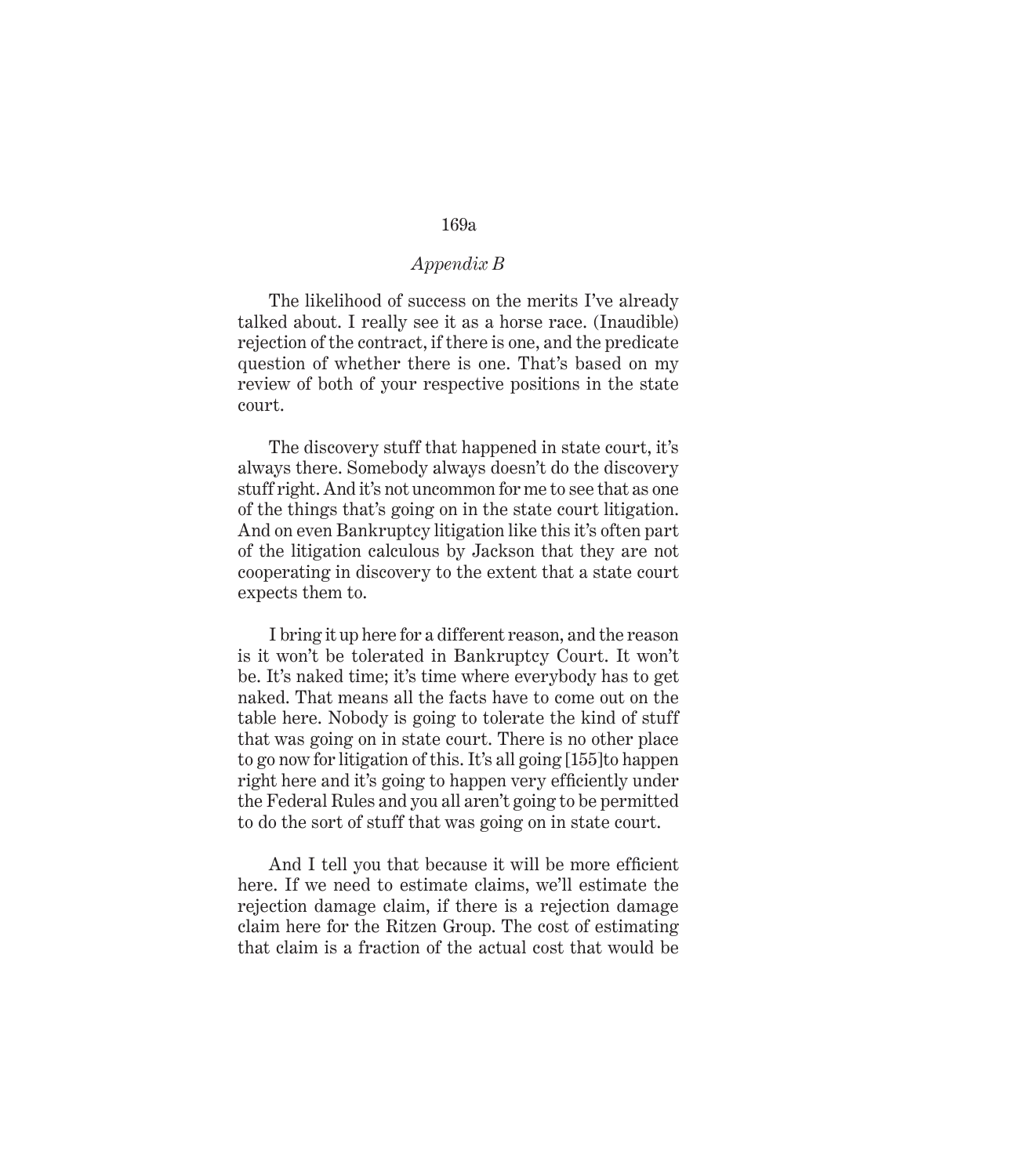### *Appendix B*

incurred in actually litigating and liquidating that claim. I've done it. I've done it many times. I've seen it done in billions of dollars' worth of litigation in other cases. Not so much here in Nashville but other places. It's a very efficient way to figure out exactly what somebody is due. And here you get it, you will get it that the debtor has a huge incentive to figure this out because, to the extent that there's damages here, those damages are reflected in the increased value of the estate. It's that simple.

You know, if this property really is worth a lot of money, and the Ritzen Group is going to have a right, if they have an enforceable contract, to a big piece of that. Because that's going to be included in their lost business opportunity here if it's found that there was a contract and the debtor is allowed to reject it.

Now, on the other hand, the risk of [156]a goose egg and not proving that is significant here, as I've found. And so there's so much room here for discussion and negotiations. It's a classic Bankruptcy moment. That's what it is. You can't do what I just described over there in state court because we don't have all of the folks, all of the stake holders are not there. The stake holders being the other \$230,000 worth of unsecured creditors and this Clarksville, the unknown creditor that wants to have a say. They just don't know it yet. And keeping this business going while we work all of that out just has Bankruptcy written all over it. And it doesn't have the stench that I see in cases where there's no reorganization. We're just holding off litigation for a while. We have a business here that everybody wants to keep in business, and assets that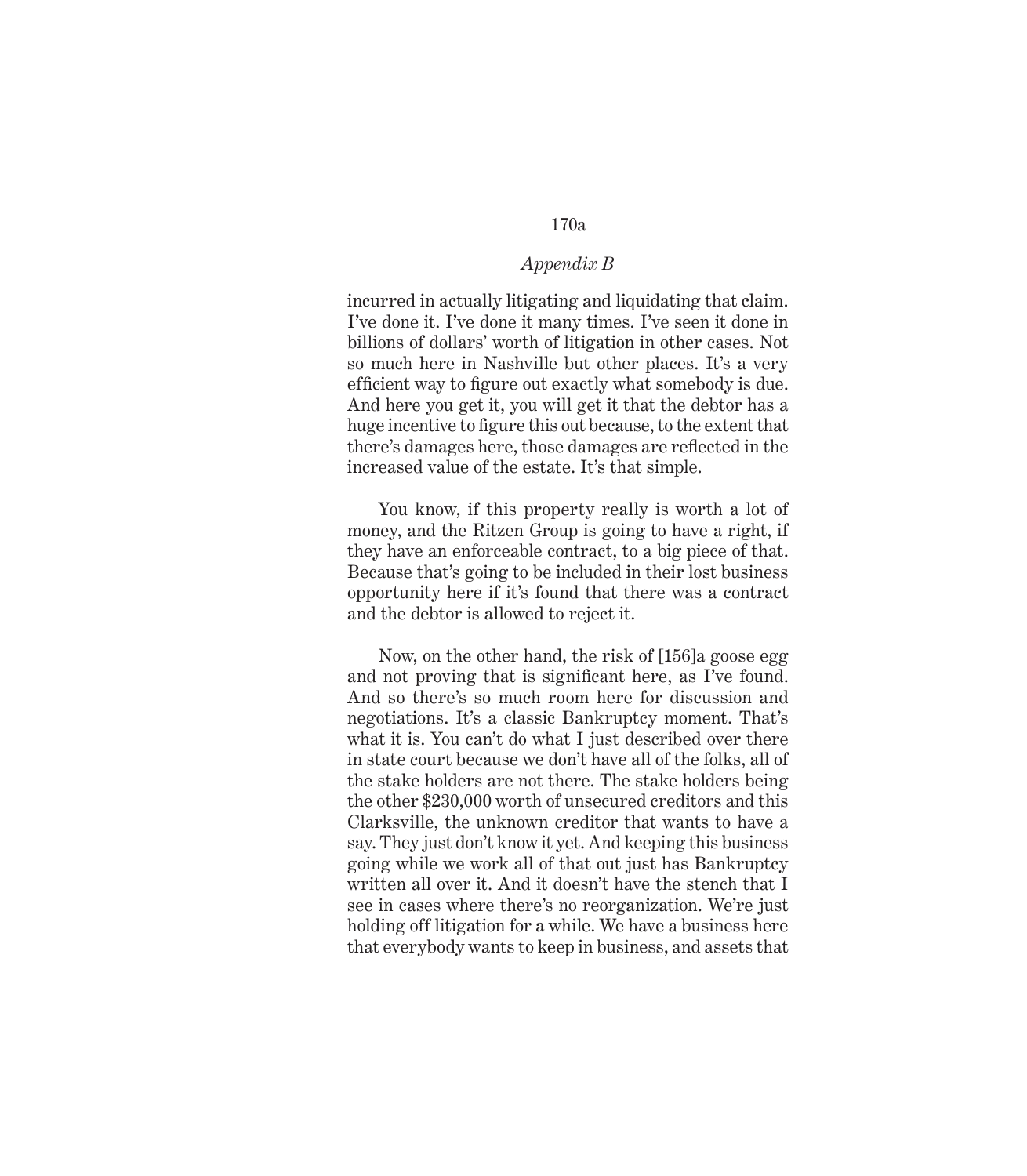## *Appendix B*

need to be preserved, maybe some assets that need to be recovered. That's a Bankruptcy picture and not a bad faith picture. And so that's how I get where I get.

Don't be confused. I haven't made any decisions about who's going to win and who's going to lose with respect to the existence of a contract, the right to reject that contract, the amount of damages, if any. I'm telling you all you have a lot at risk, everybody does, and this is the place to work that out. Relief from the stay is not the right way to go. It's going to cost everybody a lot more money.

[157]Okay, there's a lot of very specific findings I can make in addition to this about the pending Ritzen lawsuit, about what happened on December 15 when we didn't have a closing, about the Ritzen Group not being there, about Jackson Masonry being there. I could go through a lot of those details. It would only be to tell you why I think there's risks on all sides here and why I understand completely why Carol McCoy didn't grant summary judgment to anybody. It's a big horse race still, a lot of facts out there.

I think I'm not going to burden you all with any greater detail than that, than what I've done. I did consider the fact that it looks like there may be assets here in excess of liabilities but that's a really strange way to describe this fact pattern. Without valuing the Clarksville case and without knowing whether there is a rejection damages here and what that rejection damages claim would be to the Ritzen Group, it's not possible to say whether the assets exceed the liabilities in this case. You can't say so.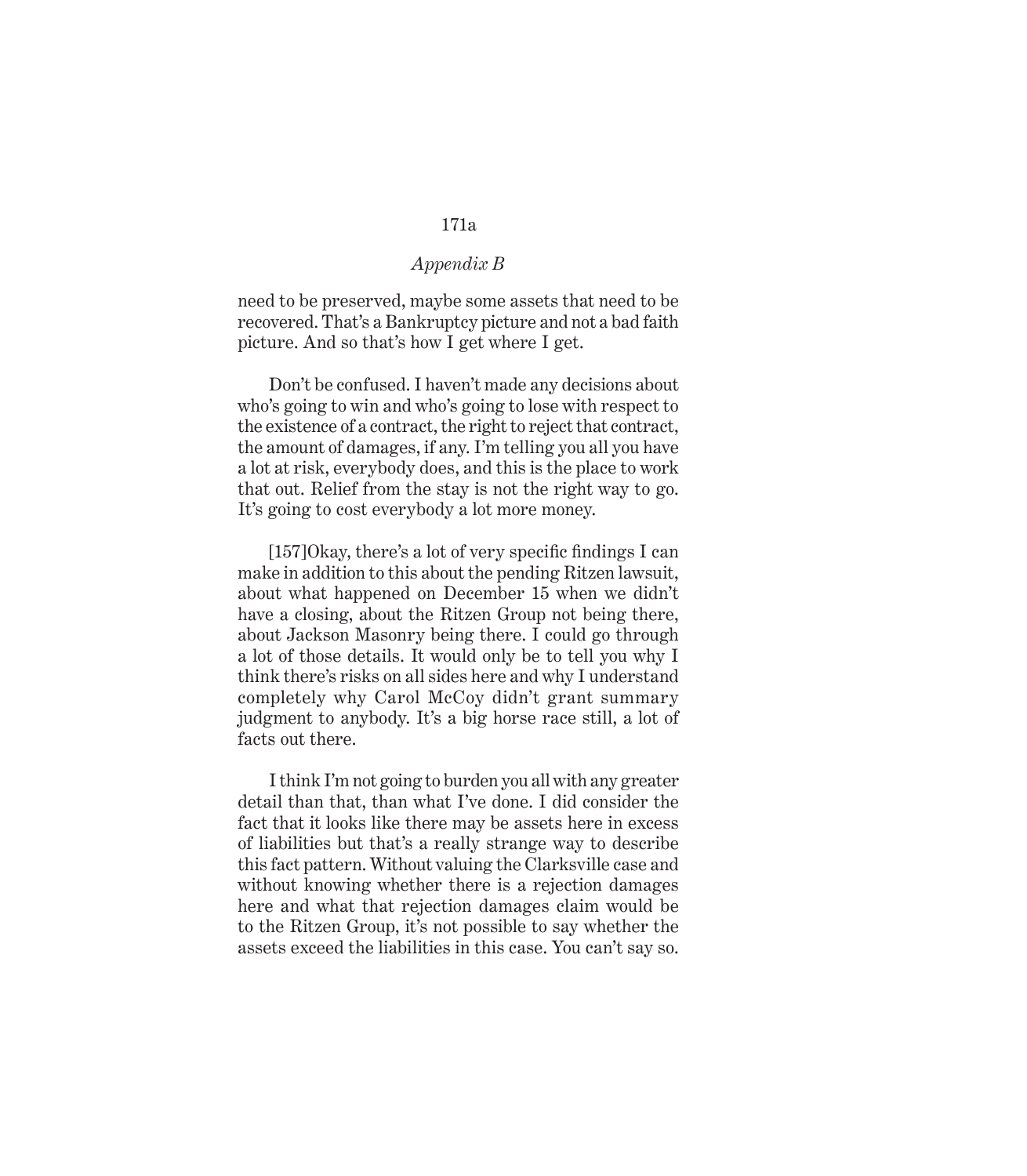## *Appendix B*

And I'm talking Bankruptcy now but those are facts that simply aren't here. Yeah, there may be \$1 million worth of equity in a piece of property but that equity may belong to the Ritzen Group if they have a contract and if they can prove that there are damages in the event a Bankruptcy Court allows rejection would be measured by the [158] value that they didn't have. But I would guess you've got to discount that by a whole bunch of stuff, by the risk of not recovering, by the cost of attorneys' fees and things. In other words, the math of those assets and how they might be distributed is not at all clear again. We don't know how much the Clarksville lawsuit is worth. So we don't know how to put that in here.

We transferred an asset here on the eve of Bankruptcy, the Old Hickory property, into the estate, personally, as I gather, by Mr. Jackson and his former spouse because the assets went up. And then they borrowed a bunch of money in order to pay off some other creditors. The math of that and who came out ahead and whether there are preferences or other kinds of recovery, that map would have to be included in any calculation of solvency or insolvency here, and I can't do it sitting here yet. I just don't know.

I'm glad to hear, it's unusual, that this Debtor is paying its debts, trade debt and for employees along the way. And with a little luck they'll get to continue doing that. I think that's important for them to stay in business while this is going on. I hope they can.

From my standpoint, that's a real plus for staying in Bankruptcy is preserving the going concern value of this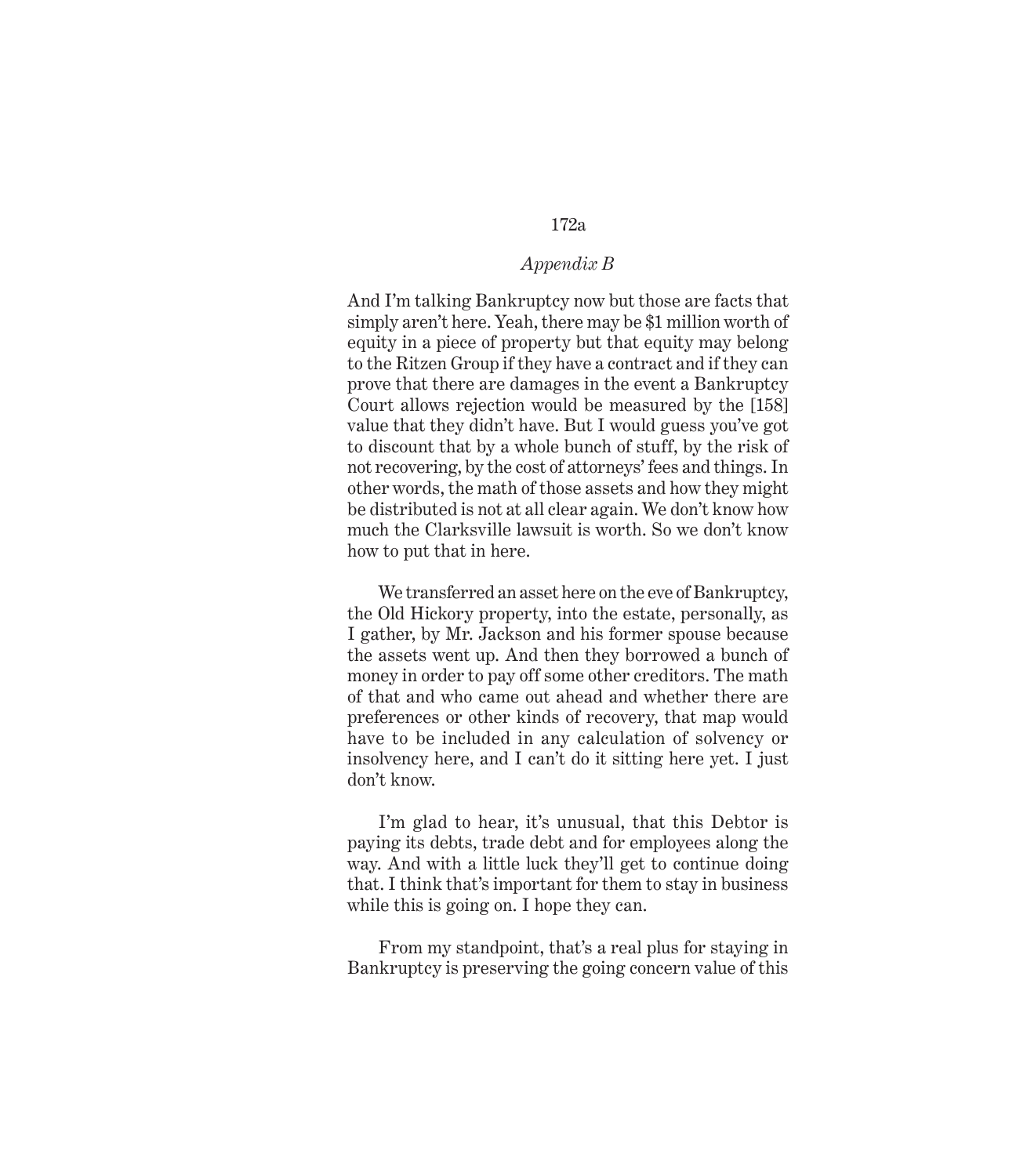## *Appendix B*

business, now that it has become profitable in the last two years, so that there's money there in the [159]event that these debts turn out adverse to Jackson Masonry.

When all is said and done, we value the Clarksville problem; we value Mr. Ritzen's situation, whatever it may be; if everything else is gathered up we may need a going concern business in order to get everybody paid. I can't tell. But that's a Bankruptcy issue also.

I'm also telling you that I've considered all this stuff. I get the fact pattern here and I've thought about all these things in reaching my conclusion that we're better off on the Bankruptcy side than we are in the anarchy of sending this part back to state court and having part of it here where we can manage this litigation more efficiently for everybody concerned.

Those are findings and conclusions. I could add a bunch of state law cases. You all have cited some that are good from the Sixth Circuit about how to evaluate this. I should say I've read, over the years, dozens of these dismissal cases usually, sometimes release stay cases, where courts have said this is a two-party matter and that's all it is and it ought to go back to state court, and it shouldn't be here.

Number one, this isn't just a two-party matter. I'd say there is a barking dog in the Ritzen, and please take no offense at my analogy. The Ritzen Group's claim is right here and there's no question that the timing [160]of this filing most affected the Ritzen claim. It did. And it was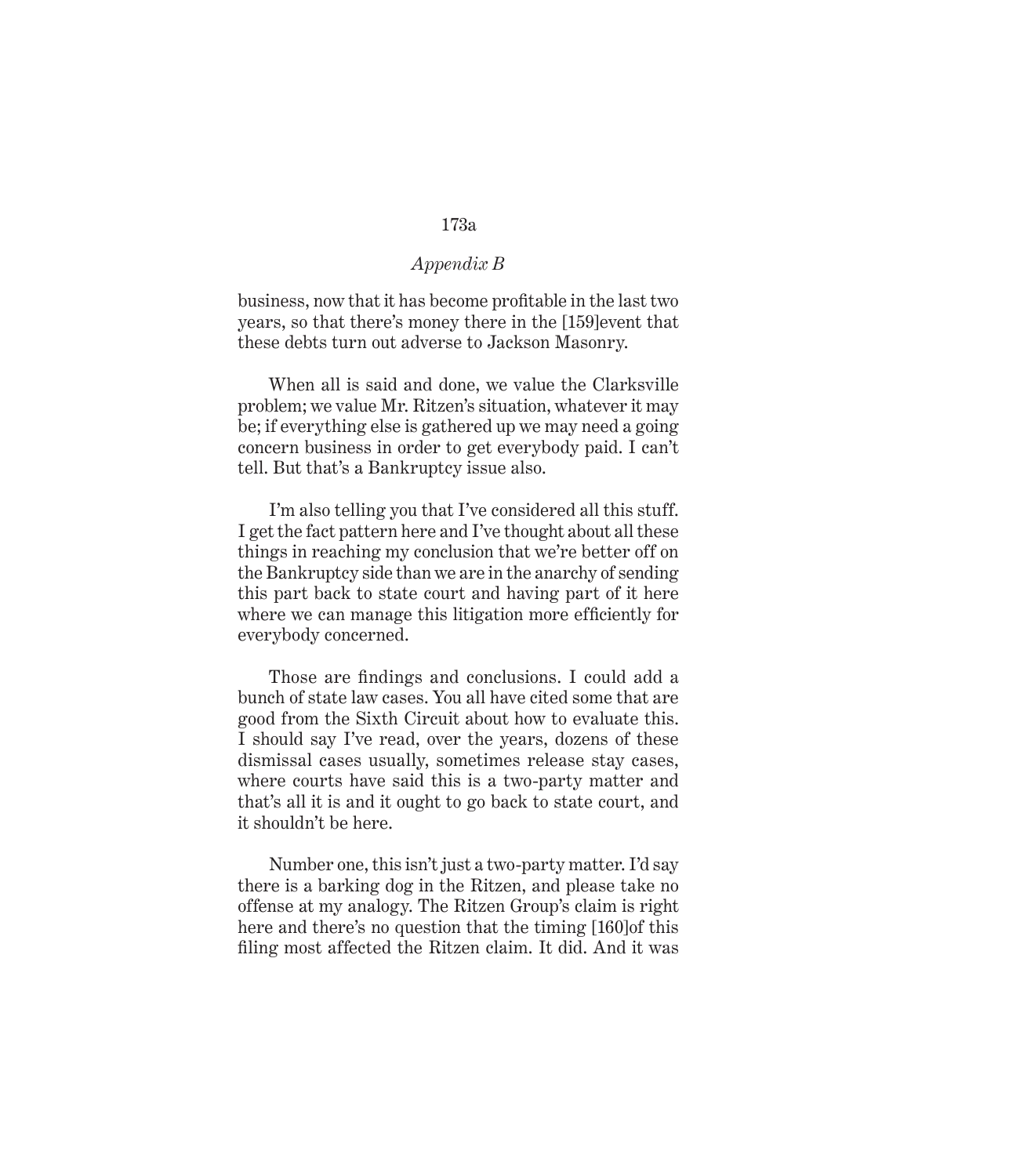# *Appendix B*

filed a few days before the hearing on sanctions and for discovery, and a few days before the actual trial in state court. As a strategic matter, if I represented the debtor, I would have filed the debtor even earlier to keep the state court from finishing this litigation. That's what you need to do and they did.

Through one set of lenses that's a litigation strategy, through another set of lenses that's good Bankruptcy advice. I've seen both kinds. And this is not absolutely bright line clearly good Bankruptcy advice, there's a little litigation strategy in there, too.

I think that good Bankruptcy advice outweighs the litigation strategy in this fact pattern. So, I come out on the side of that timing question.

Any questions from Counsel about what I did or why I did it? And you won't offend me a bit because, as I say, you're going to be in front of a different judge the next time you're in the room.

Unless you have a question, I'm going to just repeat one thing that I've said before. You have a golden opportunity before this case hits in dark directions. Now is the time for you to get help. Talk to each other. Now is the time. Front end. And figure out what your realistic likelihoods are of success in this litigation. And [161]if Jackson Masonry stays in business and realizes the value of its assets, then everybody might walk away smelling very, very good, sooner rather than later.